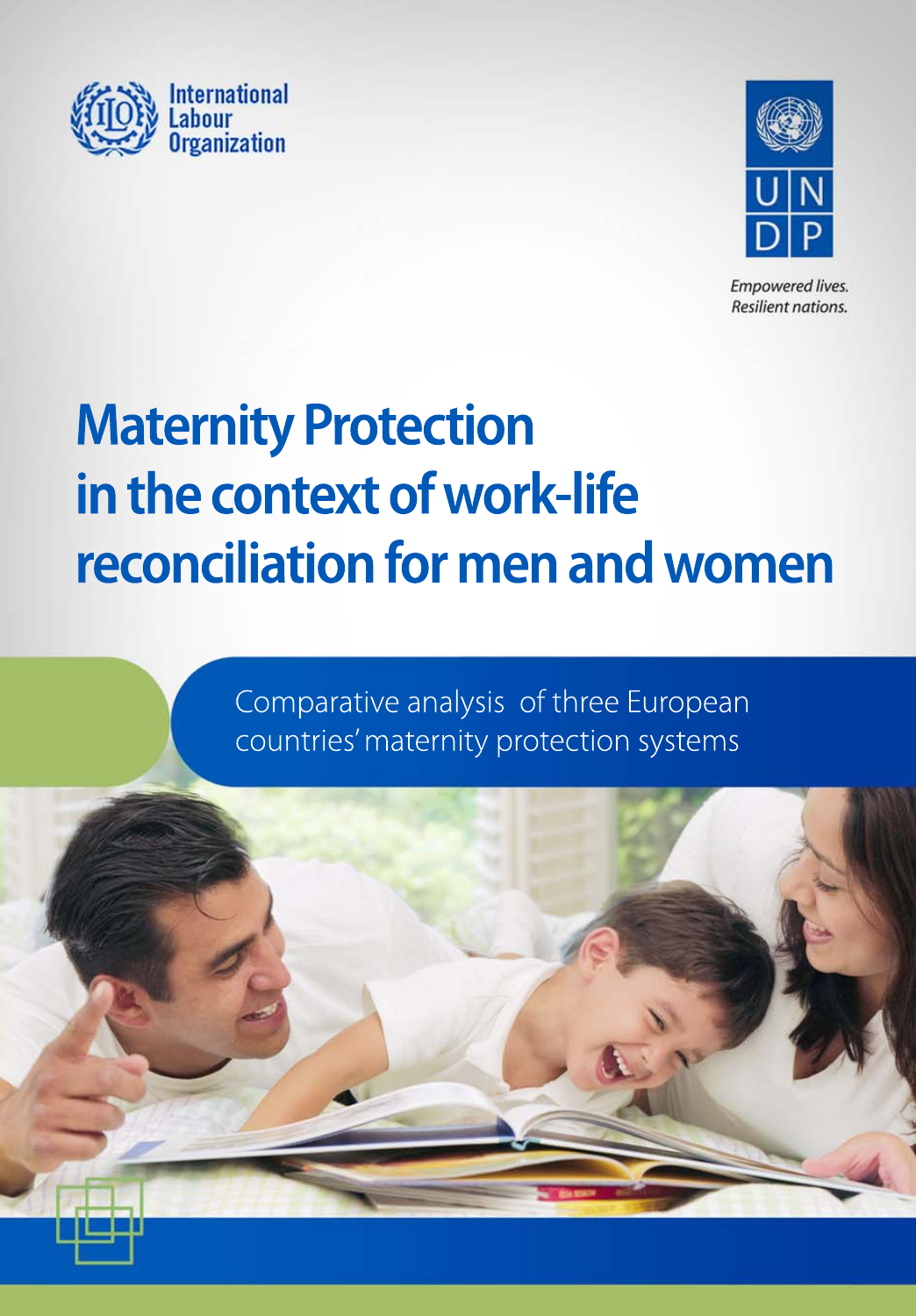## **Maternity protection in the context of work-life reconciliation for men and women**

Comparative analysis of three European countries' maternity protection systems

**Tara** 

UNITED NATIONS DEVELOPMENT PROGRAMME

INTERNATIONAL LABOUR ORGANIZATION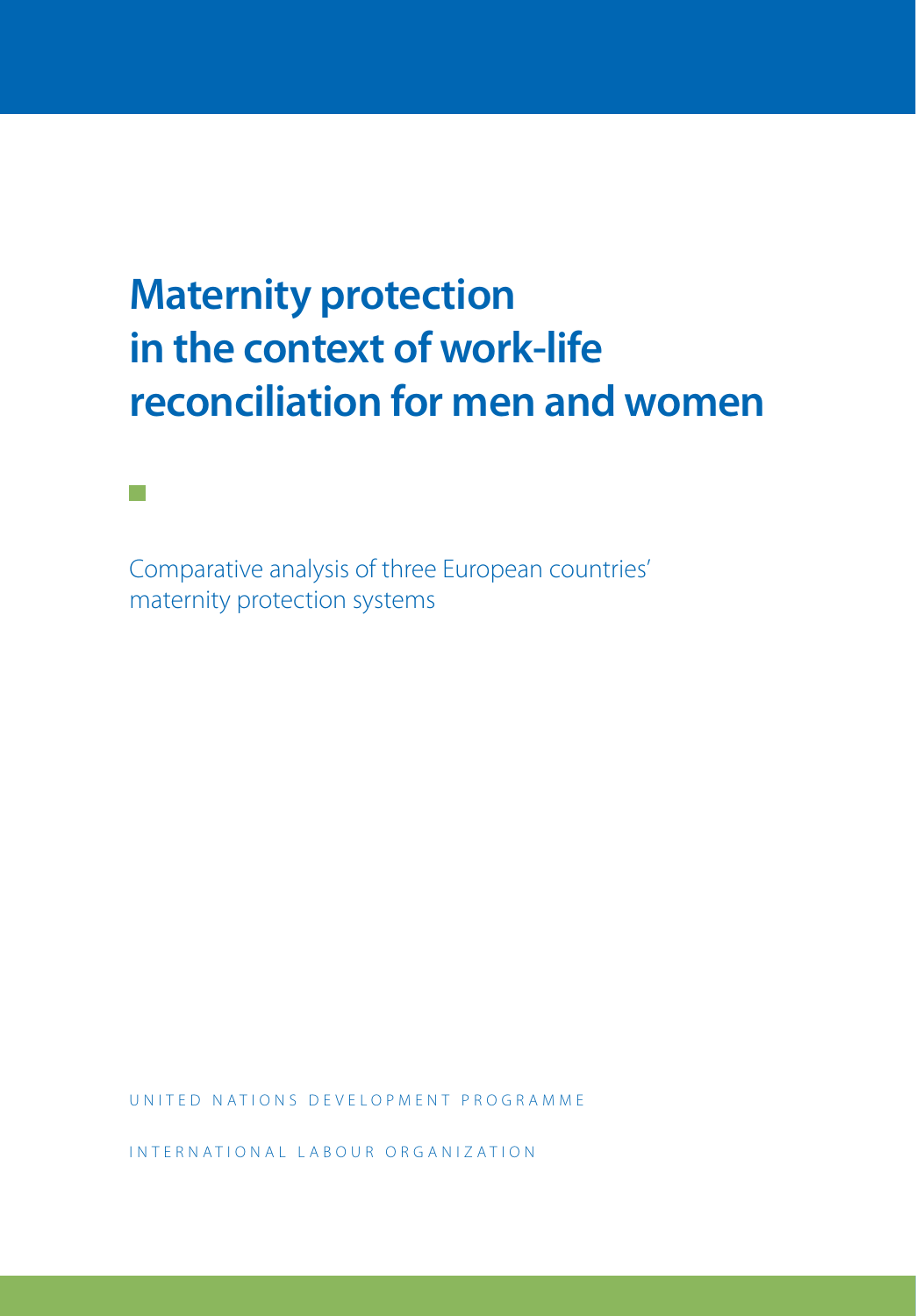## Acknowledgements:

This publication was originally conceived by **Silke Steinhilber** and her in valuable research and inputs helped make this publication a reality. Research assistance was provided by Ariane Karbe.

Feedback and comments were kindly provided by Koh Miyaoi, Mariko Ouchi, and Louise Sperl..

December 2011

ISBN 978-92-95092-40-2

© United Nations development Programme and International Labour Organi zation. All rights reserved. This publication or parts of it may not be reproduced, stored by mends of any system or transmitted, in any form by any medium, whether electronic, mechanical, photocopied or of any other type, without the prior permission of the United Nations Development Programme.

The opinions, analyses and recommendations contained in this document do not necessarily reflect the opinions of the United Nations Development Pro-<br>
gramme or of its Executive Board, or of its Member States. All rights reserved.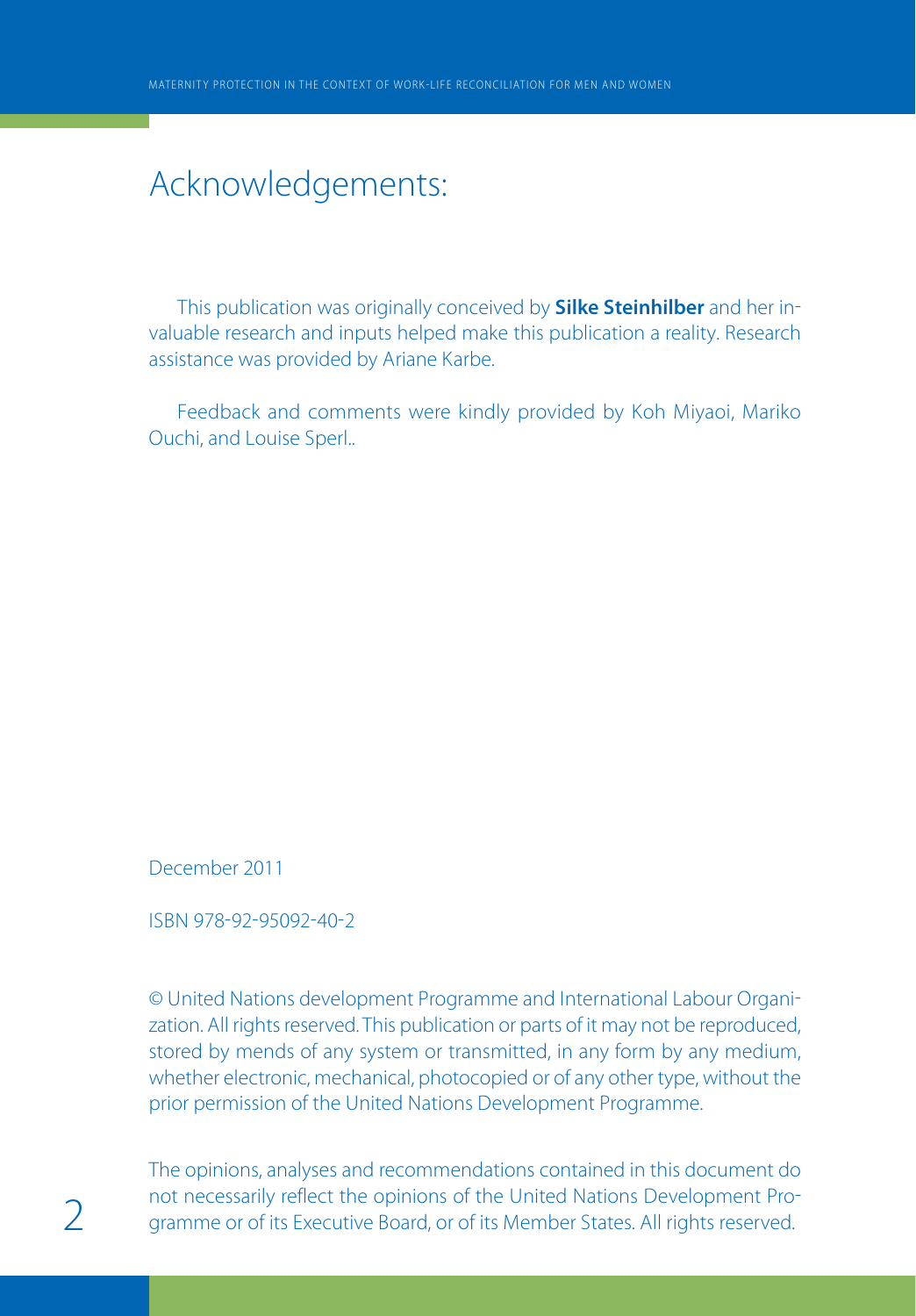## Foreword

Gender equality is at the heart of Decent Work for all women and men. Work-family and maternity protection laws and policies are core elements of gender equality at work. Work-family measures are policy solutions intended to facilitate all workers' access to decent work by supporting their unpaid family responsibilities. In particular, work-life reconciliation policies support women's continued participation in labour market as well as provide equal opportuni ties for both women and men to share family responsibilities. Maternity pro tection at work aims to protect the health of mother and child as well as women's economic and employment security.

Despite the current global trends in women's employment, which are chal lenging traditional assumptions about gender divisions of labour, the reality of work environments is often not conducive to real work-family balance. The situation is particularly difficult for women workers due to the existing gaps in laws and policies, which are often insufficient in protecting maternity rights, or the lack of their effective implementation related to socio-political and economic reasons. In addition, there is also a concern that current maternity pro tection legislation might be shaped by deeply-rooted gender stereotypes, which emphasize women's role as mothers and overlook fathers' care responsibilities. Adequate policy design has a significant role in ensuring effective gen der equality at work and a healthy share of work and family responsibilities for both women and men. The degree of the integration of the various gender equality principles in maternity protection related laws and policies vary greatly from country to country. A comparative analysis of existing laws and policy frameworks from countries with more advanced level of integration of inter nationally agreed gender equality principles in maternity protection laws and policies are expected to provide a conceptual framework and a range of good practices to inform social dialogue and policy design on this topic.

In this context, UNDP and the ILO came together to develop an analysis of existing maternity protection laws and policies to demonstrate good practices and guidance for future strategies to be further referred in Eastern Europe and CIS countries. The study is intended to illustrate a diverse range of policy op tions highlighting the varied degree of the integration of gender equality prin ciples in the laws and policies related to maternity protection in three European countries: Iceland, Czech Republic and France. The study has also revealed how 3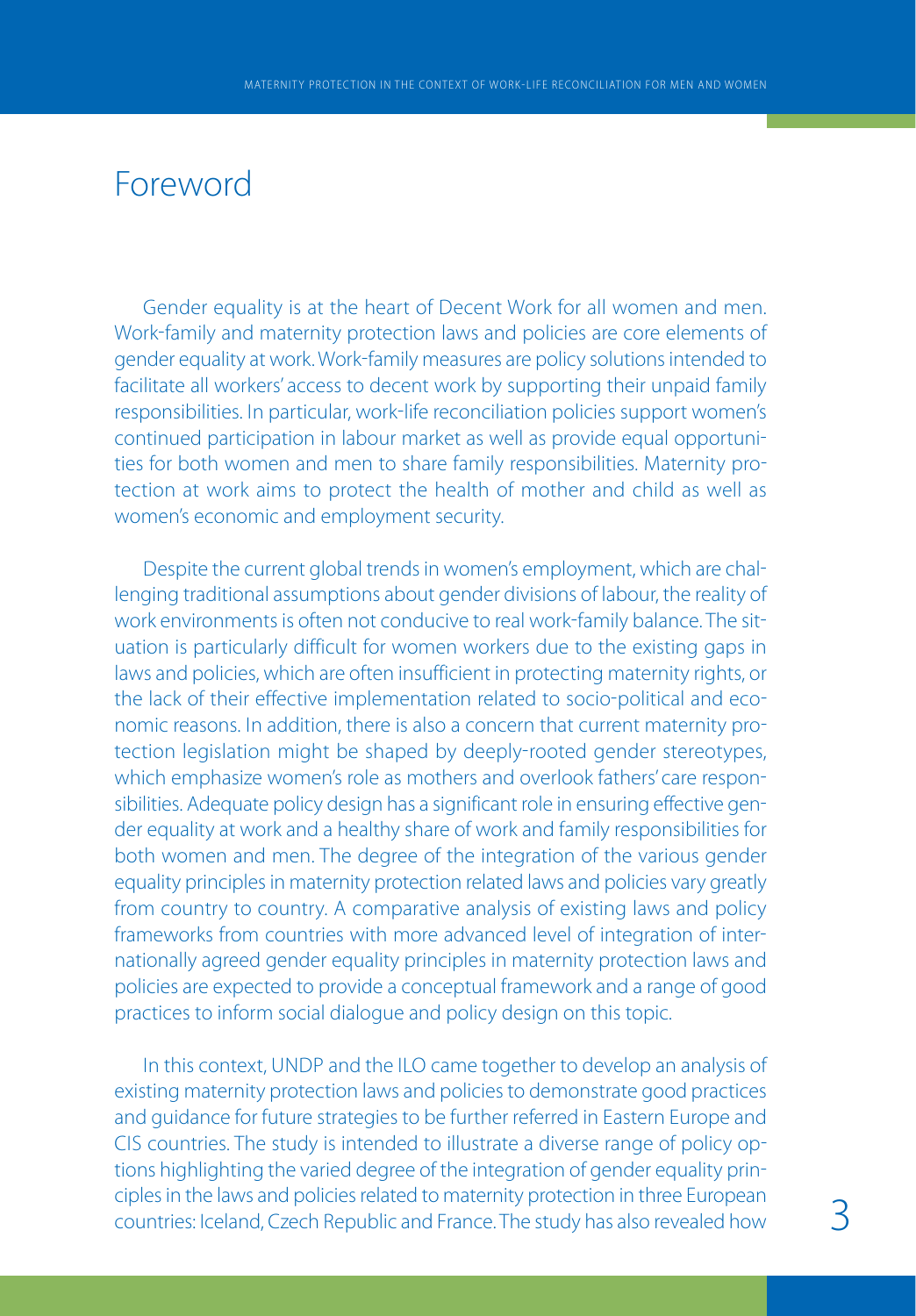the lack of integrated, comprehensive and gender-sensitive work-family policies could lead to discrimination against women and undermine social and economic benefits for families, business and society. The study presents policy recommendations for the development of work-family and maternity protection policies that are both gender equality and employment-centred.

This publication is intended to reach to the wider audience, including pol icy-makers, social partners, civil society and the academics. We hope the study provides a useful platform to build social policies for progressive promotion of more balanced work-family reconciliation for both men and women through maternity protection policies and legislation.

Jens Wandel Susanne Hoffmann Deputy Regional Director and Regional Director Regional Center Director **ILO Regional Office** UNDP Regional Bureau for Europe for Europe and CIS and Central Asia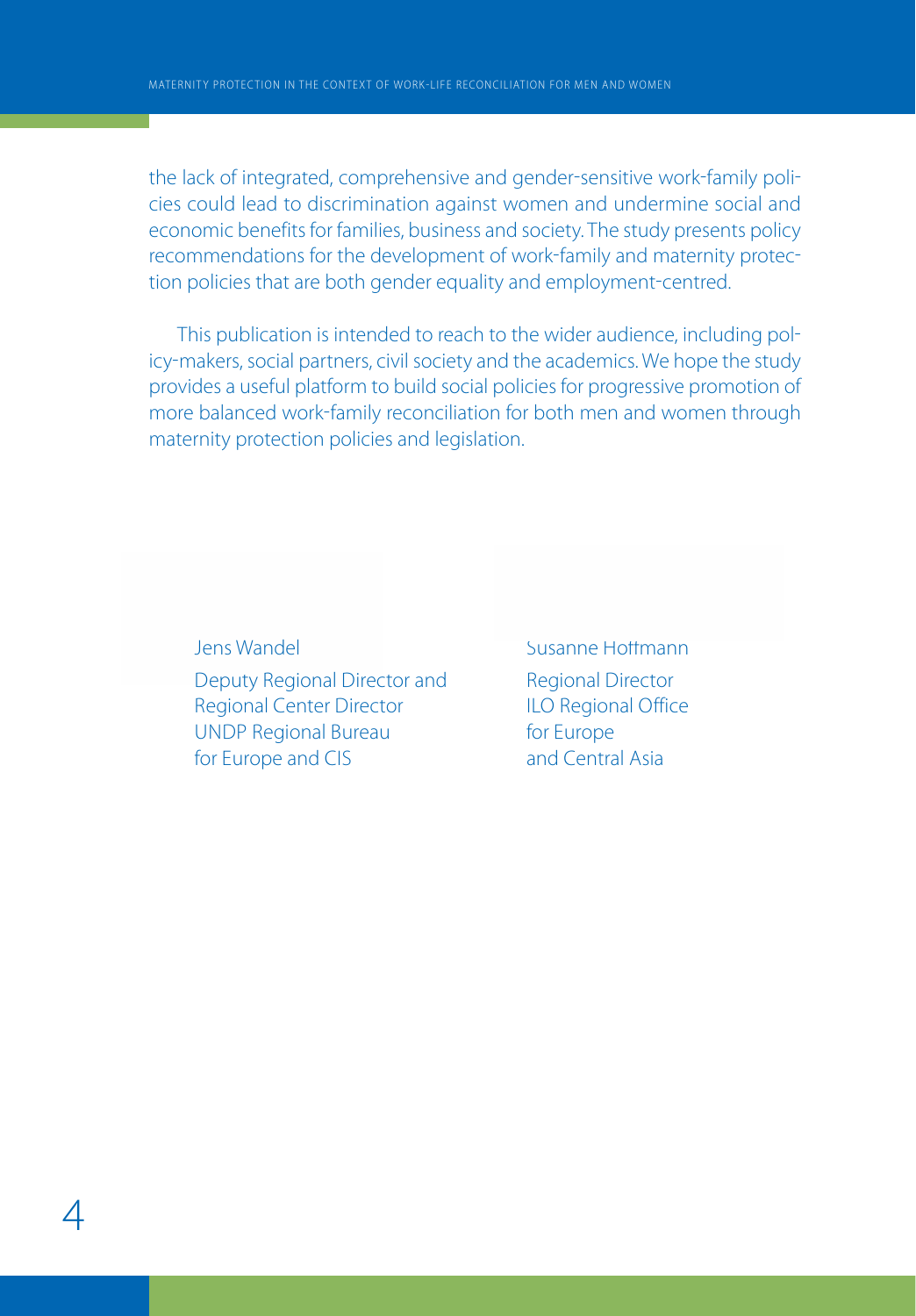## Content

| 2. Overview of international conventions / policy frameworks        |  |
|---------------------------------------------------------------------|--|
|                                                                     |  |
|                                                                     |  |
|                                                                     |  |
|                                                                     |  |
|                                                                     |  |
| Global trends in maternity protection and reconciliation policies18 |  |
| 3. Overview of national laws, policies and programmes related       |  |
| to maternity protection and family-friendly policies in Iceland,    |  |
| 3.1. Socioeconomic and demographic characteristics                  |  |
|                                                                     |  |
| 3.2. Public spending on family support and financing                |  |
|                                                                     |  |
| 3.3. Maternity protection and family-friendly leave policies        |  |
|                                                                     |  |
|                                                                     |  |
|                                                                     |  |
|                                                                     |  |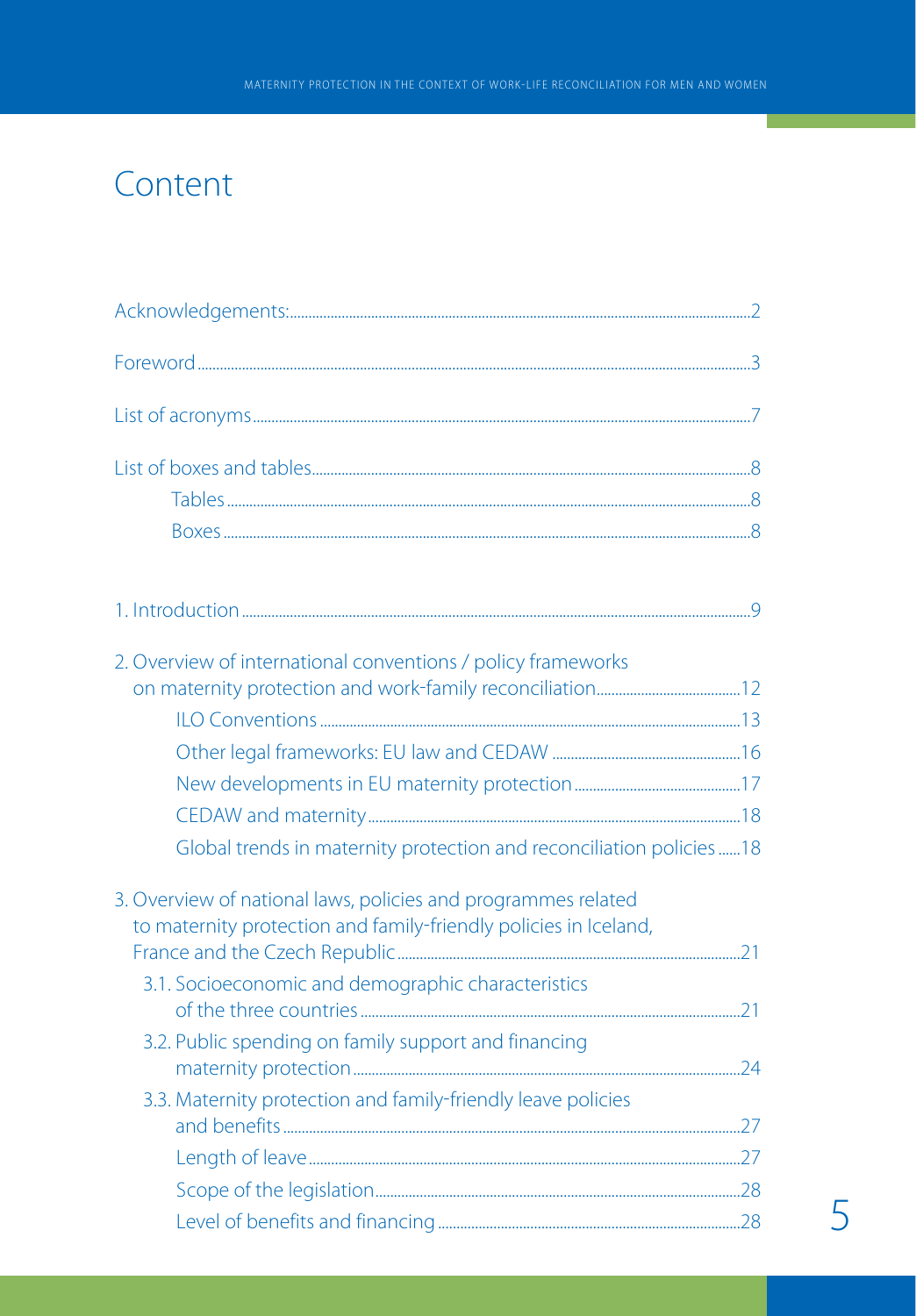т

| Protection of employment rights during pregnancy                    |  |
|---------------------------------------------------------------------|--|
|                                                                     |  |
|                                                                     |  |
|                                                                     |  |
|                                                                     |  |
|                                                                     |  |
|                                                                     |  |
|                                                                     |  |
| Broadening the coverage of maternity protection legislation 43      |  |
|                                                                     |  |
| Increasing the take-up of benefits by fathers remains a challenge45 |  |
| High-quality affordable childcare facilities and family-friendly    |  |
|                                                                     |  |
|                                                                     |  |
|                                                                     |  |
|                                                                     |  |
|                                                                     |  |
|                                                                     |  |
|                                                                     |  |
|                                                                     |  |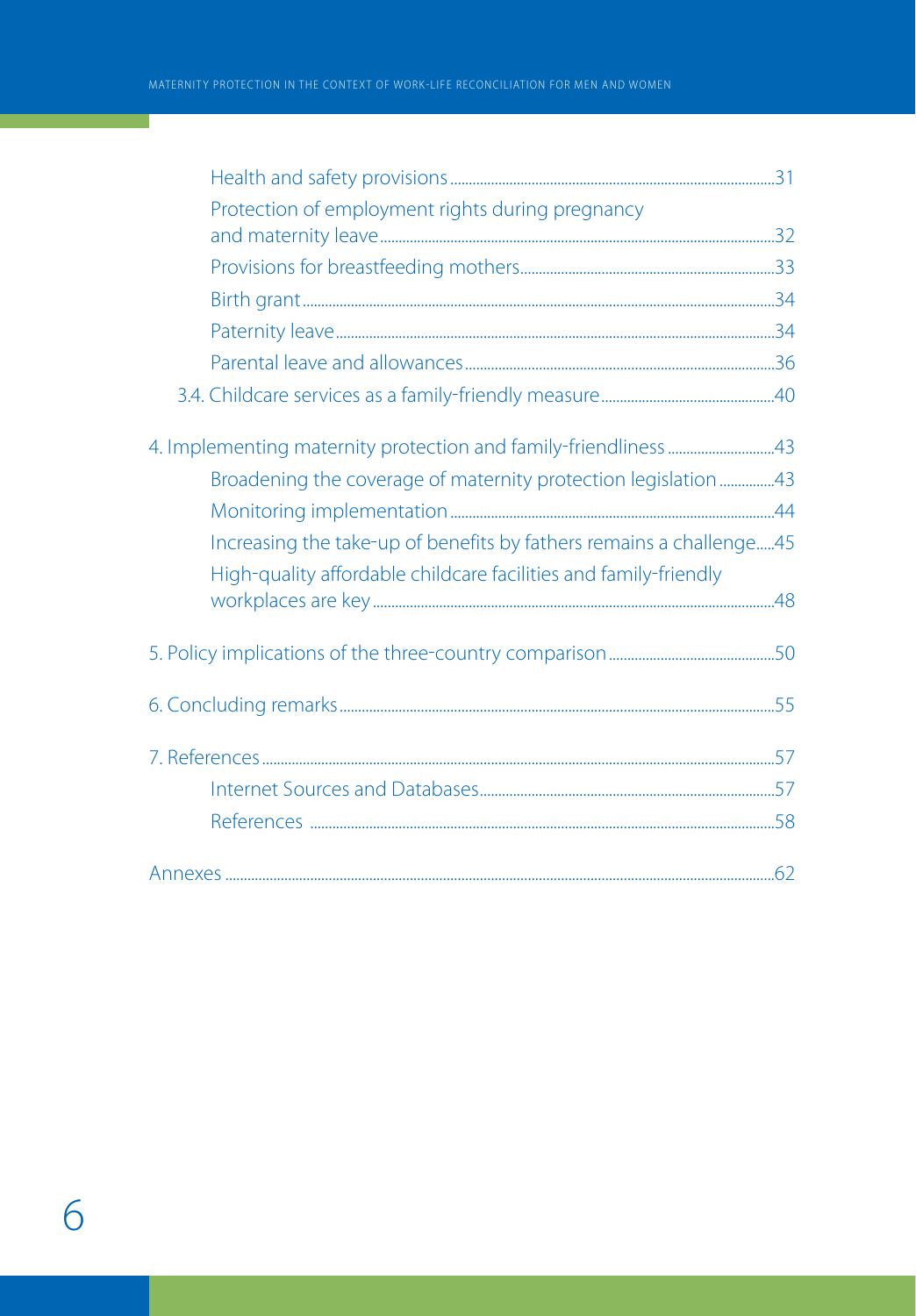## List of acronyms

| Allocation de parent isolé                                   |
|--------------------------------------------------------------|
| Convention on the Elimination of All Forms of Discrimination |
| <b>Against Women</b>                                         |
| <b>Central and Eastern Europe</b>                            |
| Chèque emploi service universel                              |
| Crédit d'impôt famille                                       |
| Commonwealth of Independent States                           |
| Complément de libre choix d'activité                         |
| Complément optionnel de libre choix d'activité               |
| Czech Koruna                                                 |
| Department of Communication and Public Information           |
| <b>Early Childhood Education and Care</b>                    |
| <b>European Economic Community</b>                           |
| <b>European Union</b>                                        |
| European Union Statistics on Income and Living Conditions    |
| <b>Gross Domestic Product</b>                                |
| <b>International Labour Conference</b>                       |
| International Labour Organisation                            |
| Icelandic Krona                                              |
| Organisation for Economic Co-operation and Development       |
| Revenu de Solidarité Active                                  |
| <b>United States Dollar</b>                                  |
| World Health Organisation                                    |
|                                                              |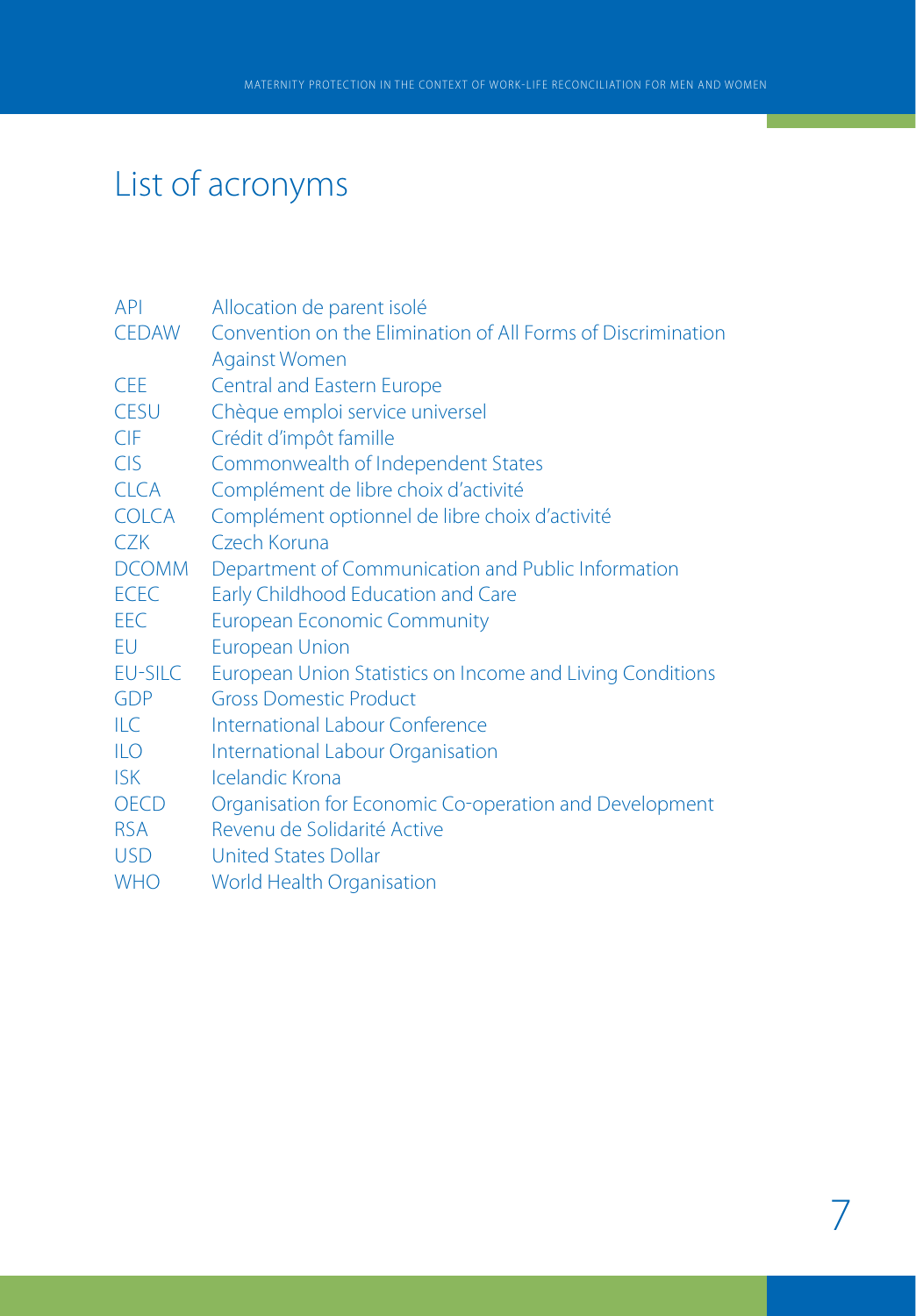## List of boxes and tables

## **Tables**

| Table 1 Main aspects covered in ILO Convention 183          |
|-------------------------------------------------------------|
|                                                             |
| Table 2 Total fertility rates in Iceland, France,           |
|                                                             |
| Table 3 Public spending on family benefits                  |
| (cash, services, tax measures), in per cent of GDP, 2007 26 |
| Table 4 Enrolment rates in child care facilities 41         |
|                                                             |

## **Boxes**

| Box 1 |                                                                 |  |
|-------|-----------------------------------------------------------------|--|
| Box 2 | Encouraging companies to become family-friendly                 |  |
|       |                                                                 |  |
| Box 3 | Practice example: Women with more than two children are         |  |
|       | entitled to longer maternity leaves in France 28                |  |
| Box 4 | Practice example: Maternity benefits for job-seekers and        |  |
|       |                                                                 |  |
| Box 5 | Practice example: Prohibition of pregnancy testing in France 32 |  |
| Box 6 | Practice examples: Nursing breaks in the Czech Republic         |  |
|       |                                                                 |  |
| Box 7 | Practice example: Ensuring that children enjoy                  |  |
|       |                                                                 |  |
| Box 8 | Practice example: Flexible parental allowance                   |  |
|       |                                                                 |  |
| Box 9 | Documentary TV about fathers on parental leave                  |  |
|       |                                                                 |  |
|       |                                                                 |  |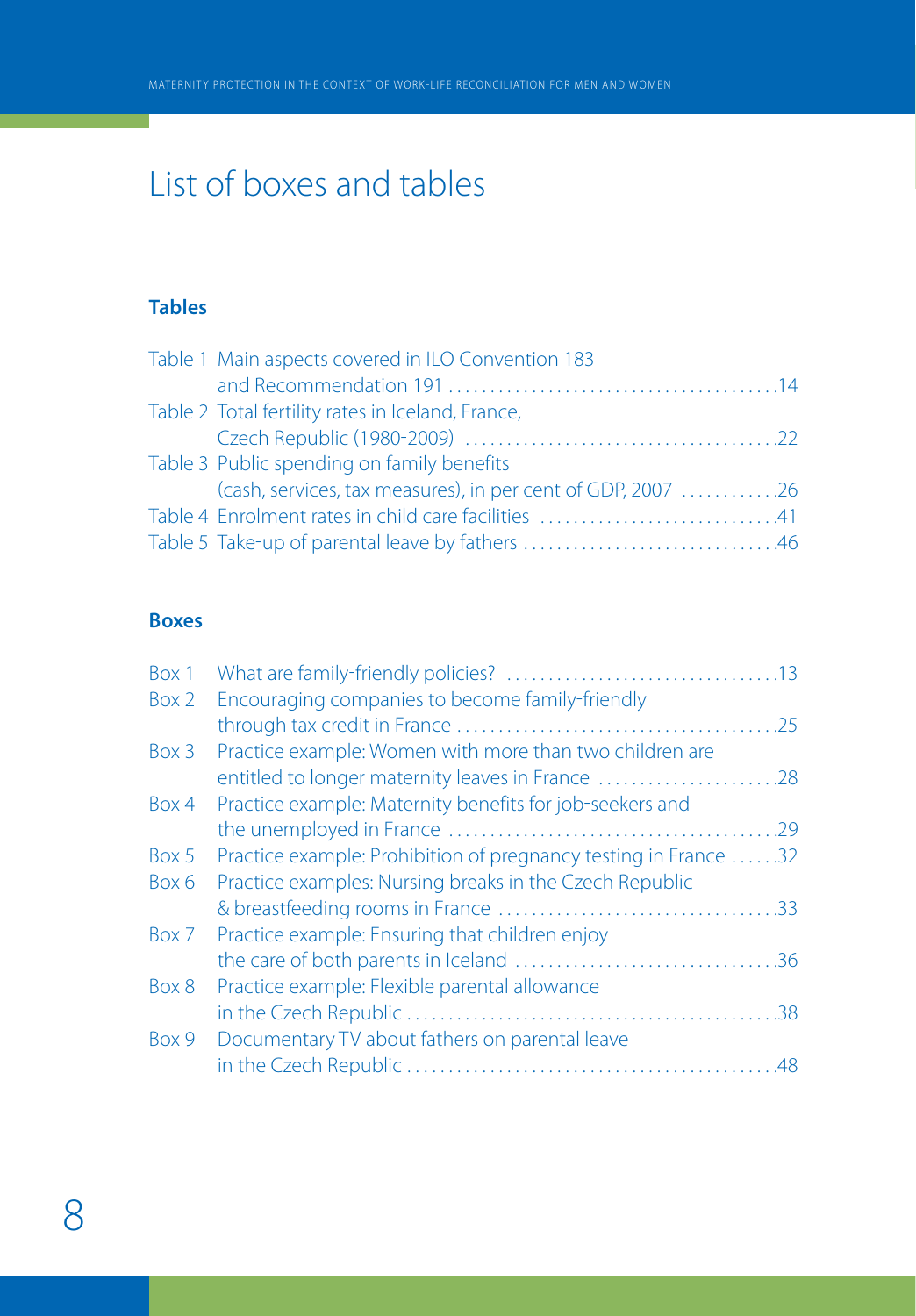## Introduction

1

Maternity protection and family-friendly policies allow women and their partners to make decisions about their babies and the reconciliation of their em ployment and family lives without fear of discrimination or the loss of employment. Thus, maternity protection and family-friendly policies are key preconditions for women's and men's participation in employment on a basis of equal opportunities and non-discrimination. They are an important element contributing to the realisation of women's fundamental human right to live free of discrimination and harassment and of children's right to be cared for by both par ents who share the responsibility for the upbringing and development of a child.

While special measures directed at women at the workplace, in particular pregnant and breastfeeding women, have been established around the world, in recent decades the scope of maternity protection and family-friendly policies has widened. Rather than exclusively focusing on protective policies addressed at women, the equal participation of women and men, and the promotion of equal sharing of family responsibilities between women and men have as sumed a high policy priority, as have measures to ensure and promote a safe and healthy work environment for all workers, regardless of their sex, including pregnant women.

This study offers a comparative analysis of existing laws and policies related to maternity protection and family-friendly policies in three countries: France, Iceland, and the Czech Republic. All three countries set different priorities in their laws and policies on maternity protection and family-friendly childcare policies. The differences are particularly obvious when analysed from a gender equality perspective: To what extent do national policy frameworks prioritise the promotion of gender equality, in the labour market, but also with respect to a more equal sharing of care responsibilities between women and men out side of the workplace?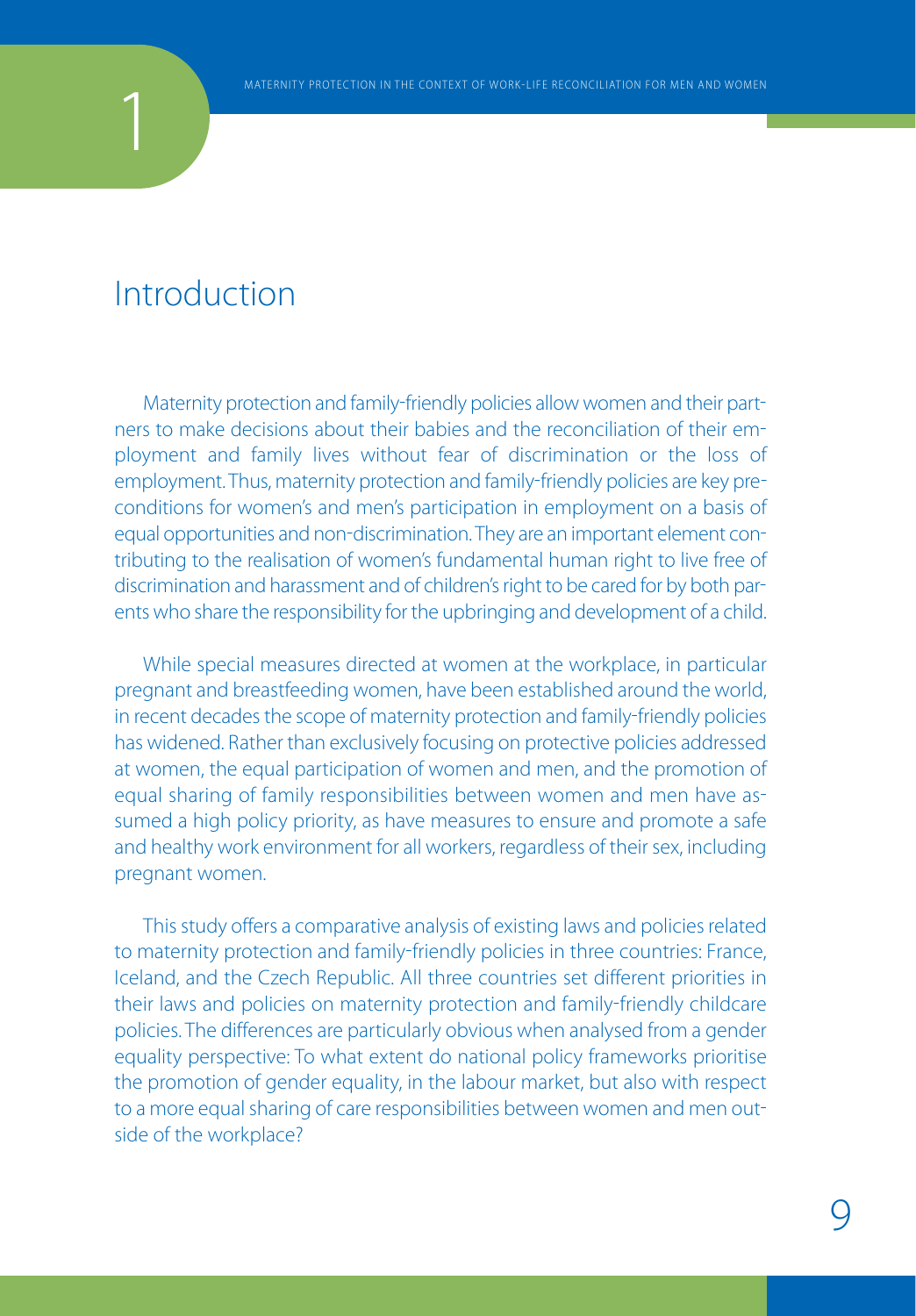**Iceland**, a representative of the group of Nordic countries, offers a relatively short maternity leave (13 weeks) at 80 per cent wage replacement (the same replacement rate as during parental leave), focusing literally on the time of recovery of mothers from giving birth. However, a lot of emphasis is on gender equality by offering a significant amount of non-transferable leave for fathers: Both parents are entitled to non-transferable parental leave quotas of 3 months each, with 3 additional months to be shared between them. In addition, each parent has the right to 13 weeks unpaid parental leave. Benefits are paid from social security.

The **Czech Republic**, as a representative of a new EU Member State from Central Europe, offers a long maternity leave (28 weeks) at full wage replacement. Until recently, maternity leave was followed by an extended parental leave period of a maximum of four years. However, the country has recently in troduced greater flexibility in the parental leave scheme, with the objective of easing work-family related pressures. Different combinations of length of leave and benefit level are now offered. Yet the available schemes are taken up in a large majority by women, a reflection of the little emphasis on offering incen tives to fathers to take on more caring responsibilities. For example, there is neither paternity leave nor a "daddy quota" in parental leave. Consequently, the negative impact of extended leaves on women's employment became high, and only new data will show if the recent reform has improved the situation.

**France**, a representative of the "old" EU, offers 16 weeks maternity leave at full wage replacement. Eleven days of statutory paternity leave are also offered. Since the 1990s, France offers a parental leave of one year, which can be renewed three times, and a compensatory benefit to go with it, financed from social security. Conditions of parental leave are flexible, allowing for full absence from work or part-time leave. While the measures were initially aimed at facilitating the reconciliation of family and professional life, they have been shown as having a ten dency to negatively impact on the employment rate of women, putting them at a disadvantage on the job market after leave. French parental leave has not been conceived as a deliberate measure toward gender equality at work and home.

The study is organised as follows: Section 2, which follows this introduction, of fers an overview of key international conventions and policy frameworks on ma ternity protection, with a view on their implications for work-family reconciliation. The relevance of ILO Conventions, as well as the EU legal framework and CEDAW for maternity protection and family-friendly policies is highlighted in this part.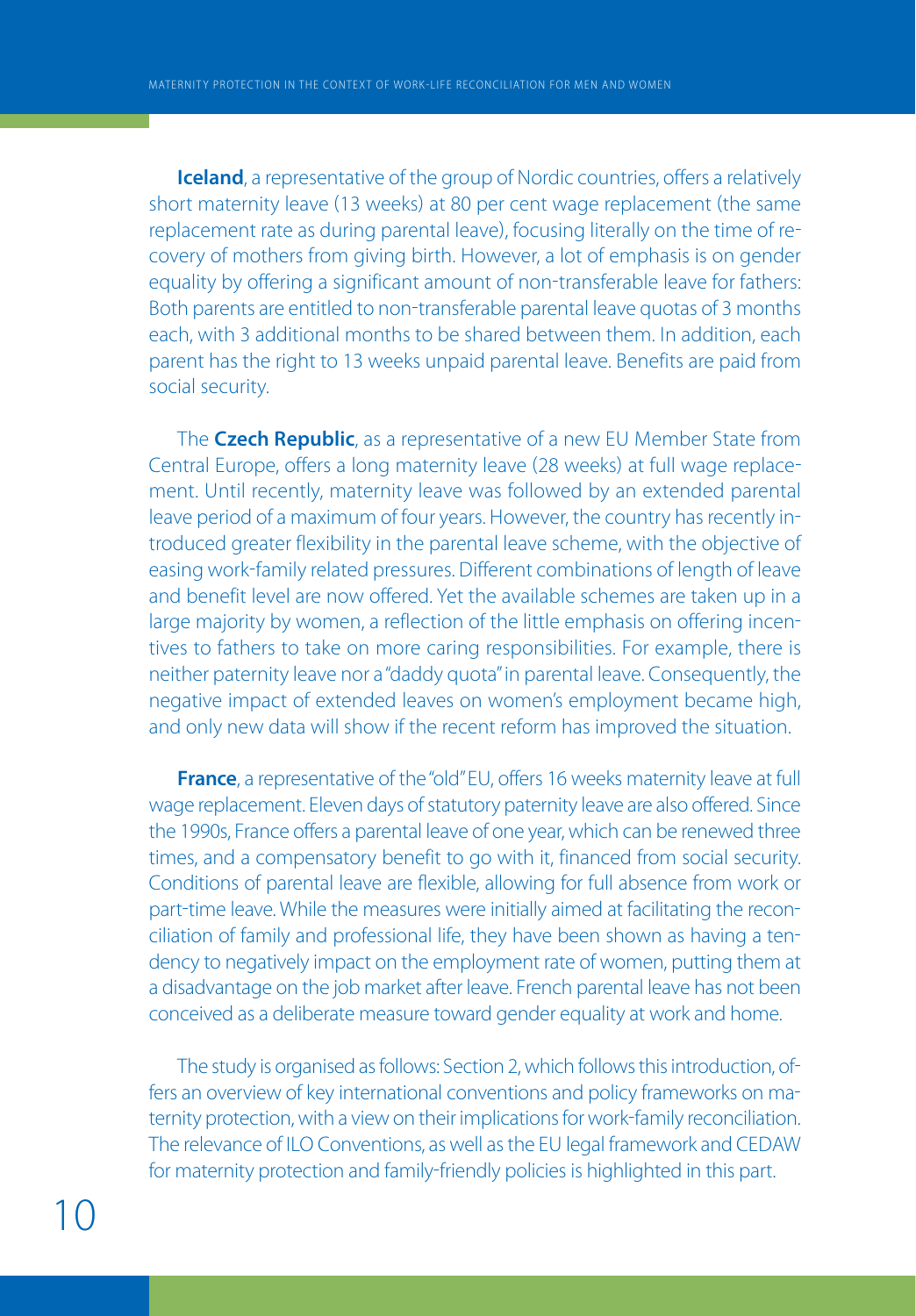Section 3 discusses national laws, policies and programmes in France, Ice land and the Czech Republic comparatively, focusing on maternity leave/ben efits, paternity and parental leave, in the light of important socio-demographic developments. Selected aspects of other family-friendly policies and services are also discussed.

Section 4 considers available evidence regarding the implementation of ex isting maternity protection and family-friendly policies and discusses challenges to implementation. In particular, the challenges of monitoring compliance and gaps in coverage of maternity protection policies are addressed. Practice ex amples to improve the implementation of existing legislation and to increase choice and flexibility of parents, including through the practices of part-time employment, and part-time care leave are highlighted.

Policy implications emerging from the comparison of the three country cases, as well as from other research are discussed in section 5, followed by concluding remarks in section 6.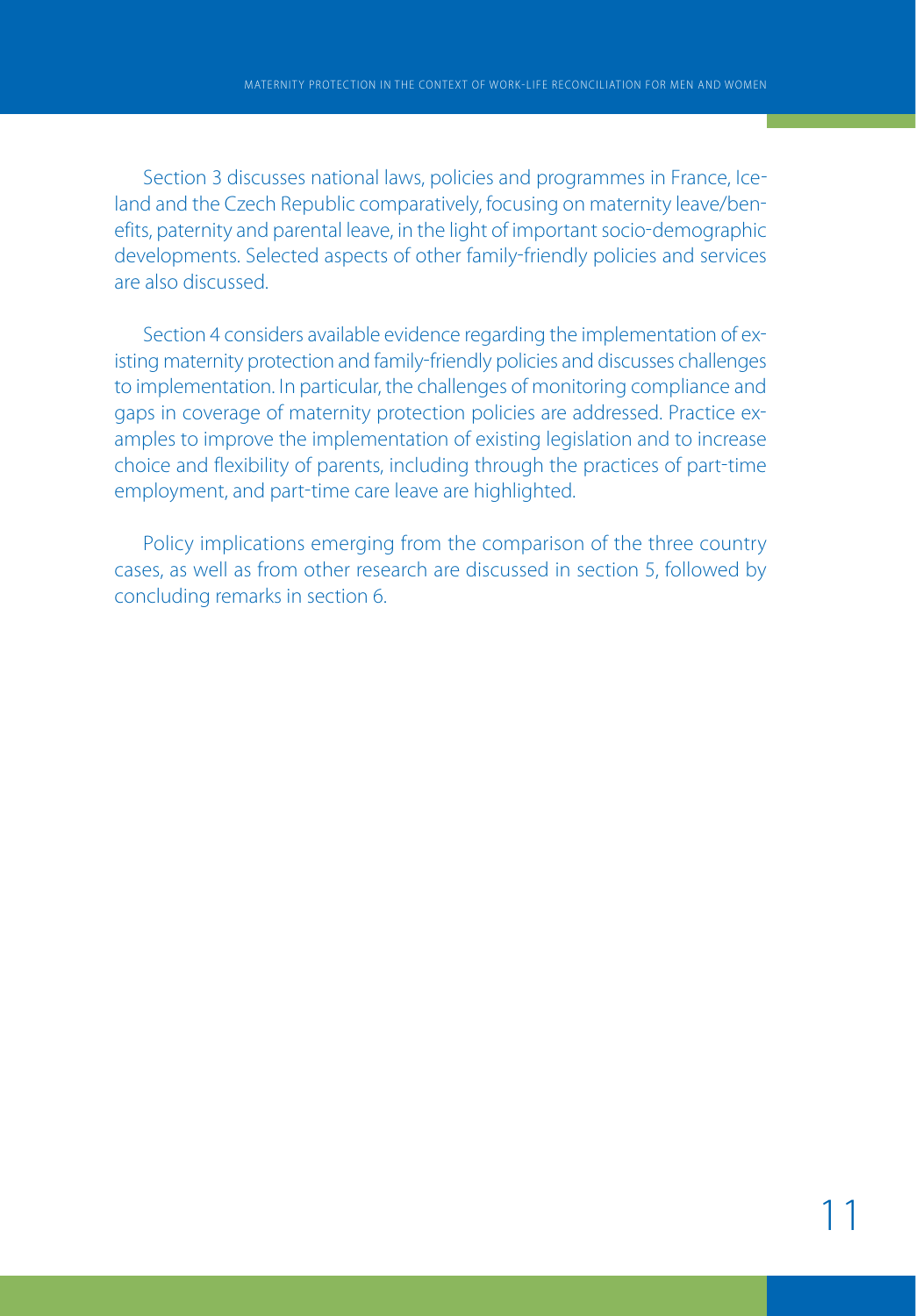

## Overview of international conventions / policy frameworks on maternity protection and work-family reconciliation

International, particularly European, policy and legal frameworks on ma ternity protection and family-friendly policies to promote gender equality have seen a significant expansion in recent decades, including through the adoption of a new ILO Convention on Maternity Protection, as well as the European Union's legal framework on gender equality and the basic foundations grounded in the CEDAW Convention. Over time, the scope of legislation and benefit entitlements have been broadened progressively in most industrialised countries, and spending on family benefit has increased; the connections be tween maternity protection, family support and the promotion of gender equality have been strengthened.<sup>1</sup> To the contrary, however, declining state support to families, including maternity protection in some cases, has been ob served in the CEE/CIS region (Fultz et al. 2003, Rostgaard 2004, Sirovátka 2004, Steinhilber 2010)

Basic elements of effective maternity protection include the prevention of exposure to health and safety hazards during and after pregnancy; in-kind benefits for medical care, an entitlement to paid maternity leave; entitlement to breastfeeding breaks and other support to breastfeeding mothers; protection against discrimination and dismissal; and a guaranteed right to return to the job after maternity leave.<sup>2</sup>

State interventions in the area of family-friendly policies have the goal to facilitate the reconciliation of work and family life through increased parental choice, promote gender equality in employment and family life, and support families by ensuring financial resources and enhancing child development (ILO 2010.

<sup>2</sup> Importantly, protection from dismissal as well as a quaranteed right to return to one's job should not only be granted during maternity but also during and after child care leave.

<sup>&</sup>lt;sup>1</sup> See sections 4 and 5 of this paper.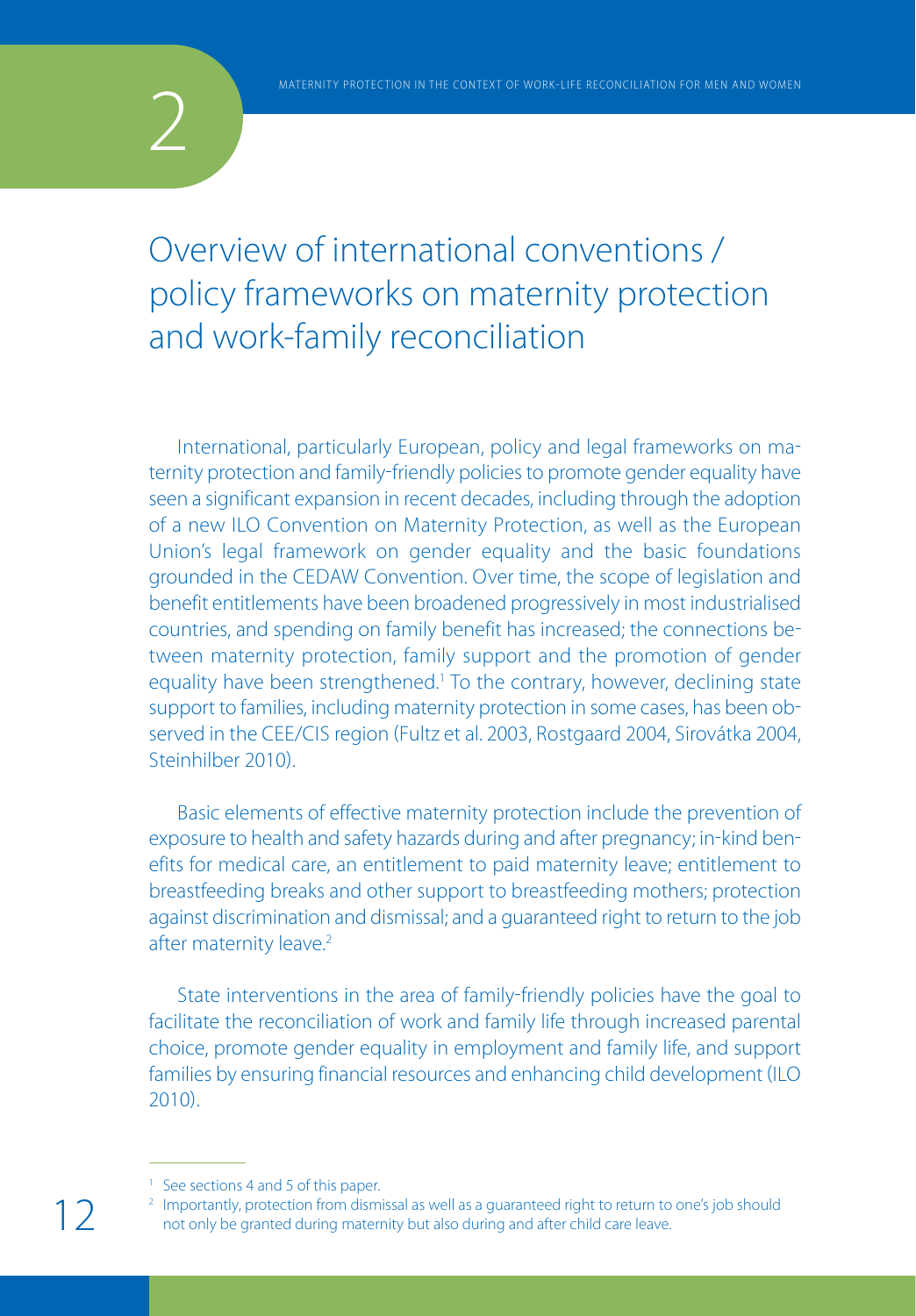Improving maternity protection and family-friendly policies is a task for a wide range of social actors, including governments, employers' and workers' organisations. National bodies for gender equality and civil society organisa tions have been important in many countries both in the development of ap propriate legislation as well as in the monitoring of implementation.

#### *Box 1. What are family-friendly policies?*

Family-friendly policies are those policies that facilitate the reconciliation of work and family life, ensure the adequacy of family resources, enhance child development, facilitate parental choice about work and care, and promote gender equity in employment opportunities. Familyfriendly policies include improved access to affordable and quality childcare, financial support for children, arrangements that allow working parents to take leave to care for children, and flexible workplace practices that allow a better reconciliation of work and care commitments. They also include financial incentives to work for families with children and employment support for jobless parents.

Source: (OECD 2008): 13

ILO experience over decades of work on improving maternity protection has provided ample evidence that good maternity protection is not just a question of national income and subsequent expenditure on health, but also of national pri ority and commitment. To ensure effective implementation, the active involve ment of employers' and workers' organisations is essential. While it cannot be denied that women's absences on maternity leave or for longer periods of parental leave creates organisational problems for employers and in some cases also the fi nancial burden of paying salaries during such leave of absence, it should also be clear that maternity protection can assist employers to maintain experienced, skilled and valued women employees (ILO 1998). Moreover, it highlights the need for support for a more equal division of caring labour between women and men, so that more men take absences from the workplace for caring.

### **ILO Conventions**

The ILO Conventions on maternity protection as well as on workers with fam ily responsibilities constitute the international legal foundations for maternity and 13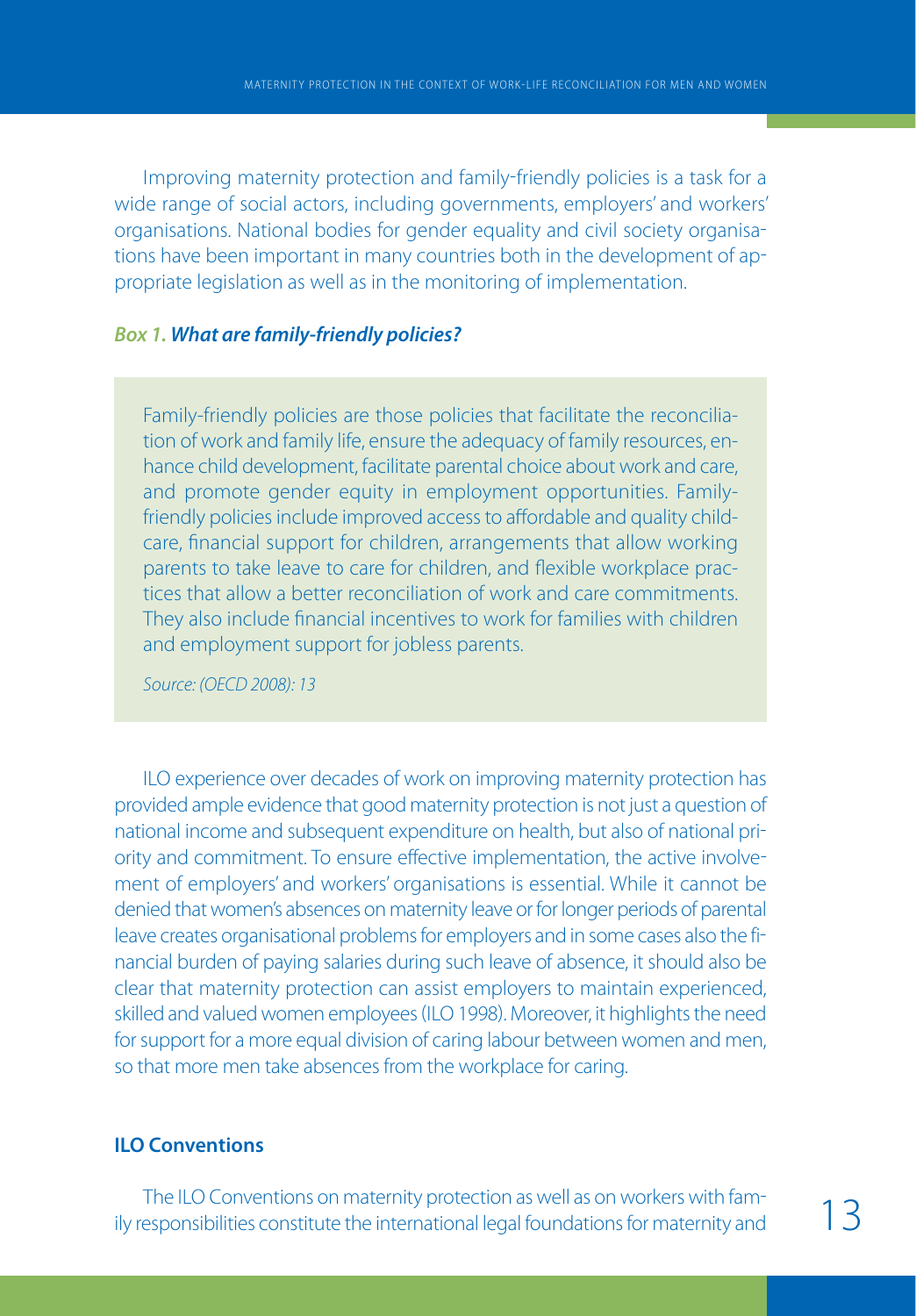family-friendly workplace policies. Historically, the first international Convention on maternity protection Convention No. 3 was adopted at the first International Labour Conference (ILC) in 1919. It was followed by two others: Convention No. 103 in 1952 and Convention No. 183 in 2000. While the core concern through out was to ensure that women's work does not pose risks to the health of the woman and her child and to ensure that women's reproductive roles do not com promise their economic and employment security, Convention No. 183 - today promoted for ratification - formalises the expansion of the overall scope and entitlements to maternity protection at work over time.<sup>3</sup>

Convention No. 183 regulates the scope of maternity protection, health pro tection, maternity leave, leave in case of illness or complications, cash and med ical benefits, employment protection and non-discrimination, and concerns of breastfeeding mothers. The Convention is complemented by Recommenda tion No. 191 which suggests measures for higher protection, such as a longer du ration of leave and higher benefits. Also, the Recommendation is more precise about certain aspects of maternity protection treated in the Convention, such as how to ensure health protection, and adds some additional aspects related to types of leave and financing of benefits. The main aspects covered in the Con vention and the Recommendation are summarised in Table 1.

## *Table 1. Main aspects covered in ILO Convention No. 183 and Recommendation No. 191*

| Scope | Convention covers all employed women, including<br>those in informal employment who have an employer<br>and those in atypical forms of dependent work (e.g. do-<br>mestic work).                  |
|-------|---------------------------------------------------------------------------------------------------------------------------------------------------------------------------------------------------|
|       | Categories of employed women can be excluded if em-<br>ployers, workers, governments agree. But periodic re-<br>ports are required to show what is done to extend<br>coverage to excluded groups. |
|       | Specific provisions on health protection of pregnant and<br>breastfeeding women (not in previous Conventions).                                                                                    |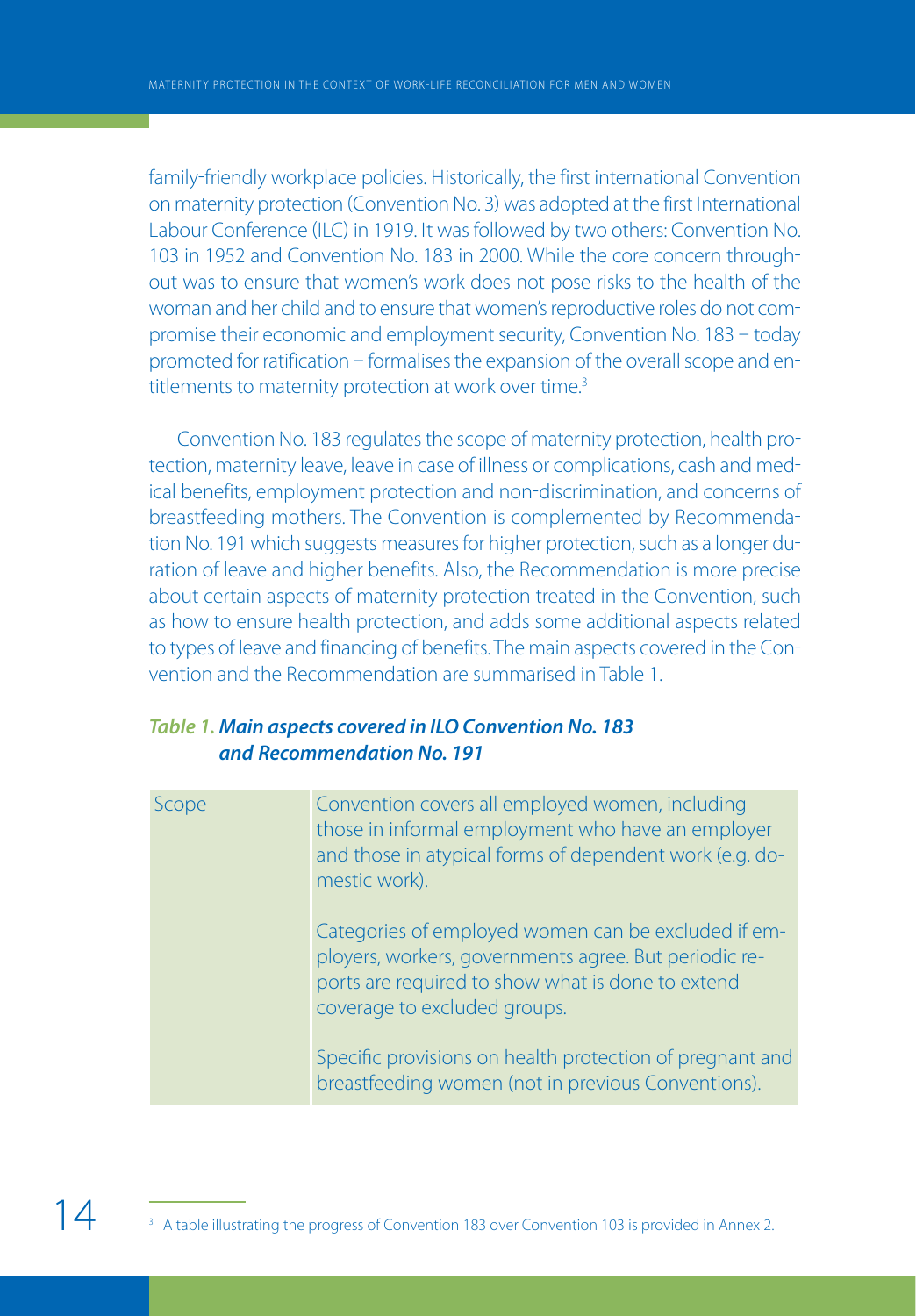| Length of leave              | Convention: 14 weeks minimum leave.                                                                                                                                       |  |  |
|------------------------------|---------------------------------------------------------------------------------------------------------------------------------------------------------------------------|--|--|
|                              | Recommendation: 18 weeks recommended leave.                                                                                                                               |  |  |
|                              | 6 weeks compulsory post-natal leave.                                                                                                                                      |  |  |
|                              | Provision may be changed if workers, employers, and<br>governments agree to shorten compulsory leave or have<br>none at all.                                              |  |  |
| Protection<br>from dismissal | Dismissal during and (for a period) after maternity leave<br>is allowed for reasons unrelated to maternity.                                                               |  |  |
|                              | If a breastfeeding woman is fired and files a complaint,<br>her employer has the burden of proving that breasfeed-<br>ing was not the cause of her termination.           |  |  |
| Breastfeeding<br>breaks      | Breastfeeding recognised as a woman's right: on paid<br>time, counted as work time.                                                                                       |  |  |
|                              | One or more daily breaks for breastfeeding, or daily re-<br>duction of hours worked, but specific entitlement left up<br>to national law and practice.                    |  |  |
|                              | Combining breastfeeding breaks to shorten workday al-<br>lowed.                                                                                                           |  |  |
|                              | Longer or more frequent nursing breaks upon medical<br>certificate.                                                                                                       |  |  |
|                              | Recommendation: alternative to medical certificate for<br>more frequent nursing can be "other appropriate certifi-<br>cation as determined by national law and practice". |  |  |

Globally, the highest rates of conformity on all three standards of maternity protection (leave duration, level of payment and source of payment) are in the Central and South-Eastern Europe (non-EU) and CIS and the Developed Economies and European Union countries.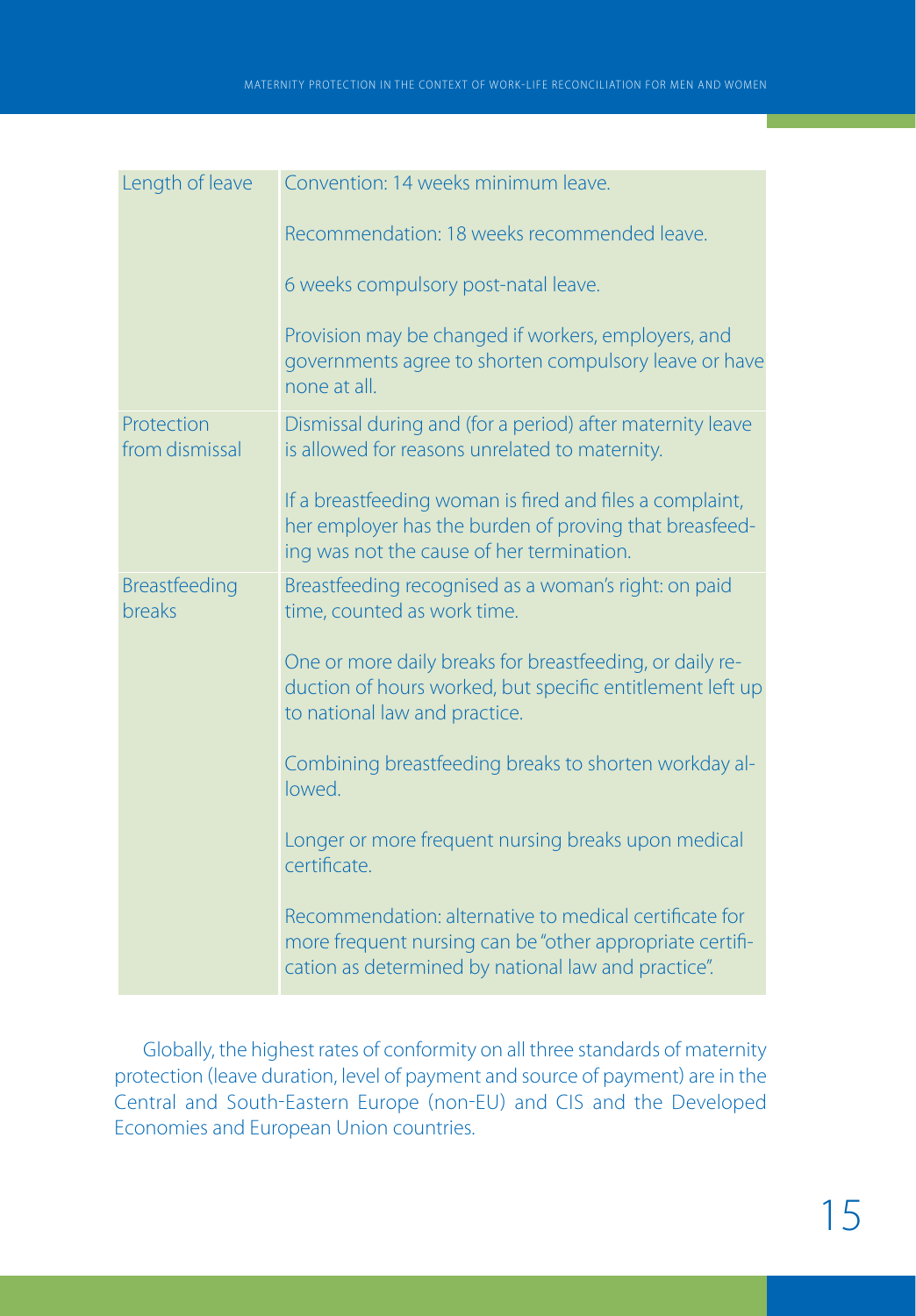ILO Convention No. 156 (1981) and the corresponding Recommendation No. 165 regulate the principles of non-discrimination against workers with family responsibilities. Covering the rights of both women and men, the Conven tion defines family responsibilities as responsibilities in relation to dependent children and other immediate family members in need of care or support. Na tional policy shall enable workers with family responsibilities to combine both without becoming a subject of discrimination and without conflict, to the ex tent possible, between their employment and family responsibilities (ILO 2010).

## **Other legal frameworks: EU law and CEDAW**

In addition to the ILO Conventions, other points of reference for policy re forms in the area of maternity protection and family-friendly policies include the European Union acquis communautaire as well as the Convention on the Elimination of All Forms of Discrimination against Women (CEDAW).

The European Union possesses a significant body of legislation promoting compliance with the principle of equality of treatment for men and women in employment, goods and services. This includes legislation on maternity pro tection and family-friendly policies.<sup>4</sup> EU legislation enforces equal pay for women and men for same work and work of equal value; equal treatment in employment and vocational training, promotion and working conditions; equal treatment in social security (statutory and occupational schemes). It protects workers in cases of pregnancy and maternity (paternity in Member States recognising such rights) and promotes specific rights for parental leave for fathers and mothers. Protection is ensured against direct and indirect discrimi nation based on sex, including marital or family status, as well as protection against sexual harassment. Victims of discrimination can go to Court and are protected by measures against retaliation. Legislation ensures the reversal of the burden of proof the presumed author of discrimination must prove that he/she did not make any discrimination) and sanctions for those who perpetrated the discrimination, as well as compensation for the victims. The EU pro motes preventive measures against discrimination by employers and positive actions for under-represented groups. Equality plans in companies are encouraged and the role of social partners and dialogue with non governmental

<sup>4</sup> The EU acquis communautaire consists of various Treaty provisions and Directives concerning access to employment, equal pay, maternity protection, parental leave, social security and occupational social security, the burden of proof in discrimination cases and self-employment, as well as the case-law of the European Court of Justice.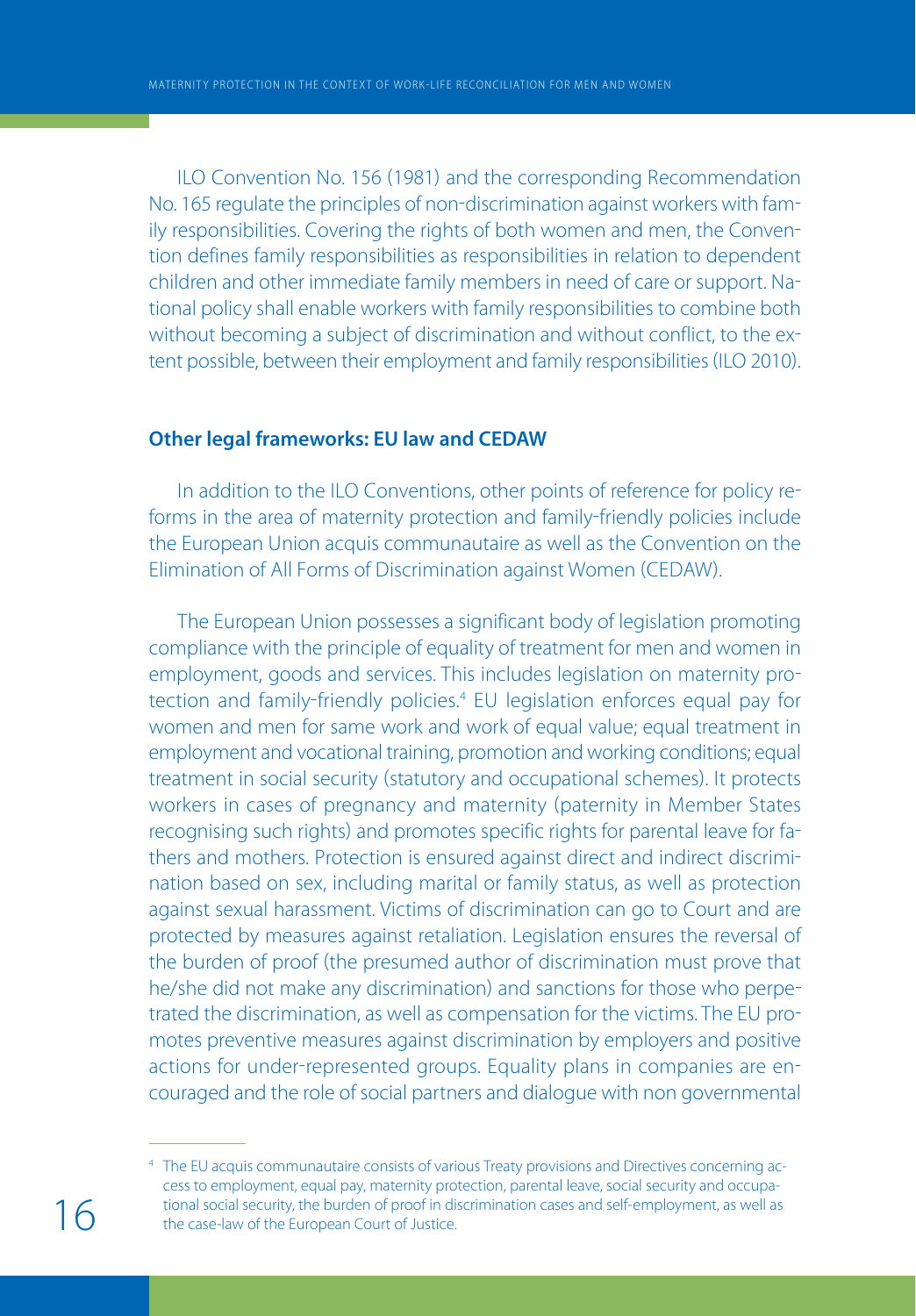organisations emphasised. Moreover, EU legislation establishes a requirement to have bodies for the promotion of equality between women and men in every Member State.

Two EU directives deal specifically with maternity and family-friendly policies: Council Directive 92/85/EEC of 19 October 1992 regulates measures to encourage improvements in the safety and health at work of pregnant work ers and workers who have recently given birth or are breastfeeding. It stipu lates a right to at least 14 weeks leave in connection with the delivery and the right to retain their wages or other forms of remuneration. In addition, Coun cil Directive 2010/18/EU of 8 March 2010 implementing the framework agree ment on parental leave concluded by the European social partners stipulates that both women and men should have the right to at least four months parental leave. Member States are to implement it by 8 March 2012 (in some cases, an additional year will be granted.

### **New developments in EU maternity protection**

Women's organisations as well as the European Parliament Women's Rights and Gender Equality Committee have consistently called for improvements to the existing European legislation on maternity and paternity leave. Conse quently, in 2010, the European Council adopted a directive 2010/41/EU, 7 July 2010) saying that EU Member States should grant at least 14 weeks of maternity leave to self-employed women and for partners of self-employed workers, two groups of women that had been found particularly vulnerable.

A further expansion of maternity protection standards in the EU is in the law-making process: In autumn 2010, the European Parliament by a large majority passed a Resolution in favour of substantially increasing European minimum standards for maternity and paternity leave provisions.<sup>5</sup> In what supporters are lauding a great victory for the women and men living in Europe, the Parliament approved an increase of maternity leave provisions from 14 weeks to 20 weeks and the introduction of two weeks of non-transferable leave for new fathers, both fully paid. The first six weeks of maternity leave after birth are also non-transferable (to be used exclusively by the mother), but a couple can request to share the remaining 14 weeks.

<sup>&</sup>lt;sup>5</sup> The revision to the so-called 'Maternity Leave Directive' was first tabled in 2008.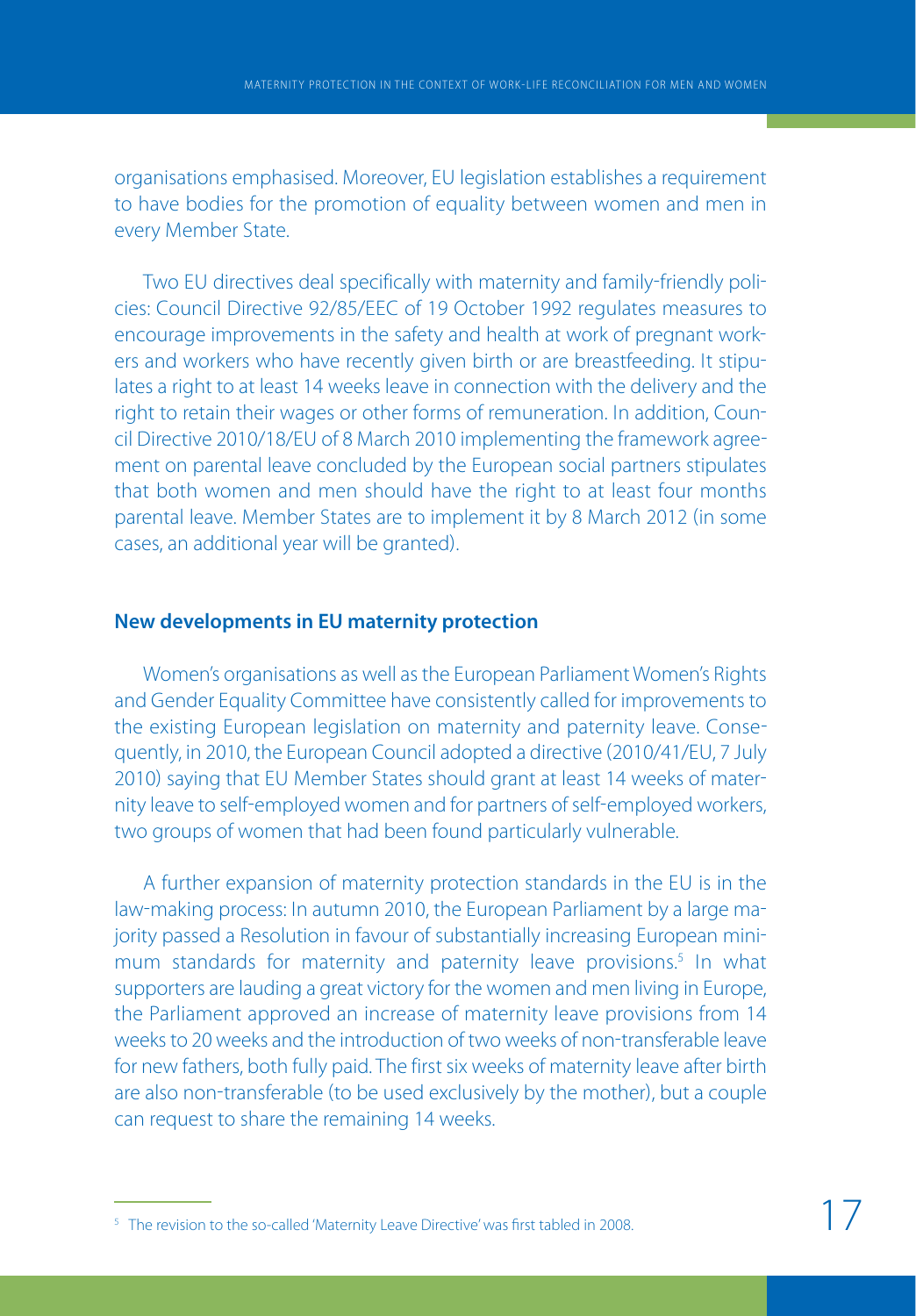The duration of leave and the costs of remuneration have been highly con troversial, in particular with business groups and employers' organisations. Be cause of the resistance coming from Member States, the European Commission has to develop a compromise that will be acceptable to the Member States as well as the European Parliament.

### **CEDAW and maternity**

In addition, CEDAW is a basic legal point of reference for national efforts to ensure equal treatment and opportunities for women: Article 11 of the Con vention stipulates that women have the right to equal treatment in matters of employment (including, equality in hiring, promotion, job security, benefits and conditions of service, equal remuneration etc.).<sup>6</sup> Crucially, Article 11 also stipulates women's right to protection of their health and to safety in working con ditions, including the safeguarding of their reproductive function.<sup>7</sup> Discrimination on the ground of maternity shall be prevented, including through protection against dismissal, maternity leave with pay or comparable social benefits. The Convention also mentions the need for supporting social services to enable parents to combine family obligations with work responsi bilities and participation in public life, and mentions in particular the need for a network of child-care facilities.

## **Global trends in maternity protection and reconciliation policies**

Globally, some trends in maternity protection and reconciliation policies can be highlighted for the last decades (International Labour Office 2010, OECD 2008, Mareš 2004):

Over the last 15 years, globally, there have been noticeable improve ments in maternity protection legislation, with a shift towards longer rest periods at the time of childbirth, and movement away from em ployer liability systems of financing maternity leaves. In turn, in the CEE/CIS region, parental leave was introduced in many countries as a leave entitlement following the period of maternity leave. Parental leave was introduced as an entitlement of mothers and fathers and often

<sup>6</sup> http://www.un.org/womenwatch/daw/cedaw/text/econvention.htm#article16

Interestingly, the specific needs of breastfeeding mothers are not specifically addressed under **CEDAW**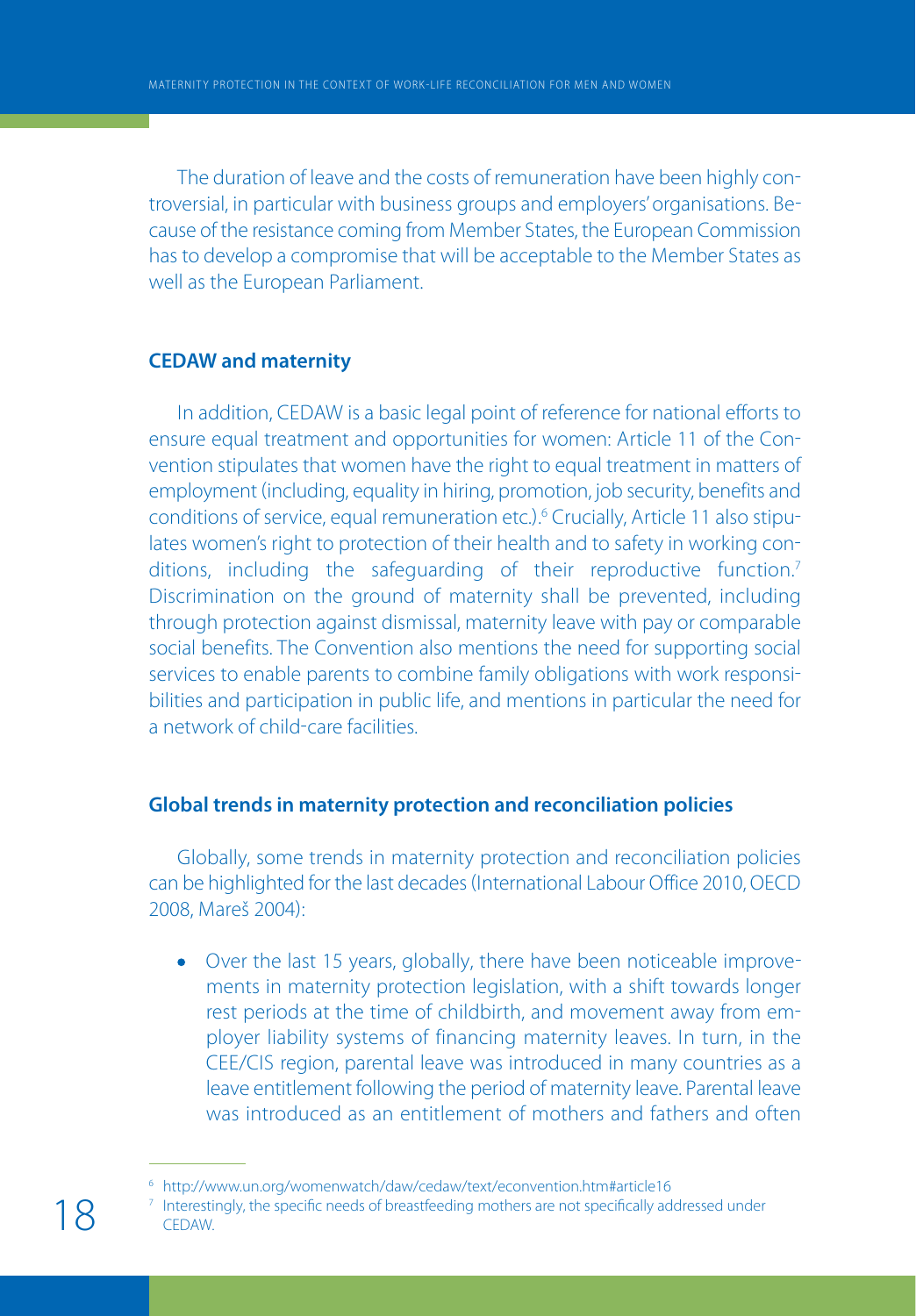came at the expense of the extended maternity leave entitlement pre viously available to mothers only. Parental leave has been important to establish the idea that, in principle, leave cannot only be taken by moth ers (in practice, however, leave is still mostly taken by mothers). At the same time, parental leave and benefits are not necessarily offering the same benefit level and protection as maternity benefits  $-$  de facto, the introduction of parental leave and benefits has contributed to a feeling of reduced maternity protection among many women in the region.

- The scope of family-friendly policies and spending on family benefits has increased in numerous countries, particularly in Western Europe. Countries allocate spending on family services, cash benefits and tax breaks in very different ways. In all systems, however, gaps remain in family support, for example at different points in a child's lifetime, and for some categories of families, for example single-headed family households OECD 2008.
- In many countries, effective access to maternity protection of vulnerable groups of women is not always fully guaranteed: Women at the mar gins, or outside, of the regular labor market, or women in occupations or with contracts that ensure only limited access to social security schemes like part-timers, domestic or migrant workers often have no access to maternity protection, including leave, medical benefits, or cash benefits. As the number of women pushed out of employment or into precarious employment relations has been increasing in many coun tries, not least as an effect of the economic crisis, their lack of access to maternity protection is a matter of serious concern.<sup>8</sup>
- Awareness has increased among governments and social partners that men should also be targeted by initiatives to improve maternity pro tection and work-family reconciliation. This is sometimes achieved through linking maternity protection with family-friendly policies in general, thereby addressing the challenge of reconciliating employment and family life. Other initiatives focus directly on enhancing men's re sponsibility and involvement in family care.
- In many countries globally, maternity protection legislation is not fully and effectively implemented. This underscores the importance of social

<sup>8</sup> Improved maternity protection, including as a part of social health protection, is therefore considered an important component of the UN's Social Protection Floor Initiative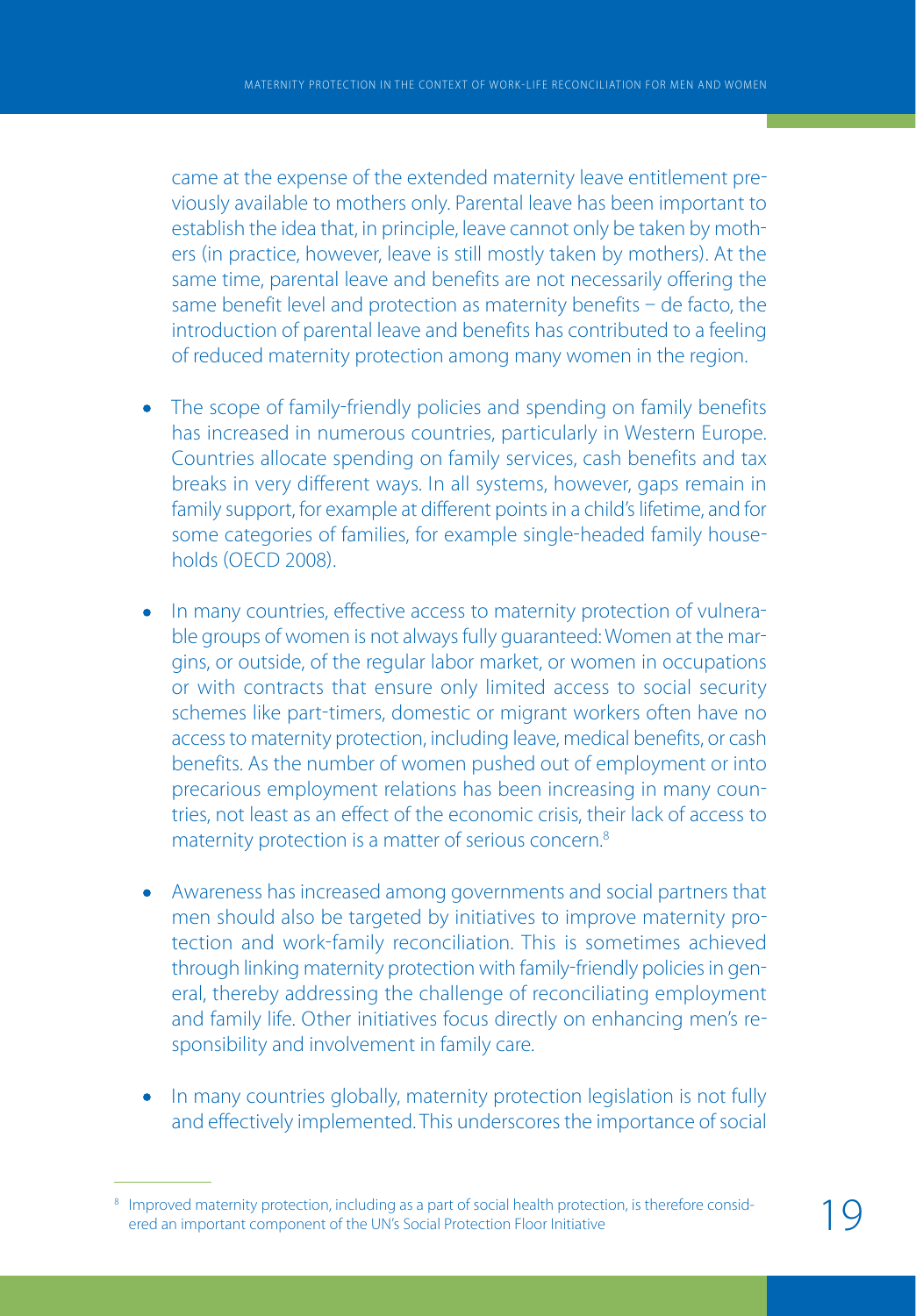dialogue and tripartite action involving government, employers and workers, as well as other social actors such as national machineries for gender equality and civil society organisations. It also highlights the im portance of monitoring and enforcement mechanisms and of collecting information on maternity protection in practice, to ensure that the prin ciples and goals of maternity protection are realised.

In many European countries, childcare services have become a matter  $\bullet$ of public concern. Affordable and good-quality childcare services have moved to the centre of policy attention because they may improve the reconciliation of work and family life, foster labour market participation and gender equality. Childcare facilities are also considered a remedy for declining fertility rates, because they lower the cost of childbearing in terms of labour market and career opportunities. Finally there is a ten dency to see childcare services from a child-centered and social pedagogical perspective: childcare services have a positive impact on child development and socioeconomic integration Mareš 2004.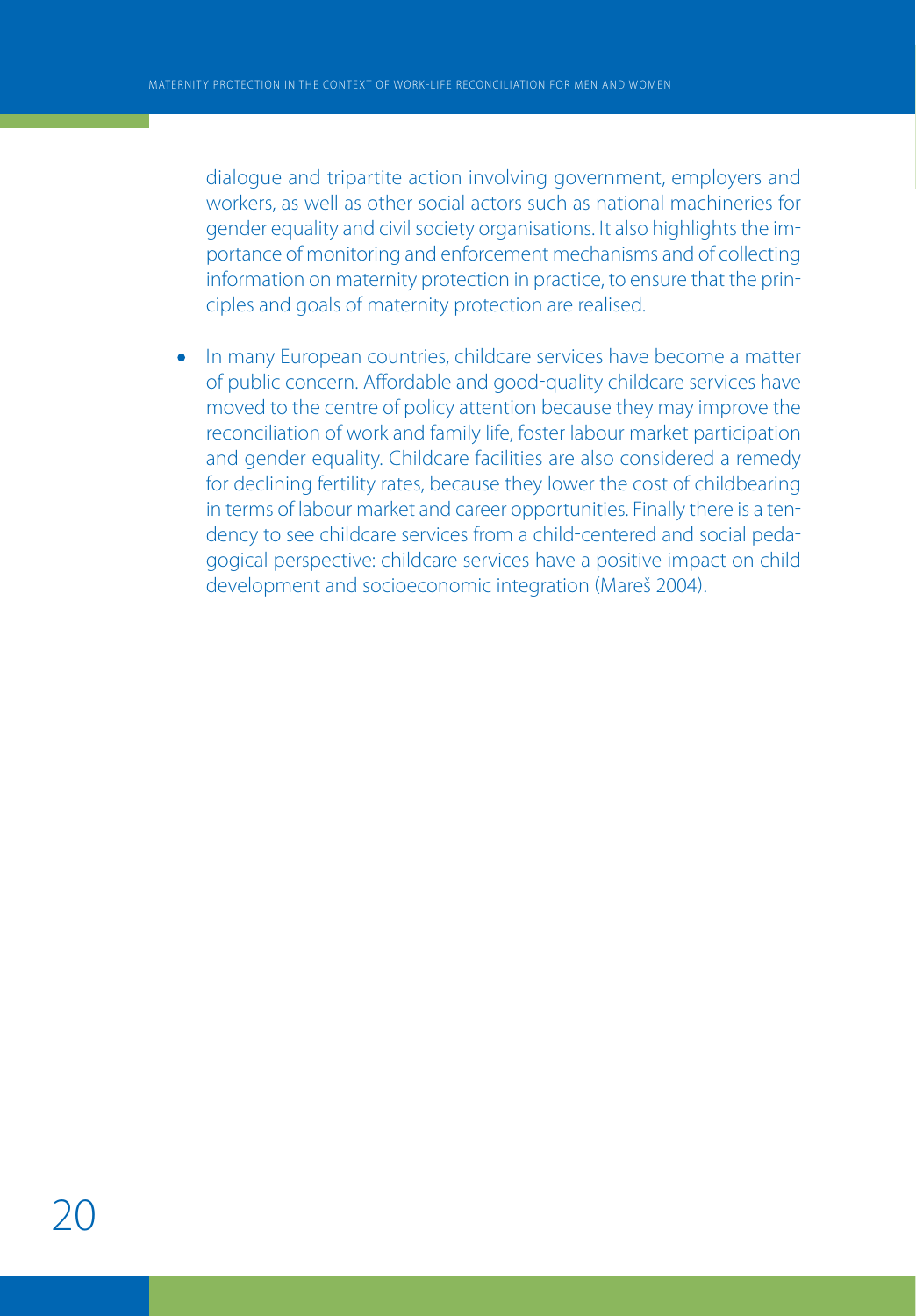Overview of national laws, policies and programmes related to maternity protection and family-friendly policies in Iceland, France and the Czech Republic

## **3.1. Socioeconomic and demographic characteristics of the three countries**

In terms of population size, employment rates and other basic socio-demographic indicators, Iceland, France and the Czech Republic show interesting differences, as well as some important similarities. A general overview, with mostly 2009 data, is presented in Table 6 (Annex 1). A few points should be highlighted to illustrate the overall background of maternity protection and family-friendly legislation in the three countries, before moving on to the comparative overview of legislation and policies.

Of the three countries, Iceland is by far the smallest, with a population of roughly 320,000, followed by the Czech Republic with about 10,470,000, and France with 65,367,000 inhabitants. Iceland, however, has the highest fertility rate (2.23 in 2009), followed by France (2.00) and the Czech Republic (1.49), which is among the countries around the world with the lowest fertility rates. As Table 2. shows, all three countries have experienced declining fertility rates between 1980 and 2000, with the steepest decline in the Czech Republic. Be tween 2000 and 2009, fertility rates in all three countries have increased a bit.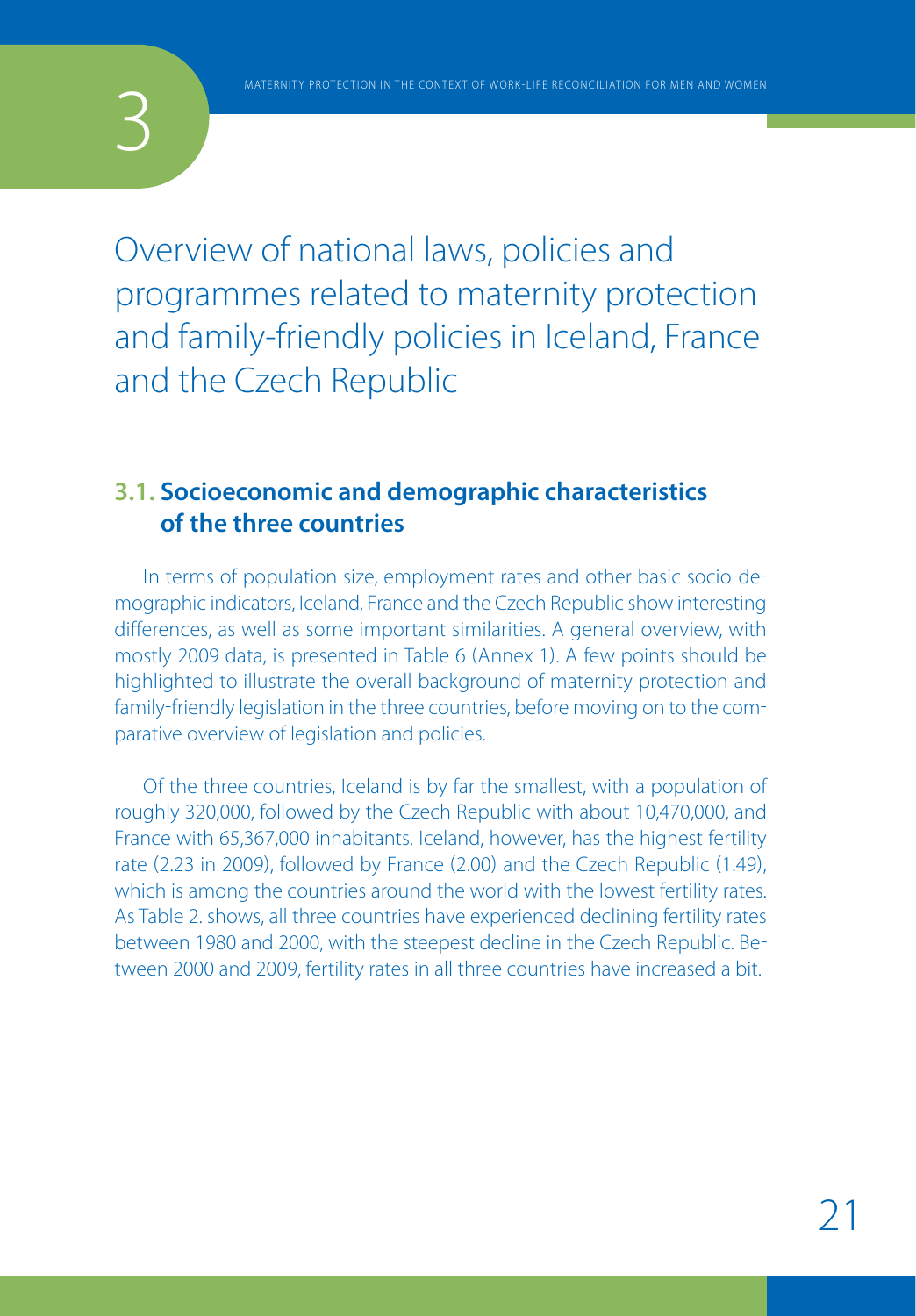| Year | <b>Iceland</b> | France | Czech Rep. | Source                 |
|------|----------------|--------|------------|------------------------|
| 1980 | 2.48           | 1.95   | 2.1        | )F( 1 )                |
| 1990 | 2.31           | 1.78   | 1.89       | OF (T)                 |
| 2000 | 2.08           | 1.87   | 1.14       | $OFCD^{10}$            |
| 2009 | 2 23           | 200    | 49         | eurostat <sup>11</sup> |

|  | Table 2. Total fertility rates in Iceland, France, Czech Republic (1980 - 2009) <sup>9</sup> |  |  |
|--|----------------------------------------------------------------------------------------------|--|--|
|--|----------------------------------------------------------------------------------------------|--|--|

When measured in terms of purchasing power parity (2008 PPP, US\$), the gross national income per capita in Iceland and France is roughly the same: 33,422 in Iceland, and 33,103 in France; and somewhat lower in the Czech Re public, at 24,419 USD.12

Striking differences characterise employment rates in the three countries, in particular women's employment rates: While Iceland has a women's employ ment rate of 76.5, France's is 60.1, and that of the Czech Republic is only 56.1. The difference between women and men's employment rates is also signifi cantly larger in the Czech Republic than in both other countries 73.8 for men, 56.7 for women), and is smallest in Iceland (80.0 for men, 76.5 for women). In this context, the maternal employment rate is one indicator of support available to parents in combining employment with parenthood.<sup>13</sup> Maternal employment is lowest in the Czech Republic (61.5 per cent), and highest in Iceland  $(84.8$  per cent), with France in the middle  $(72.8$  per cent) (Eurostat, http://epp.eurostat.ec.europa.eu/.

Part-time employment is a common strategy in many countries as to how parents attempt to solve the challenge of reconciliating employment and fam ily life. The rate of part-time employment differs significantly between the three

<sup>9</sup> The total fertility rate is defined as is the average number of children that would be born to a woman over her lifetime if (1) she were to experience the exact current age-specific fertility rates through her lifetime, and (2) she were to survive from birth through the end of her reproductive life (http://en.wikipedia.org/wiki/Total\_fertility\_rate).

<sup>&</sup>lt;sup>10</sup> OECD Factbook 2010, Economic, Environmental and Social Statistics, 25 May 2010 (years covered: 1970-2008), (Table: Total fertility rate)

<sup>11</sup> http://epp.eurostat.ec.europa.eu/portal/page/portal/population/data/main\_tables (Table: Total fertility rate)

<sup>12</sup> http://hdr.undp.org/en/data/profiles/ (accessed 29.3.2011).

<sup>&</sup>lt;sup>13</sup> The maternal employment rate is defined as the percentage of mothers in employment as a percentage of the population of mothers with at least one child aged under 15 living at home (OECD Family database www.oecd.org/els/social/family/database).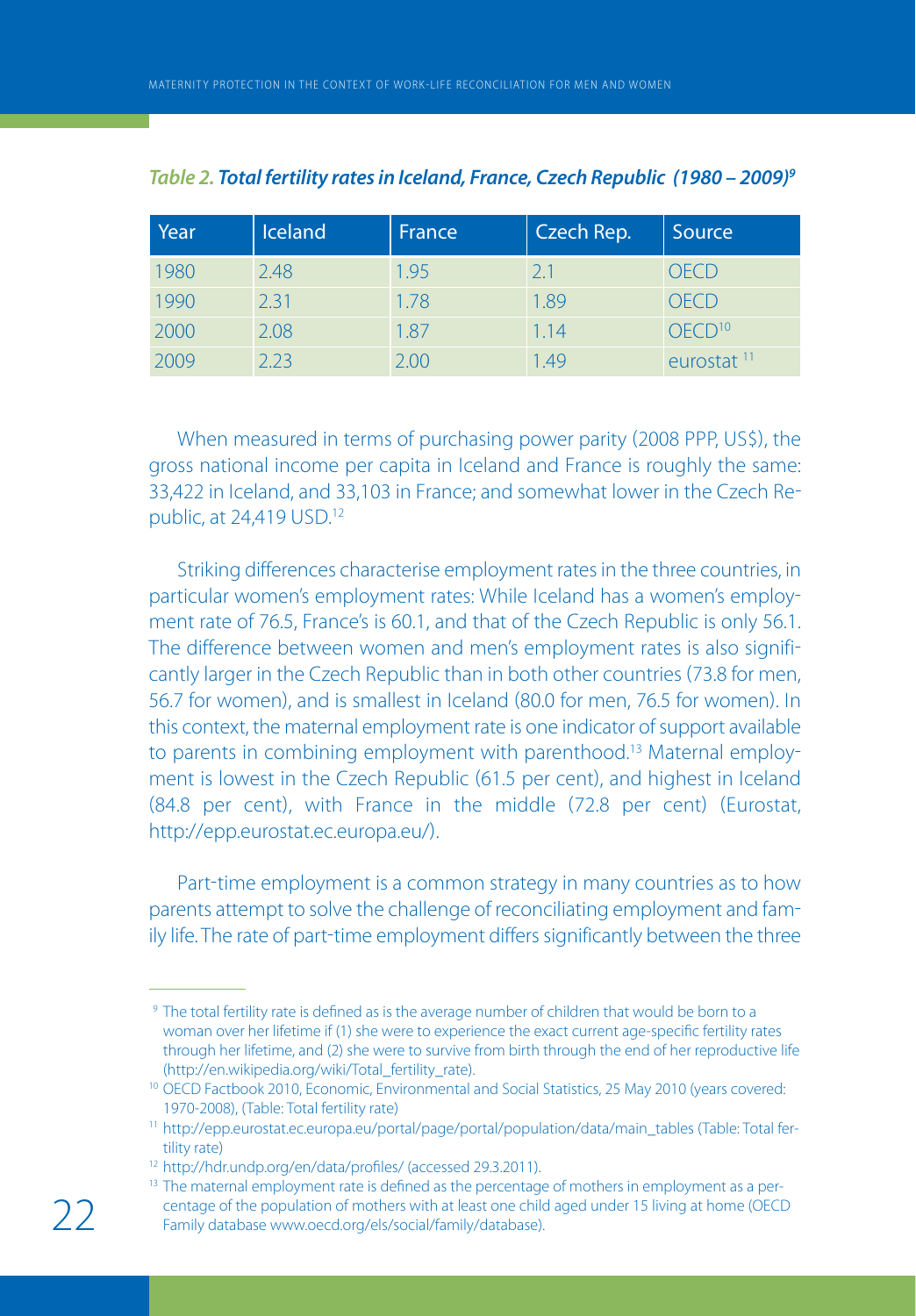countries: it is 24.1 per cent in Iceland, 13.3 per cent in France, and only 3.9 per cent in the Czech Republic, highlighting that part-time employment is quite uncommon in the Czech Republic. In other words, most Czech women who are employed continue to work full-time even when they have children. Yet, their numbers are increasing: In 2007, 24 per cent of employed Czech mothers with children younger than 4 years worked part-time (Kuchařová et al. 2003). In all three countries, women outnumber men by large in part-time employment, the highest rate of all three is in France (79.8), followed by Iceland (72.6) and the Czech Republic (68.7).<sup>14</sup>

Prior to the economic crisis, statistics on children and families with children living at risk of poverty<sup>15</sup> (EU-SILC data from 2006) showed that Iceland was one of the countries with the lowest child poverty rate in Europe. While the Czech Republic has low at-risk-of poverty rates in general, it is noteworthy that those for children are significantly higher than among the adult population and much higher than in Iceland and France. However, child poverty rates in France and Iceland are also a bit higher than the rates for the working age pop ulation (Lelkes, Zólyomi 2008).

In terms of household characteristics, it is interesting to observe that the overall percentage of single parent households is roughly the same in all three countries at about 30 per cent. More than 80 per cent of those are headed by a woman in **France** and the **Czech Republic**, while more than 90 per cent of single-headed Icelandic households are headed by a woman.<sup>16</sup>

Single-headed households with children, a majority of them headed by women in all countries, face a high risk of poverty and specific challenges in rec onciling employment and family life. Statistics show, for example, that in **France** one out of three children living in lone parenthoods face a greater risk of poverty than children in traditional families.17 According to EU SILC data, in **Ice land**, single headed households also face a significantly higher risk of poverty

<sup>14</sup> Eurostat data http://epp.eurostat.ec.europa.eu/ (accessed 29.3.2011).

<sup>&</sup>lt;sup>15</sup> Children in the EU-SILC database are defined as those between 0 and 15 years of age. The indicator of poverty is the so-called "At-risk-of-poverty rate", which is part of the portfolio of indicators adapted by the Laeken European Council. It shows the share of persons with an equivalised disposable income below the at-risk-of-poverty threshold, which is set at 60 per cent of the national median equivalised disposable income after social transfers (Lelkes, Zólyomi 2008: 15)

<sup>&</sup>lt;sup>16</sup> OECD Family Database, http://www.oecd.org/document/4/0,3343,en\_2649\_34819\_37836996\_1\_1\_1\_1,00.html (accessed 29.3.2011)

<sup>&</sup>lt;sup>17</sup> EU SILC data used by Laura Alipranti at public hearing organized by the Women's Rights and Gender Equality Committee on the situation of single mothers, 31 January 2011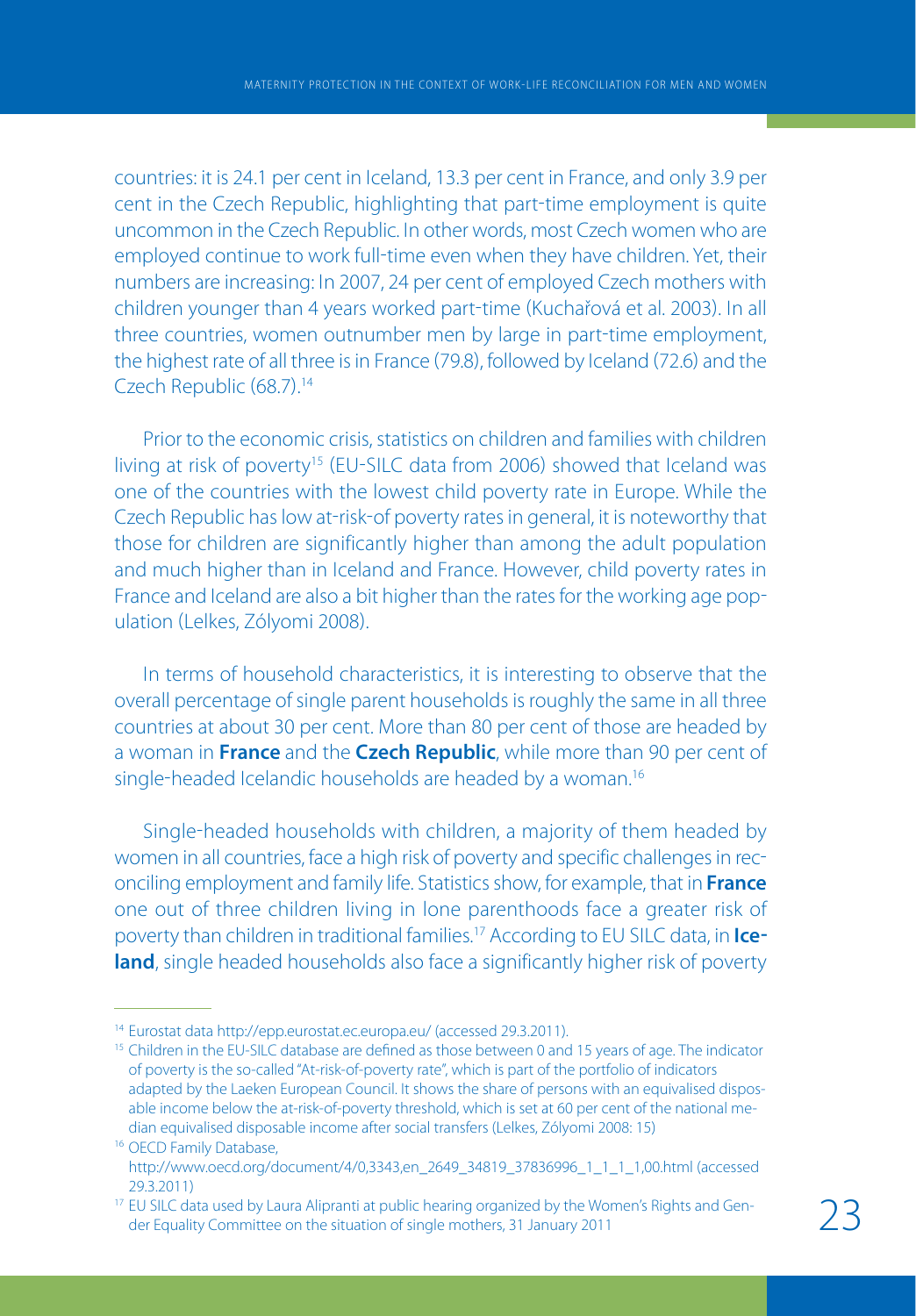than families with two adults, but slightly lower than in France. However, the at risk-of-poverty rate of a single parent household with children in the **Czech Republic** is four times the risk of a household with two adults and two chil dren (above 40 per cent vs. 10 per cent) and is among the highest in Europe Lelkes, Zólyomi 2008.

## **3.2. Public spending on family support and financing maternity protection**

A comparative look at the structure of public spending for family support clearly illustrates the differences in approach of the three countries in prioritis ing various types of family support: Cash benefits, spending on services, or spending on tax measures for family support. A first noteworthy difference is that the overall level of spending is significantly higher, at roughly the same overall level of about 3.6 per cent of GDP in **Iceland** and **France**, as compared to the **Czech Republic** (where it is just below 2.5 per cent of GDP).<sup>18</sup>

Family support through the income taxation system is common in many European countries (de Henau et al. 2009). However, if a government decides to offer family benefits through the tax system, this raises important redistrib utive questions. Tax benefits tend to benefit different types of households dif ferently: Depending on household income and a country's overall tax system, tax measures tend to work to the relative advantage of higher income house holds. Instead, those households that pay fewer, or no, taxes, because of a low income do not benefit to the same extent as middle and higher-income households from tax breaks. Among the three countries studied here, **Iceland** does not make extensive use of tax measures for family support. There are child tax credits and taxation is individually based, but couples can ask for joint taxation combining their personal deduction (Eydal, Arnadottir 2010). In contrast, tax measures are a significant proportion of family support in **France** and the **Czech Republic**, with greater importance, relatively, in the latter. In France, not only income taxes are used to promote family-friendliness: There is also a family tax credit to encourage enterprises to become family-friendly (see Box 2.).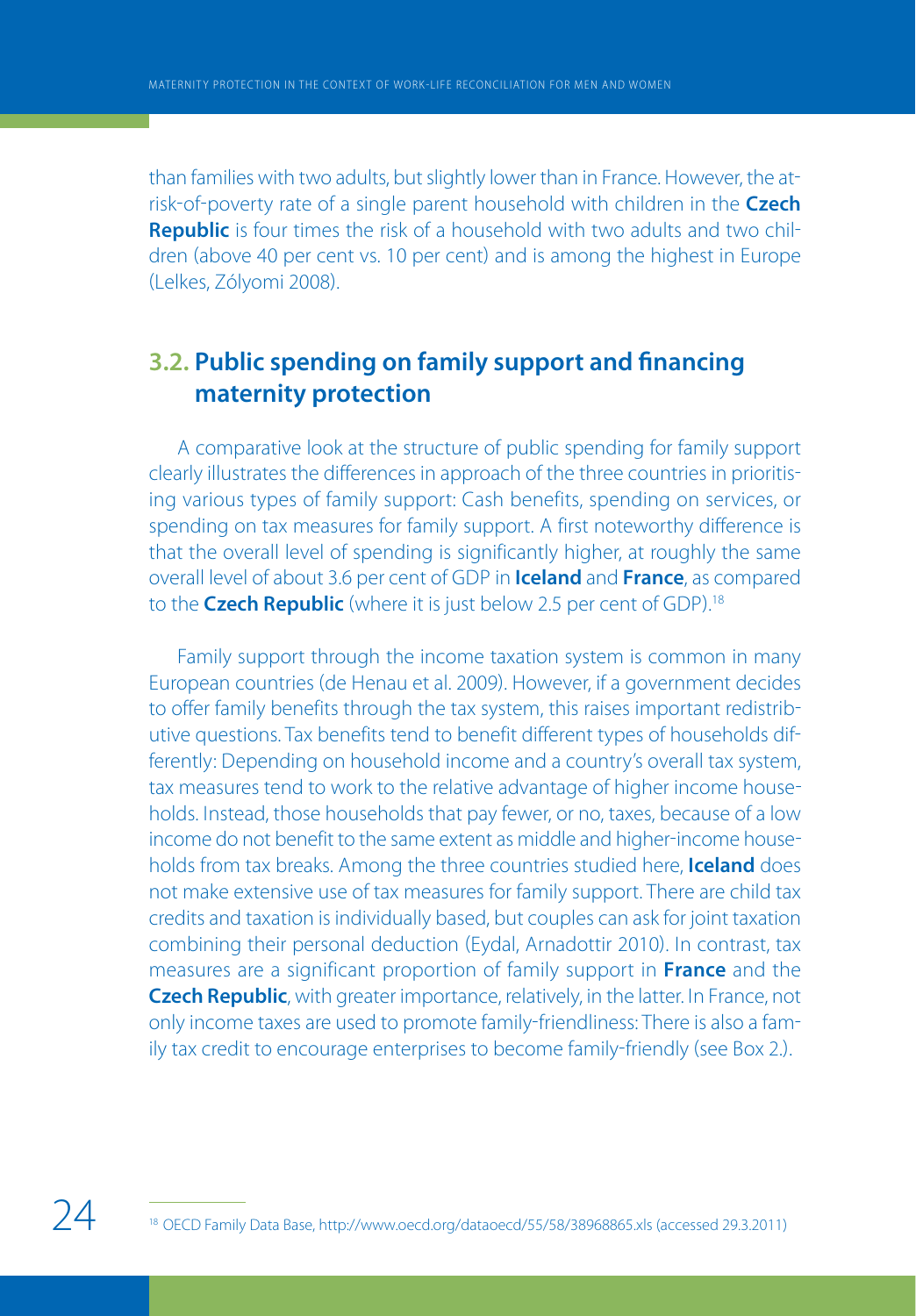## *Box 2. Encouraging companies to become family-friendly through tax credit in France*

The French 'family tax credit' (Crédit d'impôt famille, CIF) was introduced in 2004. It provides a financial incentive to companies to develop family-friendly measures for their employees. The CIF stipulates that 25 per cent of related expenses are deductible from taxes paid by the company up to a ceiling of 500,000 Euro per year and per company (Finance Law of 2004, art. 98). Eligible expenses can include training programmes for employees on parental leave, or supplements paid to employees taking various forms of leave (Fagnani, Boyer 2010).

Five types of expenses are eligible for the company family tax credit (Fagnani 2008):

- Expenses linked to training programmes for employees on parental leave.
- Supplements paid to employees on maternity/paternity leave or on child-sick leave.
- Creation of company crèches or contribution to the running of crèches with places reserved for the employees' children under three years of age.
- Getting employees a refund on expenses related to exceptional childcare costs pertaining to unpredictable professional obligation outside the normal work schedules.
- Companies can grant their employees pre-paid service vouchers ("Chèque emploi service universel, CESU), which they can use to buy family-related services.

Very few companies use the CIF so far (Fagnani 2008).

It depends strongly on the entitlement criteria who benefits from family support services and cash benefits: Entitlement could be more or less restric tive on the basis of income testing or other access criteria, or could be ensured universally. Moreover, countries assign different priorities to the various spend ing categories. The comparison between spending patterns in the three coun tries clearly highlights the relative importance assigned to services in family support in **Iceland**, both in comparison with spending on cash benefits in the country and in comparison with both other countries. While spending on serv-<br>25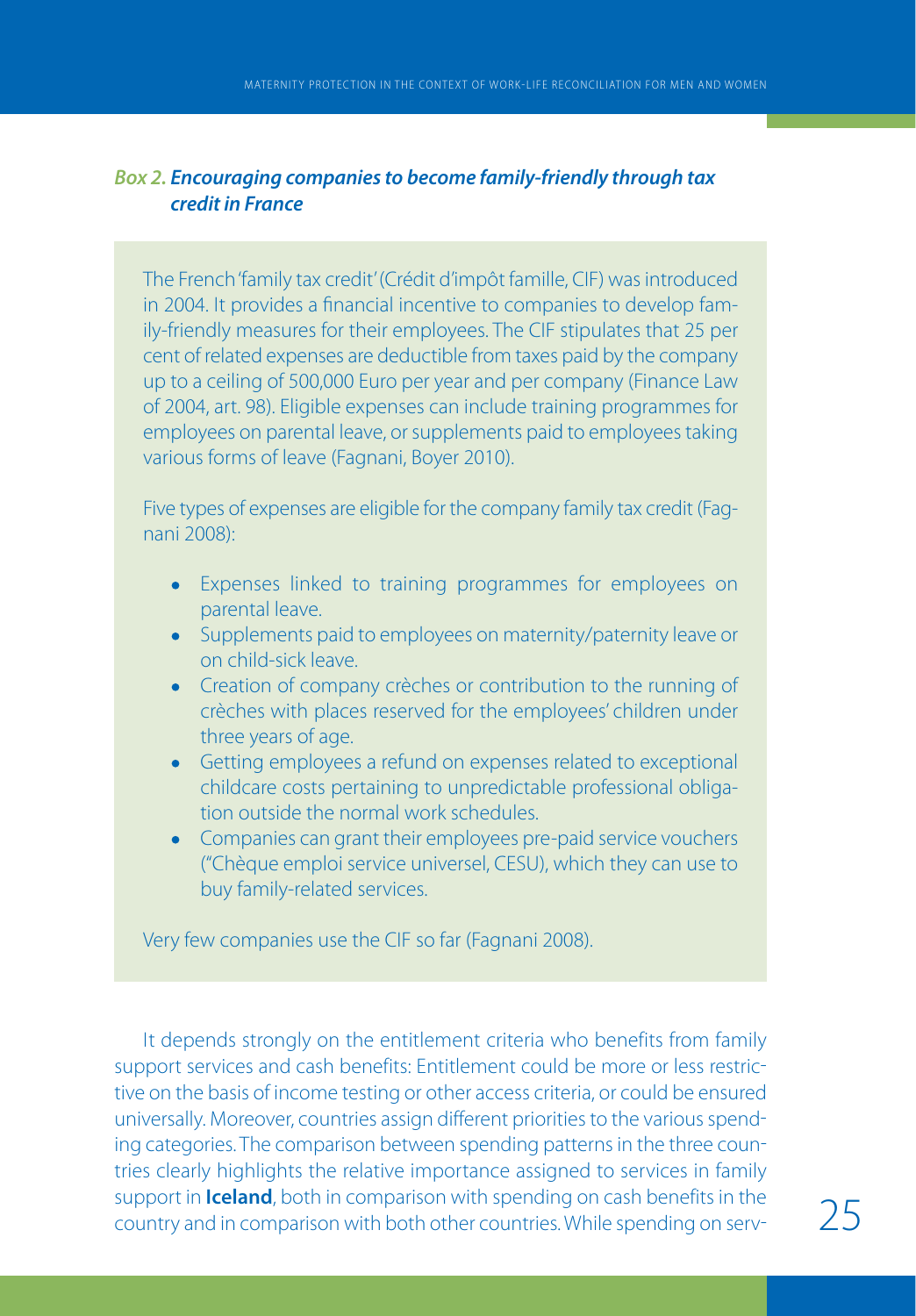ices is also the largest part of family spending in **France** (in comparison with cash benefits and tax breaks, it plays a much less important role in the **Czech Republic**.

Spending on cash benefits is the highest in the **Czech Republic**, in absolute and relative terms. It is at a slightly lower level in **Iceland** and at an even slightly lower level in **France**. It is noteworthy, however, that the overall differences be tween countries with respect to spending on cash benefits are not very large.

## *Table 3. Public spending on family benefits (cash, services, tax measures), in per cent of GDP, 2007*



The financing of maternity protection and family-friendly policies can be a contested issue in national policy-making: If employers are individually liable for financing these benefits, they may, directly or indirectly, refrain from hiring women, in particularly young women who may decide to have (more) children 26 in the foreseeable future (Brown 2008).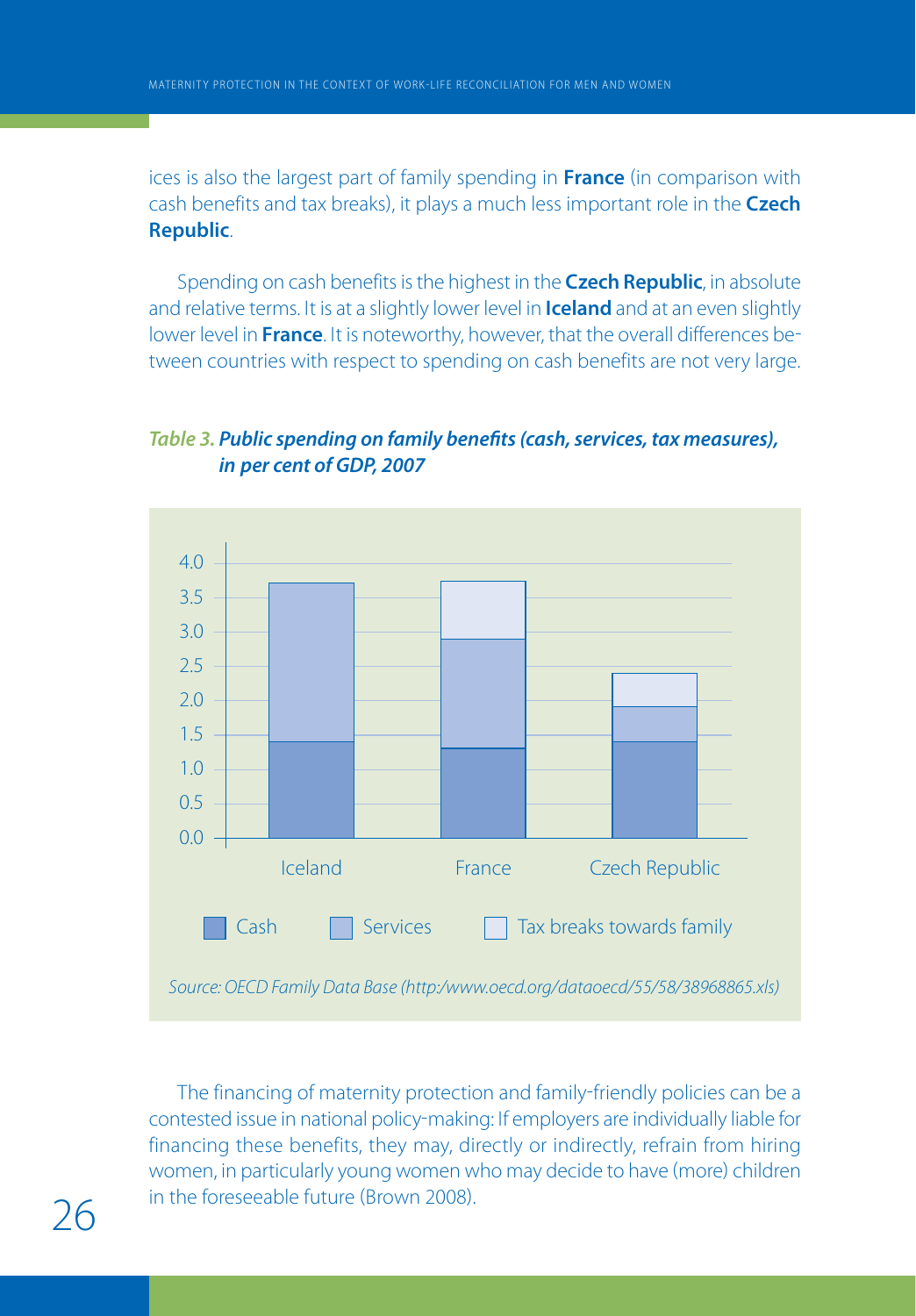In all three countries covered here, maternity benefits are financed from so cial security. The arrangements in Iceland, France and the Czech Republic thus reflect the provisions in ILO Convention No. 183, which maintains that em ployers should not be individually liable for the cost of maternity benefits payable to women employed by them, and that benefits should be provided through social insurance or other public funds. The Convention allows em ployers to be individually liable for maternity benefits in cases where they have given their specific agreement, where this was determined at the national level before the adoption of Convention No. 183 in 2000, or where it is agreed upon at the national level by the government and the social partners (International Labour Office 2010).

## **3.3. Maternity protection and family-friendly leave policies and benefits**

The three countries offer different provisions in their maternity protection legislation in all key aspects of the legislation, including length of the leave, scope of the protection, level of benefits, and financing of benefits. Similarly, with respect to paternity leave and parental leave, as well as other familyfriendly policies, different approaches are found. To date, none of the three countries has ratified ILO Convention 183, or Convention 103. While Table 6. (Annex 1) provides a detailed overview of the key provisions in all three countries, the main aspects are highlighted comparatively here.

### **Length of leave**

The length of maternity leave differs significantly between the three coun tries: In **Iceland**, leave directly related to the birth of a child is less generous than in the **Czech Republic.** By international standards, the Czech Republic offers a long maternity leave of 28 weeks, of which six weeks after birth are mandatory. In **France**, the length of maternity leave is in the middle between the two other cases: women are entitled to 16 weeks maternity leave, eight of which are mandatory, including six after the birth of the child. In Iceland, women are entitled to 13 weeks "birth leave", with no mandatory leave period.

As a rule, after birth women in the three countries enjoy nine weeks leave in **Iceland**, ten weeks leave in **France**, and 22 weeks in the **Czech Republic**. In all countries, leave periods are longer for multiple births, and adoption leave is  $27$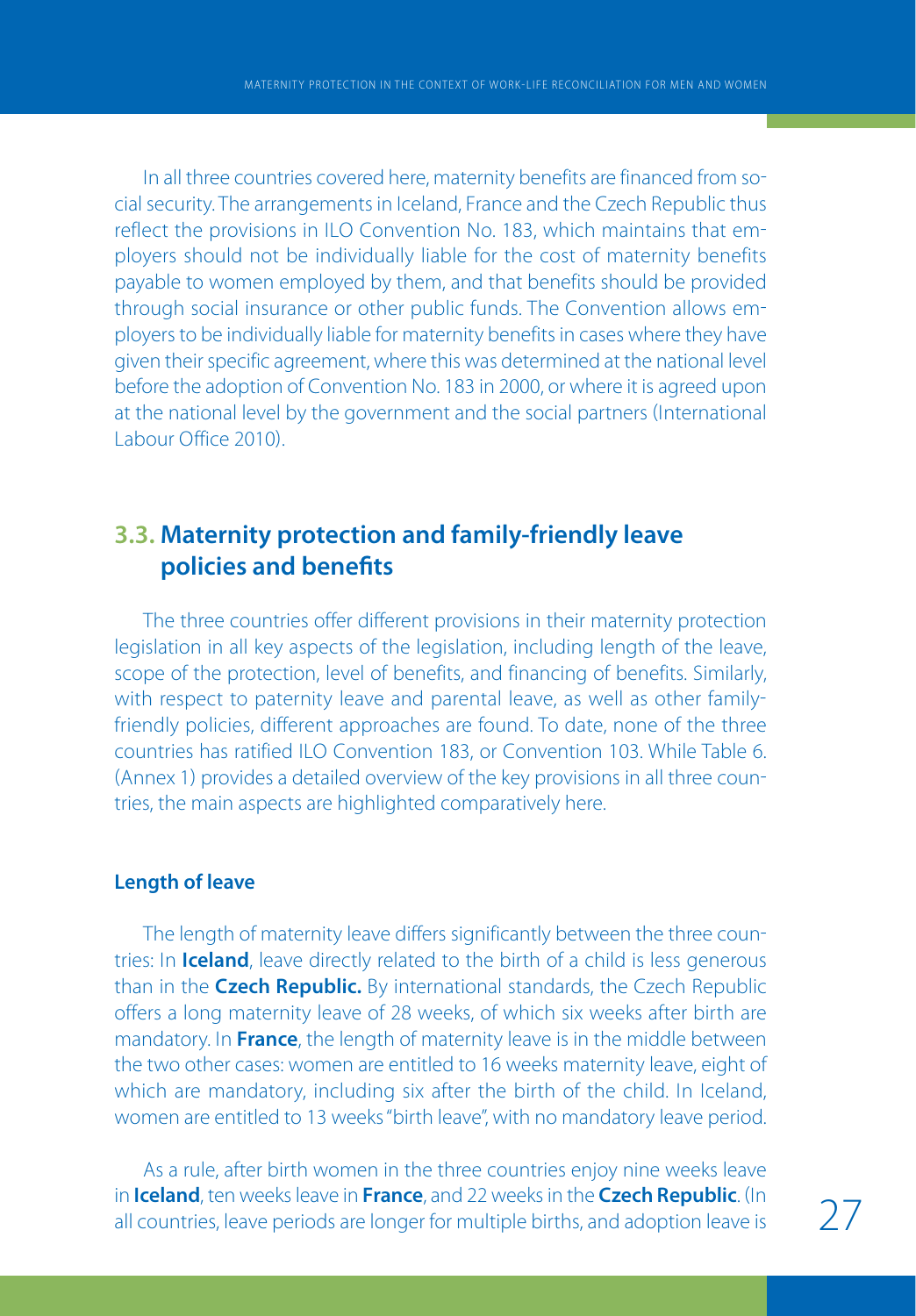available, as specified in the table.) The different approaches are illustrated also in a country's recommendations about the length of the leave: While the Labour Code in Iceland recommends two weeks after the birth, the Czech Labour Code stipulates that leave shall never be shorter than 14 weeks.

## *Box 3. Practice example: Women with more than two children are entitled to longer maternity leaves in France*

For the third and each subsequent child (in other words, if the woman already has two or more children or if her household is in charge of two or more children), the duration of the maternity leave is extended to eight weeks before and 18 weeks after the expected birth. For these women, the eight weeks' period of prenatal leave may be extended by two weeks with a corresponding reduction of postnatal leave.

France allows women to preserve their maternity leave if a newborn is hospitalised for a long period. If a child is hospitalised until the sixth week after confinement, mothers may postpone taking their remaining leave until the child leaves the hospital. (ILO 2010)

### **Scope of the legislation**

While the specific categories of employment relations covered by maternity protection legislation are not strictly comparable, in general, the scope of mater nity protection legislation is the same in **all three countries**: All employed, and those self-employed women who are covered by the social security systems. Domestic workers - internationally a group of employees with limited access to maternity benefits - are explicitly included in the French and Czech legislation.

It is interesting to note that in the **Czech Republic** a child's "substitute care givers" are explicity mentioned as beneficiaries of maternity benefits. This cat egory of persons may also include men.

#### **Level of benefits and financing**

Cash benefits are one of the core components of maternity protection. They replace lost income during the time that mothers are absent from their work-<br>28 places for reasons related to a pregnancy or recent childbirth. The replacement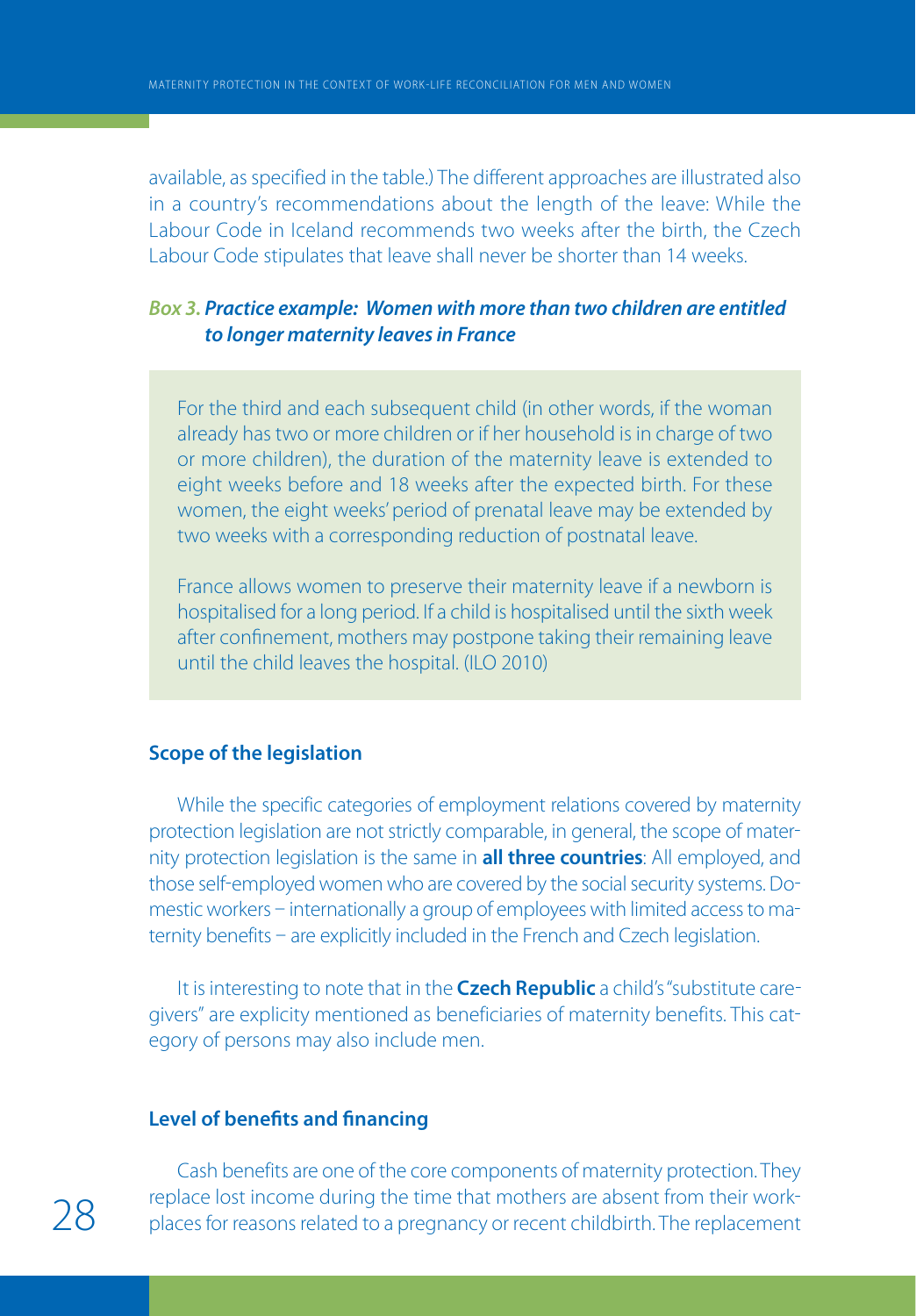level of maternity benefits is highest in **France**: Beneficiaries are entitled to a full replacement of their daily wages up to a ceiling. The preceeding three monthly wages are taken as the basis for calculation. The benefit calculation works bet ter for lower and medium income earners than for high income earners, as the maximum monthly earnings used to calculate the benefit are 2,885 Euro (after social security contributions. The maximum daily benefit is about 77 Euro.

## *Box 4. Practice example: Maternity benefits for job-seekers and the unemployed in France*

As the level of the maternity benefit is linked to a woman's previous income, the basis for benefit calculation for those currently unemployed is crucial. Their last income from employment was significantly higher than their income from unemplyment benefits. In France, female job seekers who are currently receiving, or who have received, an unemployment benefit during the last 12 months or who have ceased work within the last 12 months are eligible for the cash maternity or adoption benefit based on their last wage (Social Security Programs Throughout the World: Europe, 2010: France, US Social Security Administration).

In **Iceland**, the benefit amounts to 80 per cent of the average wage or in come during the last two years, up to a ceiling of about 1,890 Euros/month.19 Basing on an estimate average of 21 working days per month, the maximum daily benefit would be roughly around 90 Euro/day. There are minimum ben efits for part-time employees (ISK 65,227 - about 410 Euro - for those working between 25 and 49 per cent of the regular working time<sup>20</sup>), and a minimum benefit for beneficiaries working less than 25 per cent of regular working hours  $($ ISK 49,702 - about 313 Euro). The benefit for parents attending full-time education is ISK 113,902 (about 716 Euro) per month.<sup>21</sup>

<sup>&</sup>lt;sup>19</sup> Eighty per cent of earnings are replaced for earnings lower than ISK 200,000 (about € 1,260) per month. Seventy-five per cent of earnings for earning over ISK 200,000 up to a ceiling of ISK 300,000 (about € 1,890) per month (International Network on Leave Policies & Research, 2010: Iceland).

<sup>20</sup> At least ISK 91,200 (about € 575) for those part-timers working more than 49 per cent of the regular working time.

<sup>&</sup>lt;sup>21</sup> Social Security Programs Throughout the World: Europe, 2010: Iceland, US Social Security Administration.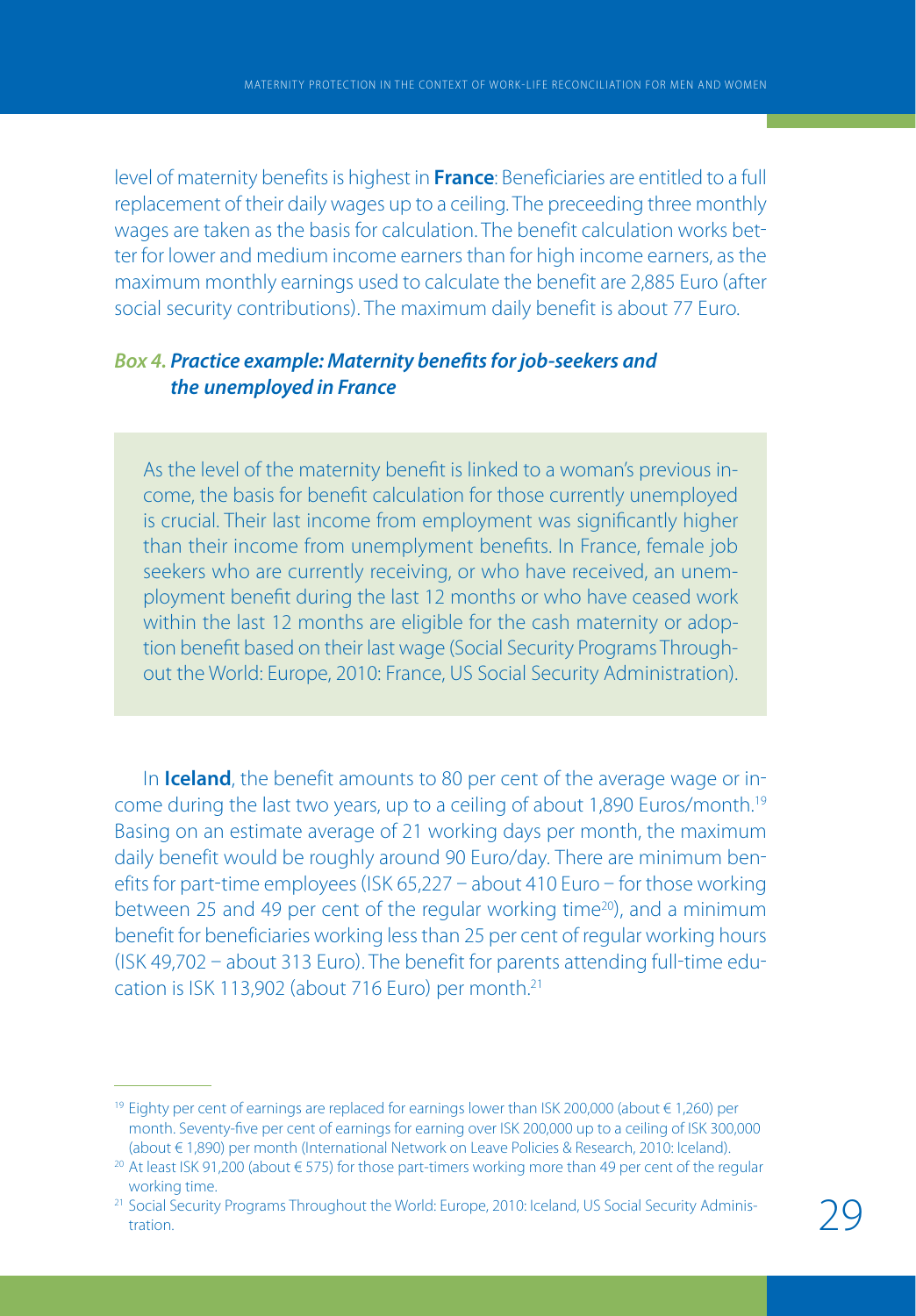In the **Czech Republic**, the daily benefit is calculated as 60 per cent of a daily base, a calculation that works to the advantage of lower income earners. The maximum daily benefit is about 32 Euro.

In **all three countries**, maternity benefits are paid from the social security systems. In the case of France and the Czech Republic, they are covered from the health insurance fund, in the case of Iceland, they are covered from a sep arate maternity/paternity leave fund. For additional information on the financ ing of benefits and on contributions to the health insurance and family leave fund, please refer to Table 8 in Annex 3.

In addition to cash benefits, women's entitlement to benefits in kind, i.e. med ical care, is a crucial component of maternity benefits. In **France**, medical benefits during maternity are provided to women who are insured, and to the spouses, daugh ters or daughters-in-law of insured males.<sup>22</sup> The claimant must notify their local Health Insurance Fund as soon as possible, and submit to various compulsory pre- and post-natal medical examinations. Entitlement to benefits, determined at the estimated date of conception (or if there was no entitlement at that date, at the date of pre-natal leave) is governed by the same conditions as applicable for health insurance. All compulsory pre-natal examinations are covered with no co-payment payable. Between the first day of the sixth month of pregnancy and the twelfth day following birth, all pregnancy-related costs are covered, also with no co-payment. The mother is also exempted from the  $\epsilon$ 1 charge and the flat charge for medicines, paramedical services and travel. Regular and permanent French residents who do not qualify for maternity/sickness benefits in kind as insured persons or dependants, are nevertheless entitled to receive such benefits under the Universal Health In surance Coverage (CMU) programme. Depending on their earnings, these persons may or may not have to pay a contribution for such benefits (Centre de Liaisons Europeennes et Internationales de Securite Sociale).

In **Iceland**, medical care during maternity is covered from the health insur ance system (while cash benefits for mothers and fathers are covered from the maternity/paternity leave fund). All women with health insurance in Iceland are entitled to free maternity care.<sup>23</sup> Hospitalisation is ensured for as long as necessary, along with medical care, required medicines and other hospital serv ices (Sjukratryggingar Islands).

 $22$  This applies to all persons covered under the general scheme  $-89$  per cent of the population. Supplementary health insurance is available.

<sup>&</sup>lt;sup>23</sup> Everyone who has been legally resident in Iceland for six months automatically becomes a member of the Icelandic social insurance system (including health insurance), regardless of nationality.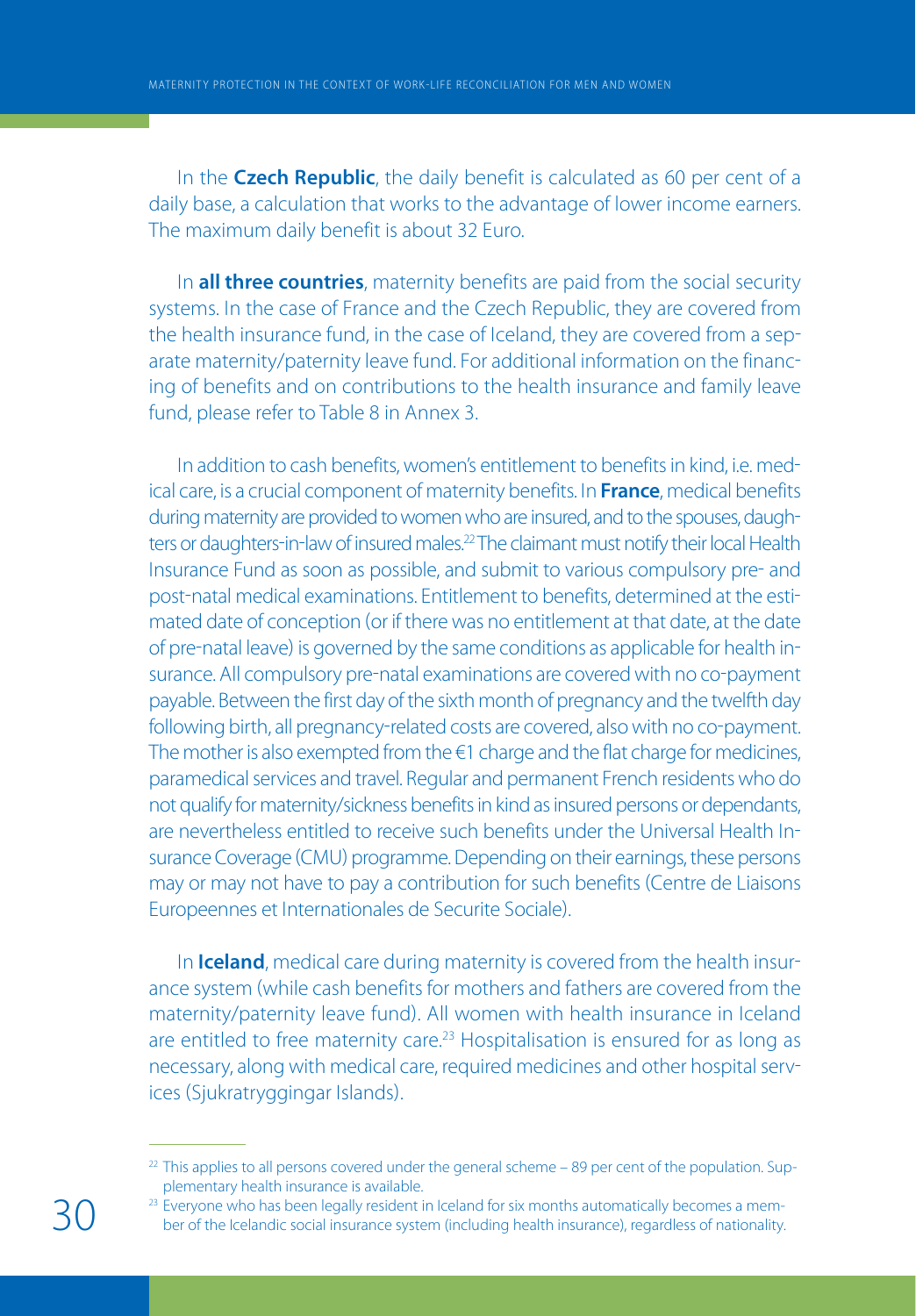In the **Czech Republic**, in-kind benefits, i.e. medical care during maternity, are covered from the Health Insurance System, which is disconnected from the Sickness Insurance (responsible for cash benefits). Persons with permanent residence or employment in the Czech Republic are required to take out health insurance, but enjoy free choice among state regulated Health Insurance Funds. Care during maternity and birth is covered by health insurance, but the details depend on the doctors and maternity hospitals under contract with the re spective Health Insurance Fund (Bryndová et al. 2009).

## **Health and safety provisions**

In **Iceland** the law stipulates that if the safety and health of a pregnant woman, a woman who has recently given birth or a woman who is breast feeding is considered in danger, according to a special assessment, her em ployer must make the necessary arrangements to ensure the woman's safety by temporarily changing her conditions and/or working hours. Such a transfer should not entail loss in benefits or pay.

In **France**, employers must assess any risks in the workplace that might in fluence a workers' safety or health and define measures to be taken. For preg nant and breastfeeding women, special supervision by the occupational health practitioner is asked for. If a pregnant woman or new mother is exposed to risk, her employer is required to transfer her temporarily to a safer position. In France, pregnant women or new mothers can request reassignment to daytime work.

In the **Czech Republic**, it is mandatory to train employees and apprentices to minimise the risks to which employees are exposed, including risks for preg nant women. The health and safety of pregnant employees, employees who are breastfeeding and female employees with children up to nine months of age are protected explicitly from working in unhealthy conditions. In enterprises with more than 500 employees, there has to be a competent person in charge of risk prevention, including risks for the abovementioned groups of women workers.24 Women workers who are usually exposed to health risks are entitled to be transferred to other work. A pregnant employee may request that her working time be reduced. The employer cannot require her to work overtime.

<sup>&</sup>lt;sup>24</sup> In smaller enterprises, the employer can take over this responsibility, qualifications permitting. Act on Further Requirements on Occupational Health and Safety, 309/2006 Coll. ACT of 23rd May 2006.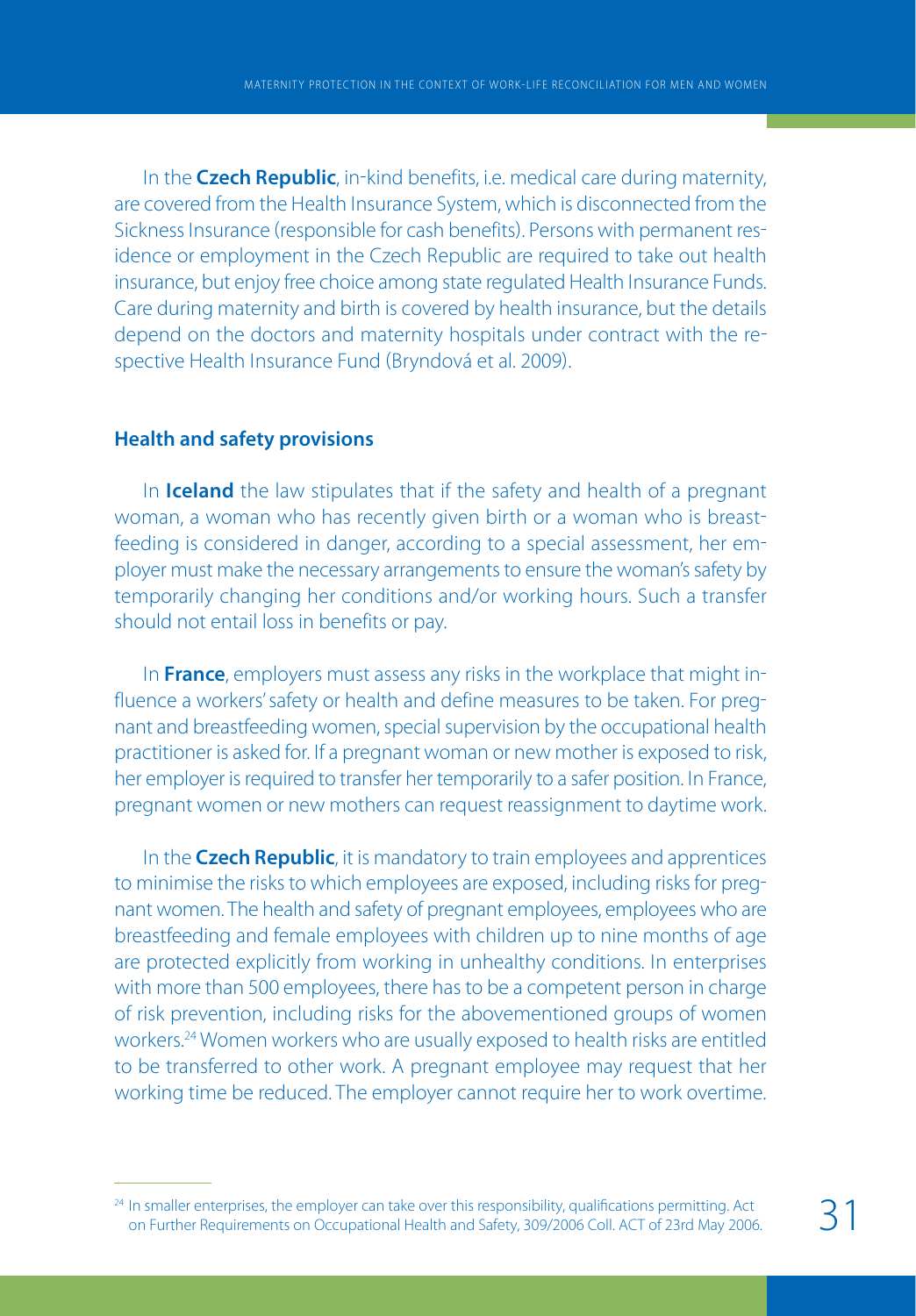## **Protection of employment rights during pregnancy and maternity leave**

Protection from discrimination because of pregnancy and employment pro tection of pregnant women and new mothers are central aspects of maternity pro tection. The French Labour Code explicitly includes also the recruitment process under the protection from discrimination because of maternity (see Box 5.).

In all three countries, the employment relationship is protected by law dur ing the pregnancy and maternity leave (as well as during parental leave, for women and men in all countries). In addition, **French** law specifies an extended employment protection for four weeks after the end of the maternity leave or adoption leave. In **Iceland**, it is not be permitted to dismiss an employee due to the fact that he or she has given notice of intended maternity/paternity leave or parental leave, or during his or her maternity/paternity leave or parental leave, without reasonable cause. In such a case, the dismissal shall be accom panied by written arguments. The same rule shall apply to pregnant women and women who have recently given birth.<sup>25</sup> Czech law protects parents having to care for a child under three years of age from dismissal.26

## *Box 5. Practice example: Prohibition of pregnancy testing in France*

No employer may take into consideration the fact that a woman is pregnant as a ground for refusing to recruit her, for terminating her contract of employment during any period of probation or for ordering her transfer. It is therefore unlawful for an employer to seek to obtain any information relating to her pregnancy or instruct others to obtain such information. No woman applying for, or employed in, any job may be required to reveal the fact that she is pregnant, except where she requests to benefit from any law or regulation governing the protection of pregnant women. In the event of a dispute, the employer should communicate to the judge all the elements taken into consideration to reach a decision. The benefit of the doubt is given to the pregnant worker.

Labour Code §§ L1225-1, L1225-2, L1225-3<sup>27</sup>

<sup>25</sup> Act on Maternity/Paternity Leave and Parental Leave §30

<sup>26</sup> Czech Labour Code, Section 48 (1) d)

<sup>&</sup>lt;sup>27</sup> http://www.ilo.org/dyn/travail/travmain.sectionReport1?p\_lang=en&p\_countries=FR&p\_sc\_id= 2000&p\_year=2009&p\_structure=3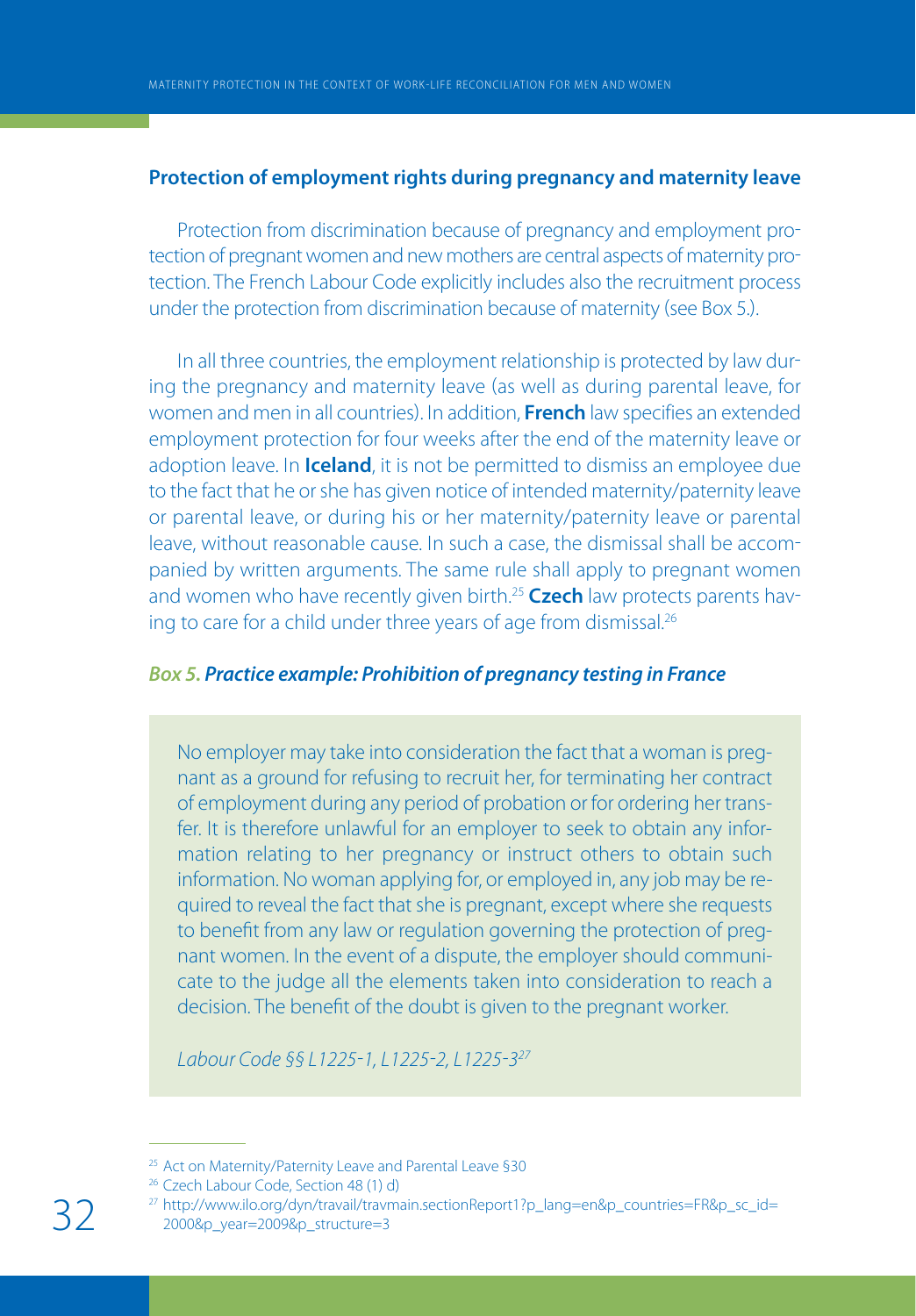In **all three countries**, employees on maternity leave are entitled to return to the same or a comparable position after their leave. The **French** law stipu lates specifically, that workers are entitled to any wage adjustments that are granted during their leave.

## **Provisions for breastfeeding mothers**

The return to the workplace is often a main reason for women to stop breast feeding. The right to breaks for breastfeeding, as well as other provisions such as breast feeding rooms or extended possibilities for home or telework are therefore key el ements influencing the ability of mothers of small children to return to their work place while continuing to breastfeed. Considering the length of maternity leave of fered by law, it is not easy to meet the World Health Organisation's (WHO) recommendation for six months exclusive breastfeeding.<sup>28</sup> Women's preferences regarding brestfeeding depend on numerous factors beyond the length of leave. But le gal provisions regulating the responsibilities of employers in support of breastfeeding mothers, workplace policies about breastfeeding, the provision of special facilities for breastfeeding or for expressing and cooling milk, as well as flexibility about work ing hours can be important measures to support breastfeeding mothers.

## *Box 6. Practice examples: Nursing breaks in the Czech Republic & breastfeeding rooms in France*

Nursing breaks after a mother's return to her workplace are an important measure to ensure that a woman can continue to breastfeed her child, if she chooses to do so. In the **Czech Republic,** after a maternity leave of 22 weeks, maternity protection legislation provides for two paid half hour breaks per child until the child is one year old. Thereafter, one half hour paid break is provided for in the following three months. In addition, breastfeeding mothers can request to reduce their working time. Employers cannot ask them to work overtime. Rest areas at the workplace are to be provided.<sup>29</sup>

<sup>&</sup>lt;sup>28</sup> The World Health Organization's Global Strategy on Infant and Young Child Feeding (WHA55 A55/15, §10) states that after the first six months, infants should receive complementary foods while breastfeeding continues up to two years of age or beyond. It is unclear which implications this recommendations should have on the workplace. There are no legal provisions in any country going beyond the Czech case.

<sup>29</sup> Czech Labour Code, Chapter V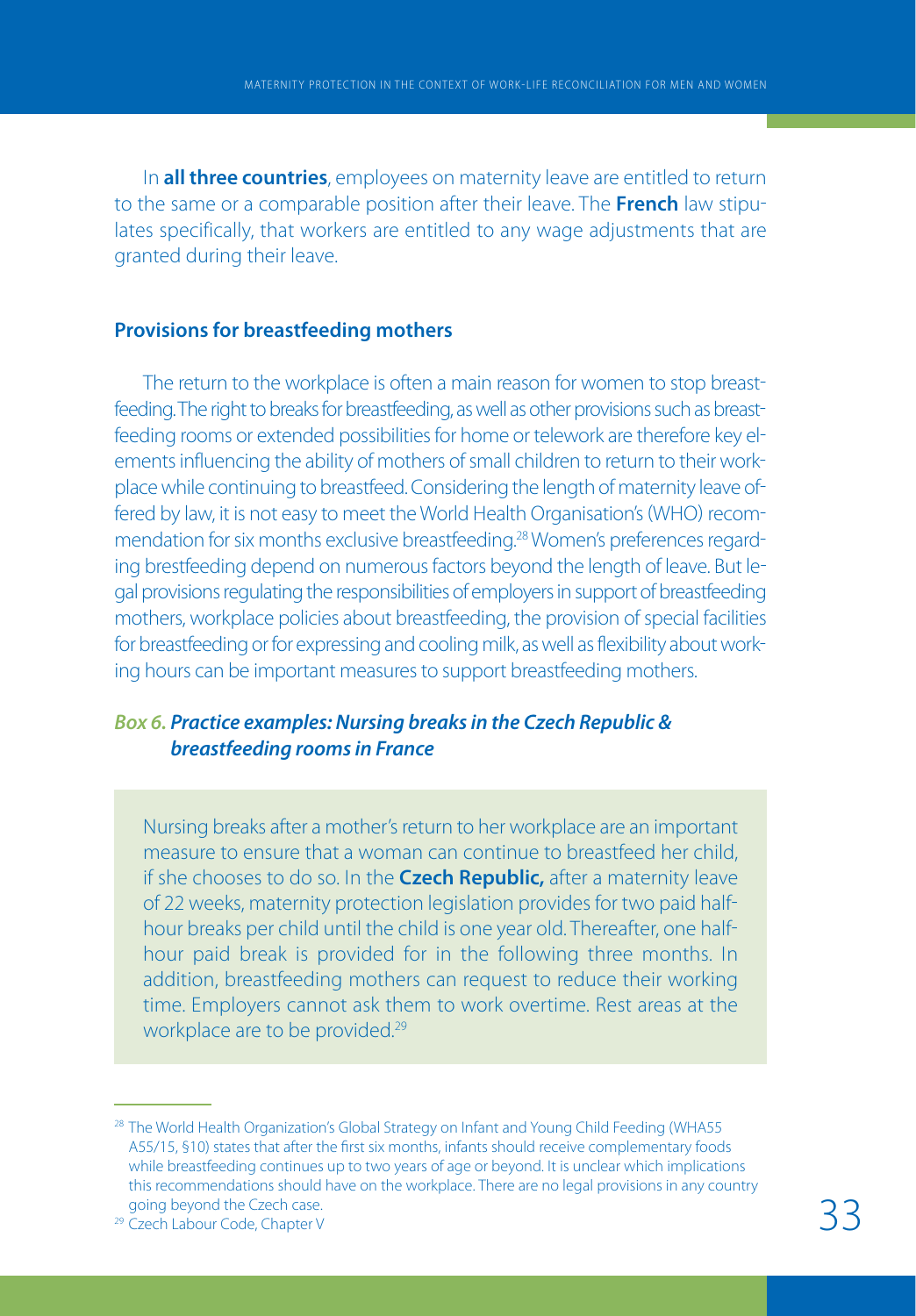In **France**, employers with more than 100 employees can be asked to in stall special breastfeeding rooms in the company's premises (International Labour Office 2010). However, as breastfeeding rates in France are very low by international standards, it is uncommon to find such prem ises in French enterprises.

The **Czech** legislation provides for two half-hour nursing breaks per working day until the child is one-year-old, and for one break in the following three months (see Box 6.). The **French** law provides for a total of one hour paid break during the work day until the child is one-year-old. The **Icelandic** legislation, however, does not specify nursing breaks or any other special provisions for breastfeeding mothers at the workplace.

#### **Birth grant**

In some countries in Europe, birth grants (in cash or in kind, after the birth of a child or as one-time allowances during the pregancy) are paid to support parents to cover extra costs related to the birth of a child, or as incentives for mothers to undergo medical exams or councelling during the pregnancy.

In **Iceland**, no birth grant exists. In the **Czech Republic**, a mother receives a means-tested lump sum of 13,000 CZK (about 529.33 Euro) for the first child, and 19,500 CZK (about 794 Euro) in the case of multiple births.<sup>30</sup> In **France**, a meanstested lump sum of 903.07 Euro is paid for each child at the 7th month of preg nancy. To qualify, the expectant mother must prove that she has submitted to the first routine prenatal examination performed during the first 14 weeks of preg nancy. A family receives a grant of 1,806.14 Euro for an adopted child.

## **Paternity leave**

In recent years, legislation providing for a special leave for fathers around the time of the birth of a child has become more common globally. Paternity leave thus can be considered an illustration of the increasing efforts to develop state

<sup>&</sup>lt;sup>30</sup> Families are entitled to the birth grant provided the family income in the calendar quarter prior to the birth of the child does not exceed 2.4 times the family's living minimum.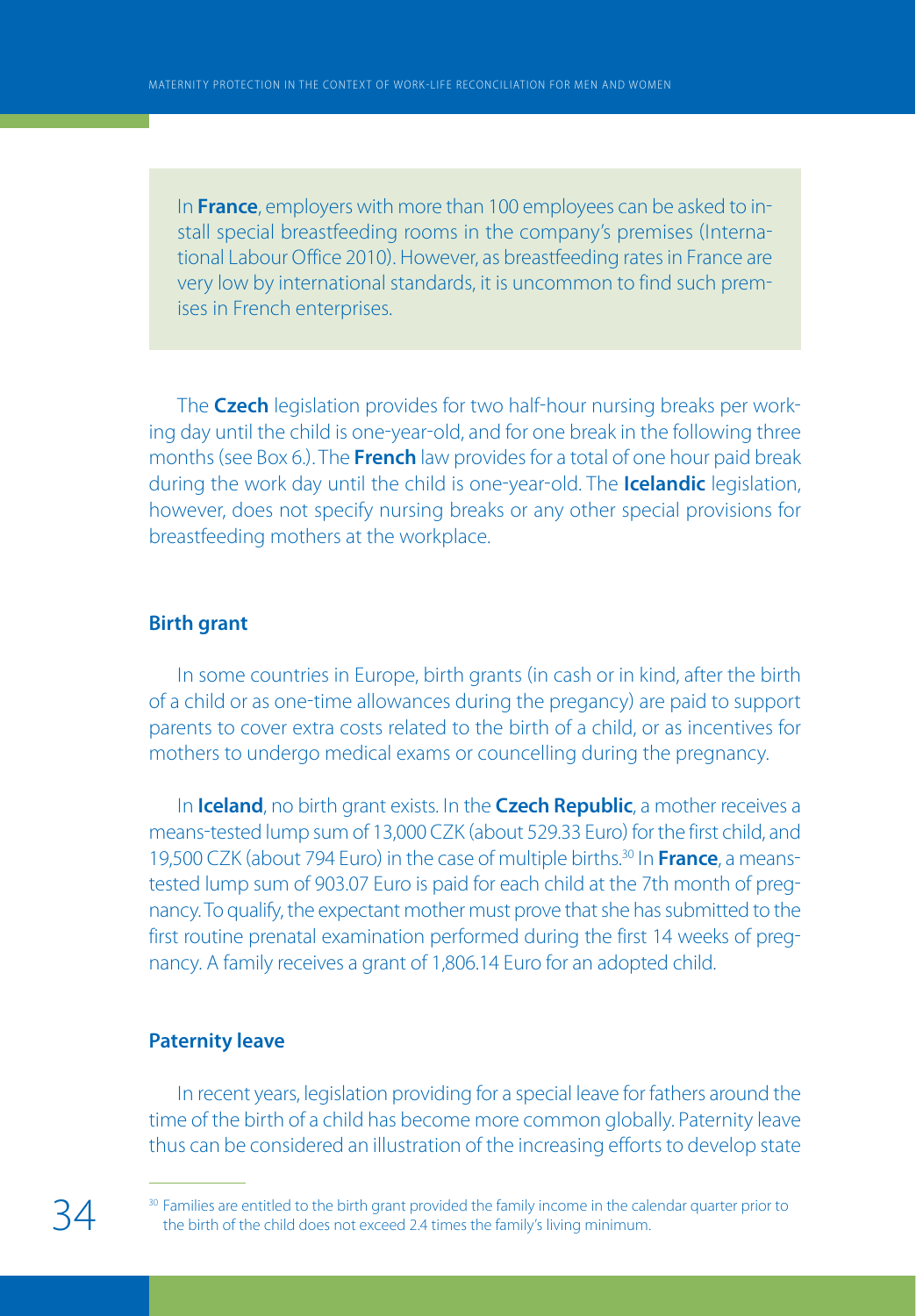policies that promote fathers' involvement in childcare matters and thereby promote gender equality. In most countries, this takes the form of a number of days of paid leave for fathers to spend time with their newborn and its mother.

Of the three countries, only **France** offers this kind of leave: New fathers are entitled to eleven consecutive days of paternity leave. In addition, the law pro vides for three additional days of paid leave for family reasons which may be taken in relation to the birth of the child or other family-related events. The scope of paternity leave is the same as for maternity leave, and the benefit is also the same as the maternity benefit: 100 per cent of the daily wages up to a ceiling; the benefit is covered from the Health Insurance Fund. Self-employed enjoy the same entitlement and benefit, if they are ensured in the social secu rity scheme for the self-employed. In all cases, the beneficiary needs to be the child's natural father. About 60 per cent of French fathers take paternity leave Fagnani und Boyer 2010.

In **Iceland**, no special paternity leave is granted for the birth of a child. Instead, paternity and parental leave are combined, and are available for all em ployed and selfemployed workers: Fathers are entitled to thirteen weeks of leave which is non-transferable to the mother. It can be taken directly at childbirth  $-$  in the form of a paternity leave  $-$  or after the mother's leave expires, in the form of parental leave. About 88.5 per cent of Icelandic fathers take some paternity/parental leave (Einarsdóttir, Pétursdóttir 2010). The benefit is the same as the maternity benefit, 80 per cent of one's average wage/income during the last two years, with a ceiling. The father's right is conditional on the fact that he has the full or joint custody of the child.

The **Czech Republic** in turn does not offer any paternity leave by law.<sup>31</sup> Fathers are entitled, however, to paid time-off to take a mother to the hospital when the birth is imminent, as well as to unpaid time-off to attend the birth. In addition, the mother can transfer part of her maternity leave entitlement to the father from the seventh week after the childbirth, thereby shortening her en titlement. No data is available about the numbers of fathers who take advan tage of the above provisions (Kocourková 2010).

<sup>&</sup>lt;sup>31</sup> In 2008, the then-government had agreed on a new package of family policy measures which included the introduction of a one-week statutory paternity leave. The subsequent fall of the government, however, led to a suspension of legal procedures (Kocourková 2010).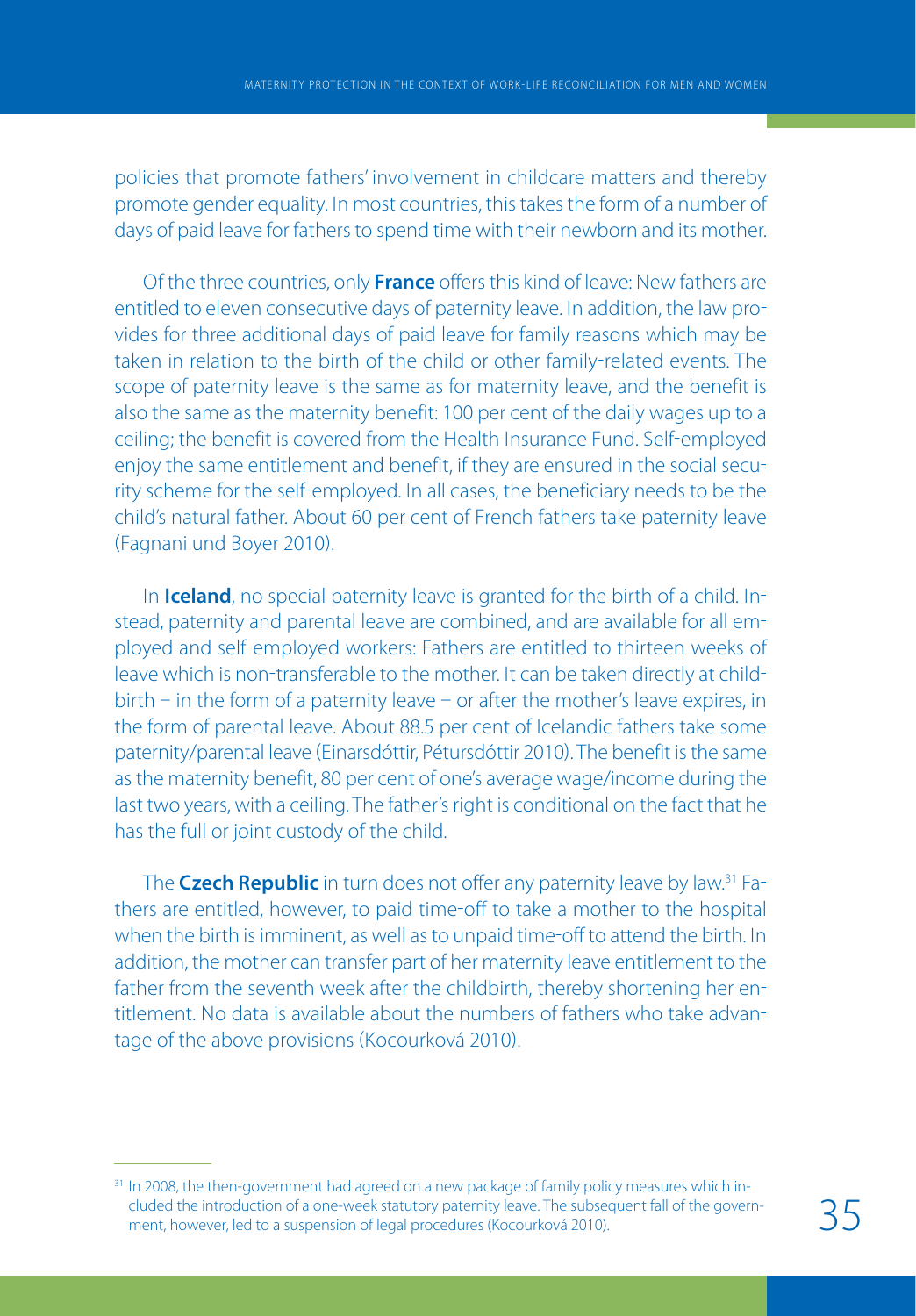#### *Box 7. Practice example: Ensuring that children enjoy the care of both parents in Iceland*

Since 2000, the Icelandic policy on paid maternity/parental leave ensures that both parents have the same individual entitlements to paid maternity and paternity leave – three months to each parent. An additional three months can be shared by the parents at their own discretion until the chld is three years old. (It used to be18 months, but was extended in 2009). The family as a whole thus is entitled to a total of nine months leave time (Eydal, Arnadottir 2010).

The aim of the 2000 Act was to ensure that children enjoy the care of both parents and that both women and men are able to coordinate family life and employment. While on leave, parents are entitled to a monthly payment which equals 80 per cent of their average income prior to the birth. When the bill was enacted, it emphasised that in order to make it possible for fathers to take paid parental leave, there should be no upper limit to the benefit. However, in 2004, a limit was placed on the amount of money that a parent can receive. The ceiling was further reduced in 2009 (see text below). Parents who are not employed at the time when they take parental leave receive a flat-rate payment.

The majority of Icelandic fathers use their individual leave entitlement of three months leave. In 2007, fathers used on average 101 days of parental leave. Furthermore, studies show that Icelandic parents divide paid work and the care of their young children more equally after the policy came into effect. Observers have therefore argued that the Icelandic schemes have in fact been able to fulfill its goals (Eydal, Gíslason 2008).

It should be noted, however, that the total period of paid leave in Iceland is shorter than in the other Nordic countries. In combination with the recent cuts to the benefits introduced as a consequence of the economic crisis, Icelandic parents receive less public support than parents in the other Nordic countries (Eydal, Arnadottir 2010).

#### **Parental leave and allowances**

Parents often would like to enjoy more time with their babies after the end of maternity leave, or find childcare services for small children inaccessible, un-<br> $36$  affordable, or of questionable quality. Provisions for parental leave are there-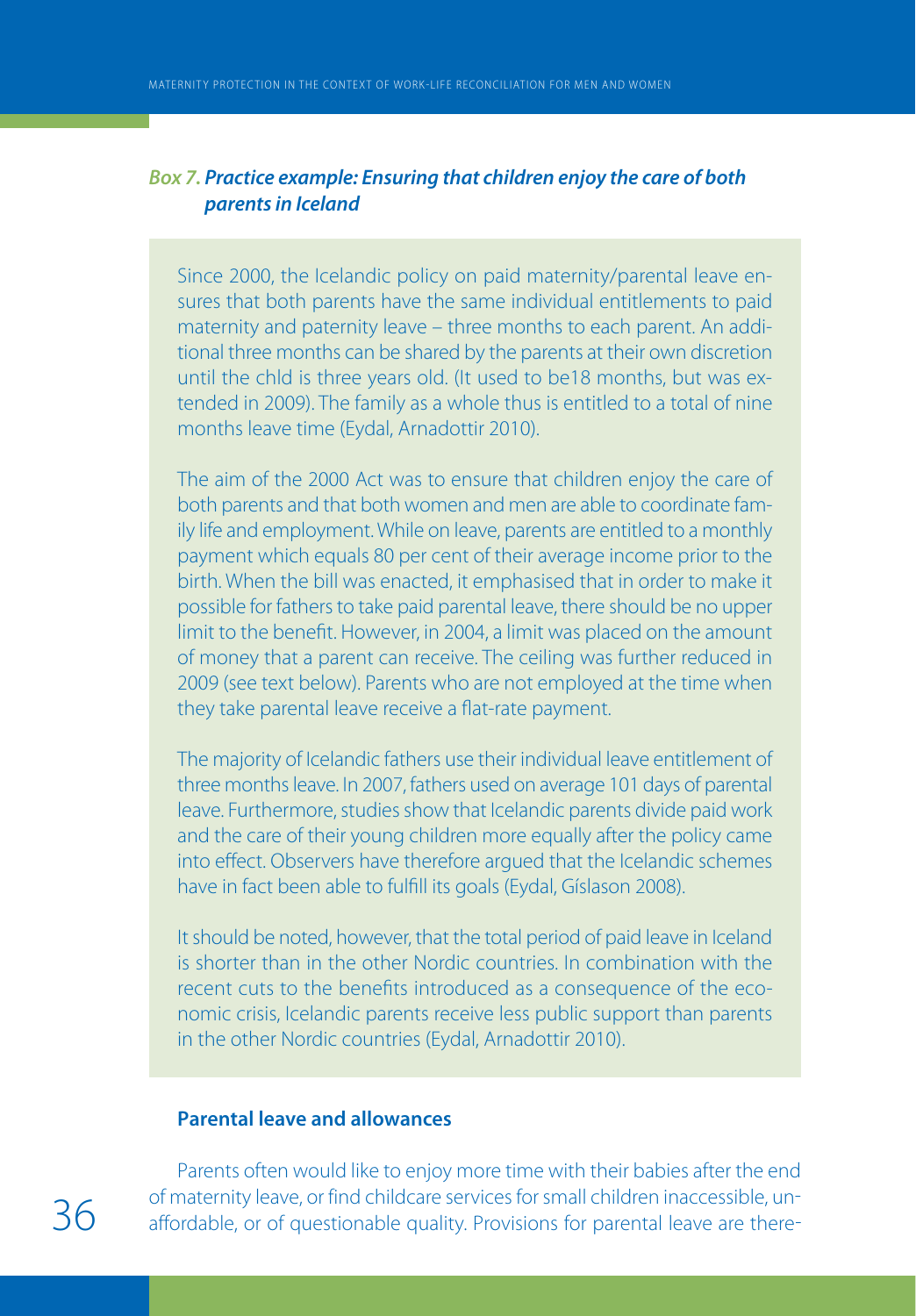fore a key feature of family-friendly state policies. Parental leave and associated cash benefits are state legislated measures in relation to the birth and care for a small child. Parental leave and benefits can be targeted at mothers, fathers, or both parents. Special benefits targeted at single parents may be available to support them in their particular situation and address the high risk of poverty of single parents. The leave and benefit systems of the three countries under study here clearly illustrate the various policy priorities that can be embodied in different benefit schemes.

When considered from the vantage point of a more equal division of parental leave between women and men, **Iceland** has the most innovative scheme: Mother and father individually get the months leave, and both can share an additional three month as they choose. In total, the family has a right to nine months paid leave; mother and father can also take leave at the same time. In Iceland, about 88.5 per cent of fathers took parental leave (in 2007). Men took about one third of the overall leave days, which means that the ma jority of leave is still taken by mothers (Einarsdóttir, Pétursdóttir 2010). While on leave, parents get a cash benefit equal to 80 per cent of their average in come during the last two years prior to the birth (Eydal, Arnadottir 2010). There is an upper limit to the income taken into account for the benefit calculation.

In the interest of reductions in social expenditures, the income ceiling for benefit calculation was progressively reduced by subsequent Icelandic gov ernments - thus making it more likely, once again, that mothers will take a greater portion of the leave available. When the benefit was introduced, the ceiling was 480,000 ISK. It was reduced to 400,000 ISK in 2008; as a conse quence of the severe economic crisis, from 2010 the ceiling was further re duced to 300,000 ISK. In addition, parents with an income higher than 200,000 ISK receive a benefit that replaces only 75 per cent instead of 80 per cent of their previous income.

The **Czech Republic** boasts a parental leave and allowance system that pri oritises flexibility and choice of parents: Both parents are entitled to parental leave until the child's third birthday, and can take the leave simultaneously. In 2006, however, a mere 1.4 per cent of fathers took parental leave (Kocourková 2010. Only one parent is entitled to the parental benefit, but she/he does not necessarily have to be on parental leave while receiving the benefit. From 2008 a three-tier system of parental benefits was introduced (Kocourková 2010) (see Box 8). A parent may choose to draw parental allowance for a period of up to two, three or four years from the child's birth, and the level of the benfit de-<br>pends on the pay-out option chosen.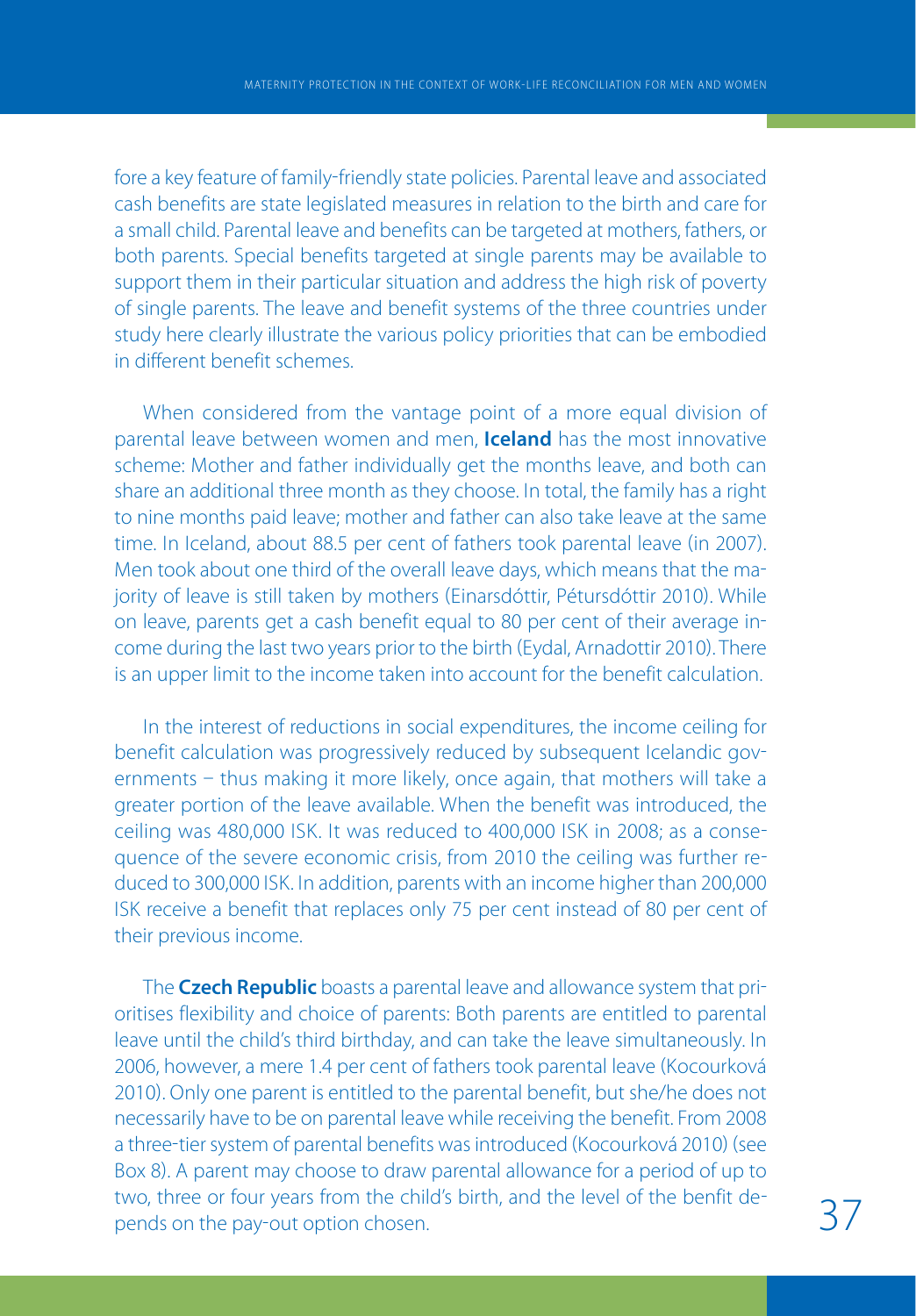#### *Box 8. Practice example: Flexible parental allowance in the Czech Republic*

Since 1 January 2008, a Czech parent may choose to draw a parental allowance for a period of up to two, three or four years of age of the child (note that the parental leave with employment guarantee is only up to the child's third birthday).

By selecting the period of support, the parent also selects the amount of the allowance: Option 1 allows to receive the highest benefit (11,400 CZK) until the child is 24 months old. Option 2 (the standard option) entitles to a basic benefit (7,600 CZK) until the child is 36 months old. Option 3 gives a parent the basic rate (7,600 CZK) until the child is 21 months old and a reduced benefit (3,800 CZK) until the child is 48 months old. Once the parents have chosen one option for benefit payout, they cannot change their mind, and benefits may not be paid retrospectively.

Critics have argued, however, that the greater flexibility may actually have increased social injustice, because the choice depends on the mother's income before birth. Only recipients with a prior high income can benefit from a payment option of a high benefit over a short time, whereas others have to stay on leave for longer periods (4 years) in order to benefit from the total sum of benefit (Wóycicka 2003).

While Czech parents receive the parental benefit, their income is not tested; the parent may carry out work for pay without losing their entitlement to parental allowance. However, during their paid work, parents must ensure that the child is in the care of another adult. They can place a child in a childcare in stitution for no more than five days per month without losing their benefit en titlement.

A particular feature of the Czech leave/benefit scheme should be high lighted, as it appears to have negative effects on women's economic security. Women are 98.6 per cent of the recipients of the parental allowance. As has been pointed out, there is a possibility to collect the parental allowance up until the child reaches the age of four - while the employment protection that comes with parental leave is only three years. The extended benefit entitle ment and the disconnect between benefit entitlement and employment protection, alongside the low availability of childcare services, has been criticised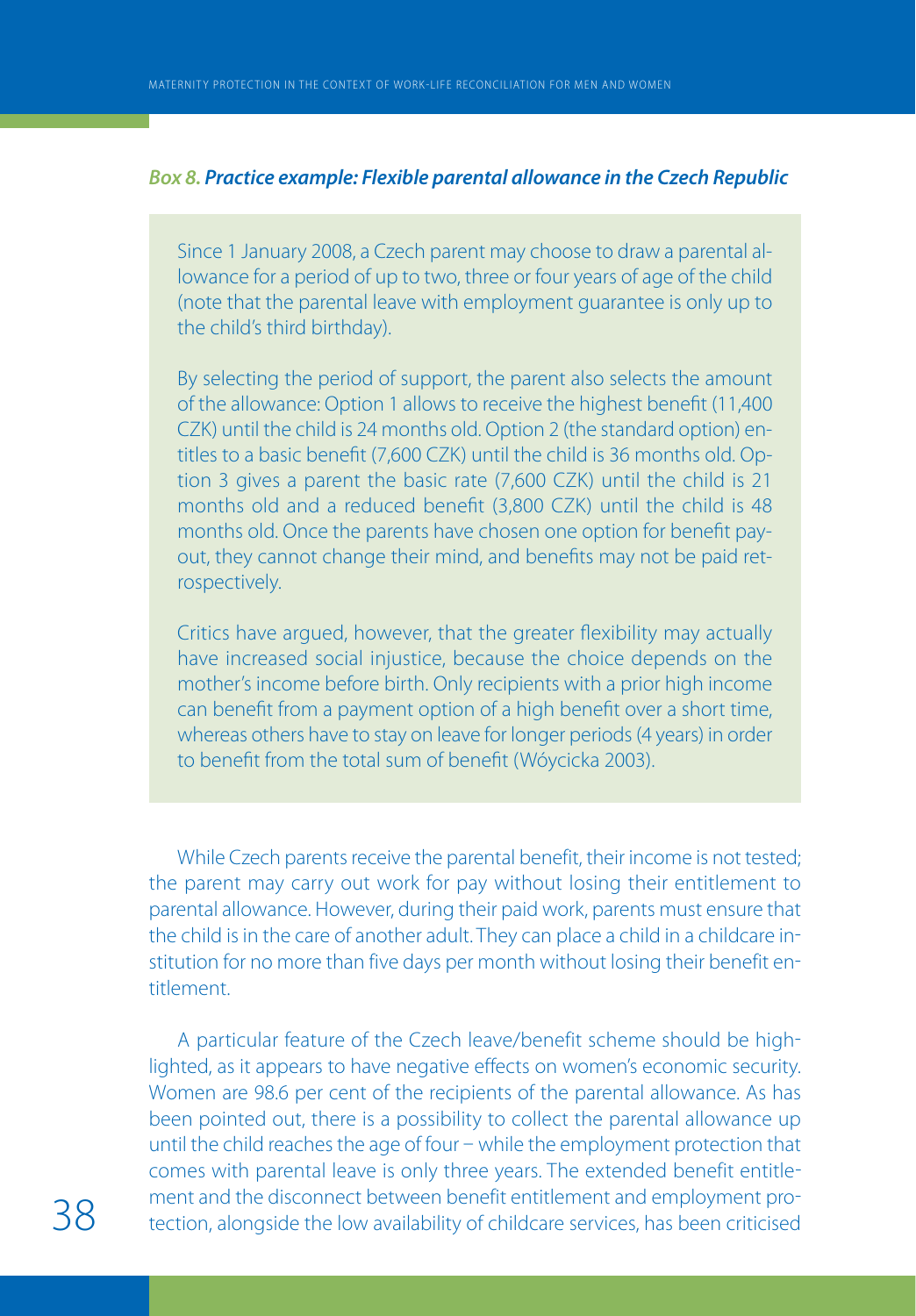for creating a potential poverty trap for women (and their children), in particular for single mothers Wóycicka 2003, Steinhilber 2010.

In **France**, the system of parental benefits places a high priority on the sup port of large families (a reflection of the relatively strong pronatalist tradition in French family policy. In addition, and more recently, parental choice about re turning to the workplace or staying at home has become a stronger policy ob jective. In general, however, there are still strong incentives for a quick return to the workplace for smaller families. Parental leave is granted until the child reaches three years of age. Leave is an individual entitlement of parents, re gardless of their marital status, which means that mother and father can take leave until the child is three years old. However, only 2 per cent of French fathers take any parental leave (Fagnani und Boyer 2010). Parents on leave may work between 16 and 32 hours per week

A flat-rate childcare benefit of 553 Euros per month (Complément de libre choix d'activité, CLCA) is paid by the National Family Allowance Fund. It is available to all families who meet the eligibility condition whether or not parents take parental leave. Eligibility is based on the number of children: Parents with one child need to have worked for two years without break. With two children, a parent has to have worked for two out of the four years preceding birth, with three children for two out of the five years preceding birth. The length of the benefit payment also depends on the number of children: If a family has only one child, the benefit is paid until six months after the end of the maternity leave. In other families it is paid until the child reaches three years of age. The benefit is reduced if the parent works part time (see full information in Table 6, Anney 1)

Another benefit (Complément optionnel de libre choix d'activité, COLCA) is paid to families with at least three children. If one parent stops working com pletely, a flatrate benefit of 790 Euro is paid for one year. Large families can choose between the CLCA and the COLCA.

A minimum income is ensured through the earned income supplement (Revenu de Solidarité Active, RSA). The RSA is a means-tested benefit available to all persons who are 25 years of age or older, or are pregnant and/or are caring for at least one child.<sup>32</sup>

<sup>&</sup>lt;sup>32</sup> The RSA was introduced in 2009, replacing the previously available single parent allowance (Allocation de parent isolé, API).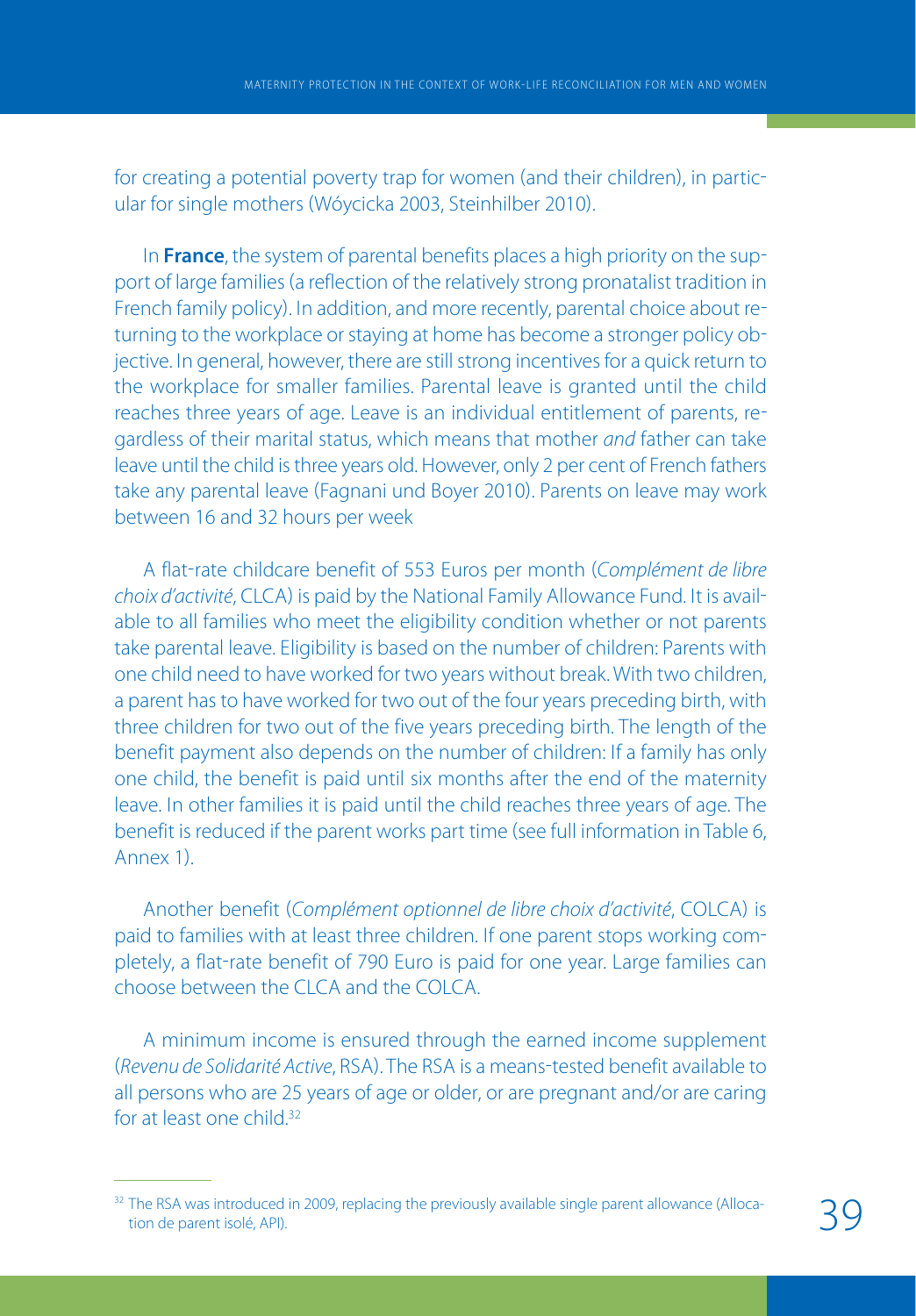To facilitate the reconciliation of employment and child care once both par ents have returned to their workplaces, a supplement for child care (Complément de libre choix de mode de garde) is paid. It supports the expenses of parents who employ an accredited care giver or home worker. The benefit covers fam ilies with children under six years of age. The benefit amount depends on the parent/couple income and on the age of the child. For instance, for a single parent, the minimum income required is approximately 400 Euro/ month. Moreover, the parents' contribution to the child caregiver's salary must not be less than 15 per cent (Fagnani, Boyer 2010).

### **3.4. Childcare services as a family-friendly measure**

Childcare services have gained increasing policy attention over the last years throughout Europe, as a remedy against declining birthrates, as an instrument to support child development and social integration, and as a main avenue toward work-family reconciliation (Mareš 2004). Access to affordable and high-quality child care and out-of-school care facilities are a main precondition for mothers to return to their workplaces after maternity leave, or for parents of either sex after their parental leave. Regardless of why parents choose to return to their work place, be it for economic or any other reason, they depend on reliable and af fordable formal childcare to perfom well at their paid work. Where childcare capacity is constrained and/or prohibitively expensive, parents cannot engage in paid work as they wish, or depend on access to cheaper and/or informal care.

According to the "Barcelona Targets" which the EU agreed on in 2002, Mem ber States should make available facilities for 33 per cent of children under the age of three and for 90 per cent of children from three years to school age.<sup>33</sup> The goals were to be accomplished by 2010, but have not been reached by a num ber of EU Member States, particularly with respect to the provision of services for the 0-3 years old.

In particular for children under three years of age, childcare services are often an important reason for concern for parents, and source of major differences be

<sup>&</sup>lt;sup>33</sup> In March 2002, the Barcelona European Council acknowledged the importance of childcare in terms of growth and equal opportunities calling on Member States to "remove disincentives to female labour force participation and strive, taking into account the demand for childcare facilities and in line with national patterns of provision, to provide childcare by 2010 to at least 90% of children between 3 years old and the mandatory school age and at least 33% of children under 3 years of age" (European Council 2002: 12).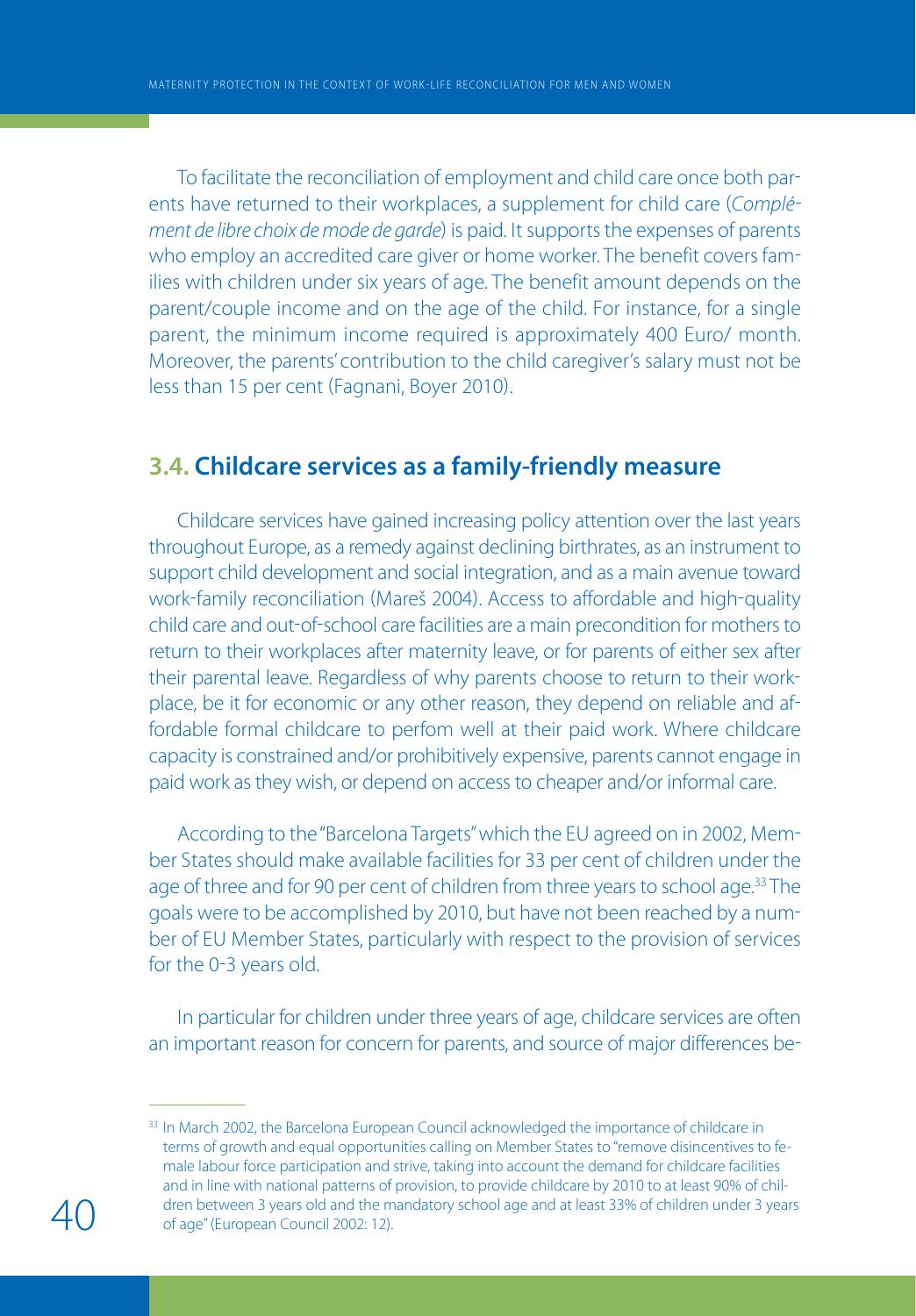tween countries. The use of childcare services for this age group is strongly corre lated with the entitlement to parental leave and the level of benefits, if any, dur ing parental leave, as well as other work-family reconciliation support.

Cultural differences and institutional legacies have a strong influence on the demand for childcare services as well: Childcare services, even for small children, have a long tradition in **Iceland**, and Icelandic parents show a high level of trust in childcare institutions (Eydal, Gíslason 2008). Similarly, the demand for enrolment in *école maternelles* in **France** for two-year-olds often exceeds supply, reflecting the high opinion that French families have of their childcare programmes, as well as parental preferences about the return to the workplace (Fultz et al. 2003).

In contrast, in the **Czech Republic**, child care centers that provide care for chil dren age 0 to 3 (nationally referred to as crèches) were drastically reduced in the 1990s.34 This was a consequence of the introduction of extended parental leave and benefits, shifts in public spending priorities and the abolishment of enter prise-provided care facilities. But it also reflects the fact that Czech families prefer maternal care to crèches, and even consider maternal care preferable to childcare services up to the age of 3-4 years (Kuchařová et al. 2003).<sup>35</sup>

Enrolment rates for children ages 02 differ significantly between the three countries (see Table 4). While more than half of all children of that age group attend a child care facility in **Iceland** (56 per cent) and almost half of all children in **France** (43 per cent), only 3 per cent of all children of that age group are enroled in the **Czech Republic**.

| Table 4. Enrolment rates in child care facilities |  |
|---------------------------------------------------|--|
|---------------------------------------------------|--|

|                  | <b>Iceland</b> | France | <b>Czech Republic</b> |
|------------------|----------------|--------|-----------------------|
| 0-2 years of age | 56             |        |                       |
| 3-5 years of age |                | n      |                       |

Source: OECD Family Database, years 2005 (0-2 years) and 2006 (3-5 years)<sup>36</sup>

<sup>&</sup>lt;sup>34</sup> In 1989, the coverage rate for 0-3 years of was 20 per cent (OECD 2006).

<sup>&</sup>lt;sup>35</sup> In fact, crèches are administered by the Ministry of Health (kindergarten are under the Ministry of Education) and have not benefited from the curriculum review process that redefined pre-primary education for the 3-6 years olds since 2000 (OECD 2006).

<sup>36</sup> http://oecd.org/els/social/family/database (accessed 28.3.2011).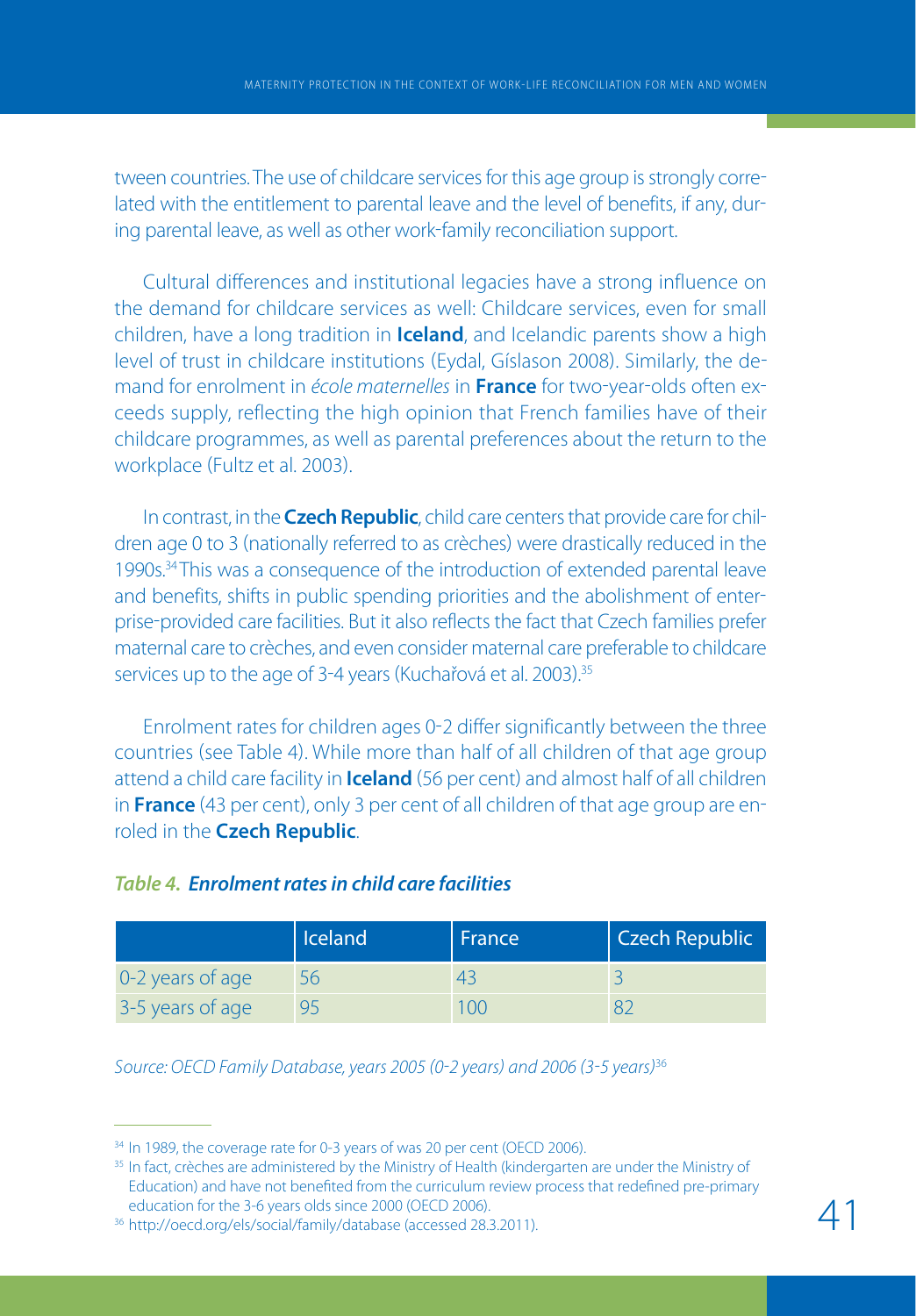In contrast, differences in enrolment rates in child care facilities between the three countries are far less marked for children 3 to 5 years old. **France** boasts an enrolment rate of 100 per cent in its extensive system of école mater nelles. <sup>37</sup> Enrolment of that age group is not much lower in **Iceland** with 95 per cent. In comparison with these two, enrolment is lower in the **Czech Repub lic** with 82 per cent, but much higher than for younger children (OECD Family Database). Moreover, enrolment reaches higher levels in the Czech Republic as well for children closer to primary school age (Kuchařová et al. 2003).

<sup>&</sup>lt;sup>37</sup> The École Maternelle is an international exemplar of ECEC programmes, a publicly funded preschool programme, administered under the Ministry of Education and delivered under education auspices. Preschool facilities may be situated next to or even in a primary school, but often are freestanding. The programmes are free for the standard school day, which usually covers 8 hours (8:30 am – 4:30 pm), and have supplementary ("wrap-around") services available before and after school hours, at lunchtime, and during school holidays for parents who have a longer workday and young children in need of care and supervision. Parents pay for the supplementary services at income-related fees. The programmes are universal, and available to all children regardless of parents' income or employment status (The Clearinghouse on International Developments in Child, Youth and Family Policy, http://www.childpolicyintl.org/countries/france.html#maternity).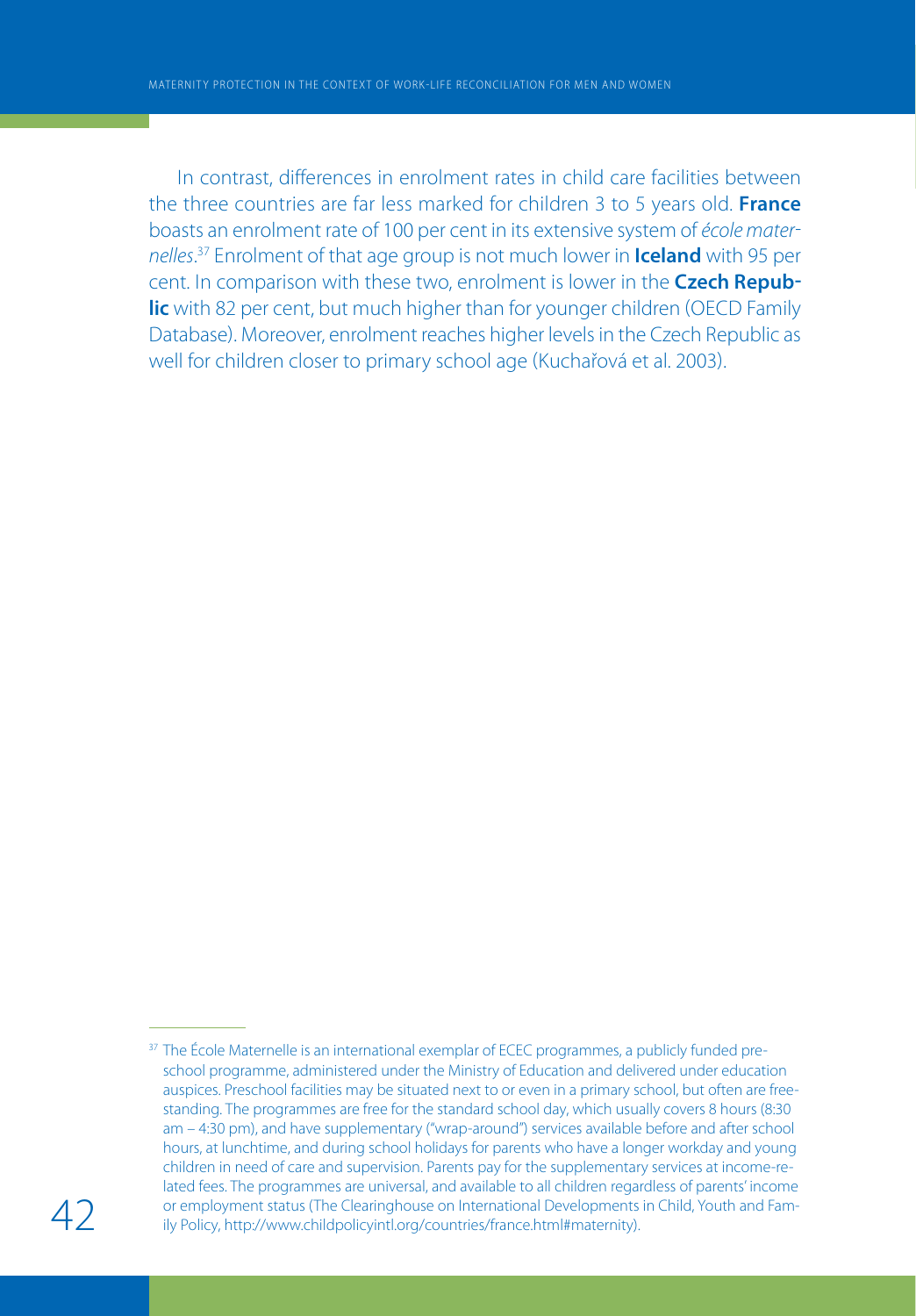

## Implementing maternity protection and family-friendliness

The analysis of legal entitlements, of course, only gives a partial picture of access to maternity benefits and family-friendly policies. It leaves aside concerns about the implementation of laws and policies. It also does not include benefits that may arise from collective bargaining as well as benefits offered by individual employers to members of their workforce. At the same time, in formation about these aspects is difficult to collect and to compare between the three countries. Policy implementation is influenced by a variety of differ ent factors, including the design and strength of implementing institutions, na tion-specific aspects regarding the compliance with labour legislation, as well as trust in the legal system and the availability and accessibility of legal recourse, as well as monitoring procedures and responsibilities. Individual and family be haviour are also strongly influenced by (gendered) cultural practices and divisions of roles, for example about childcare resonsibilities.

The available evidence discussing the implementation of maternity pro tection and family-friendly policies globally highlights a number of particular issues (International Labour Office 2010) which will be addressed in this part of the study: The coverage of benefits, monitoring mechanisms, the take-up of benefits - particularly of fathers, the availability and accessibility of high quality childcare facilities and family friendly workplaces.

#### **Broadening the coverage of maternity protection legislation**

Maternity protection legislation and family-friendly measures are faced with the challenge of defining who falls under the scope of legislation and who does not, or who is entitled to all, or only to some of the benefits. At least three groups of women and families are often mentioned as having problems to benefit from protective and supportive legislation (International Labour Office 2010, Steinhilber 2003): Those with an insecure and precarious labour market position or working in informal employment; the self-employed and domestic  $\overline{43}$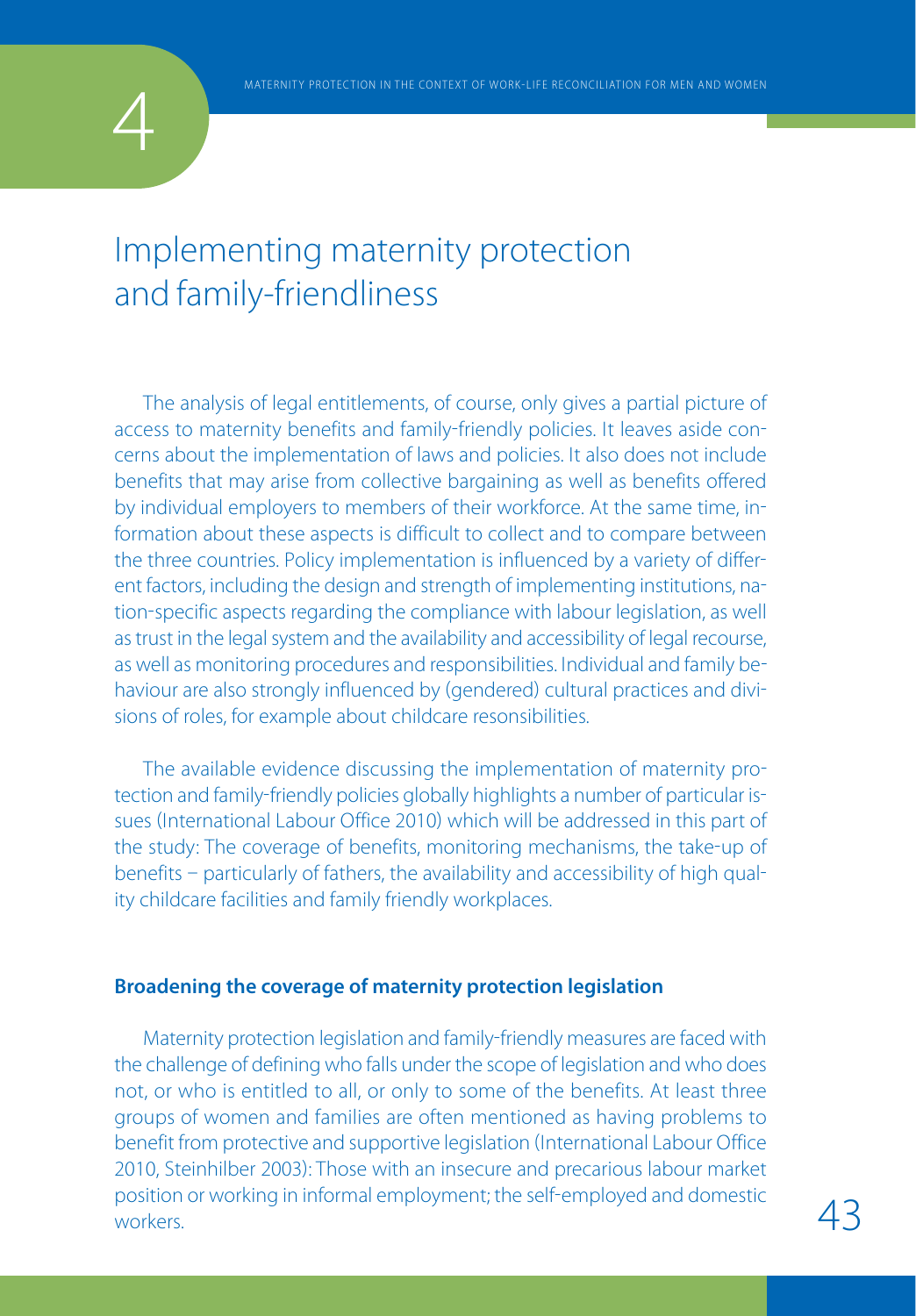The acess of workers with insecure and precarious positions on the labour market to maternity protection depends on the eligibility criteria for statutory maternity benefits: In **Iceland,** the law requires that a women was employed for at least six months with social security coverage in order to benefit from maternity benefits; in the **Czech Republic**, the law prescibes 270 days of social security coverage in the 2 years before childbirth. In **France**, a woman has to have been employed for at least 10 months of coverage and 200 hours of em ployment in the 3 months before certification of pregnancy. As a consequence, those women on employment contracts that do not ensure statutory insur ance, as well as those women on short-term/part-time contracts below the threshold of social security coverage, or those who fail to accumulate the min imum contribution periods, face difficulties in accessing maternity protection Steinhilber 2003.

It is difficult to assess to what extent women's access to maternity protection has declined with the increase in precarious and insecure employment re lations in the past years. Similarly, data is hard to come by to assess the extent of how different types of employment contracts affect women's enjoyment of health and safety provisions in relation to maternity such as transfer to a safe workplace during pregnancy or breastfeeding support. It may be that the women with a more insecure or vulnerable employment status are more likely to leave the labour market, at least temporarily, as a consequence of pregancy and maternity. Including access to maternity protection and benefits, in cash and kind, for all women regardless of their employment status is therefore an important measure of efforts to expand social protection.

In all three countries covered here, self-employed women have full access to maternity protection legislation through their inclusion in the statutory so cial security schemes. In this sense, all three countries are good practice ex amples by international standards. In addition, while not a major group on the labour market in both countries, it is still noteworthy that domestic workers in the Czech Republic and France are explicitly included in maternity protection coverage (International Labour Office 2010).

#### **Monitoring implementation**

While it seems fair to claim that a large majority of women in the three countries have access to high levels of maternity protection by international standards, it should also be noted that monitoring the implementation of maternity protection provisions is always a challenge (International Labour Office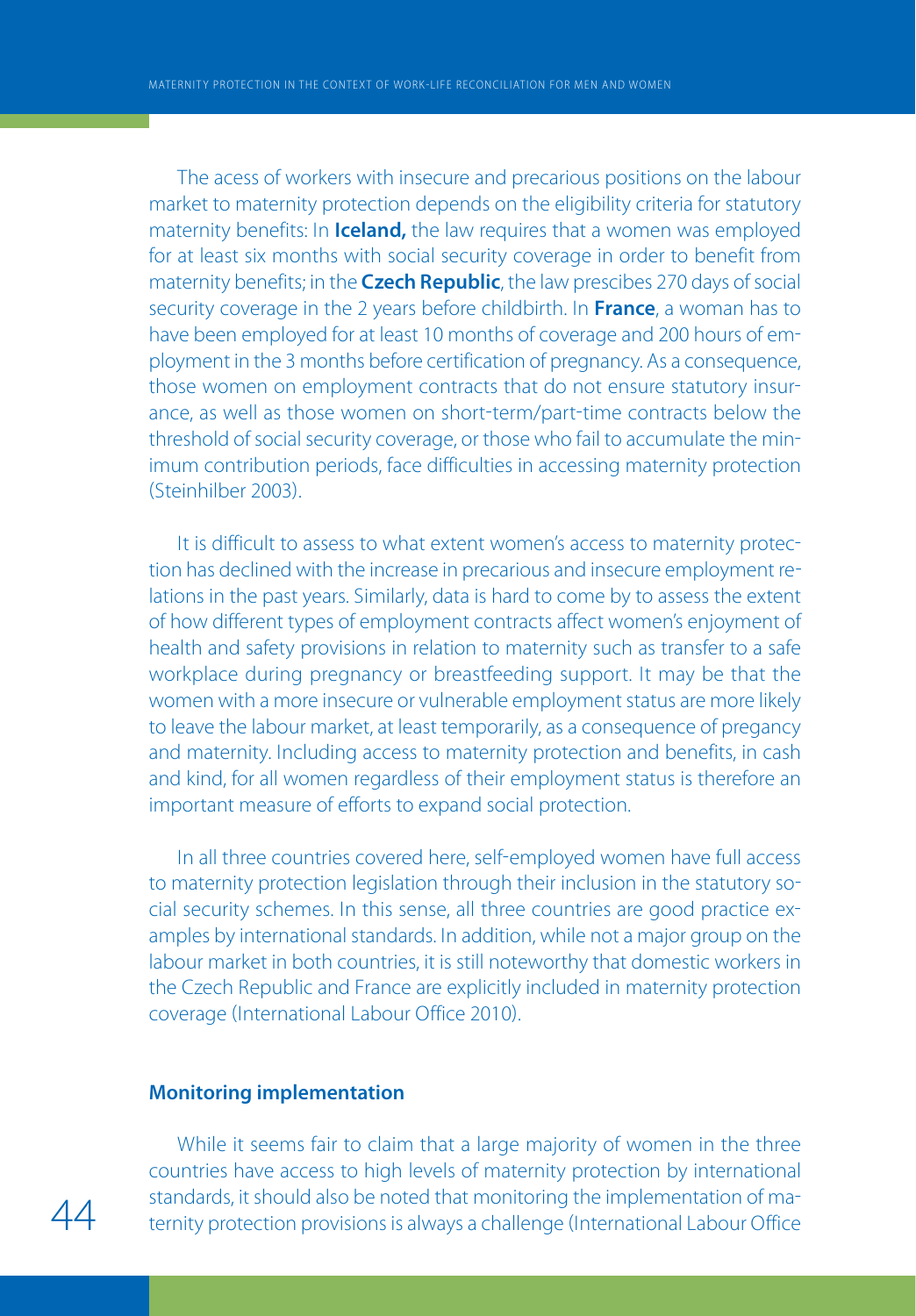2010). Assessing if mothers indeed enjoy the leave and benefits they are entitled is only possible on the basis of a close look at workplace practices, sup plemented by court records, as well as information coming from trade unions and legal councellors.

There is some evidence, for example, that women find the breastfeeding support provided for by maternity protection laws inadequate or impractical. In 2009, the French Academy of Medicine found current regulations supporting breastfeeding in the workplace to be unrealistic and not implemented (French National Academy of Medicine 2009. The Academy therefore recommended that postnatal maternity leave should be prolonged up to six months for moth ers to breastfeed. However, breastfeeding rates have been low in France for a long time, and it is far from clear that women's preferences regarding breast feeding depend on leave policies or workplace support: Iceland, for example has high breastfeeding rates without special legislation on the topic.

#### **Increasing the take-up of benefits by fathers remains a challenge**

Globally, awareness for the need to ensure greater involvement of men in reproductive and care work has increased tremendously in recent years (Hobson 2002). Low involvement of men in care and reproductive work is considered a key obstacle to gender equality: The fact that the responsibility for the direct care involved in the upbringing of children is overwhelmingly shoul dered by women continues to be a central factor limiting women's career progress and income equality (Fatherhood Institute 2010).

In this context it is central that governments develop policies that, on the one hand, allow fathers to take time off from their workplaces to spend time with their children and, on the other hand, stimulate greater interest of fathers to make use of available leave and benefit entitlements. While the take-up of paternity and parental leave by men has been increasing over the last years, it is still low across Europe, with some positive exceptions in the Nordic countries. When en titlements to (paid) parental leave are family based (i.e. it is left to the family to decide who takes leave), it is more often the mother who uses the larger portion of the leave, if not the whole (International Labour Office 2010: 118).

A critical factor in the take-up rates of parental leave and other family-friendly benefits of both women and men is whether or not leave is paid (Hein 2005). The effect is even stronger in the case of take-up by men. In practice, most leave is taken by women, but the duration of leave often depends on the availability  $45$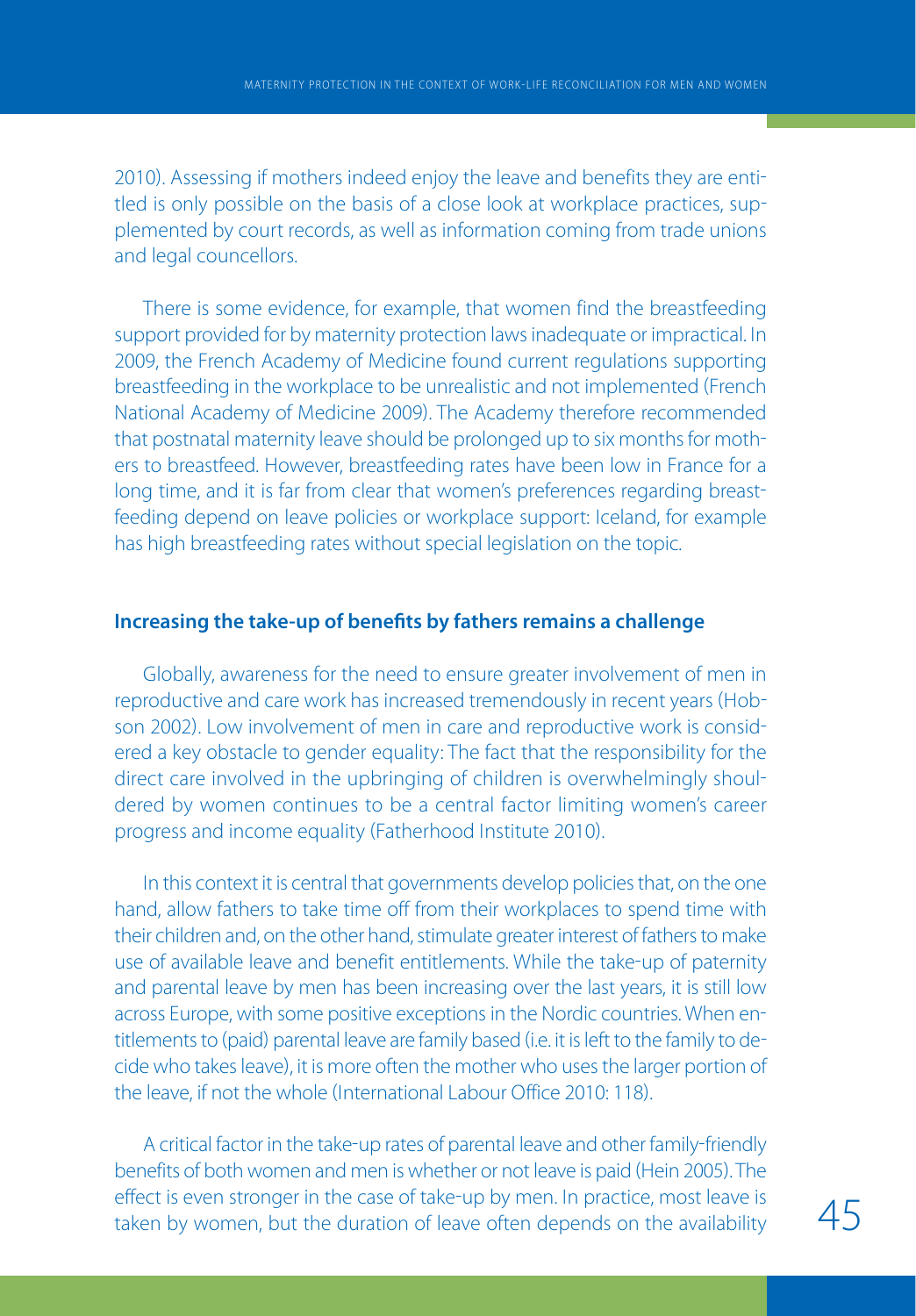and level of a cash benefit. In a Eurobarometer Survey in 2004 in the EU-15 Member States, 42 per cent of fathers gave as a main reason for their refusal to take parental leave the inadequate remuneration during the leave. 31 per cent of the fathers feared that taking parental leave would negatively affect their ca reers (Eurostat 2009).<sup>38</sup> Consequently, the low take up of leave perpetuates social expectations that it is mostly women who are in charge of childcare and that women will reduce their labour force involvement once they have children.

The three countries covered here differ significantly in the take-up of parental leave by men (see Table 5). While the data are scarce and not strictly comparable, it is fair to conclude that fathers' participation in leave entitlements is among the highest in all European states in **Iceland.** This is mainly a result of the Icelandic parental leave system which reserves a third of the overall leave as individual entitlement to a child's father (Eydal, Gíslason 2008, Gíslason 2007). In **France**, in turn, fathers' overall take-up is mainly a result of the short statutory paternity leave. In turn, fathers' take-up of parental leave is very limited Fagnani, Letablier 2005. In the **Czech Republic**, where there is no individu alised leave entitlement and no statutory paternity leave either, nor any incen tives for fathers to participate in parental leave, the participation of fathers in parental leave is minimal Wóycicka 2003, Kocourková 2010.

|                                                                         | Iceland                                                                             | France                                                                                                        | <b>Czech Republic</b>                                                                                                |
|-------------------------------------------------------------------------|-------------------------------------------------------------------------------------|---------------------------------------------------------------------------------------------------------------|----------------------------------------------------------------------------------------------------------------------|
| Percentage of fa-<br>thers who take pa-<br>ternity/father-only<br>leave | 88.5 % of fathers<br>for every 100<br>mothers taking<br>some leave<br>$(2007)^{40}$ | 60 % $-$ 67 %; that No statutory<br>is ca. 2/3 of all eli-leave for fathers<br>gible fathers<br>$(2003)^{41}$ |                                                                                                                      |
| Percentage of fa-<br>thers who take<br>parental leave                   |                                                                                     | 1-2 % of all par-<br>ents taking<br>$leave^{42}$                                                              | 1.4 % men<br>among recipients<br>of the parental al-<br>lowance (2006) <sup>43</sup><br>$1.6\%$ (2009) <sup>44</sup> |

#### *Table 5. Take-up of parental leave by fathers*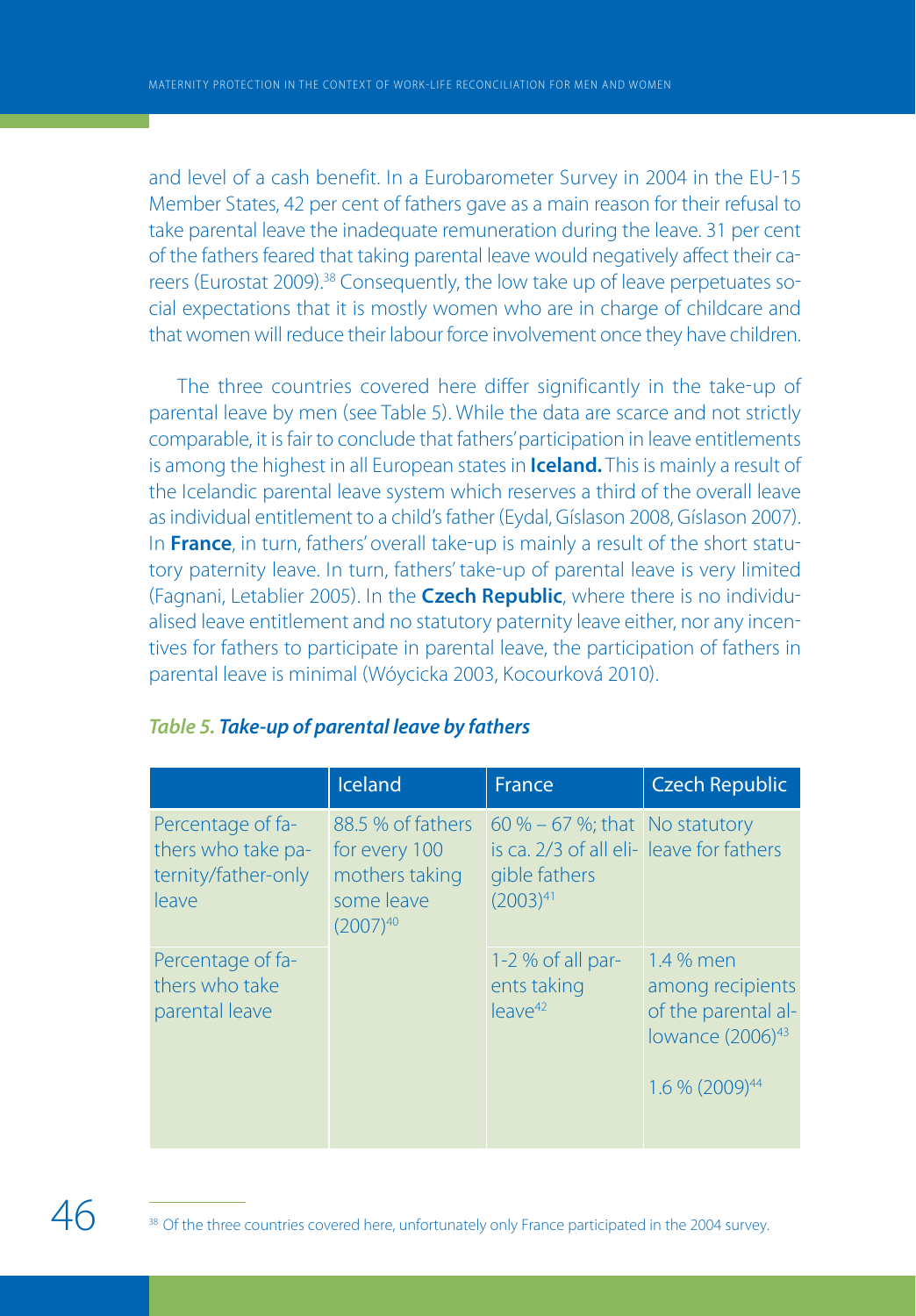| Percentage of leave<br>taken by fathers<br>$(2007)^{45}$<br>$(2009)^{46}$ | Roughly one<br>third of leave<br>days (101 days on<br>average taken by<br>men/181 days<br>taken by women)<br>94 days on aver-<br>age taken by<br>men/177 days<br>taken by women | No data available. No data available |  |
|---------------------------------------------------------------------------|---------------------------------------------------------------------------------------------------------------------------------------------------------------------------------|--------------------------------------|--|
|---------------------------------------------------------------------------|---------------------------------------------------------------------------------------------------------------------------------------------------------------------------------|--------------------------------------|--|

Growing political attention has been dedicated to the development of ap propriate measures to increase the take-up of leave by fathers. Yet gender role divisions and stereotypes, in particular those which imply "good" mothers, prove to be very persistent. Of the three countries, only **Iceland** has managed to sub stantially increase the parental leave period taken by fathers over time by in troducing the non-transferable period of three months leave. In 2001, fathers took on average 17 per cent of total leave days used, while in 2007, fathers used an average of 35 per cent of all leave days used. In 2007, 88.5 per cent of fathers took a period of leave (paternity and/or parents' joint rights) for every 100 mothers taking some leave (Einarsdóttir, Pétursdóttir 2010). Nevertheless, the distribution of take-up of the days that are not assigned to either parent beforehand continues to reflect a strong gender pattern: 21.2 per cent of fathers took some of the parents' joint rights, while 93.1 per cent of mothers took some period of parents' joint rights. And 16.4 per cent took less than their three months of des ignated parental leave (Einarsdóttir, Pétursdóttir 2010).

<sup>&</sup>lt;sup>39</sup> It is impossible to calculate the number of parents on Parental leave because employers are not required to provide information about take-up. Statistics are limited to CLCA, and it is not possible to find out how many recipients of CLCA are also on Parental leave (Fagnani, Boyer 2010).

<sup>40</sup> Einarsdóttir, Pétursdóttir 2010

<sup>41</sup> 60 % is the figure given by Fagnani, Boyer 2010 (for 2003), whereas Bauer, Penet 2005 (Study "Congés autour de la naissance" based on interviews with 2000 mothers and 2000 fathers) estimate 67 %.

<sup>42</sup> Women make up 98-99 per cent of parents taking leave, as Fagnani, Boyer 2010 show.

<sup>43</sup> Kocourková 2010

<sup>44</sup> Statistical Yearbook of the Ministry of Labour and Social Affairs 2009, data provided in a personal communication by Vera Kuchařova, Research Institute for Labour and Social Affairs, March 2011

<sup>45</sup> Einarsdóttir, Pétursdóttir 2010

<sup>46</sup> Statistics Iceland – Statistics: Health, social affairs and justice: Social Insurance (www.statice.is)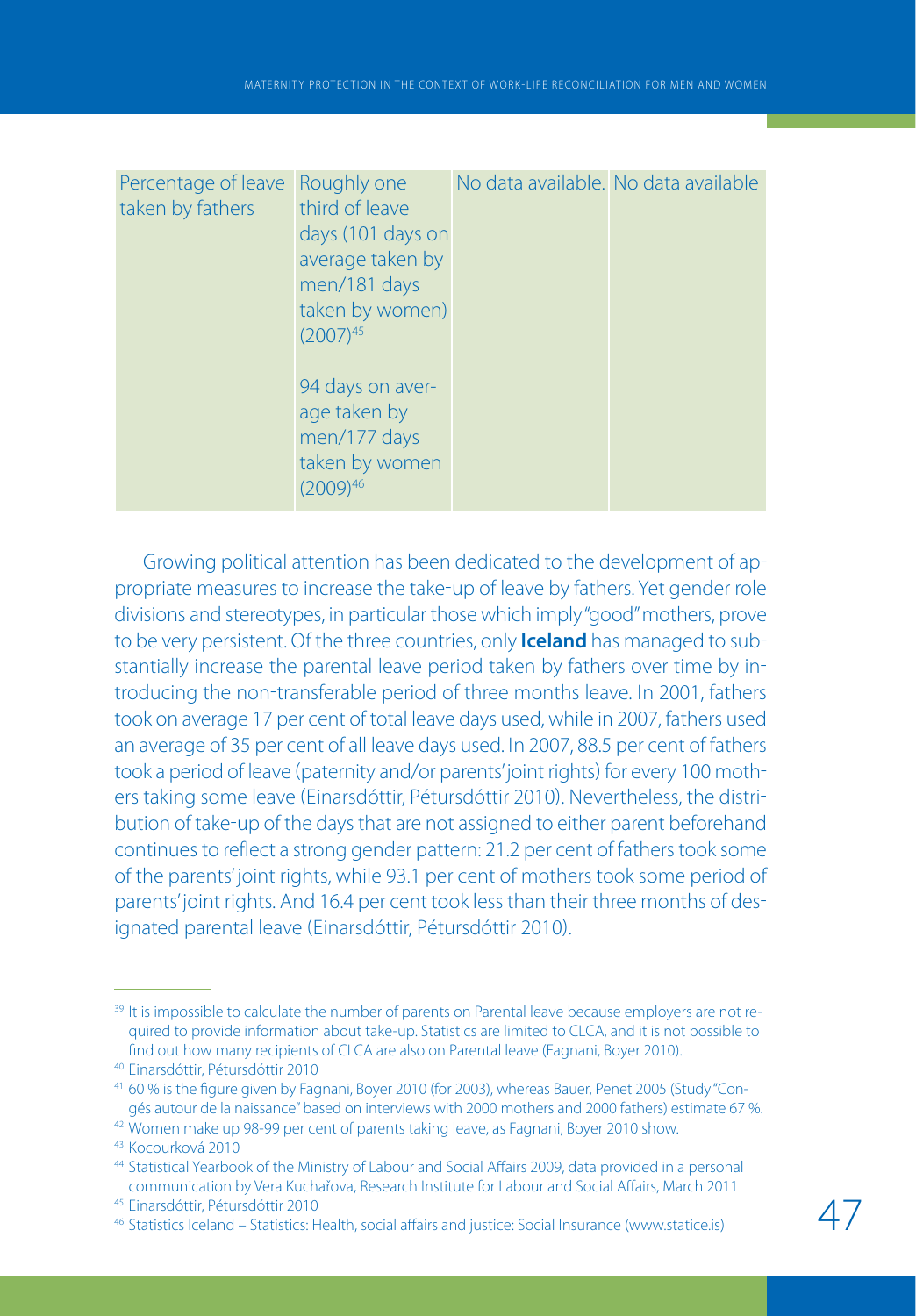Even in **Iceland**, social norms influence decisions over leave, as Gislason ex plains: "The environment puts pressure on mothers to use as much of the parental leave as possible and those who don't comply feel the disbelief and disapproval from those near them" Gíslason 2008: 97. Similarly, a study on **France** emphasizes the gendered dynamics of intra-family discourses and decision-making as a key factor for men's reluctance to use leave entitlements (Gíslason 2008. In the **Czech Republic** the Ministry of Labour and Social Affairs in 2006 supported a public campaign about fathers on parental leave (see Box 9). While generating important public debates, it did not yield a measurable effect.

#### *Box 9. Documentary TV about fathers on parental leave in the Czech Republic*

Since May 2006, a series of short documentary films on parental leave were shown, initiated by the Czech Ministry of Labour and Social Policy and screened by Czech Television. It included some that documented the life of a few fathers on parental leave. The show reached a broad audience in the Czech Republic. It raised much-needed public attention to the fact that some men indeed take advantage of their equal right to parental leave. Moreover, the show provided evidence against widespread prejudices that men could not take over more caring responsibilities because of some inherent difficulties to accomplish all care- and household-related tasks. In their own words, men could talk about their situation, and thereby contribute to the public debate about gender relations. It also became clear that often economic considerations of families have a strong influence over decisions about the division of parental leave between mother and father.

#### **High-quality affordable childcare facilities and family-friendly workplaces are key**

Parental employment, in particular the employment of both parents, de pends to a significant extent on the accessibility and affordability of high qual ity childcare and after-school care institutions, as well as other support that parents receive at the workplace. If childcare facilities are not accessible or af fordable, parents cannot choose freely how long to stay home with their child or when to resume employment – regardless of entitlements to parental leave.<br>Because of the prevalent gender division of labour, it is overwhelmingly women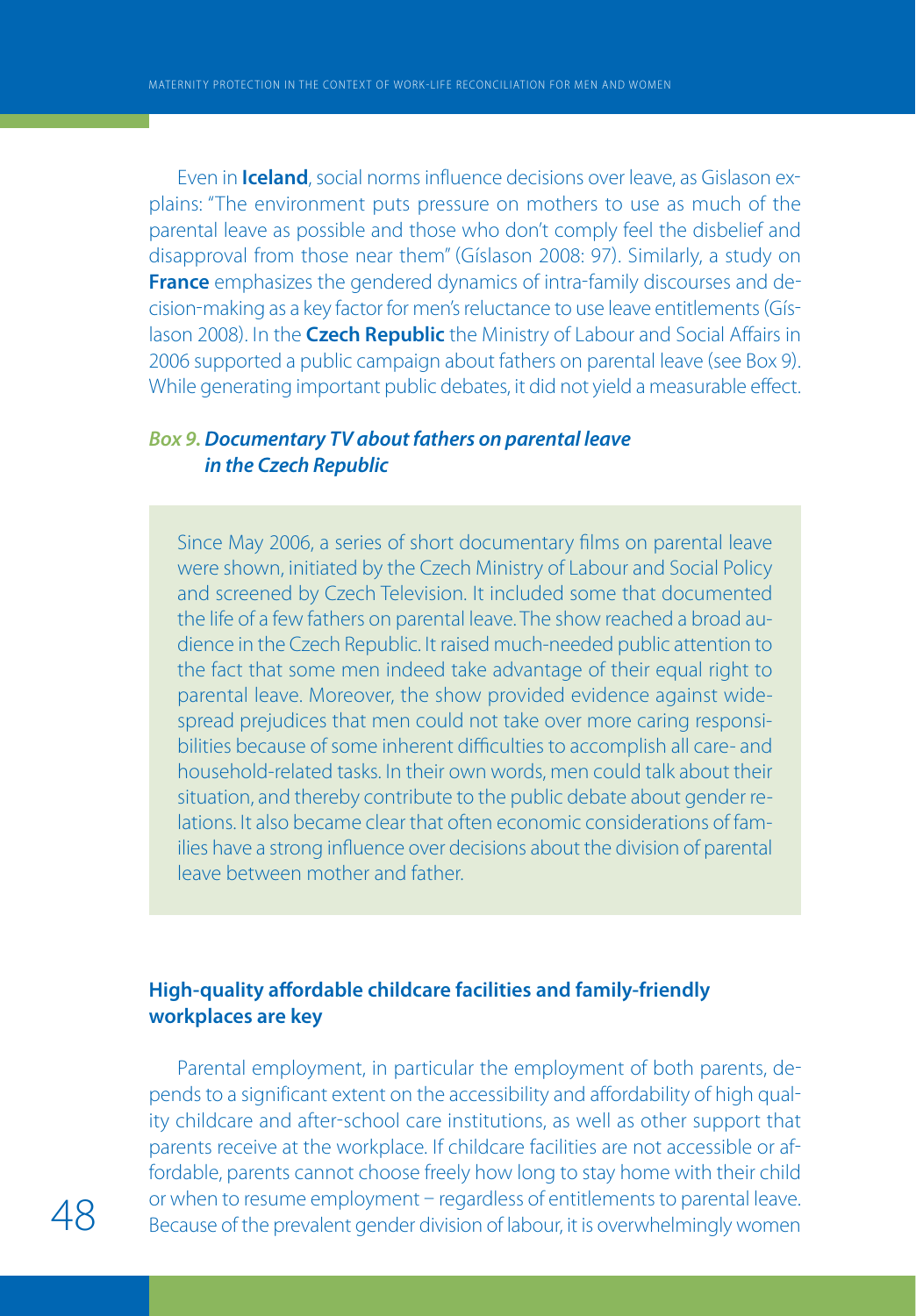who stay out of the workforce, if childcare services are limited, not affordable, or do not meet parent's expectations in terms of the quality of services offered. In addition, the level of parental fees for childcare also has an impact on the de mand for childcare services (Mareš 2004)<sup>47</sup>

Surveys in the **Czech Republic** have indicated that parents perceive the access to affordable and quality childcare services as a main issue of concern in their decision-making about a return to the workplace (Mareš 2004, Sirovátka 2004. In general, however, data about parental preferences regarding care op tions, childcare services, length of leave etc. are difficult to compare between countries. In the Czech Republic, for example, one can only conclude that par ents would be interested in childcare services for children younger than three years of age, because places for two-years olds in childcare facilities are scarce. In addition, a study on "Employment and care for small children in the view of parents and employers" in 2006 showed that "inadequate nursery, kindergarten, and similar services" and "lack of transportation options" were percieved as key problems in the reconciliation of employment and family life. In addition, es pecially mothers criticised the lack of part-time/flexible work opportunities pointing to the lack of support from employers toward mothers of young chil dren (Sirovátka 2004)

<sup>&</sup>lt;sup>47</sup> A comprehensive analysis of developments in the field of childcare in the three countries is beyond the scope of this study. Instead, see, for example European Foundation for the Improvement of Living and Working Conditions 2009.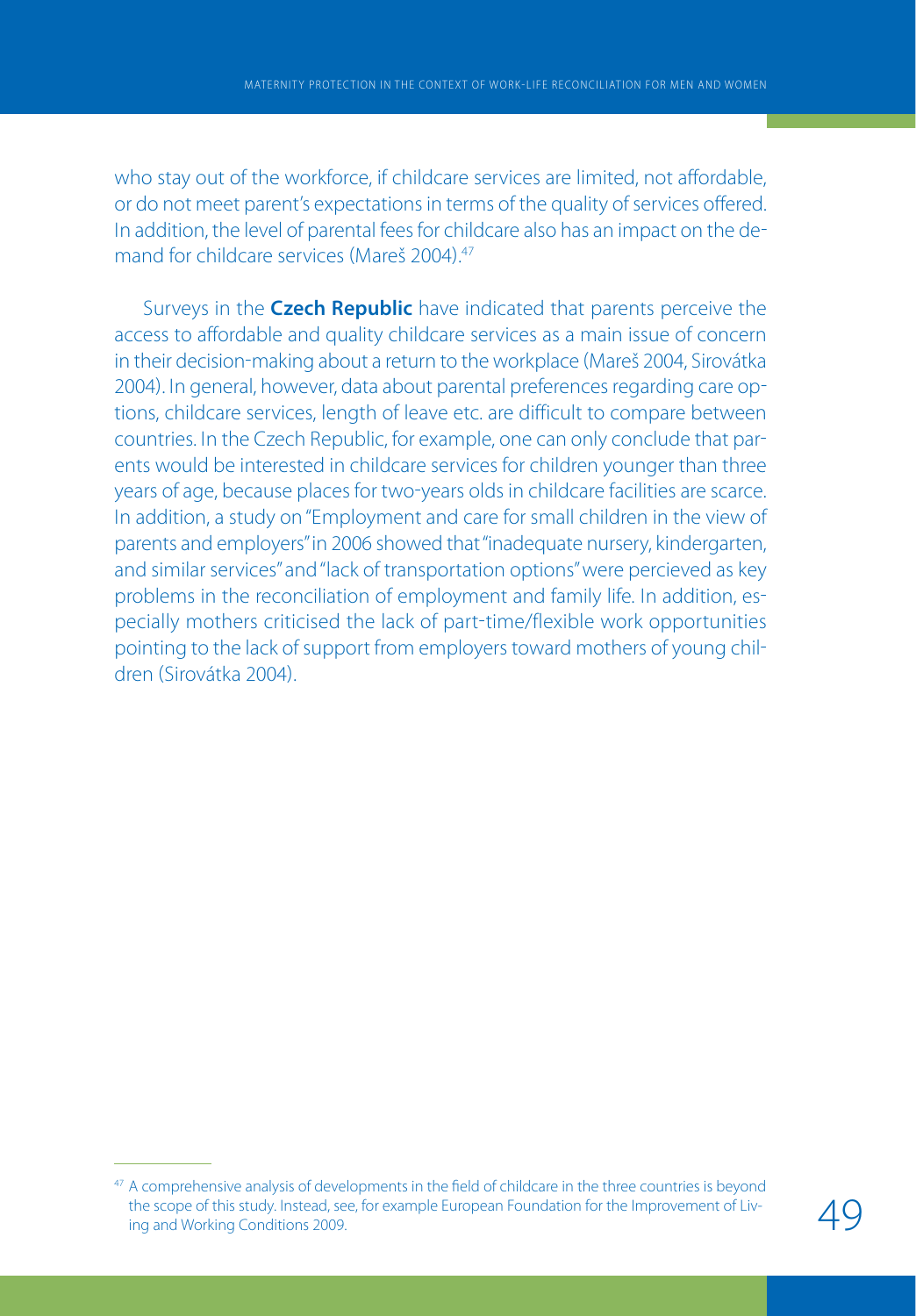

## Policy implications of the three-country comparison

Work-family reconciliation policies, as is widely agreed, are key instruments for the promotion of gender equality at home and in the labour market. Meas ures to facilitate work-family reconciliation serve to "improve the quality of life for both women and men and increase labour force participation" (Eurostat 2009. Fortunately, today, the reconciliation of work and family life is found among the main topics on the social policy agendas throughout Europe. It follows logically from the need for well-furnished maternity protection and benefits.48

Family-friendly measures and reconciliation support in the interest of gender equality require an encompassing package of measures, including mater nity protection, job-protected parental leave, early childhood education and care services and out-of-school care services, flexible work schedules and other family-friendly support at the workplace (OECD 2008). If various benefits and services are available, families can plan their work and family commitments more easily. But a variety of benefits and services also has advantages for em ployers, as they can make reasonable plans about whether and when employ ees will return to their workplaces.

Along these lines, the comparison of maternity protection and family friendly policies in France, Iceland and the Czech Republic reveals a number of important points for consideration for ongoing and future policy debates:

 $\bullet$ Maternity protection legislation is a key instrument to ensure women's participation on the labour market without fear of discrimination be cause of family plans. Public policy should, however, strike a careful bal ance between protecting women's reproductive function and address the needs of breastfeeding mothers, while not supporting discrimina

<sup>48</sup> Work-family reconciliation, or work-life balance, however, not only concerns the needs of parents. Employees who are not parents (or no longer have small children) may also have family/care responsibilities and a range of other needs regarding their quality of life.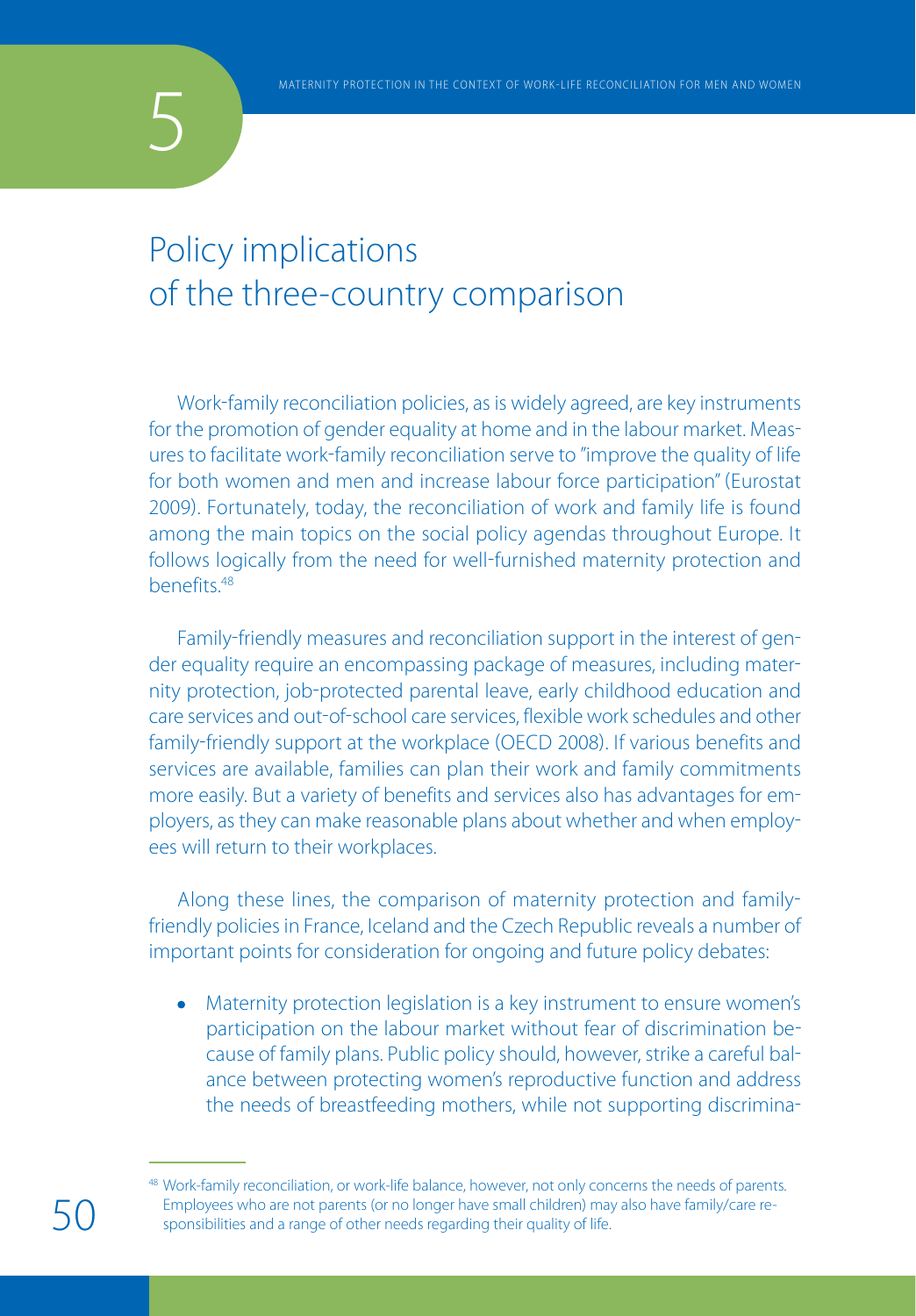tory and overprotective attitudes against women. Over the years, a strong consensus has developed that with the exception of standards and benefits related to maternity protection, all other special protective measures are contrary to the objectives of equal opportunities and equal treatment of men and women<sup>49</sup>

- Access to maternity protection and benefits in cash and in kind should be available for all women, particularly for groups of women with mar ginal or precarious labour market positions. Not enough is known about the impact of an increase in precarious employment for some groups of women on their maternity protection. But the three countries covered here are positive examples with respect to the availability of maternity protection for self-employed women.
- Maternity benefits in all three countries are covered from social security. This is in line with the international consensus that maternity benefits as well as family-friendly measures at the workplace should be funded in ways that do not place the burden exclusively on the employers' shoul ders. Otherwise, employers are more likely to discriminate against women in the hiring process, or are hesitant to become more family friendly. Funding maternity benefits from statutory social security and finding incentives for family-friendly measures, such as tax incentives, are therefore important to promote the effective implementation of ma ternity legislation and to expand family-friendly measures at the workplace.
- Mechanisms to ensure compliance with existing maternity protection legislation are needed, and legal recourse has to be available for women and men who see their rights violated. Support for pregnant and breast feeding mothers should be tailored to their needs, which may depend on specific workplace conditions. At the moment, the available infor mation about implementation gaps in maternity protection and fam ily-friendly policies in the three countries is limited.

<sup>&</sup>lt;sup>49</sup> In 1989, the ILO Meeting of Experts on Special Protective Measures for Women and Equality of Opportunity and Treatment considered that "special protective measures for women alone in the case of dangerous, arduous and unhealthy work are incompatible with the principle of equality of opportunity and treatment unless they arise from women's biological condition" and recommended that, in so far as future ILO action is concerned, "there should be a periodic review of protective instruments in order to determine whether their provisions are still adequate in the light of experience acquired since their adoption and to keep them up to date in the light of scientific and technical knowledge and social progress" (ILO 1989).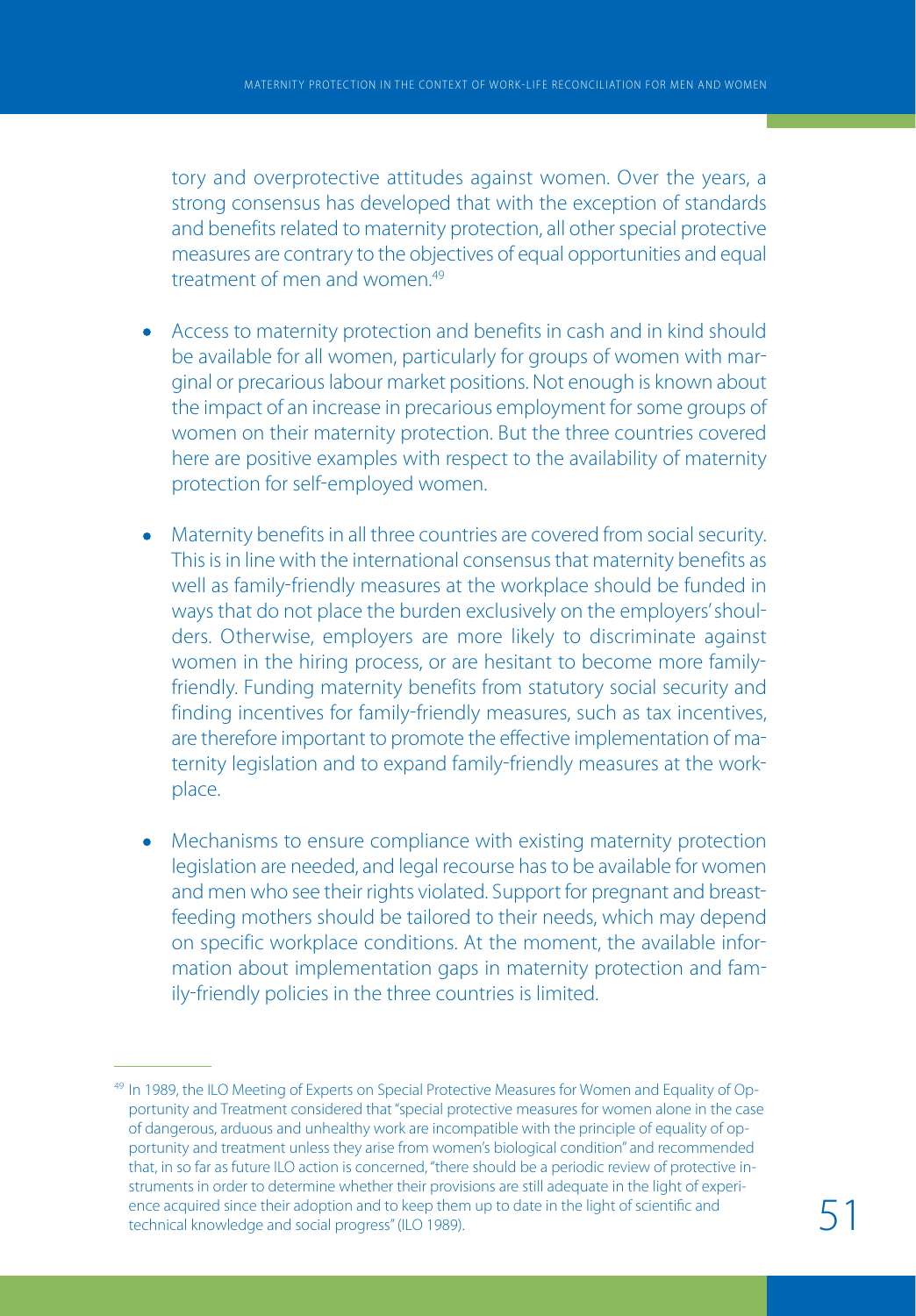- In Europe, governments have become increasingly concerned about the ageing of the population on the one hand, and about the need to increase or sustain employment rates, on the other. In the past, it was ar gued that an inverse relationship existed between fertility and women's employment participation. However, more recent evidence shows that if social norms about working mothers change, and if there are policies that support a combination between childrearing and female employ ment (e.g. parental leave, availability of childcare, and opportunities for flexible hours and part-time employment), there can be a positive relationship between women's participation and fertility (Boeri et al. 2005, OECD 2008. Iceland and France are examples to confirm this positive link between women's employment and fertility. But also in the Czech Republic, observers have argued that, albeit slowly, growing attention to family support measures has contributed to increasing fertility (in addition to the shift of women's fertility to a later age) (Kocourková 2009).
- $\bullet$ Countries face the challenge of balancing parental preferences (with respect to childcare and employment) and the long-term consequences of extended absences from the labour market: Long leaves (in a majority taken by women) contribute to women's lower overall employment rates and lower earnings, and have an impact on women's career prospects. Parents are not having real freedom to choose to return to work unless childcare institutions were accessible, affordable and of a quality that meets parental preferences. The OECD has therefore con cluded that "Good parental leave schemes give parents choice in their re turn-to-work decision, and allow flexibility in taking leave entitlements" (OECD 2008:21, my emphasis). Flexible leave schemes allow parents, for example, to return to work after a shorter period, possibly on a part-time basis, without loss of overall leave entitlements.
- In the interest of women's economic security, it is important that leave systems do not lead women to leave the labour market for extended periods of time, and that leave systems promote a greater take-up of leave by men. Where extended childcare leave and a traditional gender role division in the care for young children are preferred by a significant part of the population (as seems to be the case in the Czech Republic<sup>50</sup>), the longer-term consequences of extended leave need to be publicly debated, and conditions need to be in place for all those parents/moth ers who do not choose the "traditional" model if the government is truly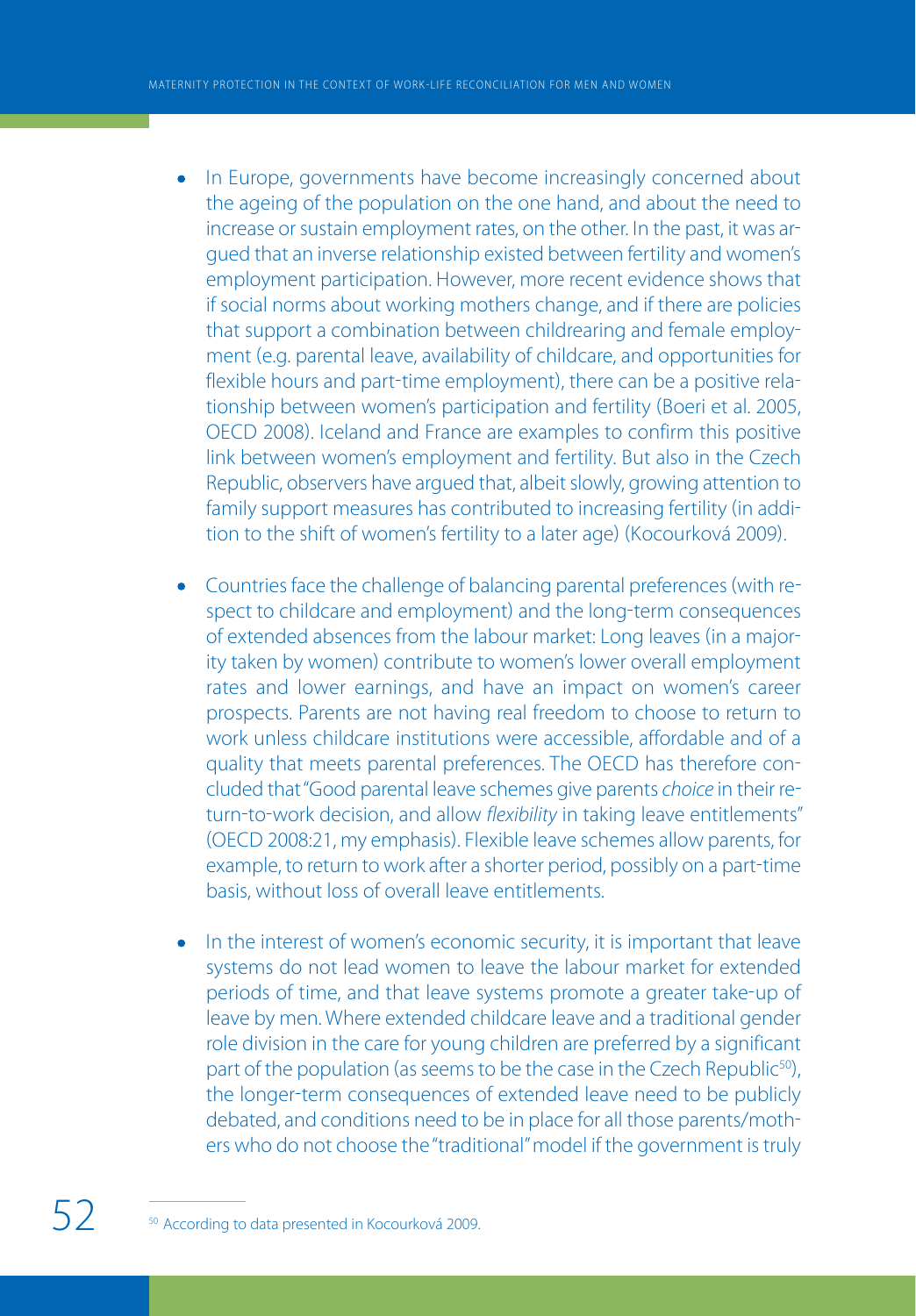committed to promote gender equality. To the contrary, the current leave/benefit set-up in the Czech Republic may be an example of a system that offers some incentives for an earlier return to the labour mar ket (higher benefits are paid during shorter absences from employment; and employment is possible while collecting parental allowance). However, little improvement is visible with respect to the development of childcare institutions for children under three years of age.

- Regardless of parental preferences and gendered norms that influence family decision-making, the OECD claims that benefit and tax systems should strengthen incentives for parents to return to work rather than keeping the incentives that lead to long  $-$  or irreversible  $-$  absences from the labour market (OECD 2008). Tax/benefit systems should be designed so as to give both parents equally strong financial incentives to work and to enhance women's economic security (Dingeldey 2001).
- Combining work and family responsibilities is a particular challenge for most single parents, a majority of them women. They are especially in need of comprehensive support systems, in particular childcare support, in order to be able to participate in the labour market. Benefit packages in the three countries under study here so far appear to not have ad dressed the poverty risk of single-parent households, as the high poverty rates illustrate.
- In the interest of gender equality, it is essential that policy encourages fathers to take up more responsibility for the care of children. Provision of paternity leave, as well as the individualisation of leave entitlements through the introduction of non-transferable parental leave for fathers has proven to be important instruments to that end. However, paternity leave systems differ between countries, and conclusive lessons from a comparison of the various systems are difficult to draw, not the least because in all systems, even in the most advanced Nordic countries, change has been slow to come on the side of fathers. Of the three countries covered here, significant progress in that direction is visible in Iceland and to some extent in France (though mostly with respect to paternity leave). In the Czech Republic, in turn, policy has not yet adapted to the European trends toward greater paternal engagement Gíslason 2007, Fagnani, Letablier 2005, Wóycicka 2003. Nevertheless, a greater involvement of fathers is a sine qua non to break the vicious circle of a more limited labour market presence of women leading to em ployers' perception of women as less committed to their career. 53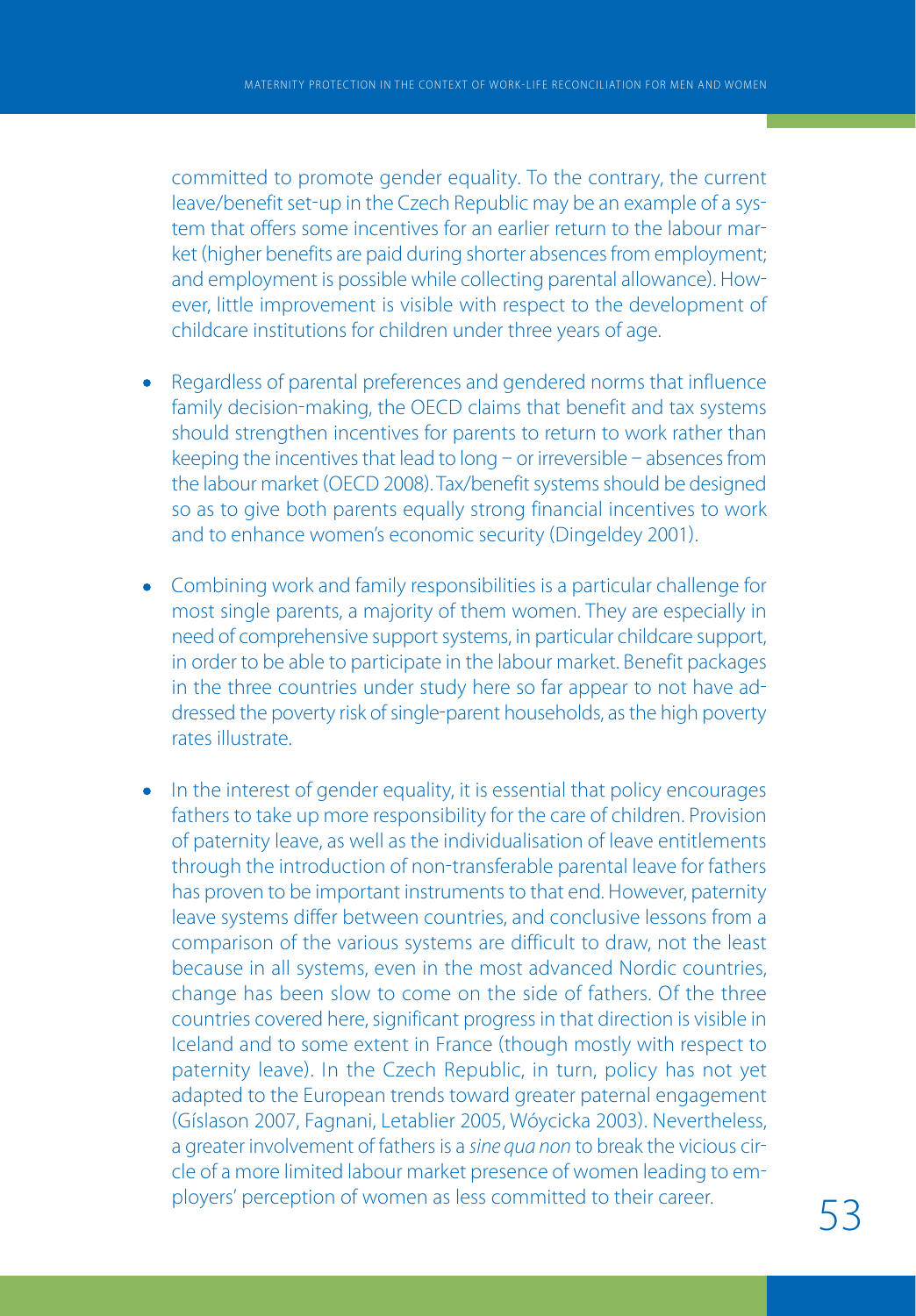- Trade unions as well as national bodies for gender equality and women's ä organisations (and men's organisations, where they existed), as well as the media have played key roles in preparing the ground for father-specific policies, or increasing their public acceptance. In the Czech Repub lic, for example, discussions about fathers' use of parental benefits have been controversial, provoking even ridicule. In such a context, there is a risk that better entitlements of men do not result in de-facto change because of a lack of public acceptance. Public campaigns on family policy in the Nordic countries have therefore included significant attention to the promotion of a greater role of men in family matters. The above-mentioned TV documentary in the Czech Republic which was supported by the Ministry of Labour and Social Policy also falls into this rubric.
- Social protection through collective agreements, as well as individual  $\bullet$ employers - possibly with governmental encouragement - have a crucial role in the creation of family-friendly work environments and ensuring a safe and healthy workplace for all. Provisions for pregnant and breastfeeding women are key, but so are the provisions available for all employees, including providing for part-time and flexible working hours, home- and tele- working, or childcare support (Hein 2005). At the same time, the role of public support for employers in their efforts to intro duce family-friendly measures should not be underestimated.
- $\bullet$ The financial and administrative arrangements in place to pay for child care and out-of-school care, as well as quality standards (regarding health and safety, student-teacher ratios, levels of qualification of staff, learning standards, the supervision of facilities etc.) are of major importance for the ability of parents to reconcile their family responsibilities with their labour market roles. In particular, child care services for small children have to move to the centre of political attention: Child-care services need to be accessible, affordable and reliable, so that parents have in fact a real choice when it comes to deciding who should care for their small child, and how such care should be organised. Efforts to in crease the quality, accessibility and affordability of childcare institutions need to go hand in hand with measures addressing the needs and rights of children as well as parents (OECD 2008).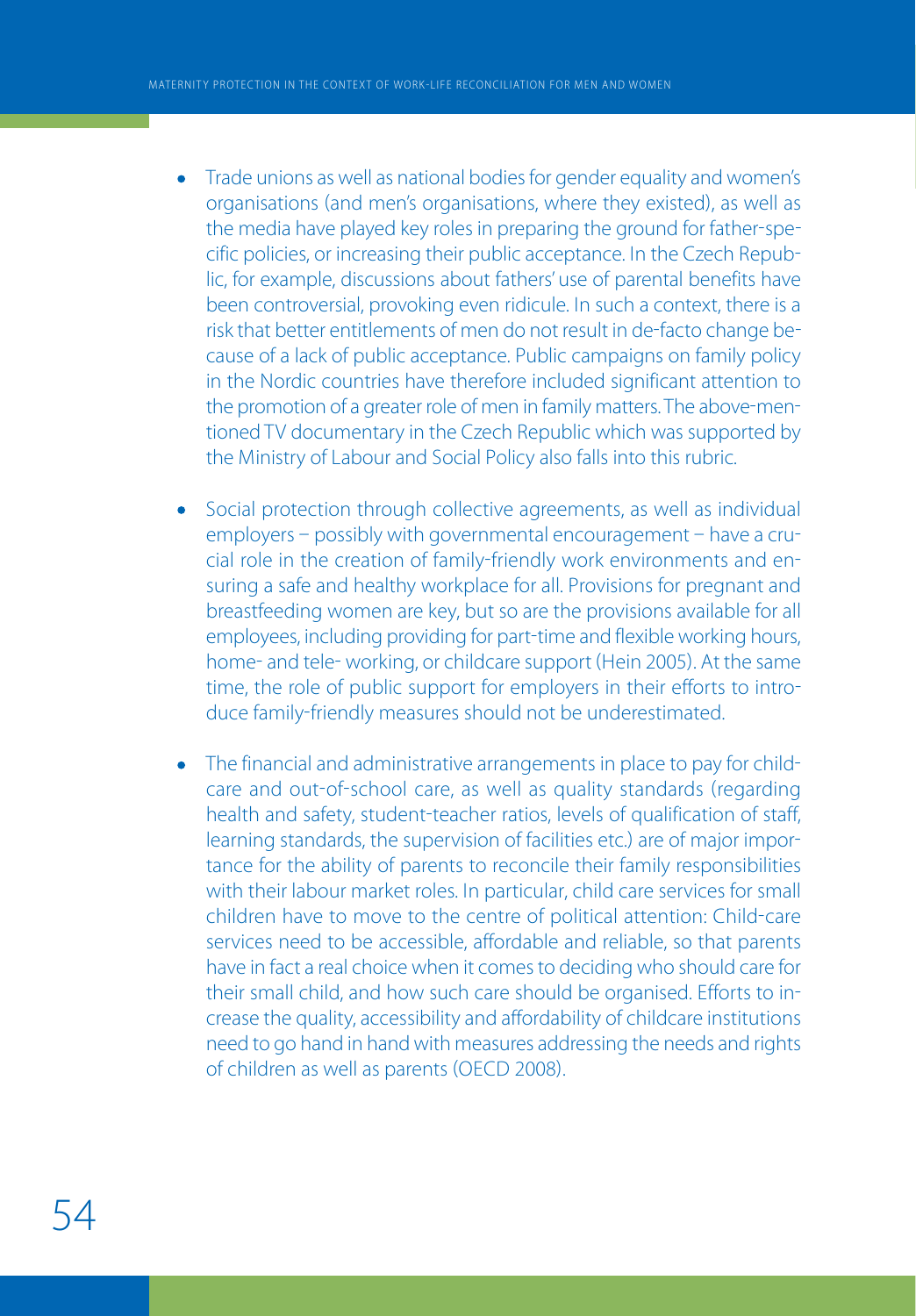# 6

## Concluding remarks

The comparison of maternity protection and family-friendly policies in France, Iceland, and the Czech Republic has revealed the similarities and dif ferences in the three countries' approaches. All three countries offer high lev els of maternity protection, with respect to the scope of the legislation, the level of benefits, health and safety provisions and the protection of employ ment rights.

Larger differences between the three countries are visible with respect to family-friendly measures and work-family reconciliation policies in the interest of gender equality. The international trend toward policy support for both par ents' employment and incentives toward a more equal sharing of care respon sibilities is most closely reflected in Iceland. In turn, France offers significant support to women's employment and economic independence, particularly through a wide system of childcare and after-school care institutions. However, policy changes in recent years seem to have moved the country a bit away from that commitment to public care institutions, in favour of home-care for small children (through parents or family-based childcare professionals) and support for longer leave. The promotion of greater gender equality in the division of care responsibilities through policy measures directly addressing men has not been a strong policy priority in France in recent years. Of the three countries, the Czech Republic, in policy and popular practice, adheres to the most "old-fashioned" model of work-family reconciliation: Extended leaves are available, which are overwhelmingly taken by women. The use of childcare services is very high for the pre-primary years, but very low for younger children. No special policy measures promote the greater involvement of men in early childcare. However, the country has in recent years introduced reforms that now allow a certain meas ure of flexibility in the leave/benefit system and grants a generous entitlement to paid work to a parent (de facto, most often a mother) on parental leave.

All three countries reflect a shift in policy focus and rationale in Europe, with a strong movement from policies focused at mothers and their caring roles to ward policies focused at parents and at work-family reconciliation policies more broadly conceived (Kamerman, Moss 2009). Thereby, gender equality has progressively moved more toward the centre of attention in family policy.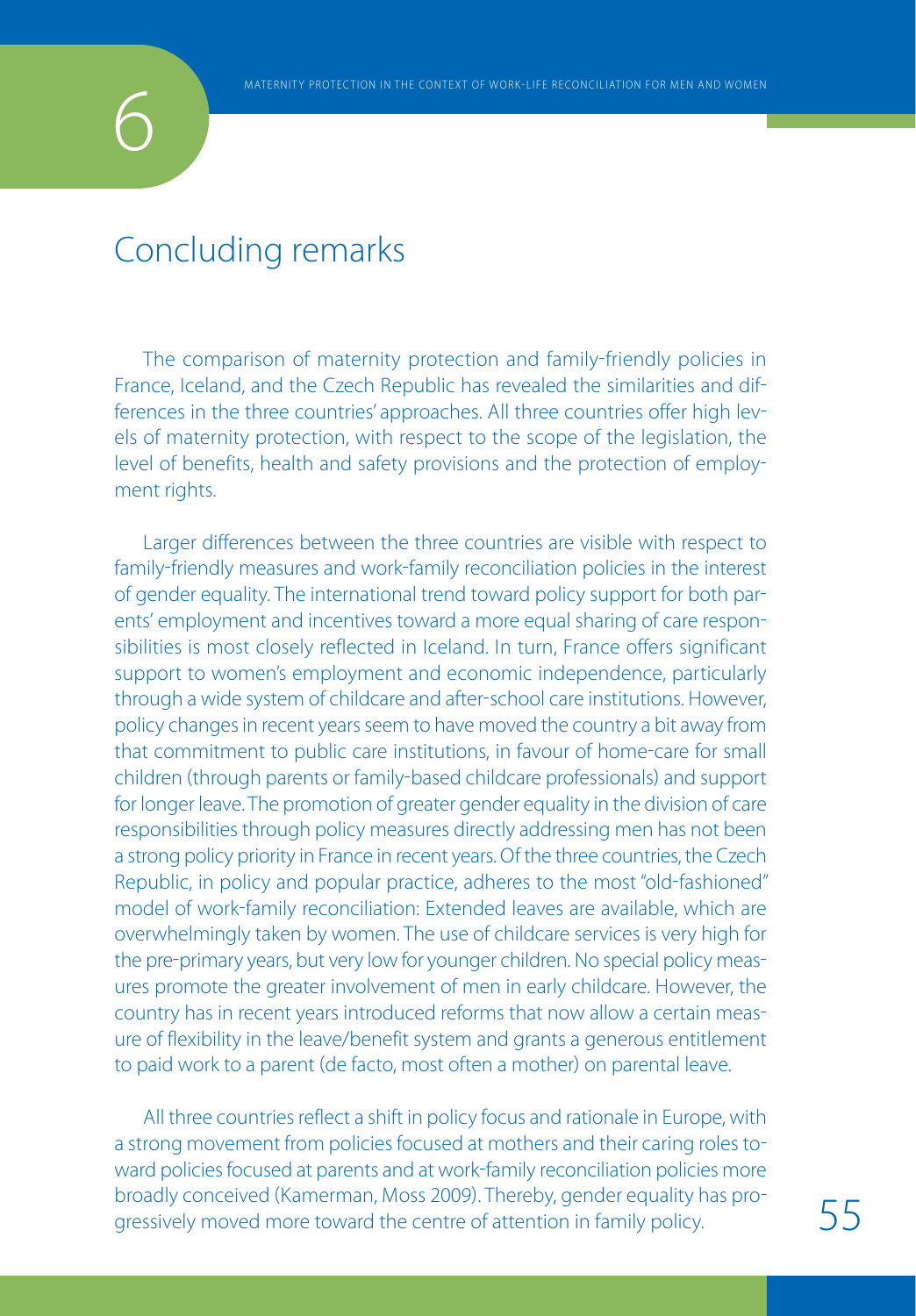Nevertheless, maternity protection continues to be a key precondition for women's participation in employment on a basis of equal opportunities and non-discrimination. It is a condition for the realisation of women's fundamental human right to live free of discrimination and harassment. To effectively ad dress women's employment discrimination, links between non-discrimination legislation/policy and maternity protection need to be strengthened, concep tually as well as with respect to monitoring the implementation of existing leg islation and policy.

With respect to men, policy attention has in recent years focused on measures to "permit, encourage, or even compel" (Kamerman, Moss 2009: 263) men to take leave and to take up a greater share of family responsibilities and unpaid care work. Admittedly, the success of these measures has varied, depending on the design of the policy measures as well as a host of other social and cul tural factors. The examples of father-specific family policy measures illustrate the persistence of traditional gender norms and relations as well as the signif icance of cultural and institutional contexts in the development and reform of family-friendly policies. It also highlights that good practice examples with respect to the promotion of gender equality through family-friendly policies certainly influence national policy debates, but may not always be instantly transferable to another country.

The international policy trend toward equal treatment of women and men in work-family reconciliation policies is clear, however. Because of the persistently unequal districution of unpaid care work responsibilities between women and men, the majority of beneficiaries of family-friendly policies remains to be women - yet this is so as a matter of fact, and not of principle. Protective measures for women at the workplace cannot be linked to their gender per se, but to specific situations of need for specifuc support, such as pregnancy and breastfeeding - while general health and safety standards should be high for all workers, women and men.

Moving toward gender equality in work-family reconciliation policy implies that special attention is required for the development and implementation of policy measures that can exert a positive impact on men with respect to en hancing their family roles. Reviewing the available experiences with male-targeted family-friendly policy measures and formulating applicable policy recommendations promise to be a rich enterprise for some time to come.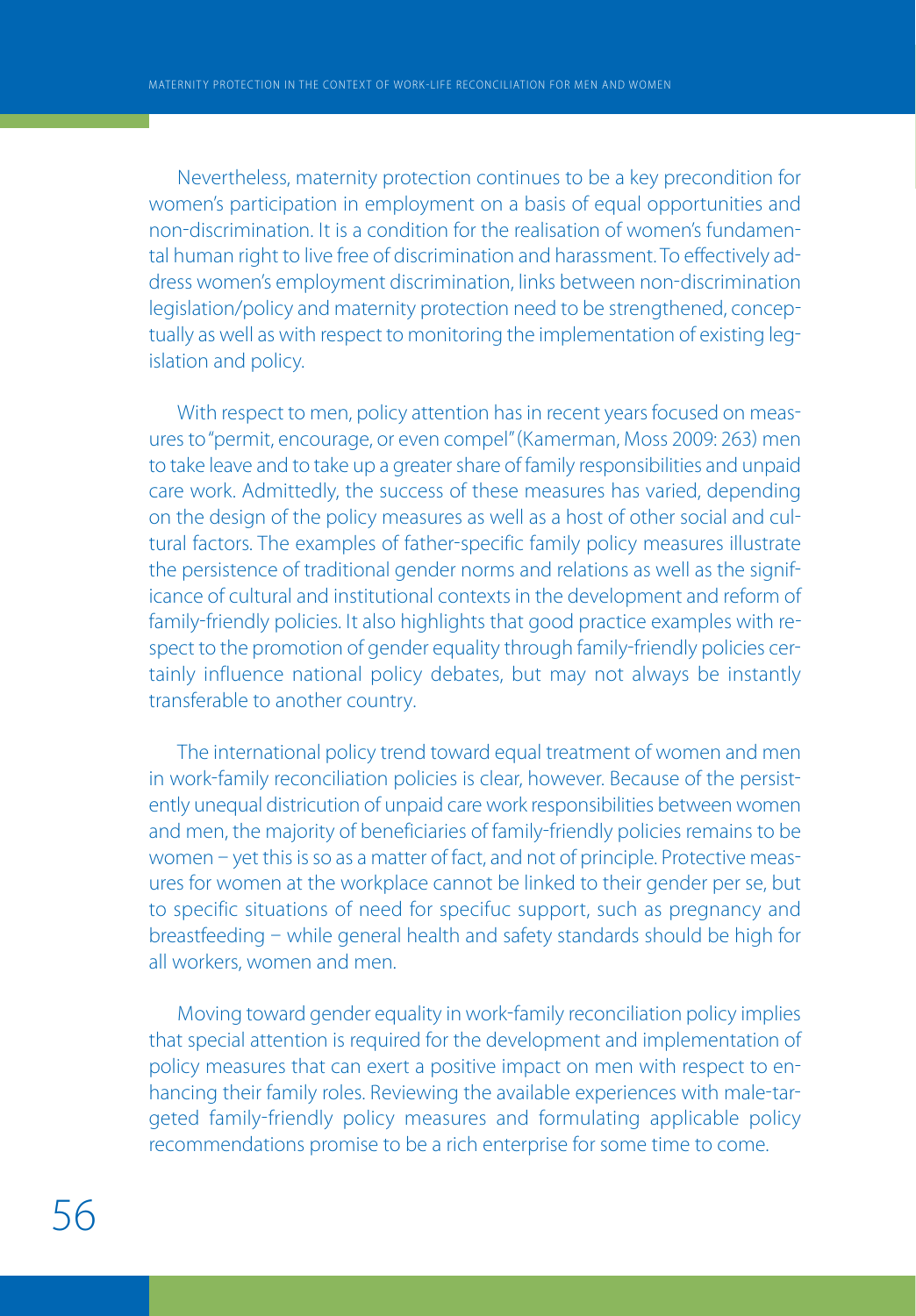## References

7

#### **Internet Sources and Databases**

Centre de Liaisons Europeennes et Internationales de Securite Sociale: The French Social Security System. Sickness, Maternity, Paternity, Disability and Death Branch. http://www.cleiss.fr/docs/regimes/regime\_france/an\_1.html.

European Union Statistics on Income and Living Conditions (EU-SILC), http://epp. eurostat.ec.europa.eu/portal/page/portal/microdata/eu\_silc Eurostat (Statistical office of the European Union, http://epp.eurostat.ec.europa.eu/

International Network on Leave Policies & Research, http://www.leavenet work.org/

OECD Factbook 2010, Economic, Environmental and Social Statistics, 25 May 2010 (years covered: 1970-2008), http://www.oecd.org/site/0,3407,en\_ 21571361\_34374092\_1\_1\_1\_1\_1,00.html

OECD Family database, http://www.oecd.org/els/social/family/database

International Human Development Indicators UNDP, http://hdr.undp.org/ en/data/profiles/

Social Security Programs Throughout the World: Europe, 2010, US Social Secu rity Administration, http://www.ssa.gov/policy/docs/progdesc/ssptw/2010 2011/europe/index.html

Sjukratryggingar Islands: Health Insurance in Iceland. (http://www.sjukra.is/english/social-insurance-in-iceland/.

The Clearinghouse on International Developments in Child, Youth and Family Policy, http://www.childpolicyintl.org/countries/france.html#maternity

TRAVAIL Database of Conditions of Work and Employment Laws (ILO), http://www.ilo.org/travail/=?the ILO's Conditions of Work and Employment 57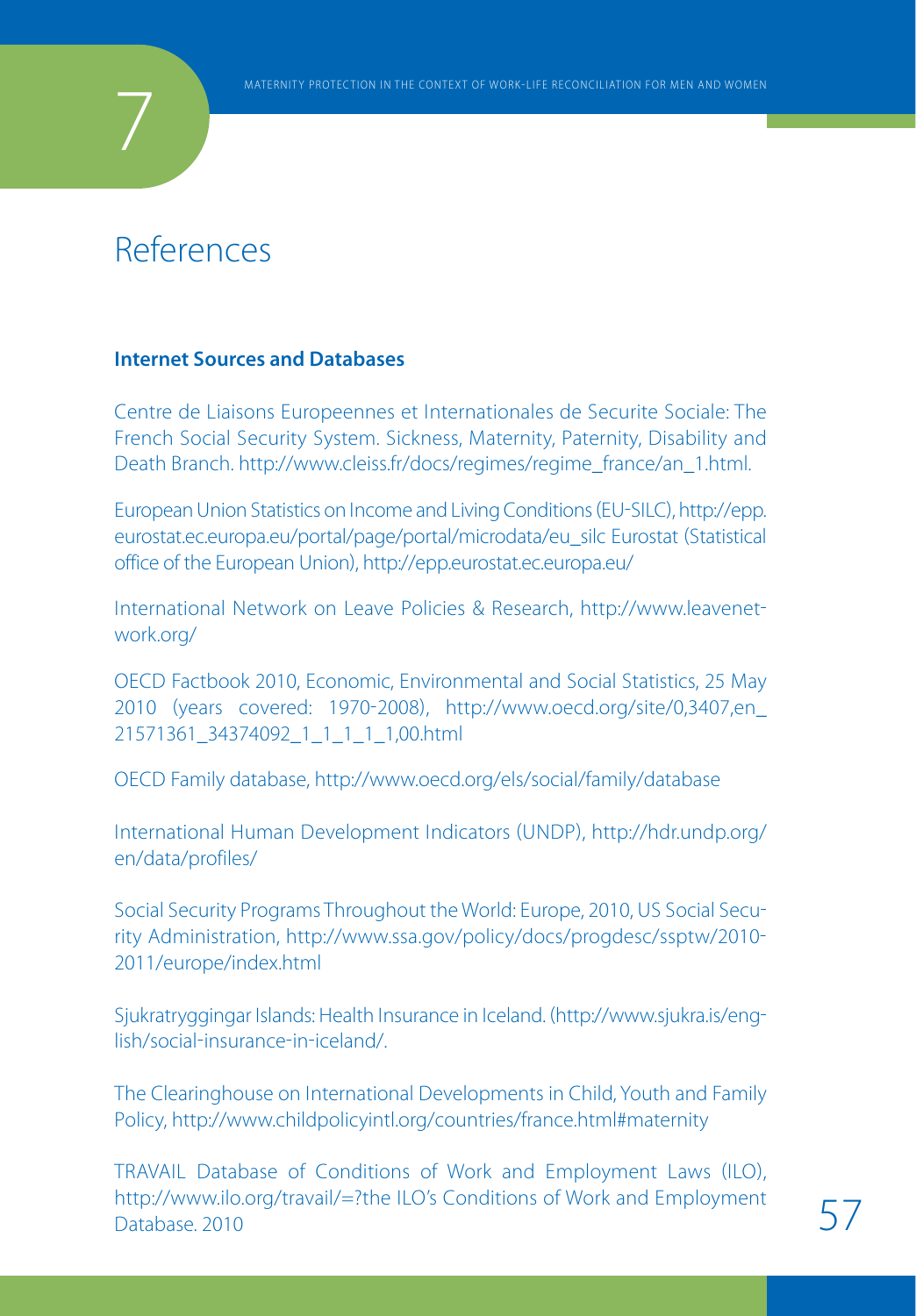#### **References**

Bauer, Denise; Penet, Sophie (2005): Le congé de paternité. Edited by Ministère de la Santé In: Études et Résultats 442.

Boeri, Tito; Del Boca, Daniela; Pissarides, Christopher A. (2005): Women at work. An economic perspective. Oxford ;, New York: Oxford University Press. Avail able online at http://www.worldcat.org/oclc/57514999.

Brown, Jessica (2008): Who should pay for maternity leave - employers, unions or taxpayers? Edited by The Centre for Independent Studies.

Bryndová, Lucie; Pavloková, Katarina; Roubal, Tomas; Rokosová Martina; Gask ins, Matthew; van Ginneken, Ewout (2009): Czech Republic: Health System Review. In: Health Systems in Transition 11 (1), pp.  $1-176$ .

Dingeldey, Irene (2001): European Tax Systems and their Impact on Family Employment Patterns. In Journal of Social Policy 30 (4), pp. 653-672.

Einarsdóttir, Thorgerdur; Pétursdóttir, Gyda Margrét (2010): Country notes: Iceland. Edited by International Network on Leave Policies & Research. Available online at http://www.leavenetwork.org/fileadmin/Leavenetwork/Country\_ notes/Iceland.published.oct\_2010.pdf, updated on October 2010.

European Council (2002): Presidency Conclusions. Barcelona European Council, 1516 March 2002. SN 100/1/02 REV 1.

European Foundation for the Improvement of Living and Working Conditions (2009): Childcare Services in Europe (Foundation Findings). Online verfügbar unter http://www.eurofound.europa.eu/pubdocs/2008/95/en/1/EF0895EN.pdf. European Women's Lobby (2010): Background and Action Kit on the Maternity Leave Directive. Brussels.

Eurostat 2009: Reconciliation between work, private and family life in the Eu ropean Unions. Luxembourg.

Eydal, Guðný Björk; Arnadottir, Hervör Alma (2010): Family policy in the times of crisis: The case of Iceland. Paper prepared for XVII ISA World Congress of So ciology, 11-17 July, 2010.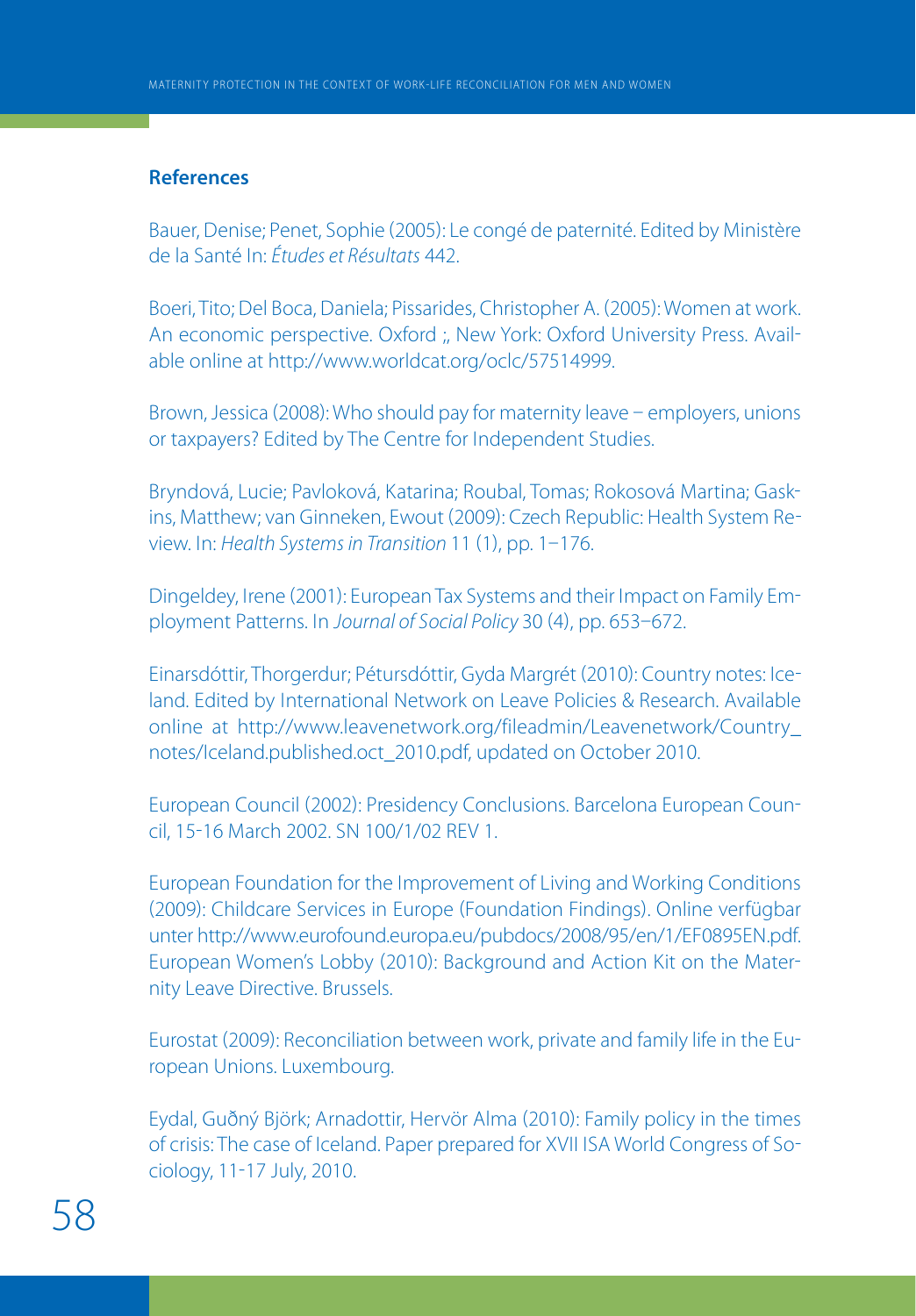Eydal, Guðný Björk; Gíslason, Ingólfur (Eds.) (2008): Equal rights to earn and care. Parental leave in Iceland: Félagsvísindastofnun Háskóli Íslands.

Fagnani, Jeanne (2008): Die Entwicklung sozialer Infrastrukturen in Frankreich. In: Deutsches Jugendinstitut (ed.): Die Entwicklung integrierter familienunterstützender Dienstleistungszentren. Expertisen aus Frankreich, Großbritannien, Luxemburg und den Niederlanden. Munich, pp. 29-52.

Fagnani, Jeanne; Boyer, Danielle (2010): Country notes: France. Edited by International Network on Leave Policies & Research. Available online at http://www.leavenetwork.org/fileadmin/Leavenetwork/Country\_notes/France. published.oct\_2010.pdf, updated on October 2010.

Fagnani, Jeanne; Letablier, Marie-Therese (2005): Social rights and care responsibility in the French welfare state. In Birgit Pfau-Effinger, Birgit Geissler (Eds.): Care and Social Integration in European Societies. Bristol: The Policy Press, pp. 135-152.

Fatherhood Institute (2010): The Fatherhood Report 2010-11. The Fairness in Families Index. www.fatherhoodinstitute.org.

French National Academy of Medicine (2009) L'alimentation du nouveau né et du nourrisson. Report, February

Fultz, Elaine; Ruck, Markus; Steinhilber, Silke (Eds.) (2003): The Gender Dimensions of Social Security Reform in Central and Eastern Europe: Case Studies of the Czech Republic, Hungary and Poland. Budapest: International Labour Of fice. Subregional Office for Central and Eastern Europe.

Gíslason, Ingólfur V. (2007): Parental Leave in Iceland. Bringing the Fathers in. Developments in the Wake of New Legislation in 2000.

Gíslason, Ingólfur V. (2008): You are regarded as weird if you don't use the paternity leave. In: Guðný Björk Eydal und Ingólfur Gíslason (Hg.): Equal rights to earn and care. Parental leave in Iceland: Félagsvísindastofnun Háskóli Íslands, pp. 87-109.

Hein, Catherine (2005): Reconciling work and family responsibilities. Practical ideas from global experience. Geneva.

Henau, Jerome de; Meulders, Daniele; O'Dorchai, Sile (2009): Support for market care: comparing child cash and tax benefits. In Daniela Del Boca, Cécile Wetzels 59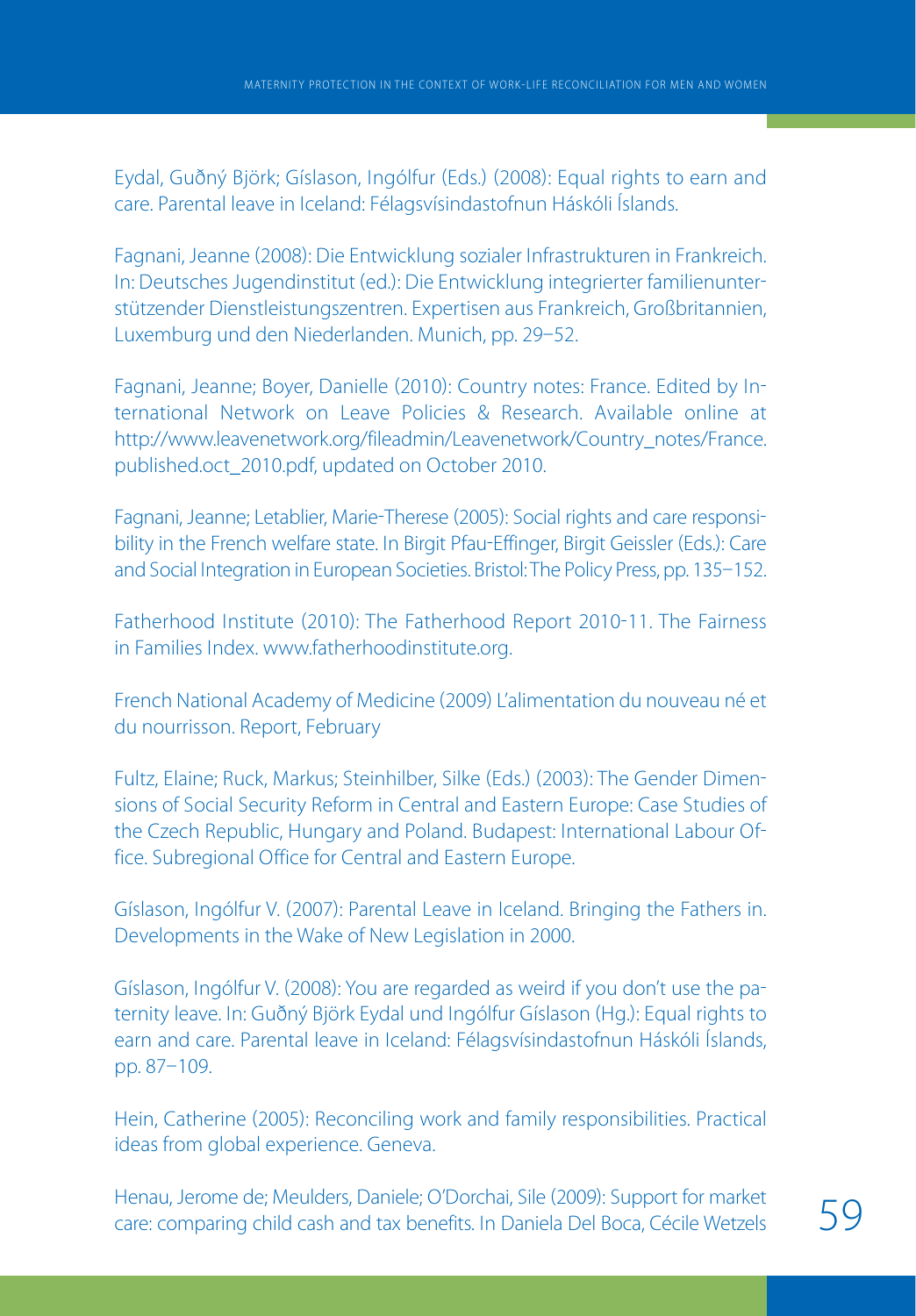(Eds.): Social policies, labour markets and motherhood. A comparative analysis of European countries. Cambridge fetc..: Cambridge University Press, pp. 107-151.

Hobson, Barbara (Ed.) (2002): Making Men into Fathers. Men, Masculinities and the Social Politics of Fatherhood. Cambridge, UK: Cambridge University Press.

International Labour Office: Combining Your Work and Family Responsibilities. ILO Moscow. Moscow.

International Labour Office 1998: More than 120 Nations Provide Paid Mater nity Leave. Press Release. Available online at http://www.ilo.org/global/ About the ILO/Media and public information/Press releases/langen/WCMS\_008009/index.htm.

International Labour Office 1989: Special protective measures for women and equality of opportunity and treatment, Documents considered at the Meeting of Experts on Special Protective Measures for Women and Equality of Oppor tunity and Treatment, MEPMW/1989/7 (k).

International Labour Office (Ed.) (2007): Safe maternity and the world of work. Geneva.

International Labour Office (2010): Maternity at Work. A Review of National Legislation. Findings from the ILO Database of Conditions of Work and Em ployment Laws. Second edition.

Kamerman, Sheila; Moss, Peter (Eds.) (2009): The politics of parental leave policies. Children, parenting, gender and the labour market. Bristol: The Policy Press.

Kocourková, Jirina (2009): The Czech Republic: normative or choice oriented system? In: Peter Moss und Sheila Kamerman (Hg.): The politics of parental leave policies: Children, parenting, gender and labour market. Bristol: The Policy Press.

Kocourková, Jirina 2010: Country notes: Czech Republic. Edited by International Network on Leave Policies & Research. Available online at http://www.leavenet work.org/fileadmin/Leavenetwork/Country\_notes/Czech\_Republic.published.oc t\_2010.pdf, updated on October 2010.

Kuchařová, Vera; Kotynková, Magdalena; Průsa, Ladislav (2003): The Gender Dimensions of Social Security Reform in the Czech Republic. In Elaine Fultz, Markus Ruck, Silke Steinhilber (Eds.): The Gender Dimensions of Social Secu-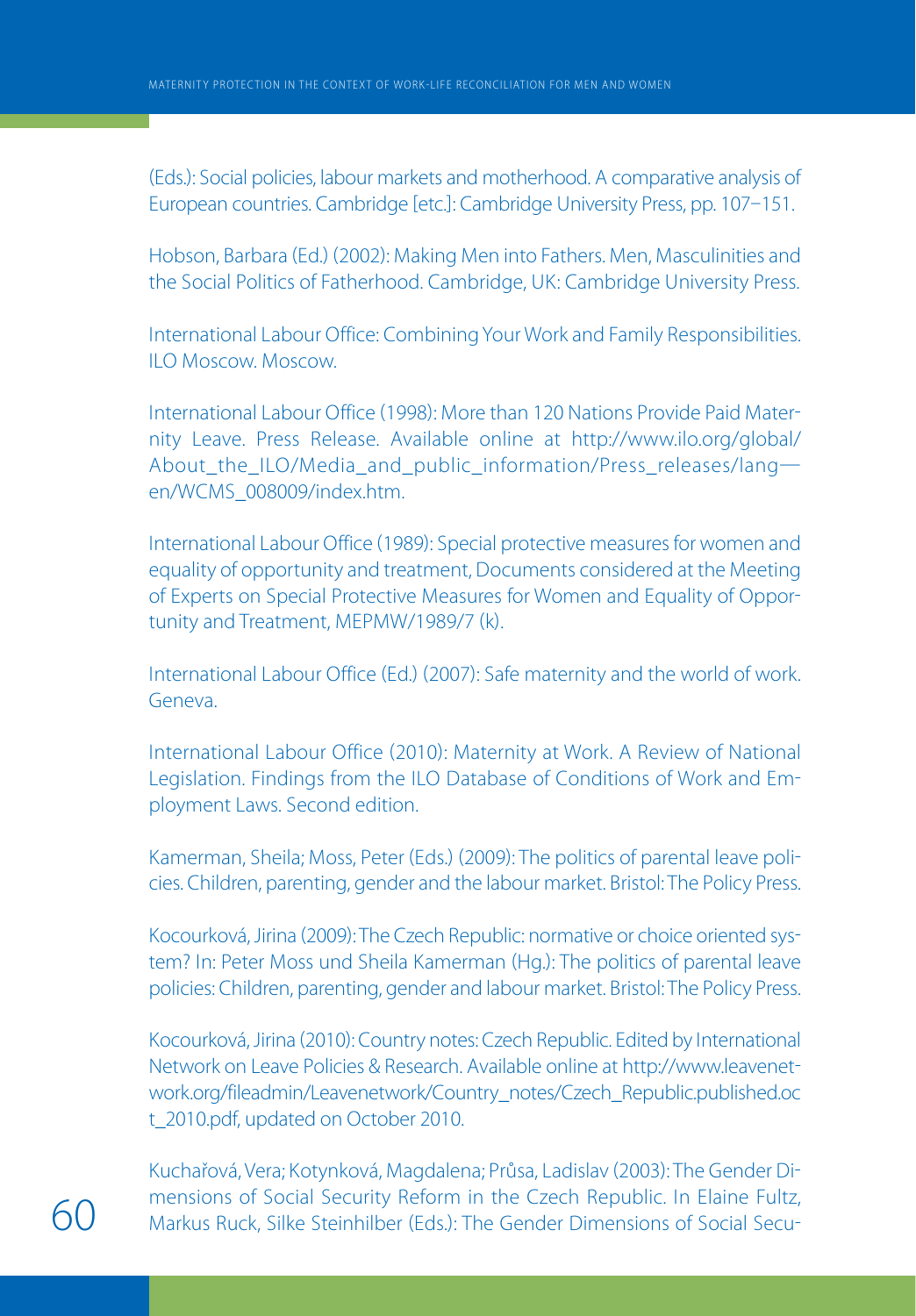rity Reform in Central and Eastern Europe: Case Studies of the Czech Republic, Hungary and Poland. Budapest: International Labour Office. Subregional Of fice for Central and Eastern Europe, pp. 109-185.

Lelkes, Orsolya; Zólyomi, Eszter (2008): Poverty Across Europe: The Latest Evidence Using the EU-SILC Survey. Edited by European Centre.

Mareš, Petr (Ed.) (2004): Society, Reproduction and Contemporary Challenges. Brno: Barrister and Principal.

OECD (2006): Starting Strong II: Early Childhood Education and Care. Czech Republic.

OECD (2008): Babies and Bosses: Balancing Work and Family Life (Policy Brief).

Rostgaard, Tine (2004): Family Support Policy in Central and Eastern Europe -A Decade and a Half of Transition. UNESCO Education Sector. Paris (Early Childhood and Family Policy Series, 8).

Sirovátka, Tomáš (2004): Family policy in the Czech Republic after 1989: from gendered and enforced familialism to gendered and implicit Familialism. In Petr Mareš (Ed.): Society, Reproduction and Contemporary Challenges. Brno: Barrister and Principal, pp. 97-117.

Steinhilber, Silke 2003: Women's Views on Social Security Reforms: Qualitative Survey. In Elaine Fultz, Markus Ruck, Silke Steinhilber (Eds.): The Gender Dimensions of Social Security Reform in Central and Eastern Europe: Case Stud ies of the Czech Republic, Hungary and Poland. Budapest: International Labour Office. Subregional Office for Central and Eastern Europe, pp. 315-325.

Steinhilber, Silke 2010: Gender and Postsocialist Central European Welfare States. Family Policy Reforms in Poland and the Czech Republic 1990-2004. PhD Dissertation, Department of Political Science, New School for Social Re search, New York.

Wóycicka, Irena et al. 2003: The Gender Dimensions of Social Security Reforms in Poland. In Elaine Fultz, Markus Ruck, Silke Steinhilber (Eds.): The Gender Dimensions of Social Security Reform in Central and Eastern Europe: Case Stud ies of the Czech Republic, Hungary and Poland. Budapest: International Labour Office. Subregional Office for Central and Eastern Europe, pp. 187–313.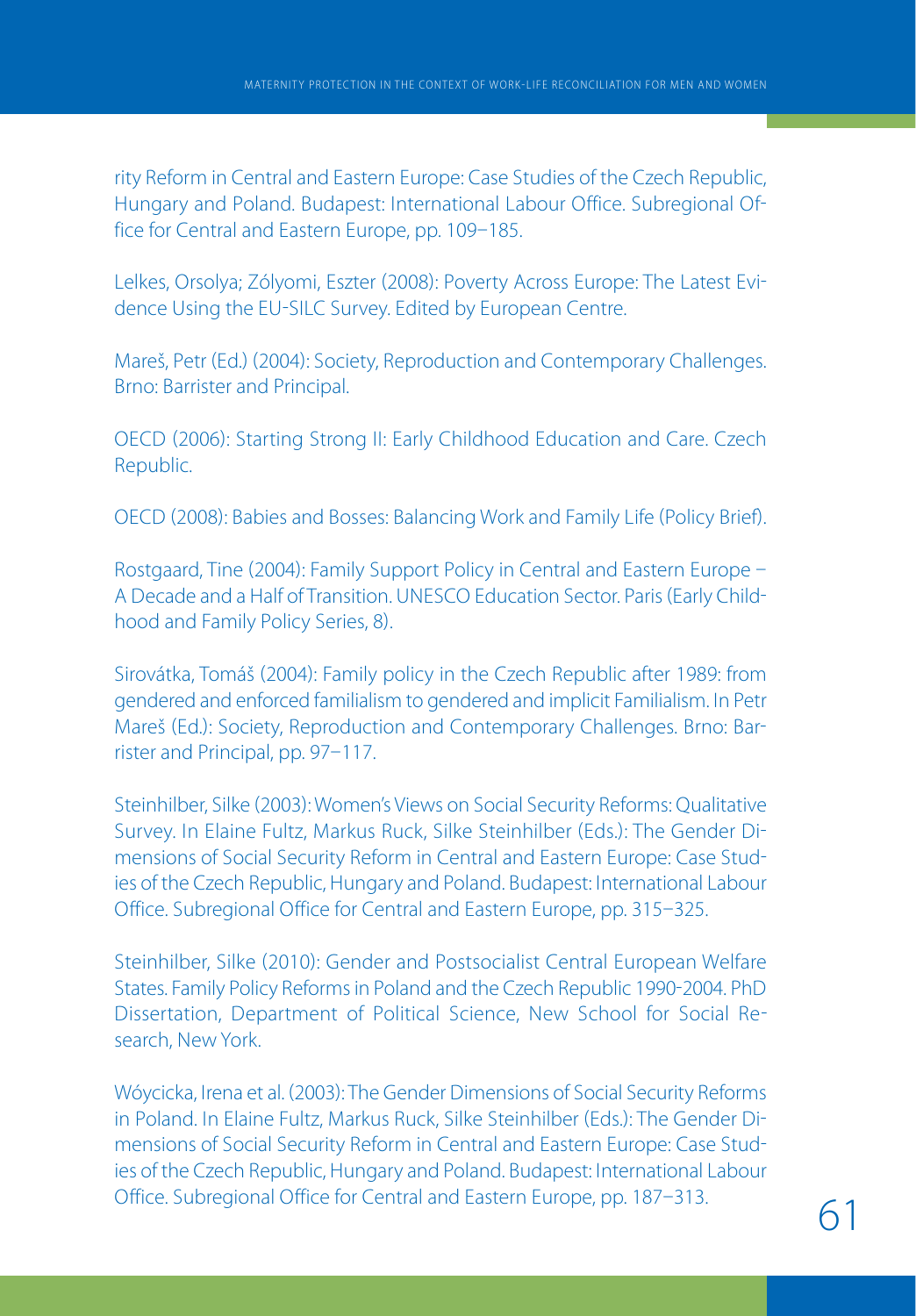|                                                               | Annex 1. Maternity protection and family-friendly policies in Iceland, Czech Republic, France |                                                                                                                                                                                                                                                     |                                                                                                                                                                                                                                     |
|---------------------------------------------------------------|-----------------------------------------------------------------------------------------------|-----------------------------------------------------------------------------------------------------------------------------------------------------------------------------------------------------------------------------------------------------|-------------------------------------------------------------------------------------------------------------------------------------------------------------------------------------------------------------------------------------|
|                                                               | <b>Iceland</b>                                                                                | Czech Republic                                                                                                                                                                                                                                      | France                                                                                                                                                                                                                              |
| Maternity leave and<br><b>benefits</b>                        | Faedingarorlof <sup>1</sup>                                                                   | Materska dovolena                                                                                                                                                                                                                                   | Congé de maternité                                                                                                                                                                                                                  |
| Duration                                                      | 13 weeks <sup>2</sup>                                                                         | 28 weeks <sup>3</sup>                                                                                                                                                                                                                               | 16 weeks/26 weeks <sup>4</sup>                                                                                                                                                                                                      |
| Multiple births                                               | 26 weeks <sup>5</sup>                                                                         | 37 weeks <sup>6</sup>                                                                                                                                                                                                                               | weeks (other multiple births) <sup>7</sup><br>34 weeks (twin births) / 46                                                                                                                                                           |
| Adoption leave                                                | 13 weeks <sup>8</sup>                                                                         | 22 weeks <sup>9</sup>                                                                                                                                                                                                                               | 10 weeks <sup>10</sup>                                                                                                                                                                                                              |
| Mandatory maternity<br>leave period                           | No mandatory leave                                                                            | nated or interrupted before six weeks must be taken after<br>If taken, may not be termi-<br>weeks after childbirth <sup>11</sup>                                                                                                                    | 8 weeks, of which at least 6<br>childbirth <sup>12</sup>                                                                                                                                                                            |
| maternity leave period the birth <sup>13</sup><br>Recommended | At least the first 2 weeks after                                                              | Shall never be shorter than 14<br>weeks <sup>14</sup>                                                                                                                                                                                               |                                                                                                                                                                                                                                     |
| Leave prior to birth                                          | 4 weeks <sup>15</sup>                                                                         | 6 weeks <sup>16</sup>                                                                                                                                                                                                                               | 6 weeks <sup>17</sup>                                                                                                                                                                                                               |
| Leave after birth                                             | 9 weeks                                                                                       | 22 weeks                                                                                                                                                                                                                                            | 10 weeks                                                                                                                                                                                                                            |
| Scope                                                         | ployed women workers <sup>18</sup><br>All employed or self-em-                                | ployed persons insured under<br>"Old-Age, Disability, and Sur-<br>child or the child's substitute<br>Employed persons. Self-em-<br>vivors" <sup>19</sup> The mother of the<br>givers may include men). <sup>20</sup><br>caregiver (substitute care- | ment in the private and public<br>sions, trade unions and associ-<br>basis of a contract of employ-<br>All persons employed on the<br>sectors, in the liberal profes-<br>ations of all kinds and<br>domestic workers. <sup>21</sup> |
|                                                               |                                                                                               |                                                                                                                                                                                                                                                     |                                                                                                                                                                                                                                     |

## Annexes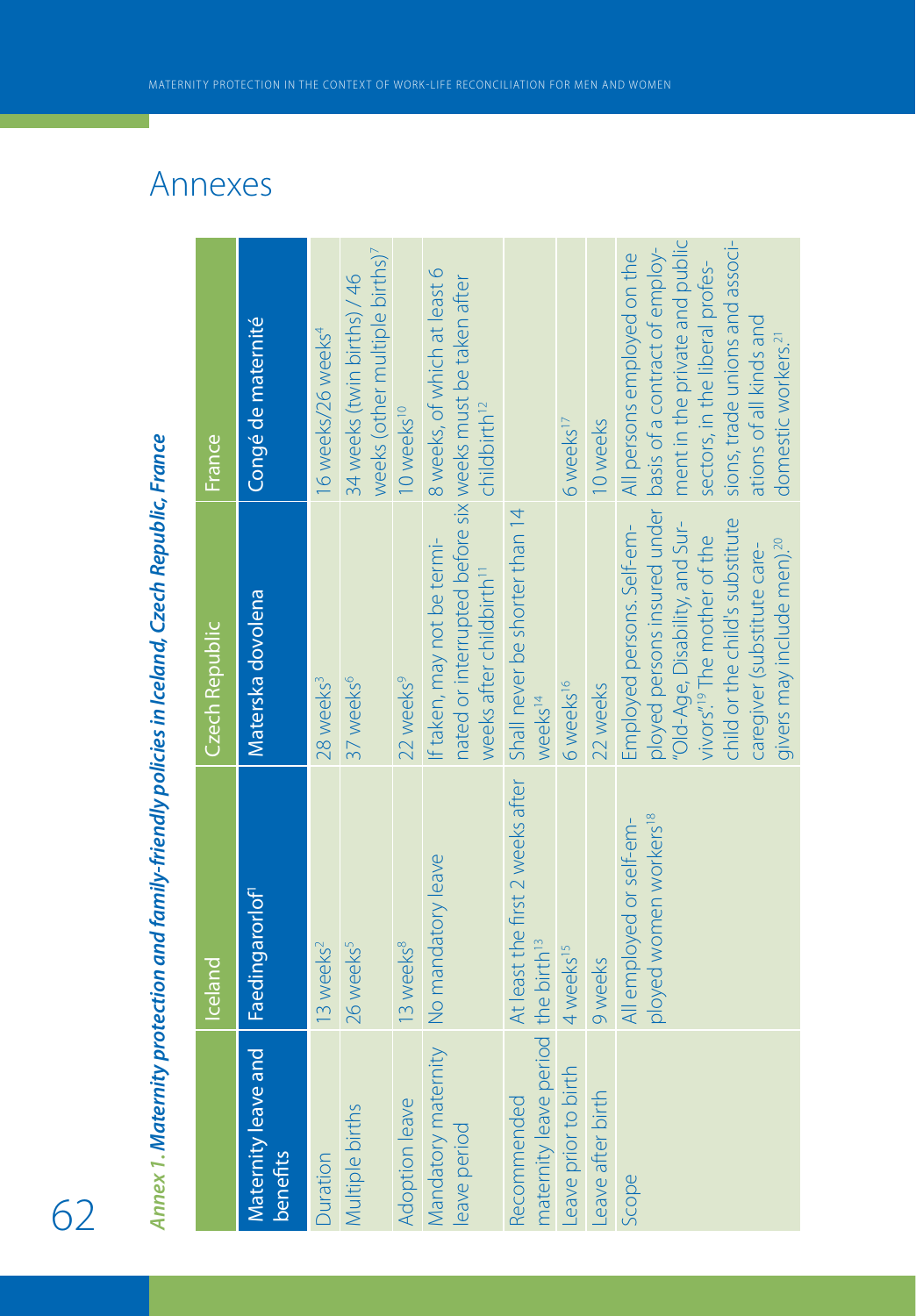|                         | Iceland                                                                                                                                                                                                                                                                                                                                                    | Czech Republic                                                                                                                                                                                                                                                                                        | France                                                                                                                                                                                                                                                                                                                                                                                                                                                                                                                           |
|-------------------------|------------------------------------------------------------------------------------------------------------------------------------------------------------------------------------------------------------------------------------------------------------------------------------------------------------------------------------------------------------|-------------------------------------------------------------------------------------------------------------------------------------------------------------------------------------------------------------------------------------------------------------------------------------------------------|----------------------------------------------------------------------------------------------------------------------------------------------------------------------------------------------------------------------------------------------------------------------------------------------------------------------------------------------------------------------------------------------------------------------------------------------------------------------------------------------------------------------------------|
|                         |                                                                                                                                                                                                                                                                                                                                                            |                                                                                                                                                                                                                                                                                                       | pulsorily insured with the sickness and<br>Self-employed persons who are com-<br>maternity insurance scheme for the<br>self-employed. <sup>22</sup>                                                                                                                                                                                                                                                                                                                                                                              |
| Benefit                 | last 2 years before the year of<br>wage or income during the<br>the child's birth with a ceil-<br>80 per cent of the average<br>ing <sup>23</sup>                                                                                                                                                                                                          | the daily assessment base<br>with a ceiling. <sup>24</sup>                                                                                                                                                                                                                                            | a ceiling fixed by social security, calcu-<br>ated on the basis of the three preced-<br>Daily benefit is 60 per cent of 100 per cent of the daily wages up to<br>ing monthly wages (after deduction<br>of social contributions). <sup>25</sup>                                                                                                                                                                                                                                                                                   |
| Employment<br>guarantee | plies to pregnant women, and<br>arguments). The same rule ap-<br>nity leave or during the leave,<br>without reasonable cause (in<br>of intended maternity/pater-<br>It is not permitted to dismiss<br>an employee due to the fact<br>that she/he has given notice<br>such case the dismissal shall<br>be accompanied by written<br>women who have recently | returns to her job upon termi-<br>nation of the maternity leave,<br>male employee is on parental<br>female employee while she is<br>the employer is required as-<br>leave. <sup>28</sup> If a female employee<br>Employer may not dismiss a<br>pregnant or on maternity<br>leave or while a female or | or a male employee upon ter- (including the period of unpaid adop-<br>nancy, where this has been medically<br>leave, paternity leave, adoption leave<br>riod of part time work, the employee<br>after the end of maternity and adop-<br>certified, during maternity leave and<br>mination of the parental leave, tion leave) and parental leave or pe-<br>tion leave. <sup>31</sup> At the end of maternity<br>Dismissal is prohibited during preg-<br>during the period of paid adoption<br>leave, as well as during four weeks |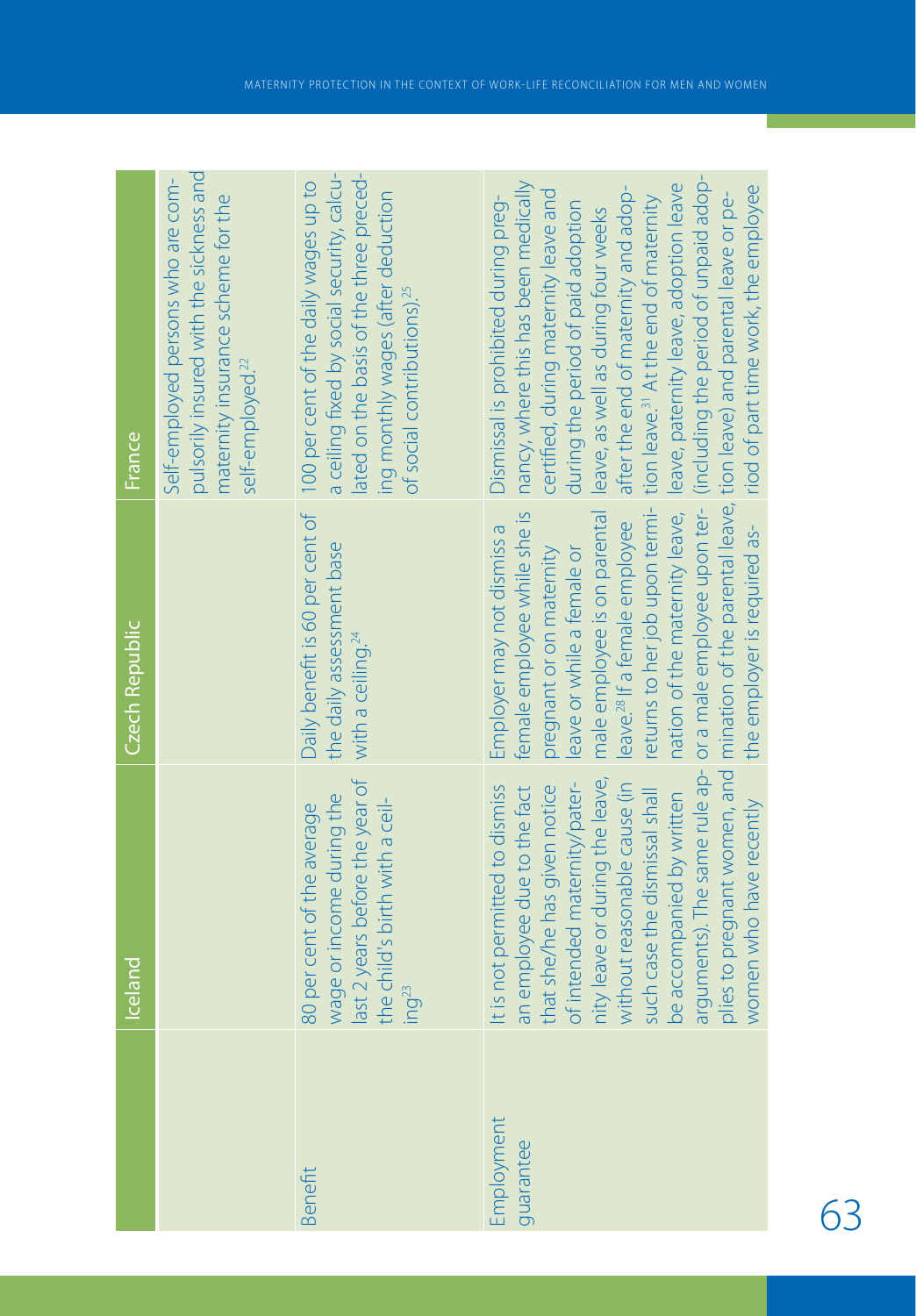|                              | <b>Iceland</b>                                                                                                                                                                                                                                                                                                                                                                                                                      | Czech Republic                                                                                                                                                                                                             | France                                                                                                                                                                                                                                                                             |
|------------------------------|-------------------------------------------------------------------------------------------------------------------------------------------------------------------------------------------------------------------------------------------------------------------------------------------------------------------------------------------------------------------------------------------------------------------------------------|----------------------------------------------------------------------------------------------------------------------------------------------------------------------------------------------------------------------------|------------------------------------------------------------------------------------------------------------------------------------------------------------------------------------------------------------------------------------------------------------------------------------|
|                              | be possible, he or she shall be work to them, corresponding<br>parental leave. Should this not ployer shall assign another<br>entitled to a comparable posi- to their employment<br>tled to return to his or her job<br>upon the completion of ma-<br>cording to the employment<br>The employee shall be enti-<br>tion with the employer ac-<br>ternity/paternity leave or<br>given birth. <sup>26</sup><br>Contract. <sup>27</sup> | that is impossible because the<br>contract. <sup>29</sup> A maternity com-<br>has been cancelled the em-<br>workplace to them again. If<br>sign their original work and<br>pensation benefit may be<br>paid. <sup>30</sup> | munerated at least at the same rate. In<br>wage adjustments rates granted dur-<br>has the right to return to the his/her<br>work has ceased or workplace addition the employee is entitled to<br>previous work, or to a similar job re-<br>ing her/his leave period. <sup>32</sup> |
| Financing of benefits        | ternity Leave Fund <sup>33</sup>                                                                                                                                                                                                                                                                                                                                                                                                    | ance                                                                                                                                                                                                                       | Social Security: Maternity/Pa- Social Security: Sickness Insur- Social Security: Health Insurance<br><b>Funds</b>                                                                                                                                                                  |
| reaks<br>Right to nursing bi |                                                                                                                                                                                                                                                                                                                                                                                                                                     | per shift in the following three<br>end of one year of child's age<br>Two half-an-hour breaks (per<br>each child) per shift until the<br>and one half-an-hour break<br>months. <sup>34</sup>                               | Breaks of one hour per day during<br>working hours (one year) <sup>35</sup>                                                                                                                                                                                                        |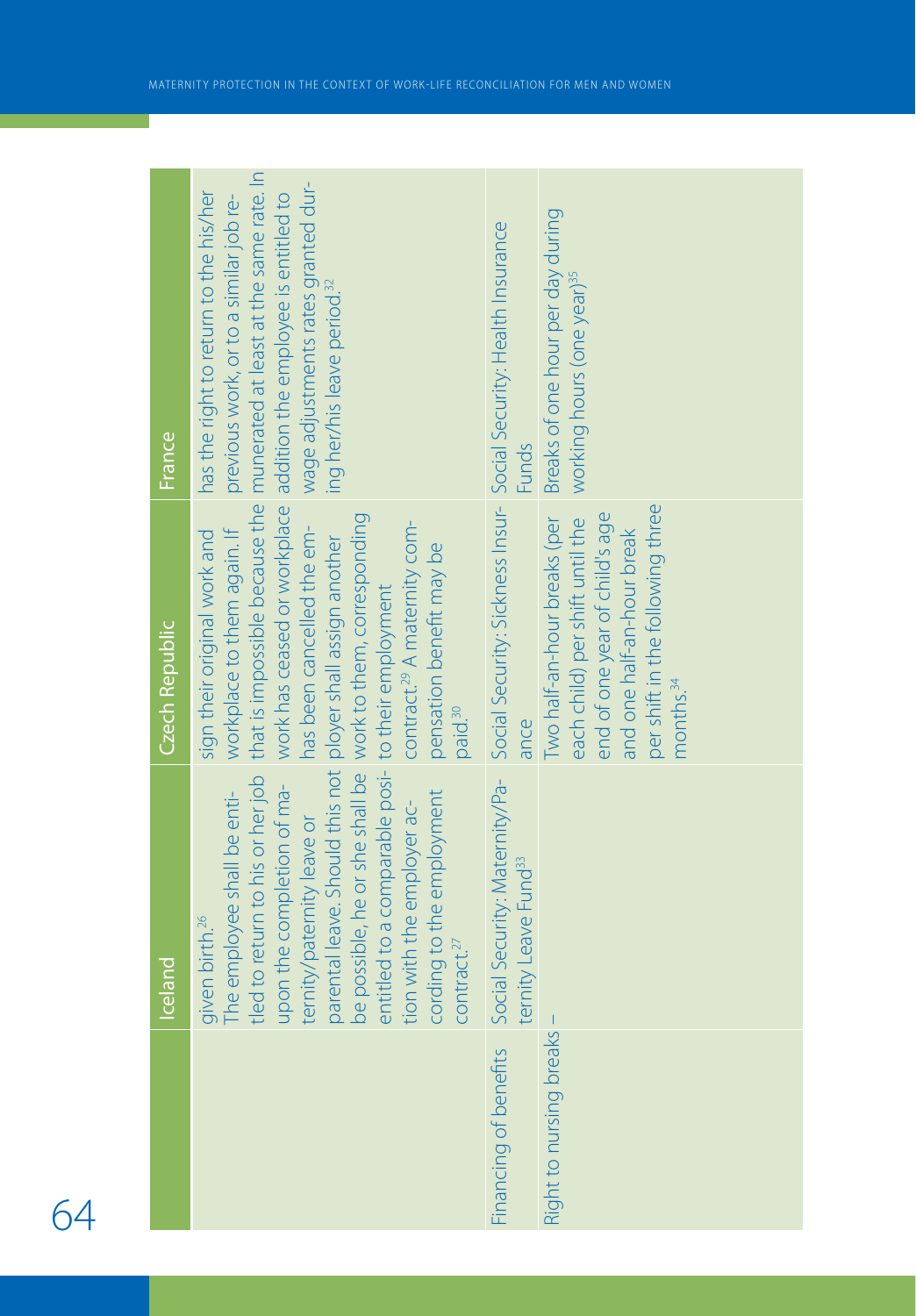|                 | Iceland                                                                                                          | <b>Czech Republic</b>                                                                                                                                                                                                                               | France                                                                                                                                                                                                                                                                                                                                                                                                          |
|-----------------|------------------------------------------------------------------------------------------------------------------|-----------------------------------------------------------------------------------------------------------------------------------------------------------------------------------------------------------------------------------------------------|-----------------------------------------------------------------------------------------------------------------------------------------------------------------------------------------------------------------------------------------------------------------------------------------------------------------------------------------------------------------------------------------------------------------|
| Paternity leave | "Fedraorlof" <sup>36 </sup>                                                                                      | ï                                                                                                                                                                                                                                                   | Congé de paternité                                                                                                                                                                                                                                                                                                                                                                                              |
| Duration        | parental leave reserved for the Paid time off for husband or<br>13 weeks as paternity or<br>father <sup>37</sup> | transfer the woman to hospi-<br>tal and back. Unpaid time off<br>The father may use a portion<br>for the father to attend the<br>cohabitee at childbirth to<br>of the maternity leave. <sup>39</sup><br>No paternity leave.<br>birth. <sup>38</sup> | 11 consecutive days <sup>40</sup> + 3 days paid<br>leave for family reasons <sup>41</sup>                                                                                                                                                                                                                                                                                                                       |
| Scope           | Every employed or self-em-<br>ployed worker <sup>42</sup>                                                        |                                                                                                                                                                                                                                                     | All persons employed on the basis of a<br>fessions, trade unions and associations<br>who are compulsorily insured with the<br>contract of employment in the private<br>beneficiary must be the child's natural<br>and public sectors, in the liberal pro-<br>of all kinds. <sup>43</sup> Self-employed persons<br>scheme for the self-employed. The<br>sickness and maternity insurance<br>ather. <sup>44</sup> |

65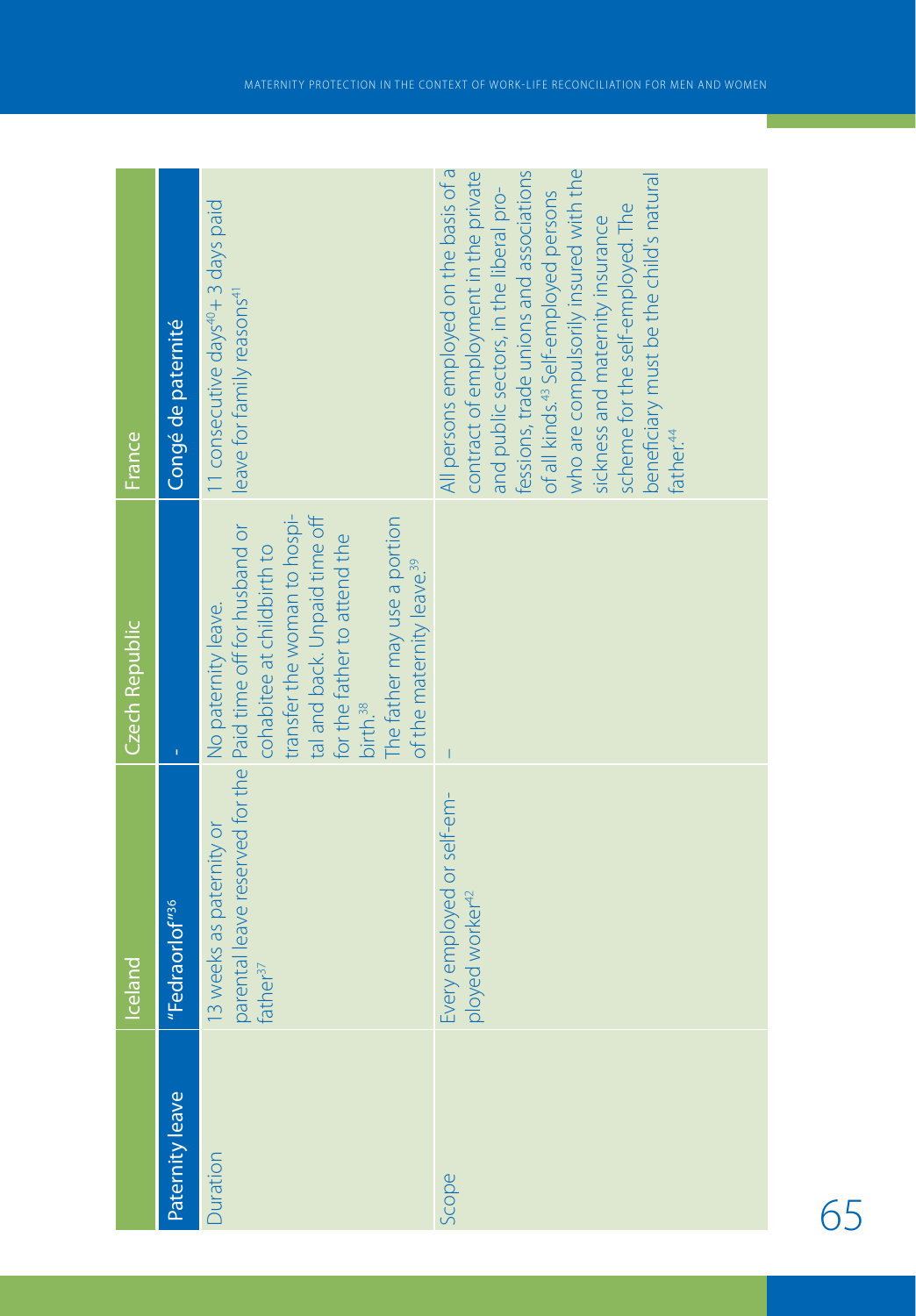|                       | celand                                                                                                                                           | Czech Republic | France                                                                                                                                                                                                         |  |
|-----------------------|--------------------------------------------------------------------------------------------------------------------------------------------------|----------------|----------------------------------------------------------------------------------------------------------------------------------------------------------------------------------------------------------------|--|
| Benefit               | ast 2 years before the year of<br>wage or income during the<br>the child's birth with a ceil-<br>80 per cent of the average<br>ing <sup>45</sup> |                | ated on the basis of the three preced-<br>a ceiling fixed by social security, calcu-<br>100 per cent of the daily wages up to<br>ing monthly wages (after deduction<br>of social contributions ) <sup>46</sup> |  |
| Financing of benefits | Social security: Maternity/Pa-<br>ternity Leave Fund <sup>47</sup>                                                                               |                | Social Security: Health Insurance<br><b>Funds</b>                                                                                                                                                              |  |

т

|                | <b>Lceland</b>                                                                                                                               | Czech Republic                                                                                                                            | <b>France</b>                                                                                                                                                                                                                                                                                     |
|----------------|----------------------------------------------------------------------------------------------------------------------------------------------|-------------------------------------------------------------------------------------------------------------------------------------------|---------------------------------------------------------------------------------------------------------------------------------------------------------------------------------------------------------------------------------------------------------------------------------------------------|
| Parental leave | Fore draor of <sup>48</sup>                                                                                                                  | Rodicovska dovolena                                                                                                                       | Congé parental                                                                                                                                                                                                                                                                                    |
| Ouration       | paid leave granted until the<br>child is 8                                                                                                   | can be taken by both parents<br>simultaneously, but only one<br>is entitled to cash benefit. <sup>51</sup><br>an individual entitlement - | the child is 3 <sup>49</sup> + 13 weeks un- child's third birthday. <sup>30</sup> Leave is Parents can decide every year if they<br>13 weeks: leave granted until Paid leave available up to the Leave granted until the child is 3. <sup>52</sup><br>renew the leave.                            |
| Scope          | workers. <sup>53</sup> May either be taken termination of the maternity<br>by one of the parents or di-<br>vided between them. <sup>54</sup> | eave and the father as of the<br>child's birth date. <sup>55</sup> A parent                                                               | sectors, in the liberal professions, trade<br>employment in the private and public<br>ployed on the basis of a contract of<br>who personally and duly cares unions and associations of all kinds<br>All employed or self-employed The mother of the child upon Mother and father. All persons em- |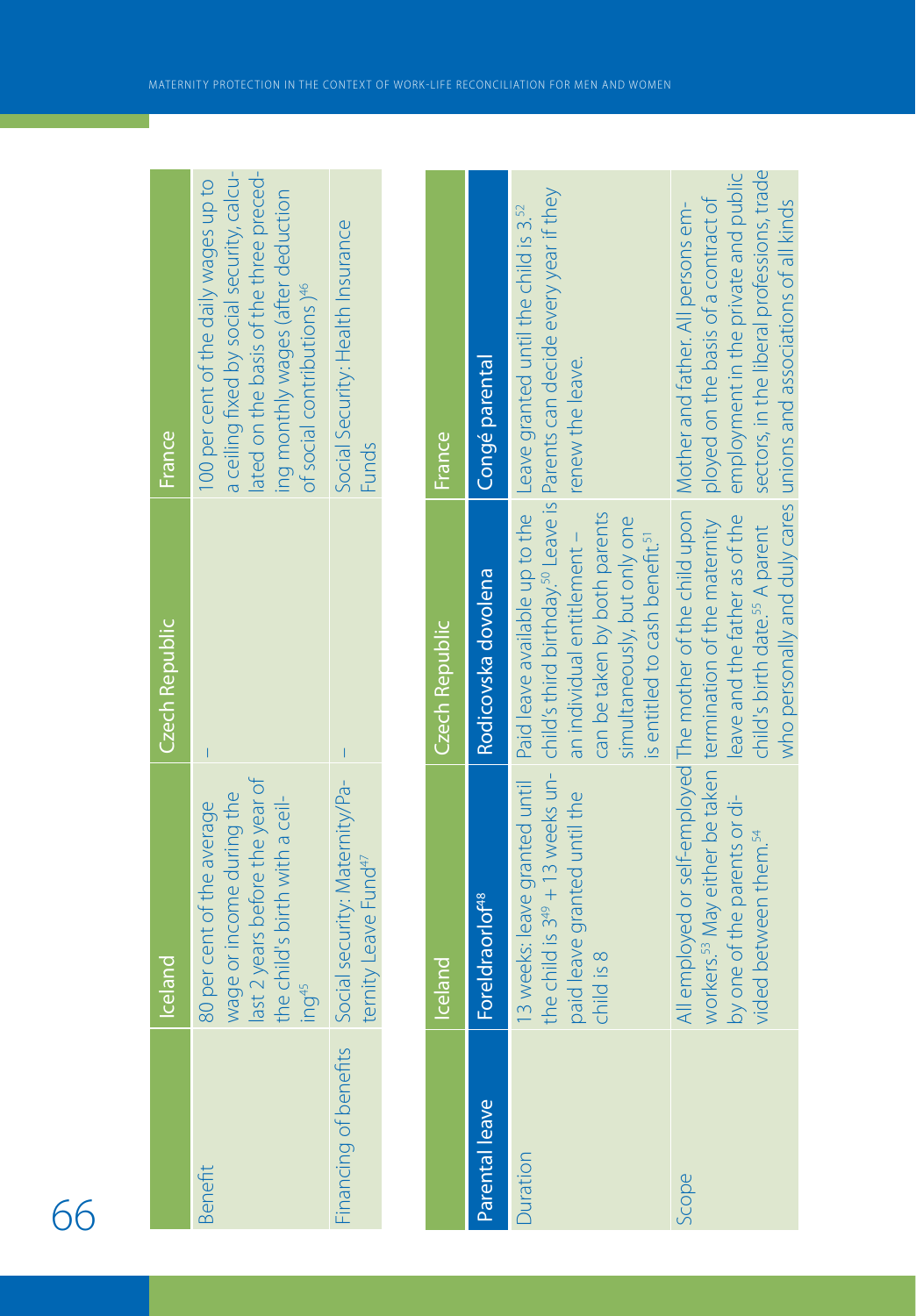|         | Iceland                                                                                                                             | Czech Republic                                                                                                                | France                                                                                                                                                                                                                                                                                                                                                                                                                                                                                                                                                                                                                                                                                                                       |
|---------|-------------------------------------------------------------------------------------------------------------------------------------|-------------------------------------------------------------------------------------------------------------------------------|------------------------------------------------------------------------------------------------------------------------------------------------------------------------------------------------------------------------------------------------------------------------------------------------------------------------------------------------------------------------------------------------------------------------------------------------------------------------------------------------------------------------------------------------------------------------------------------------------------------------------------------------------------------------------------------------------------------------------|
|         |                                                                                                                                     | in the family. <sup>56</sup>                                                                                                  | date of the arrival in the household in<br>the date of birth of the child or at the<br>for a child who is the youngest and domestic workers <sup>57</sup> At least one<br>year on seniority in the enterprise at<br>case of adoption. <sup>58</sup>                                                                                                                                                                                                                                                                                                                                                                                                                                                                          |
| Benefit | wage <sup>59</sup> / Grant for working less of the allowance varies ac-<br>80 percent of the average<br>than 25% time <sup>60</sup> | cording to the length of the<br>Higher benefit for 2 years;<br>medium benefit for three<br>four years.<br>eave. <sup>61</sup> | Childcare benefit CLCLA ("Supplement<br>(Prestation d'accueil du jeune enfant -<br>for Free Choice of Working Time"): flat-<br>ment varies depending on how much<br>years; lower overall benefit for   meet the eligibility criteria whether or<br>ents receive E553/month if they take<br>nor they take parental leave. For par-<br>ents with one child: until six months<br>a parent works during this time: Par-<br>rate benefit paid to all families who<br>full leave. Reduced benefit if parent<br>others until child is 3 years old. Pay-<br>after the end of maternity leave; in<br>Parental allowance: The value Infant Accommodation Benefit<br>PAJE) contains several benefits:<br>works part-time. <sup>62</sup> |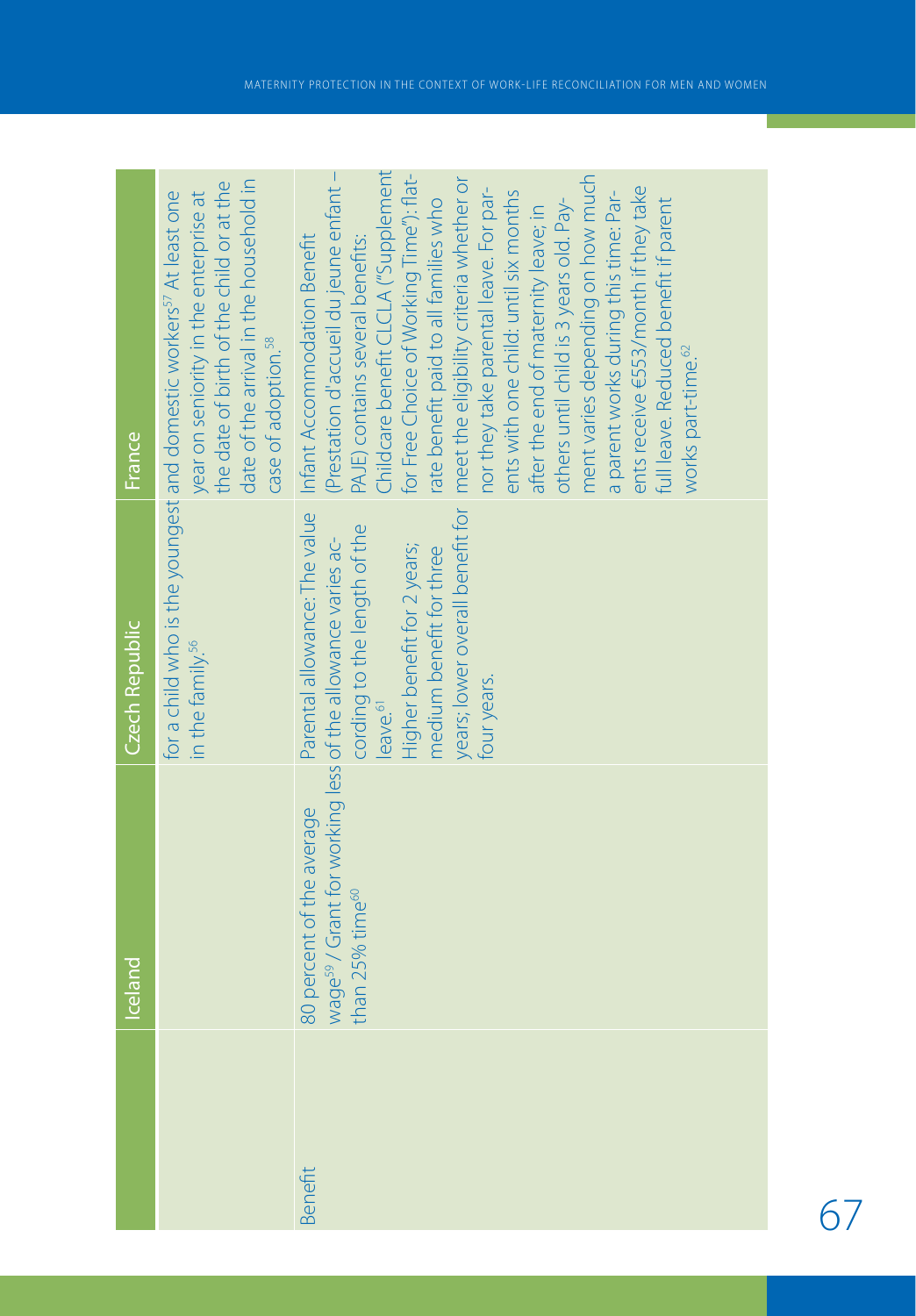|                       | lceland                       | Czech Republic | France                                                                                                                                                                                                                                                                                                                                                                                                                         |
|-----------------------|-------------------------------|----------------|--------------------------------------------------------------------------------------------------------------------------------------------------------------------------------------------------------------------------------------------------------------------------------------------------------------------------------------------------------------------------------------------------------------------------------|
|                       |                               |                | Allowance supporting the freedom of<br>one year. Large families can chose be-<br>Free Choice of Working Time") <sup>63</sup> : flat-<br>with at least 3 children if one parent<br>stops working completely. Paid for<br>COLCA ("Optional Supplement for<br>rate benefit (790 Euro) for families<br>tween CLCA and COLCA.                                                                                                       |
|                       |                               |                | children younger than age 6 if the par-<br>libre choix de mode de garde) Paid for<br>and on the age of the child. <sup>64</sup> The par-<br>choice of childcare (Complement de<br>home worker. Amount of benefit de-<br>pends on the parent/couple income<br>ents' contribution to the child care-<br>giver's salary must not be less than<br>ents are working and pay for child<br>care by an accredited caregiver or<br>15%. |
| Financing of benefits | Social Security <sup>65</sup> |                | State social support system <sup>66</sup> The National Fund for Family Al-<br>lowances (CNAF) <sup>67</sup>                                                                                                                                                                                                                                                                                                                    |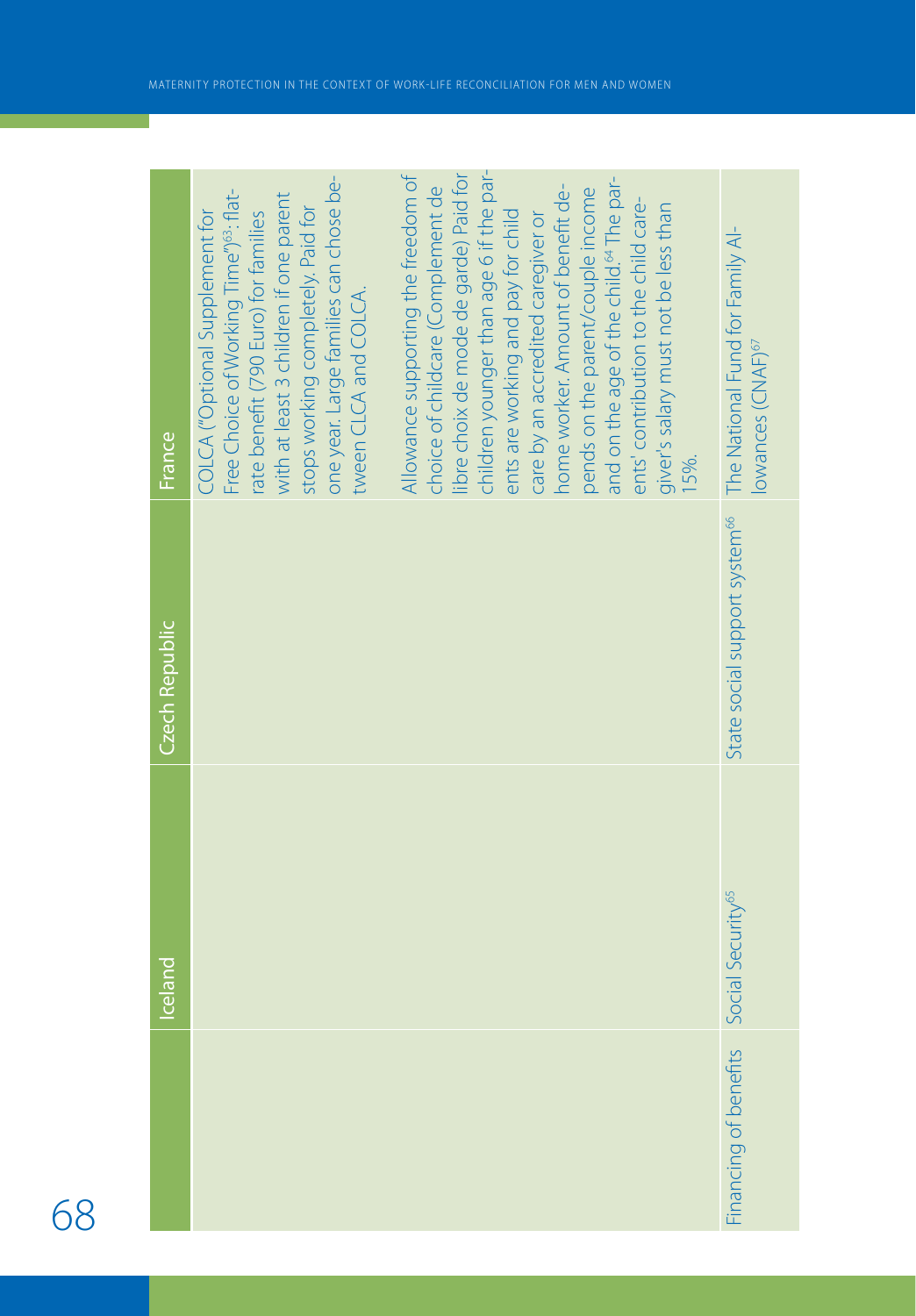|                                | <b>Iceland</b>                          | <b>Czech Republic</b>                                                                | France                                                                                                                                                                                  |
|--------------------------------|-----------------------------------------|--------------------------------------------------------------------------------------|-----------------------------------------------------------------------------------------------------------------------------------------------------------------------------------------|
| Birth grant                    |                                         |                                                                                      |                                                                                                                                                                                         |
| Scope                          |                                         | ing permanently in the Czech come up to a certain ceiling.<br>Republic <sup>69</sup> | Low-income families <sup>68</sup> , resid-<br>Single parents or couples with an in-                                                                                                     |
| Which children                 |                                         | child(ren) born together with<br>For the first child, and other                      | of multiple births/adoptions, benefit is<br>For each child, incl. adopted. <sup>71</sup> In case<br>paid for each child.                                                                |
| <b>Birth grant</b>             |                                         | birth: 19,500 koruna. <sup>72</sup>                                                  | born child. In case of multiple 7th month of pregnancy (€1,806.14<br>13,000 koruna for the first live- $\in$ 903.07 are paid at the start of the<br>for an adopted child) <sup>73</sup> |
| Financing of benefits          |                                         | State social support <sup>74</sup>                                                   | Caisse nationale des allocations famil-<br>iales                                                                                                                                        |
|                                |                                         |                                                                                      |                                                                                                                                                                                         |
|                                | celand                                  | Czech Republic                                                                       | France                                                                                                                                                                                  |
| Other family benefits          |                                         |                                                                                      |                                                                                                                                                                                         |
| General family al-<br>lowances | Child benefit (income-<br>$tested)^{2}$ | Child allowance (income-<br>$tested+$                                                | Young Child benefits with several<br>components: <sup>81</sup>                                                                                                                          |

– basic allowance (see below)

components.<sup>81</sup><br>- basic allowance (see below)

tested) $^{75}$ ,

lowances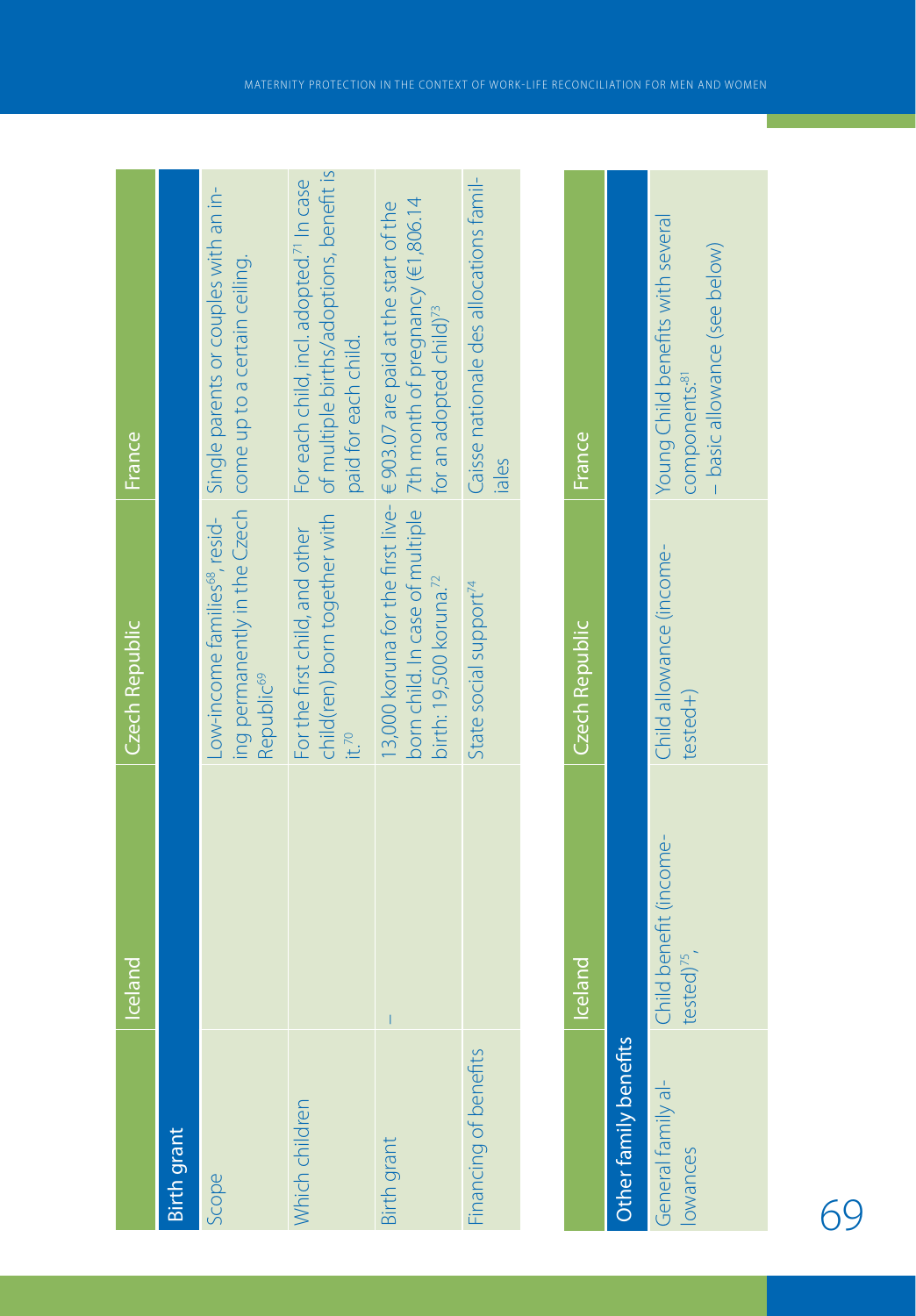| Iceland                                                                                    | Czech Republic                                                             | <b>France</b>                                                                                                                                                                                                                                                                                                                                                              |
|--------------------------------------------------------------------------------------------|----------------------------------------------------------------------------|----------------------------------------------------------------------------------------------------------------------------------------------------------------------------------------------------------------------------------------------------------------------------------------------------------------------------------------------------------------------------|
| Child education grant <sup>76</sup> and<br>social allowances (means-<br>$tested)^{77}$     | A flat-rate amount is paid ac-<br>cording to the child's age <sup>80</sup> | supplement for reduced work (see<br>parental allowance for a sick child<br>supplement for child care<br>"Parental leave"),                                                                                                                                                                                                                                                 |
| Flat-rate benefits as tax reduc-<br>tion for families with income<br>below a certain level |                                                                            | single-parent allowance (see below),<br>special allowance for a disabled<br>orphan / abandoned child al-<br>child                                                                                                                                                                                                                                                          |
| All benefits paid for children<br>below age 18 <sup>78</sup>                               |                                                                            | - housing allowance (means-tested)<br>family supplement (means-tested)<br>a new school year allowance<br>- home moving allowance.<br>(means-tested),<br>lowance                                                                                                                                                                                                            |
|                                                                                            |                                                                            | proximately 90 percent of families <sup>83</sup> : The<br>The benefit can only be paid simultane-<br>Basic family allowance: monthly benefit<br>total family income must not exceed a<br>(€177.95) during the first three years <sup>82</sup> .<br>means-tested basis that includes ap-<br>busly for more than one child if they<br>were multiple births. Eligibility on a |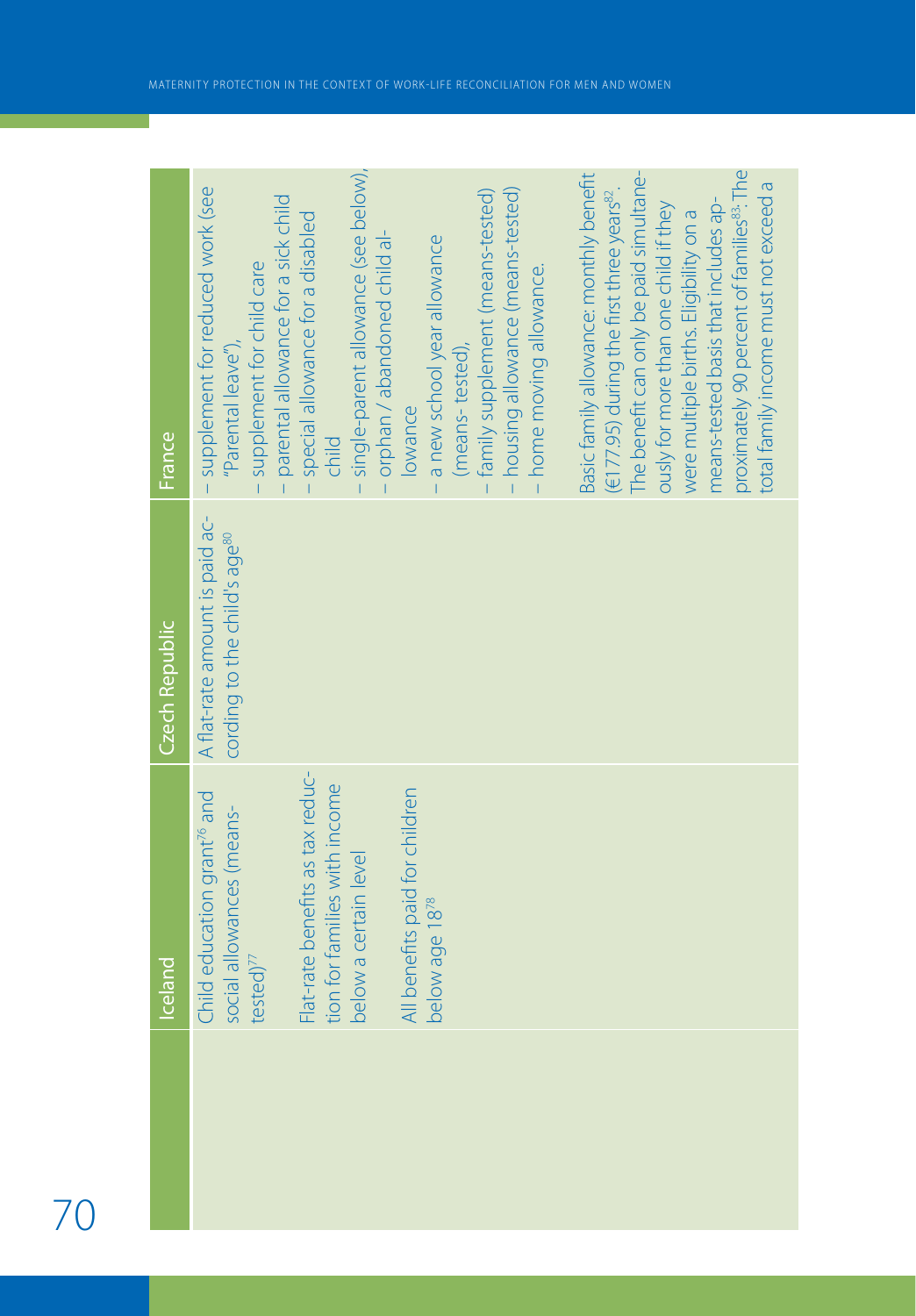|                              | <b>Iceland</b>                                                                     | Czech Republic                                                                                                                      | France                                                                                                                                                                                                                                                                             |
|------------------------------|------------------------------------------------------------------------------------|-------------------------------------------------------------------------------------------------------------------------------------|------------------------------------------------------------------------------------------------------------------------------------------------------------------------------------------------------------------------------------------------------------------------------------|
|                              |                                                                                    |                                                                                                                                     | number of children and family situation<br>maximum that varies according to the<br>breadwinner, or a couple with two in-<br>(a single person, a couple with a sole<br>Benefit for families with more than<br>comes). <sup>84</sup>                                                 |
|                              |                                                                                    |                                                                                                                                     | one child (up to age 20)85                                                                                                                                                                                                                                                         |
| Single-parent al-<br>lowance | Higher supplement to annual<br>(income-tested) child benefit<br>for single parents | ration <sup>86</sup>                                                                                                                | placed by the Revenu de solidarité ac-<br>tive (RSA) which intends to ensure a<br>gle parent: longer benefit du- isolé (Single parent allowance) was<br>Preferential treatment of a sin-Means-tested Allocation de parent<br>available until 2009, has been re-<br>minimum income. |
| <b>Birth grant</b>           |                                                                                    | 3,000 koruna is paid for the<br>first child, 19,500 CZK in the<br>Means-tested lump sum of<br>case of multiple births <sup>87</sup> | Means-tested lump sum of $689.72$ is<br>paid for each child at the 7th month<br>of pregnancy <sup>88</sup> (€1,779.43 for an<br>adopted child) <sup>89</sup>                                                                                                                       |
| Sick child benefit           | Caring for a sick child <sup>90</sup>                                              | Caring for a sick child <sup>91</sup>                                                                                               | Caring for a sick child: "allocation jour-<br>nalière de présence parentale" (daily<br>parental presence allowance) <sup>92</sup>                                                                                                                                                  |
|                              |                                                                                    |                                                                                                                                     |                                                                                                                                                                                                                                                                                    |

71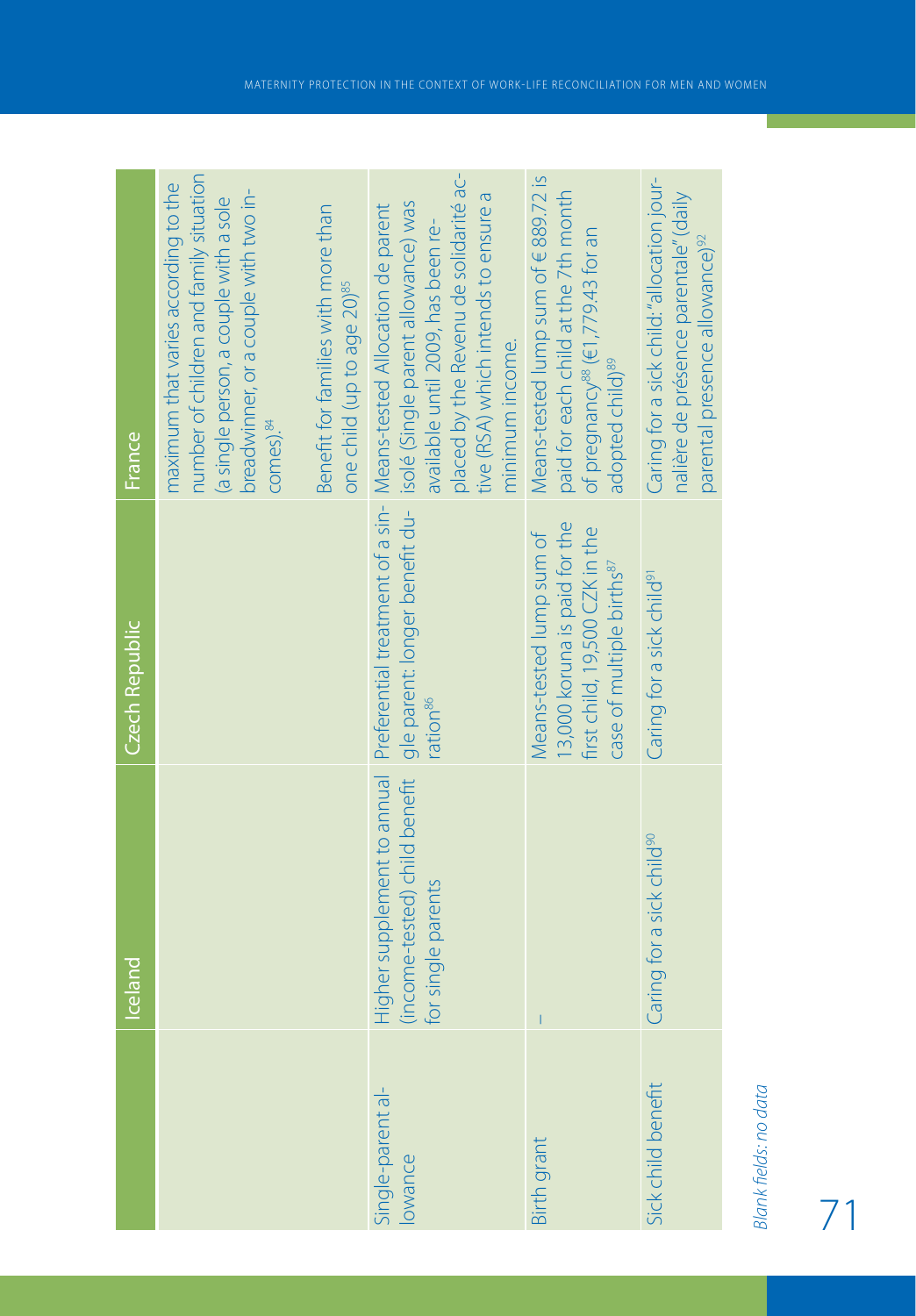## **Last access: Websites: 09/12/2010**

## **Data (Legal Sources):**

TRAVAIL legal databases (ILO) (http://www.ilo.org/dyn/travail/travmain.html) Iceland: last update 22 February 2009 Czech Republic: last update 24 September 2009 France: last update 12 November 2009

International Network on Leave Policies & Research (www.leavenetwork.org), Country notes: last update October 2010 Czech Republic: Kocourková, Jirina France: Fagnani, Jeanne and Danielle Boyer Iceland: Einarsdóttir, Thorgerdur and Gyda Margrét Pétursdóttir

Social Security Programs Throughout the World: Europe, 2010, US Social Security Administration: http://www.socialsecurity.gov/policy/docs/progdesc/ ssptw/2010-2011/europe.html

Ministry of Labour and Social Affairs of the Czech Republic: http://www.mpsv. cz/en/

Czech Social Security Administration: http://www.cssz.cz/en/social-securitypremiums/insurance-rates/

Haataja, Anita: Father's use of paternity and parental leave in the Nordic Countries. Helsinki 2009. Kela/Fpa, Online working papers 2/2009.

National Centre of Social Studies, o.p.s. (public benefit organization): Socio-demographic analysis of single-parent families with minor children in the Czech Republic. IDENTIFICATION CODE: HR135/05. December 2005 (http://www. mpsv.cz/files/clanky/4732/analyza\_neuplnych\_rodin\_en.pdf )

Ray, Rebecca: A Detailed Look at Parental Leave Policies in 21 OECD Countries. Washington 2008.

Saurel-Cubizolles, M.-J., Romito, P., Garcia J.: "Description of maternity rights for working women in France, Italy and in the United Kingdom." In: European Journal of Public Health, 1993, Volume 3,1, pp. 48-53.

Wall, Karin; Deven, Fred: Family Policy in Council of Europe member states. Two expert reports commissioned by the Committee of Experts on Social Policy for<br>
Families and Children. Strasbourg June 2009.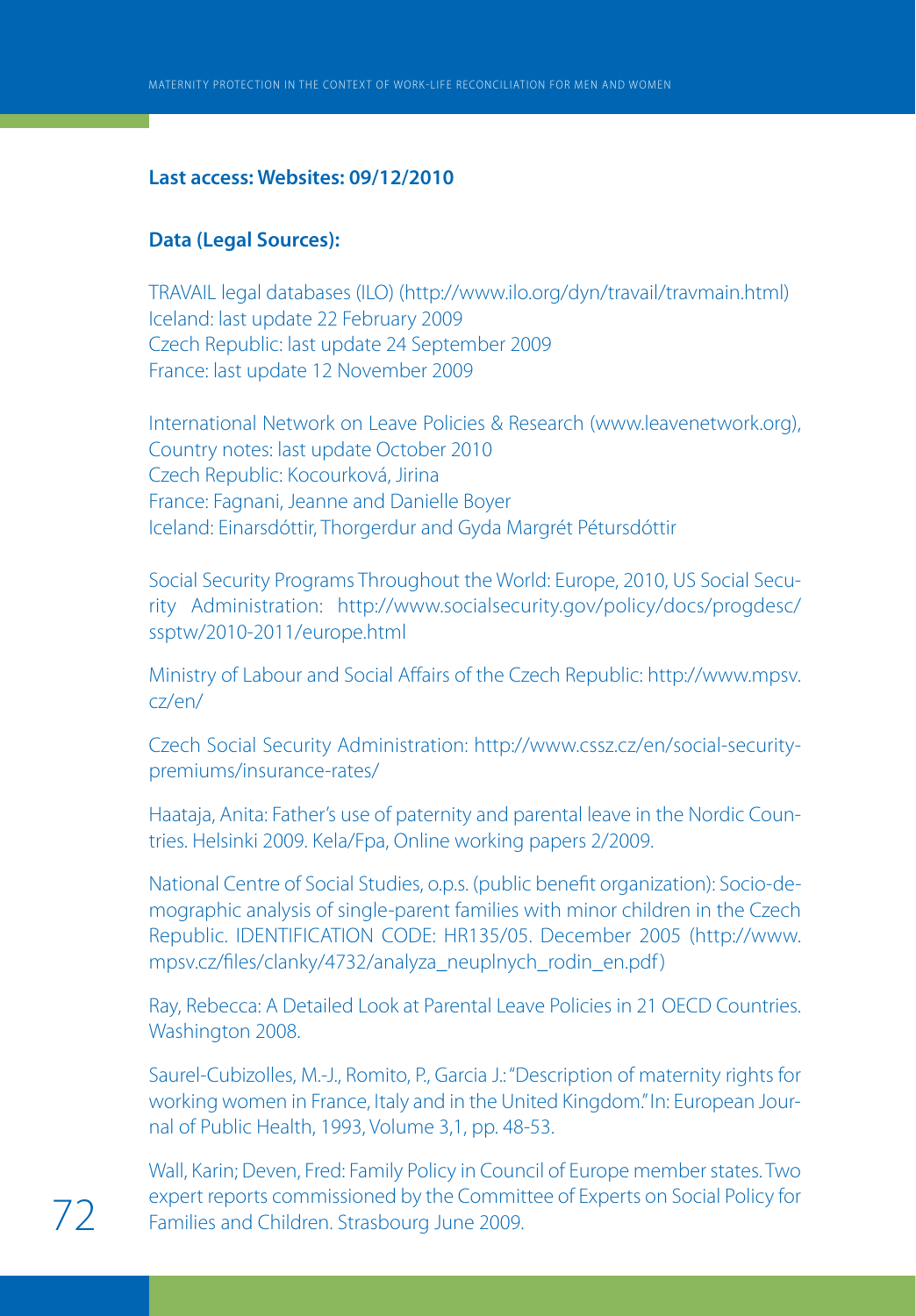- <sup>1</sup> The term faedingarorlof (literally 'birth leave') is used in law to refer to paid Maternity, Paternity and Parental leave. But in common parlance, the term is mostly used to refer to women's leave due to birth and childcare. When the father takes his leave, it is usually referred to as fedraorlof (Paternity leave). So even if the law makes no distinction between different types of leave taken by mothers and fathers, a distinction is made in everyday usage. (International Network on Leave Policies & Research, 2010: Iceland)
- <sup>2</sup> Act on Maternity/Paternity Leave and Parental Leave, Act No. 95/2000, as last amended by Act. No. 173/2008, § 8
- <sup>3</sup> Labour Code No. 262/2006, Sbirska zakonu, 2006-06-07, Castka 84, pp. 3146-3241, Trade Links (English Translation), Coll. «Zákoník práce » Ministry of Labour and Social Affairs, Czech Republic, 236 p., § 195(1).
- <sup>4</sup> Labour Code (Code du Travail) No. 73-4 dated 2 January 1973, Journal officiel, 1973-01-03, § L1225- 17. For the third and each subsequent child the duration is extended to 26 weeks (eight weeks before and 18 weeks after the expected birth) (Labour Code § L1225-19).
- <sup>5</sup> Parents shall be entitled to a joint maternity/paternity grant for an additional three months for each child born live after the first in a multiple birth (Act on Maternity/Paternity Leave and Parental Leave, Act No. 95/2000, as last amended by Act. No. 134/2009, § 21: http://eng.felagsmalaraduneyti.is/media/acrobat-enskar\_sidur/Act-on-maternity-paternity-leave-with-subsequentamendments.pdf)
- <sup>6</sup> Social Security Programs Throughout the World: Europe, 2010: Czech Republic, US Social Security Administration
- <sup>7</sup> Labour Code § L1125-18
- <sup>8</sup> Act on Maternity/Paternity Leave and Parental Leave § 8
- <sup>9</sup> 22 weeks when the female employee has taken a child into foster care, 31 weeks for two or more children (Labour Code, Section 197, § 2)
- <sup>10</sup> Labour Code § L1225-37. If the adoption brings the total number of children in the family to three or more, the duration of the leave is 18 weeks. In case of multiple adoption the leave is extended to 22 weeks (same §). If a child is adopted by a couple where both parents are employed, adoption leave is extended with 11 days (18 days in case of multiple adoption) on the condition that the leave is shared between the two parents (Labour Code §§ L1225-40, L1225-42).
- <sup>11</sup> Ministry of Labour and Social Affairs of the Czech Republic: http://www.mpsv.cz/en/1607
- <sup>12</sup> Labour Code § L1225-29
- 13 Act on Maternity/Paternity Leave and Parental Leave § 8
- <sup>14</sup> Ministry of Labour and Social Affairs of the Czech Republic: http://www.mpsv.cz/en/1607
- <sup>15</sup> Act on Maternity/Paternity Leave and Parental Leave § 8
- <sup>16</sup> Woman has no possibility to extend postnatal leave period by taking a shorter prenatal leave, but postnatal period is extended if child is born earlier than estimated (up to a total of 28 weeks) (Ministry of Labour and Social Affairs of the Czech Republic: http://www.mpsv.cz/en/1607)
- <sup>17</sup> At her request and if her state of health as certified by a medical practitioner allows it, the woman may reduce the prenatal leave up to 3 weeks with a corresponding increase of postnatal leave. (Labour Code § L1225-17). For mothers who have given birth to their third child (or have already two children at home) the eight weeks' period of prenatal leave may be extended by two weeks<br>with a corresponding reduction of postnatal leave.
- <sup>18</sup> Act on Maternity/Paternity Leave and Parental Leave § 1. Both parents must have been working in Iceland for at least 6 consecutive months before the first day of parental leave (Social Security Programs Throughout the World: Europe, 2010: Iceland, US Social Security Administration). This grant, sometimes called "birth grant", is not to be mistaken for the "birth grant" specified below under the topic "Other family benefits".
- <sup>19</sup> Social Security Programs Throughout the World: Europe, 2010: Czech Republic, US Social Security Administration
- <sup>20</sup> The insured must have at least 270 days of coverage in the 2 years before childbirth and have reported a loss of earnings. Self-employed persons must have at least 180 days of coverage in the year before childbirth. The mother must have undergone medical examination to confirm the pregnancy. (Social Security Programs Throughout the World: Europe, 2010: Czech Republic, US So-<br>cial Security Administration)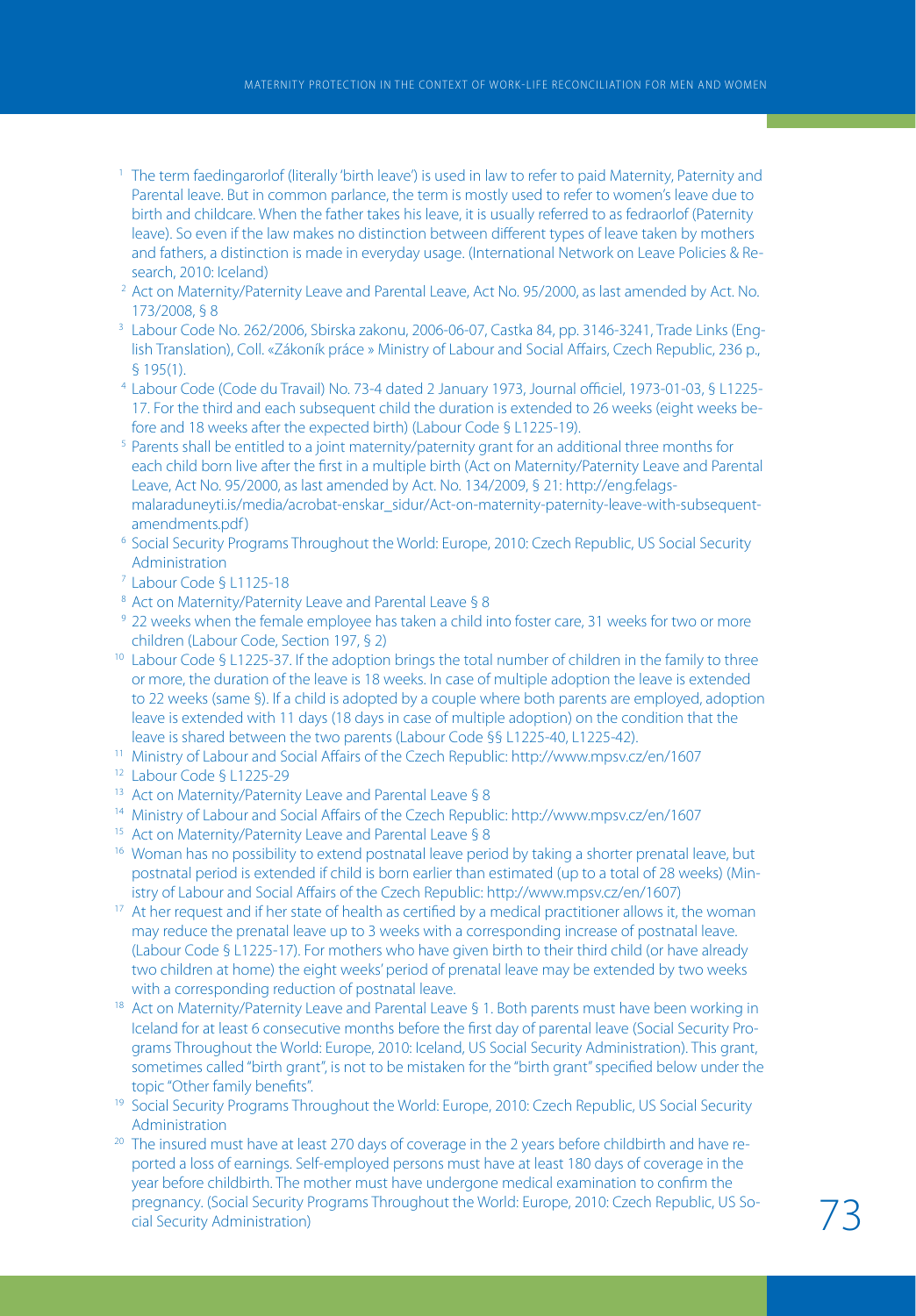- <sup>21</sup> Labour Code § L1211-1 and Collective Agreement Regarding Domestic Workers of 24 November 1999, extended by decree of 2 March 2000 (JO of 11 March 2000), § 23. The insured must have at least 10 months of coverage and 200 hours of employment in the 3 months before certification of pregnancy (Social Security Programs Throughout the World: Europe, 2010: France, US Social Security Administration). 22 Social Security Code (Code de la sécurité sociale), consolidated text, consulted November 2009, §§
- L311-2, L311-3. Female job seekers receiving, or who have received, an unemployment benefit during the last 12 months or who have ceased work within the last 12 months are eligible for the cash maternity or adoption benefit based on their last wage (Social Security Programs Throughout the World: Europe, 2010: France, US Social Security Administration).
- <sup>23</sup> Act on Maternity/Paternity Leave and Parental Leave § 13. Eighty per cent of earnings for earnings lower than ISK200,000 (€1,260) per month. Seventy-five per cent of earnings over ISK200,000 up to a ceiling of ISK300,000 (€1,890) per month. The payment to a mother working shorter part-time hours, i.e. between 25 and 49 per cent of full-time hours, is at least ISK65,227 (€410) per month; and for a mother working longer hours, at least ISK91,200 (€ 575). (International Network on Leave Policies & Research, 2010: Iceland) 49,702 kronur (€313) a month is paid to parents working less than 25% time. The grant for a parent attending a full-time education program is 113,902 kronur (€716) a month. (Social Security Programs Throughout the World: Europe, 2010: Iceland, US Social Security Administration).
- <sup>24</sup> The daily assessment base is calculated as a percentage of the insured's gross earnings: 90% of gross earnings up to 790 koruna (€33) plus 60% from 791 koruna (€33) to 1,185 (€49) koruna plus 30% from 1,186 (€49) to 2,371 koruna (€98). The maximum gross earnings used to calculate the daily assessment base are 2,371 koruna (€98). The maximum daily benefit is 783 koruna (€33). (Social Security Programs Throughout the World: Europe, 2010: Czech Republic, US Social Security Administration)
- <sup>25</sup> Social Security Code §§ L331-3, L331-4, L331-5, L331-6, R323-4. The maximum monthly earnings used to calculate benefits are €2,885. The minimum daily benefit is €8.63. The maximum daily benefit is €77.24. Maternity, paternity, and adoption benefits are adjusted annually. (Social Security Programs Throughout the World: Europe, 2010: France, US Social Security Administration).
- <sup>26</sup> Act on Maternity/Paternity Leave and Parental Leave § 30
- 
- 
- <sup>27</sup> Act on Maternity/Paternity Leave and Parental Leave § 29<br><sup>28</sup> Labour Code No. 262/2006 Coll. «Zákoník práce» (Section 53/1/d)<br><sup>29</sup> Ministry of Labour and Social Affairs of the Czech Republic : http://www.mpsv.cz/en/16
- <sup>30</sup> Paid for a loss of income resulting from a change of employment because of the pregnancy or childbirth. The benefit is the difference between the earnings before and after job transfer. The benefit is paid from the transfer day until maternity leave begins; after childbirth, the benefit is paid from the day of returning to the usual job until the end of the 9th month after the date of childbirth (Social Security Programs Throughout the World: Europe, 2010: Czech Republic, US Social Security Administration).
- <sup>31</sup> Labour Code § L1225-4
- <sup>32</sup> Labour Code §§ L1225-25, L1225-26, L1225-36, L1225-43, L1225-44, L1225-46, L1225-55<br><sup>33</sup> Act on Maternity/Paternity Leave and Parental Leave §§ 4, 13.<br><sup>34</sup> If a woman works reduced working hours, for at least one hal
- 
- hours, she is entitled to only one half-an-hour break per each child until the end of one year of child's age. Rest intervals for nursing shall be calculated as part of the working hours and wage compensation is paid at the average earnings amount. (Ministry of Labour and Social Affairs of the Czech Republic: http://www.mpsv.cz/en/1607)
- $35$  Labour Code § L1225-30<br> $36$  See annotation 1
- 
- <sup>37</sup> Act on Maternity/Paternity Leave and Parental Leave § 8. (Social Security Programs Throughout the World: Europe, 2010: Iceland, US Social Security Administration). Fathers can take their leave wholly or partially at the same time as the mother, or wholly or partially after the mother's leave, i.e. as a parental leave. If both parents take leave simultaneously, they also receive their parental benefits simultaneously. (Haataja 2009, p. 7).<br>
74 <sup>38</sup> Ministry of Labour and Social Affairs of the Czech Republic: http://www.mpsv.cz/en/1607
	-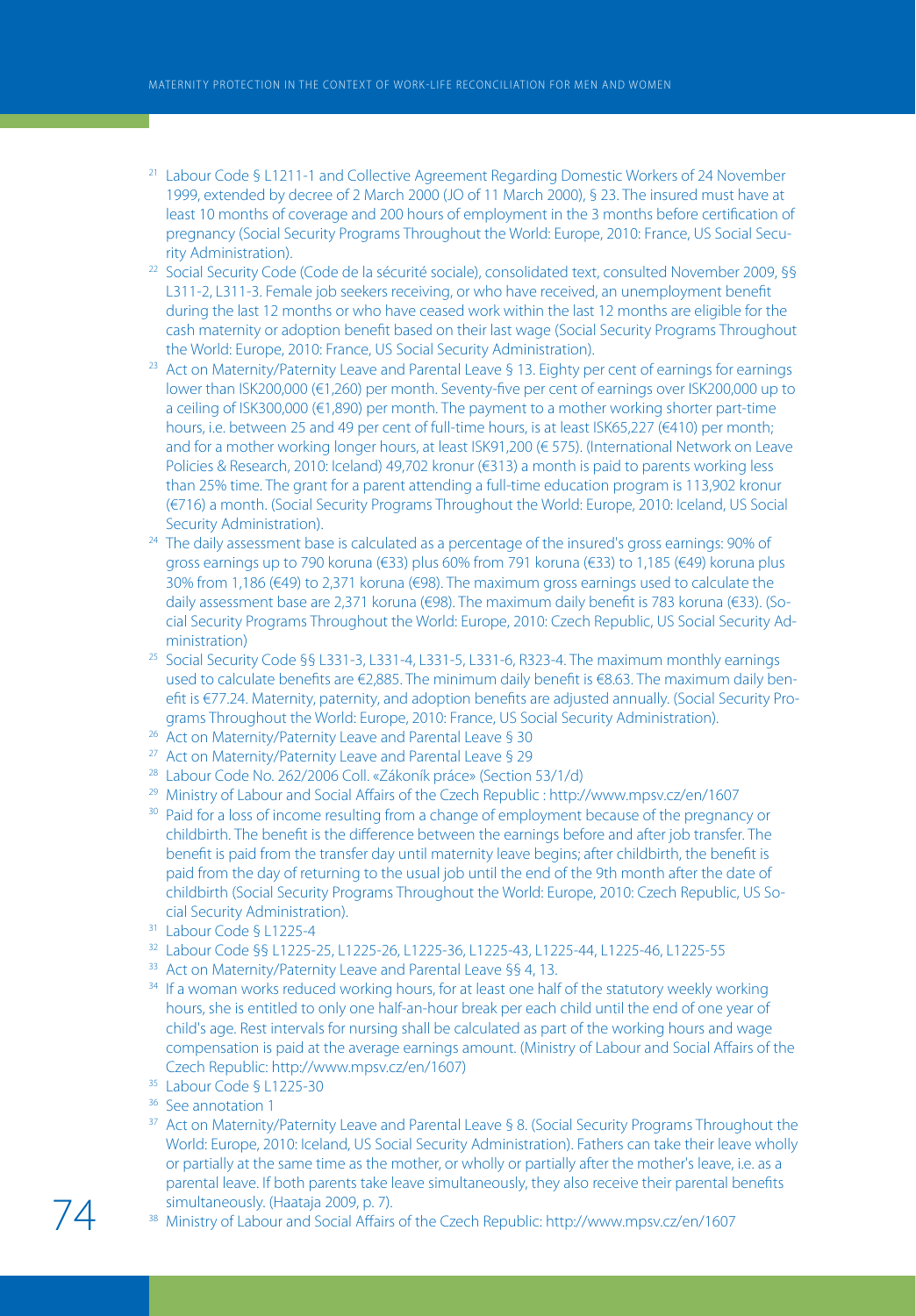- <sup>39</sup> From the start of the seventh week after childbirth, either parent may use the leave. This change was introduced by an amendment to the Sickness Insurance Act, implemented in January 2009. (International Network on Leave Policies & Research, 2010: Czech Republic)
- <sup>40</sup> 18 consecutive days in case of multiple births (Labour Code § L1225-35). Paternity leave should be used during the 4 months that follow the birth (Labour Code § D1225-8).
- <sup>41</sup> Social Security Programs Throughout the World: Europe, 2010: France, US Social Security Administration
- 42 Act on Maternity/Paternity Leave and Parental Leave § 1. The right of paternity leave shall be conditional on the fact that the father himself has custody of the child, or has joint custody with the other parent at the beginning of the paternity leave (same act, §§ 8, 9).
- 43 Labour Code § L1211-1. The insured must have at least 10 months of coverage and 200 hours of salaried employment in the 3 months before the paternity leave period. Male job seekers receiving, or who have received, an unemployment benefit during the last 12 months or who have ceased work within the last 12 months are eligible for the cash paternity benefit based on their last wage. (Social Security Programs Throughout the World: Europe, 2010: France, US Social Security Administration)
- <sup>44</sup> Social Security Programs Throughout the World: Europe, 2010: France, US Social Security Administration
- <sup>45</sup> Act on Maternity/Paternity Leave and Parental Leave § 13.) Eighty per cent of earnings for earnings lower than ISK200,000 (€1,260) per month. Seventy-five per cent of earnings over ISK200,000 up to a ceiling of ISK300,000 (€1,890) per month. The payment to a mother working shorter part-time hours, i.e. between 25 and 49 per cent of full-time hours, is at least ISK65,227 (€410) per month; and for a mother working longer hours, at least ISK91,200 (€ 575). (International Network on Leave Policies & Research, 2010: Iceland) 49,702 kronur (€313) a month is paid to parents working less than 25% time. The grant for a parent attending a full-time education program is 113,902 kronur (€716) a month. (Social Security Programs Throughout the World: Europe, 2010: Iceland, US Social Security Administration).
- <sup>46</sup> Self-employed fathers receive a daily flat rate for the duration of paternity leave, on condition that they stop all economic activity. Collaborating spouses of self-employed women are entitled to a replacement benefit if they stop working for at least 11 days and hire a person to replace them to carry out their usual professional and household activities (Social Security Code §§ L331-3, L331-8, L613-19-2, R323-4, D613-4-2, D613-6).<br><sup>47</sup> Act on Maternity/Paternity Leave and Parental Leave §§ 4, 13
- 
- <sup>48</sup> "Foreldraorlof" refers to the unpaid leave; the 13 weeks leave granted until the child is 1,5 is translated into English by the Icelandic Ministry of Social Affairs and Social Security as "parents' joint rights". (International Network on Leave Policies & Research, 2010: Iceland)
- <sup>49</sup> Act on Maternity/Paternity Leave and Parental Leave §§ 8, 24-25. In 2009, Parental leave was amended twice. The ceiling on payments was lowered and parents could also take leave until the child is 36 months old, when previously the leave had to be utilised before the child turned 18 months. This amendment was put in to compensate for the lower ceiling on payments. (International Network on Leave Policies & Research, 2010: Iceland)
- <sup>50</sup> Ministry of Labour and Social Affairs of the Czech Republic: http://www.mpsv.cz/en/1607
- <sup>51</sup> Note that the parental allowance can be paid until the child is 48 months old, i.e. for about a year longer than the parental leave.
- <sup>52</sup> Labour Code §§ L1225-47, -48
- 
- <sup>53</sup> Act on Maternity/Paternity Leave and Parental Leave §§ 1, 8, 24<br><sup>54</sup> Act on Maternity/Paternity Leave and Parental Leave §§ 8, 24-25. Lesbian and homosexual couples can apply for leave (International Network on Leave Policies & Research, 2010: Iceland)
- <sup>55</sup> A female and male employee may both take parental leave at the same time (Ministry of Labour and Social Affairs of the Czech Republic: http://www.mpsv.cz/en/1607). They can alternate in receiving benefits as often they want ((International Network on Leave Policies & Research, 2010:: Czech Republic).
- <sup>56</sup> Ministry of Labour and Social Affairs of the Czech Republic: http://www.mpsv.cz/en/1603
- <sup>57</sup> Labour Code § L1211-1
- 58 Labour Code § L1225-47. Eligibility for CLCA becomes more restrictive the fewer children a parent Labour Code 9 LT225-47. Engloffly for CLCA becomes more restrictive the lewer children a parent  $75$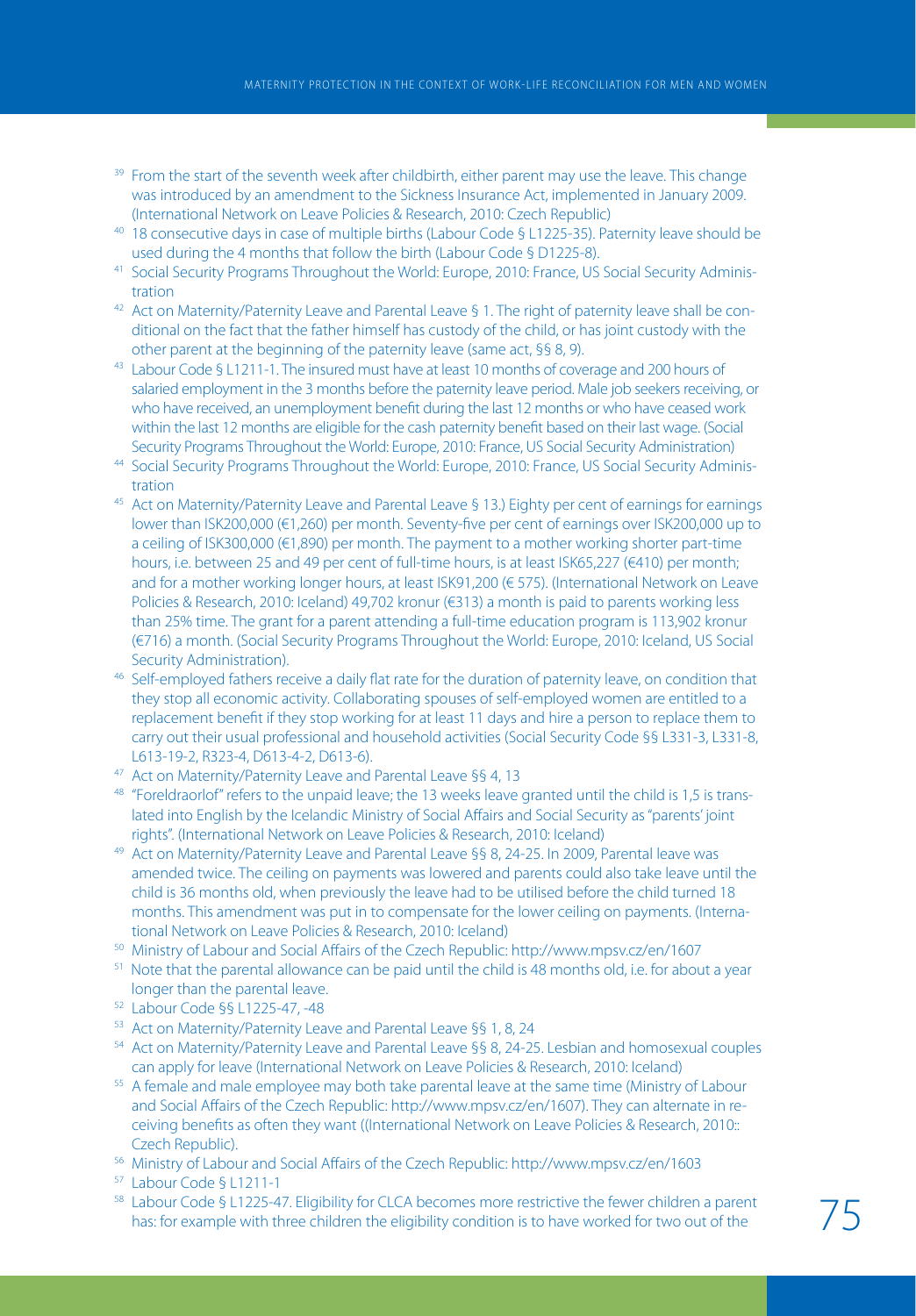five years preceding birth (two out of the four years for parents with two children) but with only one child it is necessary to have worked without break for two years preceding birth (International Network on Leave Policies & Research, 2010: France)

- <sup>59</sup> Act on Maternity/Paternity Leave and Parental Leave §§ 13, 18 and 19. See benefits for maternity and paternity leave. Persons who are not active in the labour market and parents attending fulltime educational programmes are also eligible for a maternity grant. (Social Security Act, Act No. 117 on social security, dated 16 December 1993 (Stjórnartidindi, 1993), as amended up to Act No. 53 of 2005 (Stjórnartidindi, 2005), §§ 15-16).
- <sup>60</sup> Maternity or paternity grants of 49,702 kronur a month is paid to parents working less than 25% time (Social Security Programs Throughout the World: Europe, 2010: Iceland, US Social Security Administration)
- <sup>61</sup> A parent may draw the parental allowance for a period of up to two, three or four years of the child. By selecting the period of support, the parent also selects the amount of the allowance: increased benefit rate (11,400 CZK) until the child is 24 months old; standard benefit (7,600 CZK) until the child is 36 months old; or basic benefit (7,600 CZK) until the child is 21 months old and reduced benefit afterwards (3,800 CZK) until the child is 48 months old. Once this decision has been made, the selected option cannot be changed and may not be paid retrospectively, even where the parents alternate their claim to parental allowance. The parent's income is not tested; the parent may carry out an occupational activity without losing their entitlement to parental allowance. However, during the period of this occupational activity, the parent must ensure that the child is in the care of another adult. (Ministry of Labour and Social Affairs of the Czech Republic: http://www.mpsv.cz/en/1603)
- $62 \text{ } \in$  241.88 a month is paid if the insured person works less than half the normal working period (nonsalaried persons must work less than 77 hours a month) or €139.53 a month is paid if working between 50% and 80% of the normal working period (less than 122 hours a month for a nonsalaried person). The full rate is €374.17 a month; if the beneficiary is not entitled to the base allowance, the full rate is raised to €552.11; €419.83; or €317.48, according to the number of worked hours. The parent must have contributed to social insurance for at least 4 quarters in the 2 years before the child's birth for the first child, in the last 4 years for families with two children, or in the last 5 years for families with three or more children. (Social Security Programs Throughout the World: Europe, 2010: France, US Social Security Administration)
- <sup>63</sup> Whether or not the parents choose to take parental leave, a basic family allowance is paid. See below. Social Security Programs Throughout the World: Europe, 2010: France, US Social Security Administration)
- $64$  For instance, for a single parent, the minimum income required is approx. €400/month.
- 
- <sup>65</sup> Act on Maternity/Paternity Leave and Parental Leave §§ 4, 13<br><sup>66</sup> Ministry of Labour and Social Affairs of the Czech Republic: http://www.mpsv.cz/en/1607
- <sup>67</sup> http://www.cleiss.fr/docs/regimes/regime\_france/an\_index.html
- <sup>68</sup> Families are entitled to the birth grant provided the family income in the calendar quarter prior to the birth of the child does not exceed 2.4 times the family's living minimum. (Ministry of Labour and Social Affairs of the Czech Republic: http://www.mpsv.cz/en/1603)
- <sup>69</sup> Social Security Programs Throughout the World: Europe, 2010: Czech Republic, US Social Security Administration
- <sup>70</sup> Ministry of Labour and Social Affairs of the Czech Republic: http://www.mpsv.cz/en/1603
- <sup>71</sup> La Caisse nationale des allocations familiales (Cnaf): http://www.caf.fr
- <sup>72</sup> Ministry of Labour and Social Affairs of the Czech Republic: http://www.mpsv.cz/en/1603
- <sup>73</sup> La Caisse nationale des allocations familiales (Cnaf): http://www.caf.fr
- 74Ministry of Labour and Social Affairs of the Czech Republic: http://www.mpsv.cz/en/1603
- $75$  Flat-rate benefits are awarded as a tax reduction to families with children and income below a certain level. The benefit is assessed based on the previous year's income. The annual child benefit in 2009 is 61,191 kronur for children younger than age 7 at the end of the 2008 income year. In addition, married or cohabiting parents receive a supplement of 152,331 kronur for the first child and 181,323 kronur for the second and each additional child. Single parents receive a supplement of  $\frac{253,716}{\text{come test:} }$  Referrest for the first child and 260,262 kronur for the second and each additional child. In-<br> $\delta$  come test: Benefits are reduced according to certain rules when income exceeds 3,600,000 kronur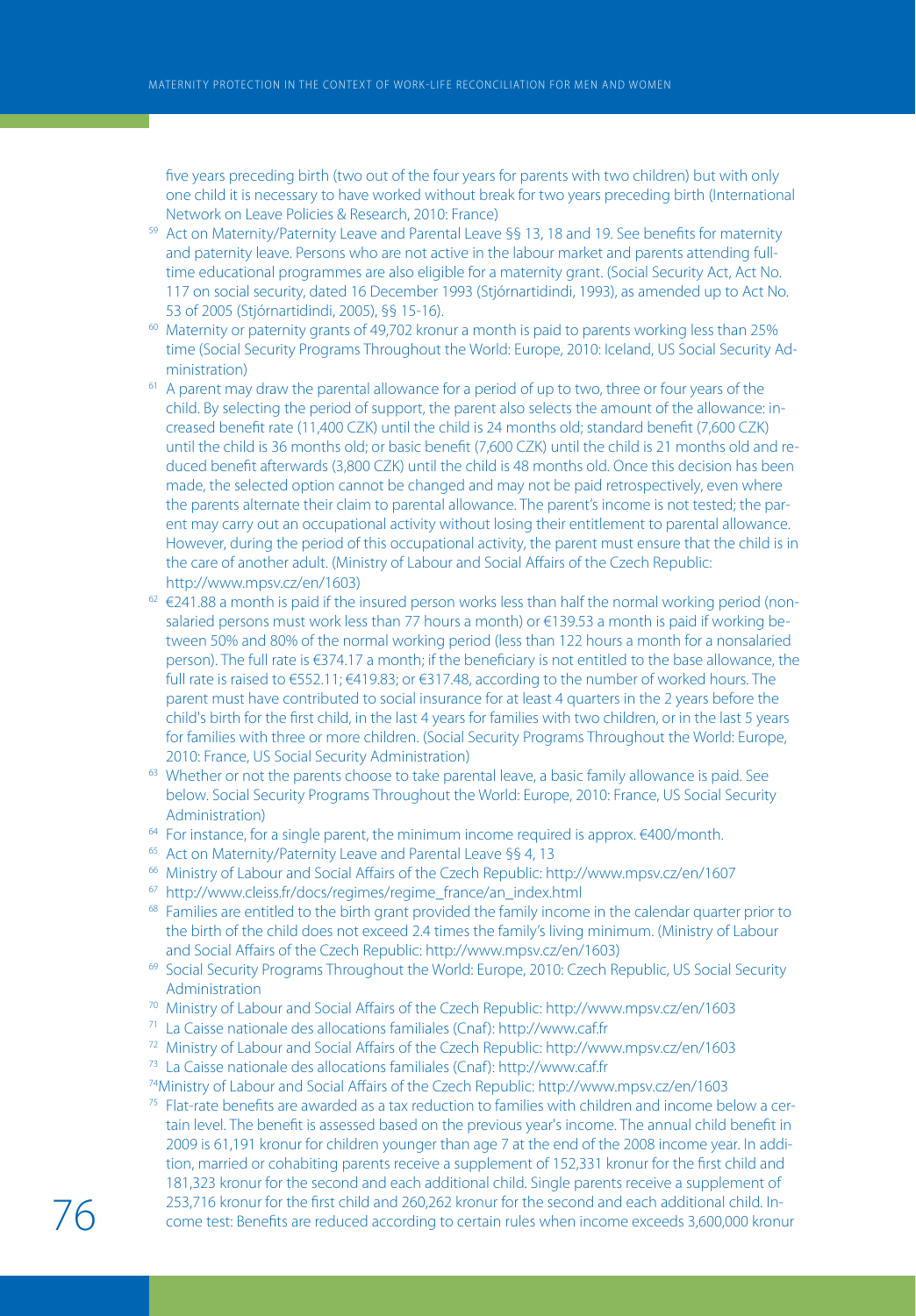for married or cohabiting parents; 1,800,000 kronur for single parents. (Social Security Programs Throughout the World: Europe, 2010: Iceland, US Social Security Administration)

- <sup>76</sup> 21,657 kronur a month is paid to children aged 18 to 20 who are in full-time education or vocational training if one or both parents are deceased or an old-age or disability pensioner. (Social Security Programs Throughout the World: Europe, 2010: Iceland, US Social Security Administration)
- <sup>77</sup> Means-tested allowances help pay for certain living expenses such as housing. (Social Security Programs Throughout the World: Europe, 2010: Iceland, US Social Security Administration)
- <sup>78</sup> Child must be supported by person with unlimited tax liability in Iceland (Social Sec. Programs Throughout the World: Europe, 2010: Iceland, US Social Security Administration)
- $79$  Family income must not exceed 2.4 times the monthly living minimum. The monthly living minimum is defined as 3,216 koruna for a unmarried person; 2,880 koruna for the first adult in a family; 2,600 koruna for another adult in the family; 1,600 koruna for children younger than age 6; 1,960 koruna for children aged 6 to 15; and 2,250 koruna for children aged 16 to 26. Benefit paid for dependent children in education (up to age 26) or with disabilities (Social Security Programs Throughout the World: Europe, 2010: Czech Republic, US Social Security Administration)
- 80 500 koruna for a child younger than age 6; 610 koruna for a child aged 6 to 15; 700 koruna for a child aged 16 to 26. Child allowances are paid monthly (Social Security Programs Throughout the World: Europe, 2010: Czech Republic, US Social Security Administration)
- 81 Social Security Programs Throughout the World: Europe, 2010: France, US Social Security Administration
- 82 This benefit is paid for a child born, adopted, or fostered after December 31, 2003.
- <sup>83</sup> Ray 2008, p. 13
- 84 Social Security Programs Throughout the World: Europe, 2010: France, US Social Security Administration
- 85 A family must have at least two children younger than age 20. A working child must not earn more than 55% of the legal minimum wage.  $\epsilon$ 123.92 a month is paid for two children;  $\epsilon$ 282.70 for three children; €441.48 for four children, plus €158.78 for each subsequent child. A supplement of €34.86 is paid for children older than age 11 and €61.96 for children older than age 16 (except for the first child in a two-child family). A flat-rate allowance of €78.36 a month is paid for up to a year to families with three or more children entitled to family allowances including one child who is age 20. The earnings of a working child must not exceed €819.82. (Social Security Programs Throughout the World: Europe, 2010: France, US Social Security Administration)
- 86 Longer periods of benefit payment from the Sickness Insurance System for so-called lone employees (a man or a woman) (Section 10 (2) of Act No. 88/1968 Coll.): maternity benefit (benefit in cash) paid for a period longer by 9 calendar weeks to an unmarried, widowed, divorced or for other serious reasons lone woman who does not live with a (male) cohabitee, i.e. for a period of 37 weeks and 31 weeks, respectively. Under Section 12a benefit in cash is provided to a man (a male employee) who is single, widowed, divorced or for other serious reasons lone, who does not live with a (female) cohabitee, if he takes care of a child or a child whose mother has died. In this case, the benefit is awarded for 31 weeks. (National Centre of Social Studies 2005, p. 224) For a lone parent caring for a sick child the period for which this benefit is awarded is extended for up to 16 calendar days (National Centre of Social Studies 2005, p. 225).
- <sup>87</sup> Families are entitled to the birth grant provided the family income in the calendar quarter prior to the birth of the child does not exceed 2.4 times the family's living minimum.
- 88 To qualify, the expectant mother must prove that she has submitted to the first routine prenatal examination performed during the first 14 weeks of pregnancy.
- 89 Social Security Programs Throughout the World: Europe, 2010: France, US Social Security Administration
- 90 Should a child need to stay in hospital for more than seven days directly following the birth, it is permitted to extend the parents' joint right to maternity/paternity leave by the number of days the child has to stay in hospital, prior to its first homecoming, by up to four months. It is also permitted to extend the parent's joint right to maternity/paternity leave by up to three months in the case of a serious illness of the child which requires more intensive parental attention and care. (Act on Maternity/Paternity Leave and Parental Leave § 17)
- <sup>91</sup> An employer shall excuse absence from work of a male/ female employee during provision of care An employer shall excuse absence from work of a male, female employee during provision of care<br>to a sick family member and during provision of care to a child aged under ten that, for serious rea- Tame Tam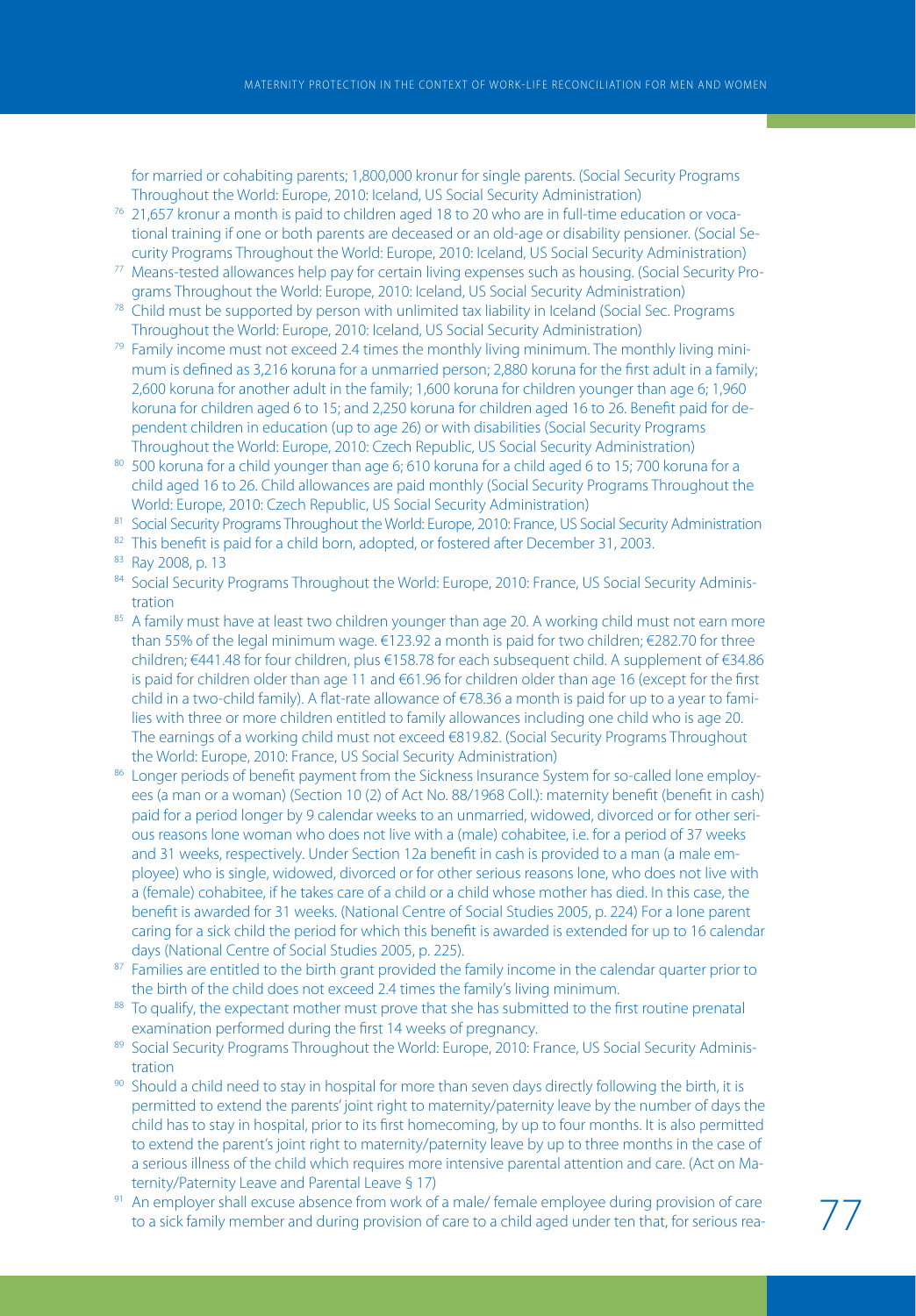sons, cannot be placed in care of a child educational facility or school. A male/ female employee shall be not entitled to any wage compensation for that period, however will be entitled to the sickness insurance benefit as stipulated by special legal provisions. (Ministry of Labour and Social Affairs, Czech Republik: http://www.mpsv.cz/en/1607) Financial support for care of family members is awarded for a maximum of 9 calendar days, it amounts to 69 % of the daily assessment base (up to CZK 480 of the gross daily wage 90 %, between CZK 480 and CZK 690 of the gross daily wage 60 %, over CZK 690, it is not included into the calculation), the maximum base is CZK 558, i.e. CZK 386 per calendar day. (National Centre of Social Studies 2005, p. 225)

 $92$  A parental allowance is paid for up to 310 days during a 3-year period to a parent who has fully or partially ceased employment to care for a seriously sick, injured, or disabled child. A recipient of the parental allowance for a sick child is not eligible for a supplement for reduced work or the special parental allowance for a child with a disability. (Social Security Programs Throughout the World: Europe, 2010: France, US Social Security Administration) The allowance is served without condition of prior professional activity, provived that the adult stops working. Its amount depends on the size of the family.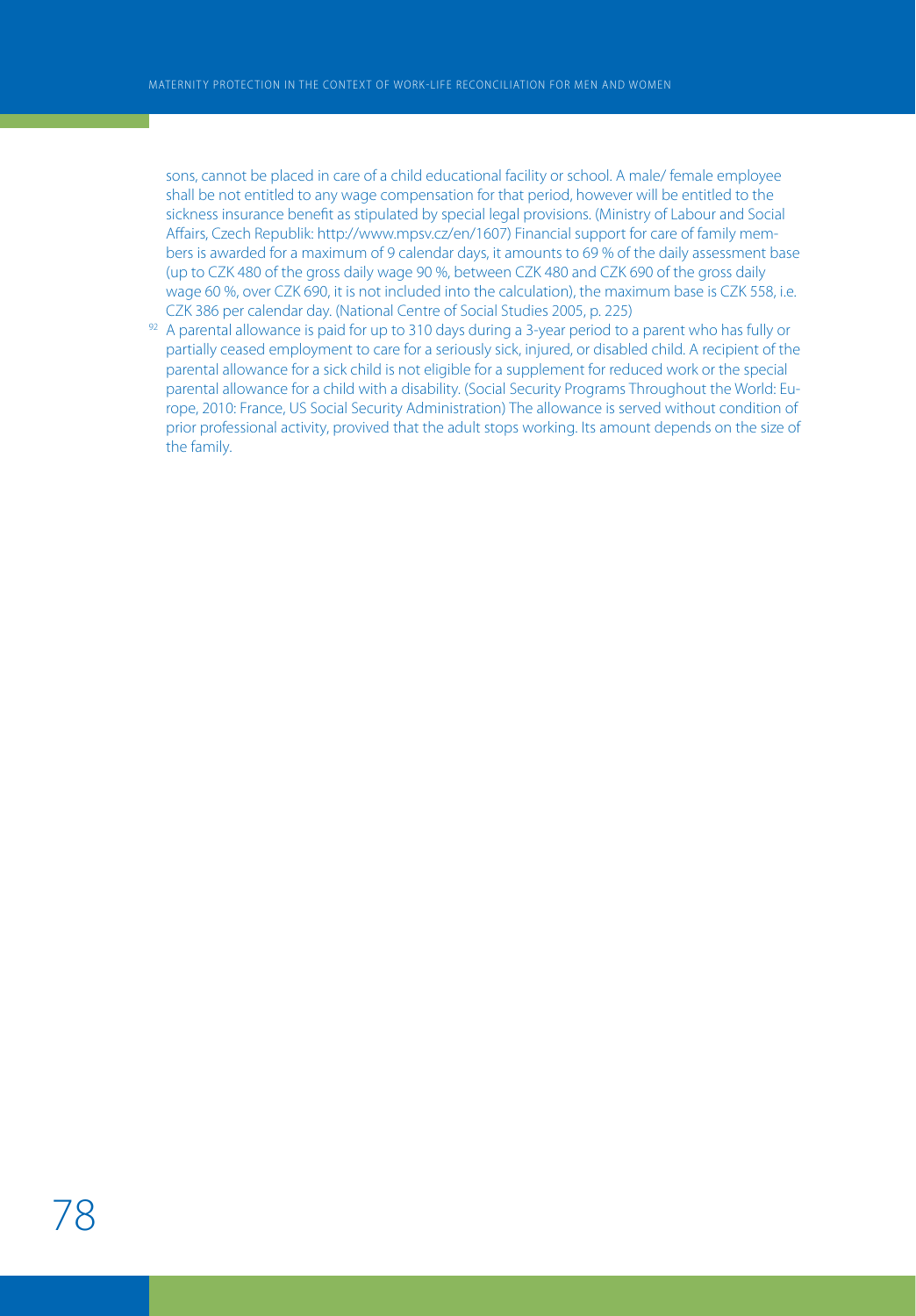| Issue                        | <b>Recommendation 95</b><br>Convention 103                 | Recommendation 191<br>Convention 183                                                                                                                                             |
|------------------------------|------------------------------------------------------------|----------------------------------------------------------------------------------------------------------------------------------------------------------------------------------|
| Scope                        |                                                            | Covers all employed women, including those in the informal sector who have<br>an employer                                                                                        |
|                              |                                                            | Categories of employed women can be excluded if employers, workers, gov-<br>ernments agree. But periodic reports to show what is done to extend cover-<br>age to excluded groups |
|                              |                                                            | New provision on health protection of pregnant and breastfeeding women<br>added                                                                                                  |
| ength of leave               | weeks recommended leave<br>Recommendation: 14<br>mum leave | Recommendation: 18 weeks recommended leave<br>Convention: 12 weeks mini- Convention: 14 weeks minimum leave                                                                      |
|                              | Length of post-natal leave<br>not specified                | Provision may be changed if workers, employers, and governments agree to<br>shorten compulsory leave or have none at all<br>Six weeks compulsory post-natal leave.               |
| irom dismissal<br>protection | while on maternity leave.<br>dismissal for any reason      | Women are protected from Dismissal during and for a period after maternity leave is allowed for reasons<br>unrelated to maternity.                                               |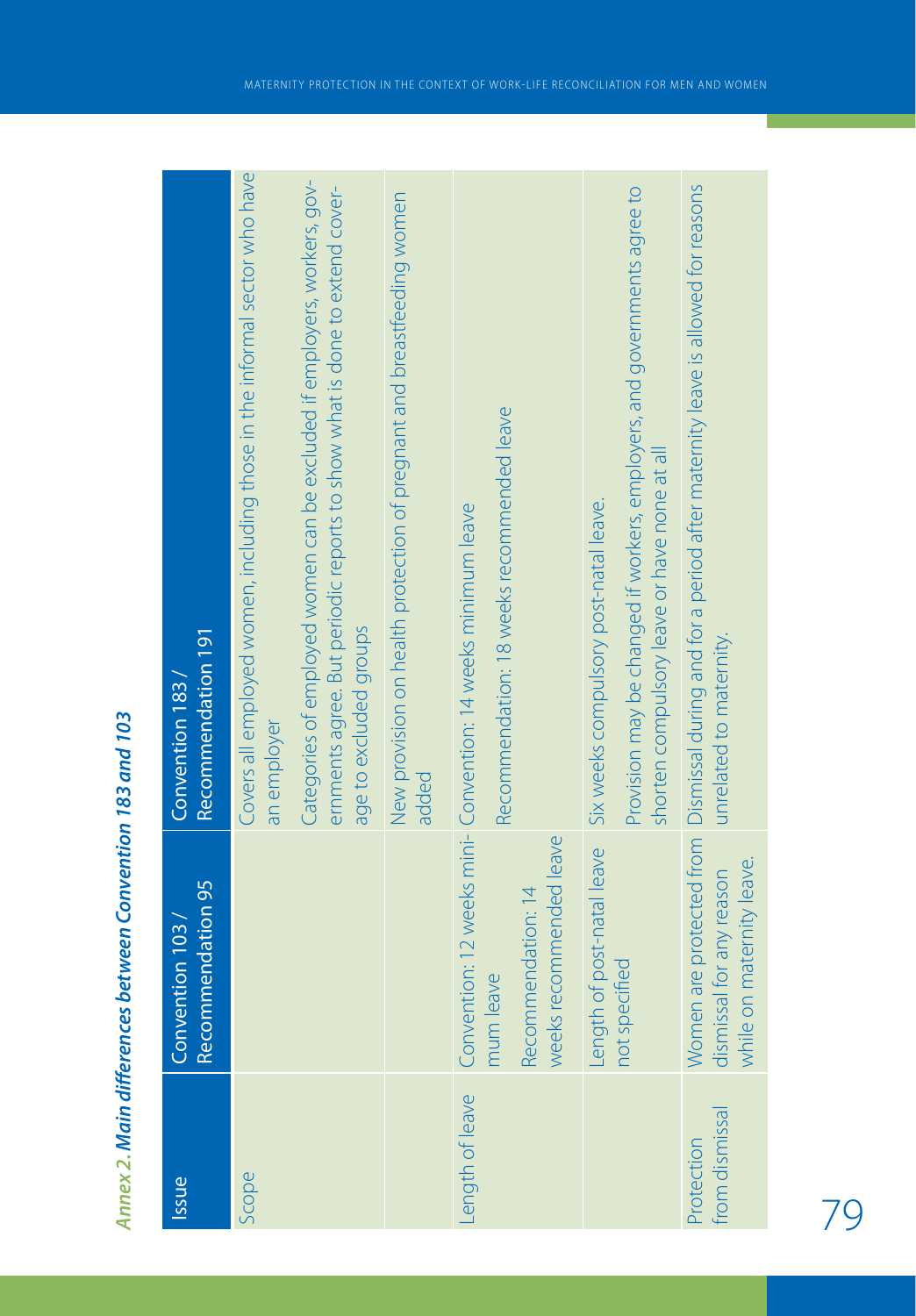|                         |                                                                                                            | If a breastfeeding woman is fired and files a complaint, her employer has the<br>burden of proving that breasfeeding was not the cause of her termination |
|-------------------------|------------------------------------------------------------------------------------------------------------|-----------------------------------------------------------------------------------------------------------------------------------------------------------|
| ireastfeeding<br>oreaks | to nursing breaks speci-                                                                                   | No duration of entitlement Breastfeeding recognized as a woman's right: on paid time, counted as work<br>time                                             |
|                         | fied*                                                                                                      | One or more daily breaks for breastfeeding, or daily reduction of hours<br>worked, but specific entitlement left up to national law and practice          |
|                         | Recommendation 95 :                                                                                        | Combining breastfeeding breaks to shorten workday allowed                                                                                                 |
|                         | Nursing breaks of 1.5 hs<br>daily recommended;                                                             | Longer or more frequent nursing breaks upon medical certificate<br>Recommention 191:                                                                      |
|                         | Combining breastfeeding<br>days to shorten workday<br>should be allowed                                    | alternative to medical certificate for more frequent nursing can be "other ap-<br>propriate certification as determined by national law and practice      |
|                         | for breastfeeding should be<br>Costs of workplace facilities<br>born by community or so-<br>cial insurance |                                                                                                                                                           |
|                         |                                                                                                            |                                                                                                                                                           |

\* Convention 3 had specified two half-hour breaks daily. \* Convention 3 had specified two half-hour breaks daily.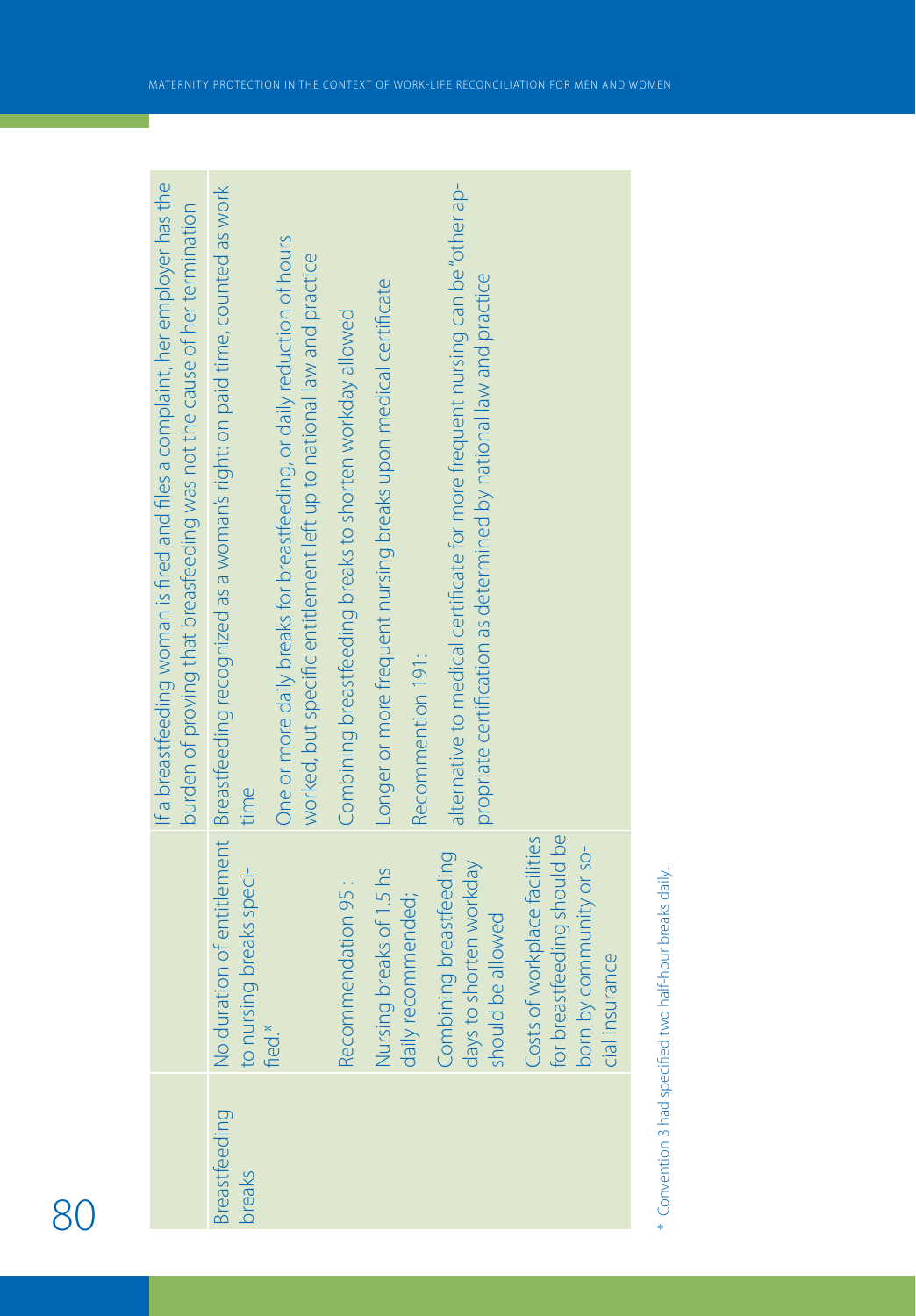| ١<br>ĺ<br>I<br>֖֖֖֖֖֧ׅ֪ׅ֖֧ׅ֖֧֪֪ׅ֧֪֧֚֚֚֚֚֚֚֚֚֚֚֚֚֚֚֚֚֚֚֚֚֚֚֚֚֬֝֝֝֓֞֓֞֬֓֞֝֬֝֬<br>١ |
|----------------------------------------------------------------------------------|
| t                                                                                |
|                                                                                  |
| t<br>ļ                                                                           |
|                                                                                  |
|                                                                                  |
| I                                                                                |
|                                                                                  |
|                                                                                  |
|                                                                                  |

|                                                                | Iceland                                                                                                                                                                                                                                                                           | <b>Czech Republic</b>                                                                                                                                                                                                                                                  | France                                                                                                                                                                                   |
|----------------------------------------------------------------|-----------------------------------------------------------------------------------------------------------------------------------------------------------------------------------------------------------------------------------------------------------------------------------|------------------------------------------------------------------------------------------------------------------------------------------------------------------------------------------------------------------------------------------------------------------------|------------------------------------------------------------------------------------------------------------------------------------------------------------------------------------------|
| Maternity leave and<br>benefits                                | Faedingarorlof <sup>1</sup>                                                                                                                                                                                                                                                       | Materska dovolena                                                                                                                                                                                                                                                      | Congé de maternité                                                                                                                                                                       |
| cedure for receiving<br>Administrative pro-<br><b>benefits</b> | Childbirth Leave Fund at the<br>Must be applied for at the<br>Directorate of Labour <sup>2</sup>                                                                                                                                                                                  | needed, it is sufficient to no- Fund<br>statutory form signed by the<br>state social support (child al-<br>lowance, birth grant) with<br>tify the employer, using a<br>Benefit: applications for<br>employment service <sup>4</sup><br>relevant physician <sup>3</sup> | - Leave: no special application Application with Sickness Insurance                                                                                                                      |
| tion                                                           | lowance: no later than three<br>- For maternity/paternity al-<br>pated birth of the child. <sup>5</sup><br>weeks before the antici-<br>weeks before the antici-<br><b>Deadline for applica-</b> - For maternity/paternity<br>pated birth of the child.<br>eave: no later than six |                                                                                                                                                                                                                                                                        | writing before the beginning of the<br>nended to inform the employer in<br>No legal deadline, but it is recom-<br>maternity leave, and to include a<br>medical certificate. <sup>6</sup> |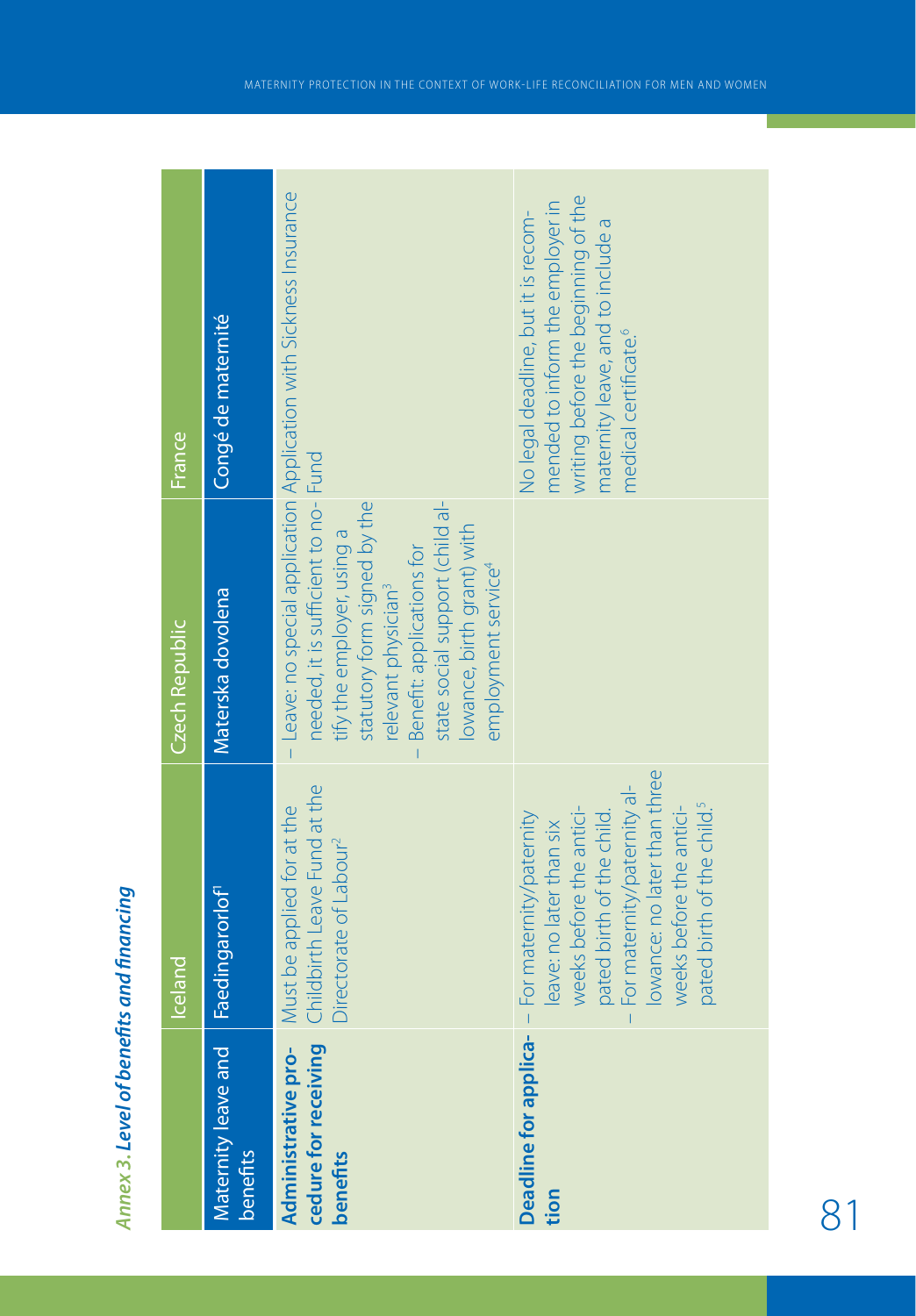|                                 | Iceland                                                                                          | Czech Republic                                                                                                                                                                | France                                                                                                                                       |
|---------------------------------|--------------------------------------------------------------------------------------------------|-------------------------------------------------------------------------------------------------------------------------------------------------------------------------------|----------------------------------------------------------------------------------------------------------------------------------------------|
| Notification of the<br>employer | No later than eight weeks be-<br>fore the anticipated birth of<br>the child. <sup>7</sup>        |                                                                                                                                                                               |                                                                                                                                              |
|                                 | ternity Leave Fund <sup>8</sup>                                                                  | ance <sup>9</sup>                                                                                                                                                             | Financing of benefits Social Security: Maternity/Pa-Bocial Security: Sickness Insur-Bocial Security: Health Insurance<br>Funds <sup>10</sup> |
| Contribution rates              | Government: any deficit <sup>11</sup><br>Self-employed: 8.65%<br>Employer: 8.65%<br>Employee: 0% | Contribution to sickness/ma- Employee: 0.75%<br>Government: any deficit <sup>13</sup><br>Self-employed: 1.4%<br>Employee: 0% <sup>12</sup><br>Employer: 2.3%<br>ternity fund: | Government: certain proceeds <sup>14</sup><br>Self-employed: not applicable<br><b>Employer: 12.8%</b>                                        |
|                                 |                                                                                                  |                                                                                                                                                                               |                                                                                                                                              |
|                                 | Iceland                                                                                          | Czech Republic                                                                                                                                                                | France <sub>1</sub>                                                                                                                          |
| Paternity leave                 | Fedraorlof <sup>15</sup>                                                                         |                                                                                                                                                                               | Congé de paternité                                                                                                                           |

**Contract Contract** 

**Contract Contract**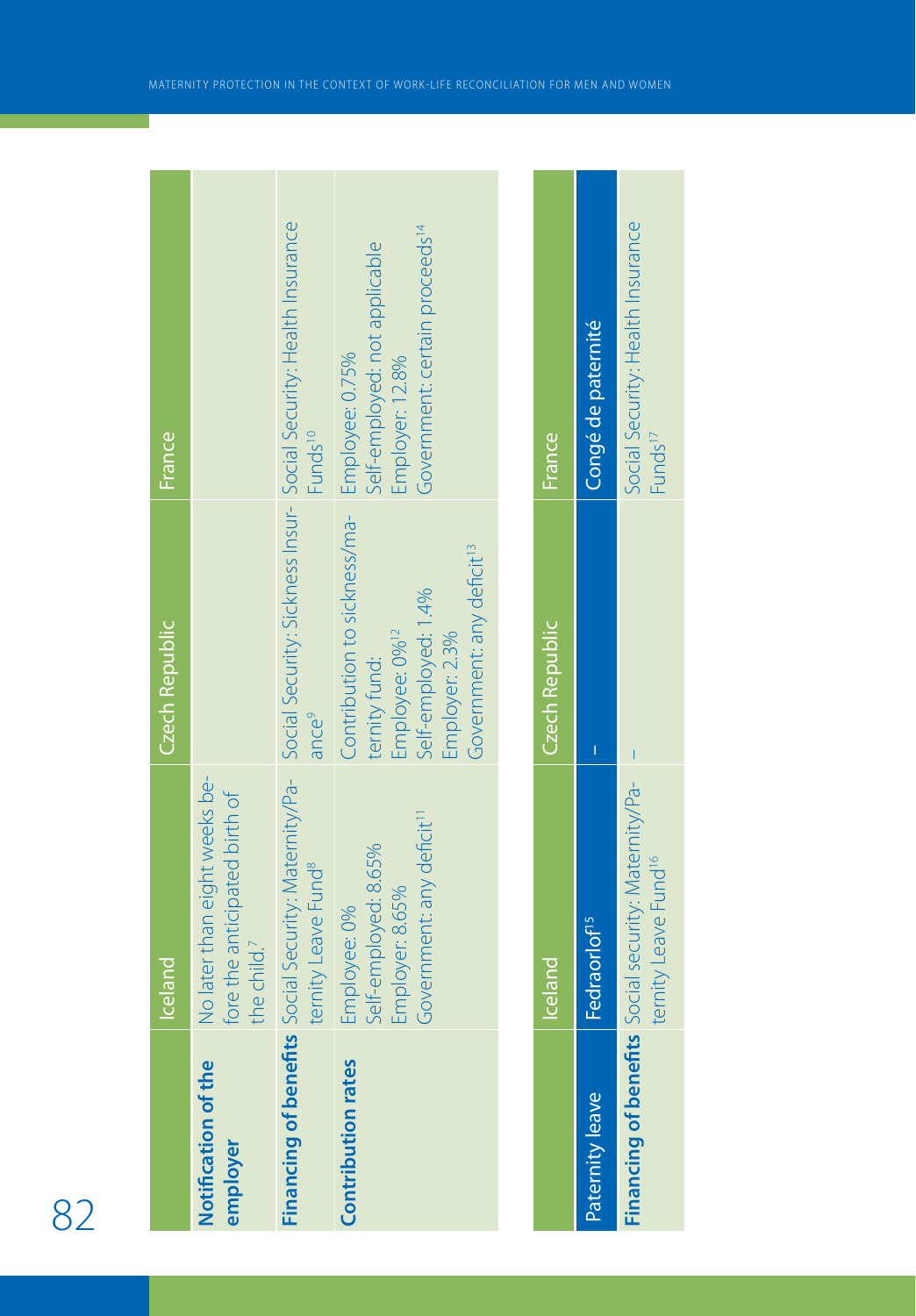| Czech Republic<br>Iceland | Rodicovska dovolena<br>Foreldraorlof <sup>18</sup><br>Parental leave | also for child allowance and<br>birth grant) <sup>20</sup><br>Financing of benefits Social Security <sup>19</sup> | Government: total cost <sup>22</sup><br>Government: total cost <sup>21</sup><br>Contribution rates                              |
|---------------------------|----------------------------------------------------------------------|-------------------------------------------------------------------------------------------------------------------|---------------------------------------------------------------------------------------------------------------------------------|
| France                    | Congé parental                                                       | state social support system; The Fund for Family Allowances (CAF)                                                 | Government: see maternity benefits<br>Blank fields: no data available<br>Self-employed: 5.4%<br>Employer: 5.4 %<br>Employee: 0% |

Blank fields: no data available Blank fields: no data available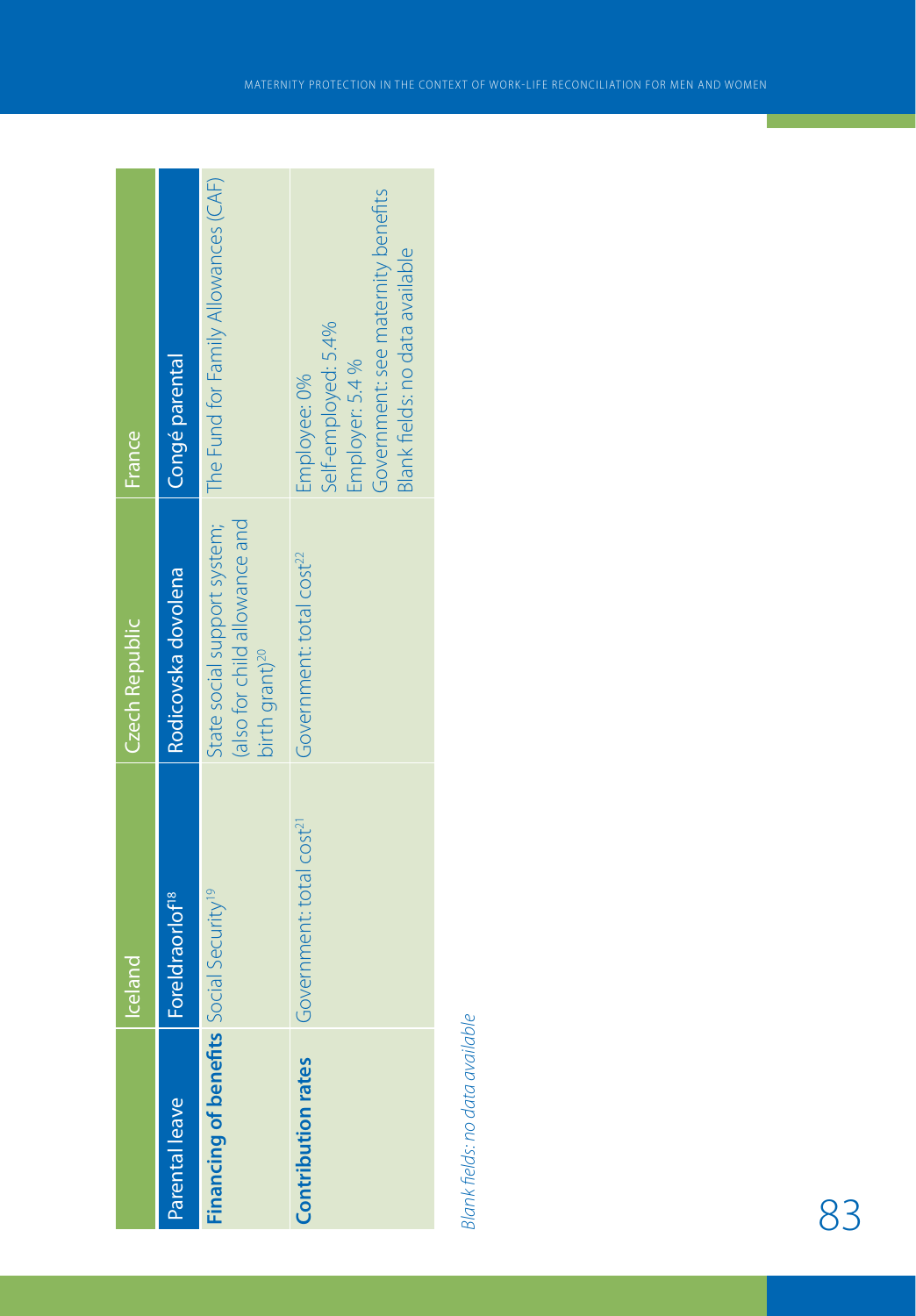- <sup>1</sup> The term faedingarorlof (literally 'birth leave') is used in law to refer to paid Maternity, Paternity and Parental leave. But in common parlance, the term is mostly used to refer to women's leave due to birth and childcare. When the father takes his leave, it is usually referred to as fedraorlof (Paternity leave). So even if the law makes no distinction between different types of leave taken by mothers and fathers, a distinction is made in everyday usage. (International Network on Leave Policies & Research, 2010: Iceland)
- <sup>2</sup> http://en.island.is/family/having\_a\_baby/maternity\_paternity\_leave\_and\_parental\_leave
- <sup>3</sup> Ministry of Labour and Social Affairs of the Czech Republic : http://www.mpsv.cz/en/1607
- <sup>4</sup> Ministry of Labour and Social Affairs of the Czech Republic: http://www.mpsv.cz/en/1603
- <sup>5</sup> http://en.island.is/family/having\_a\_baby/maternity\_paternity\_leave\_and\_parental\_leave
- <sup>6</sup> If a pregant woman would like to apply for the Prestation d'Accueil du Jeune Enfant (PAJE) paid out through the Caisse d'Allocations Familiales, she needs to announce her pregnancy to the CAF during the first fourteen weeks.
- <sup>7</sup> http://en.island.is/family/having\_a\_baby/maternity
- $7$  http://en.island.is/family/having a baby/maternity paternity leave and parental leave
- 8 Act on Maternity/Paternity Leave and Parental Leave §§ 4, 13.
- 9 Ministry of Labour and Social Affairs of the Czech Republic: http://www.mpsv.cz/en/1607. Since 1 January 2009, sickness insurance has been regulated through the Act No. 187/2006 Coll. on Sickness Insurance, as amended (Ministry of Labour and Social Affairs of the Czech Republic : http://www.mpsv.cz/en/1610)
- <sup>10</sup> http://www.ilo.org/dyn/travail
- <sup>11</sup> Universal pension (contributions also finance maternity and paternity benefits): Insured person: 0% / Self-employed person: 8.65% of presumptive income / Employer: 8.65% of gross payroll / Government: finances any deficit (Social Security Programs Throughout the World: Europe, 2010: Iceland, US Social Security Administration).
- <sup>12</sup> There is a significant difference between contributions to cash sickness and maternity benefits (lower contributions) and other medical benefits (higher contributions).
- <sup>13</sup> Sickness insurance: Employee: 0% / Self-employed person (voluntary participation): 1.4% (from the assessment base which cannot be lower than double the amount for the participation of employees and will be determined every year ) / Employer: 2.3% (Insurance rates from the assessment base for social insurance in the Czech Republic valid from 1. 1. 2010) (Czech Social Security Administration: http://www.cssz.cz/en/social-security-premiums/insurance-rates/) / Government: Any deficit (Social Security Programs Throughout the World: Europe, 2010: Czech Republic, US Social Security Administration)<br><sup>14</sup> Government: Proceeds from a 12% surcharge on automobile insurance premiums plus proceeds
- from an earmarked tax on the costs of pharmaceutical advertising, alcohol, and tobacco. Proceeds from a contribution levied on all individual income finance sickness insurance and family benefits. (Social Security Programs Throughout the World: Europe, 2010: France, US Social Security Administration)
- <sup>15</sup> See annotation 1
- <sup>16</sup> Act on Maternity/Paternity Leave and Parental Leave §§ 4, 13<br><sup>17</sup> http://www.ilo.org/dyn/travail
- 
- <sup>18</sup> "Foreldraorlof" refers to the unpaid leave; the 13 weeks leave granted until the child is 1,5 is translated into English by the Icelandic Ministry of Social Affairs and Social Security as "parents' joint rights". (International Network on Leave Policies & Research, 2010: Iceland)
- 
- <sup>19</sup> Act on Maternity/Paternity Leave and Parental Leave §§ 4, 13<br><sup>20</sup> Ministry of Labour and Social Affairs of the Czech Republic: http://www.mpsv.cz/en/1607. The state social support is regulated by Act no. 117/1995 Coll., on State Social Support, as amended (Ministry of Labour and Social Affairs of the Czech Republic: http://www.mpsv.cz/en/1603)
- <sup>21</sup> Social Security Programs Throughout the World: Europe, 2010: Iceland, US Social Security Administration
- <sup>22</sup> Social Security Programs Throughout the World: Europe, 2010: Czech Republic, US Social Security Administration